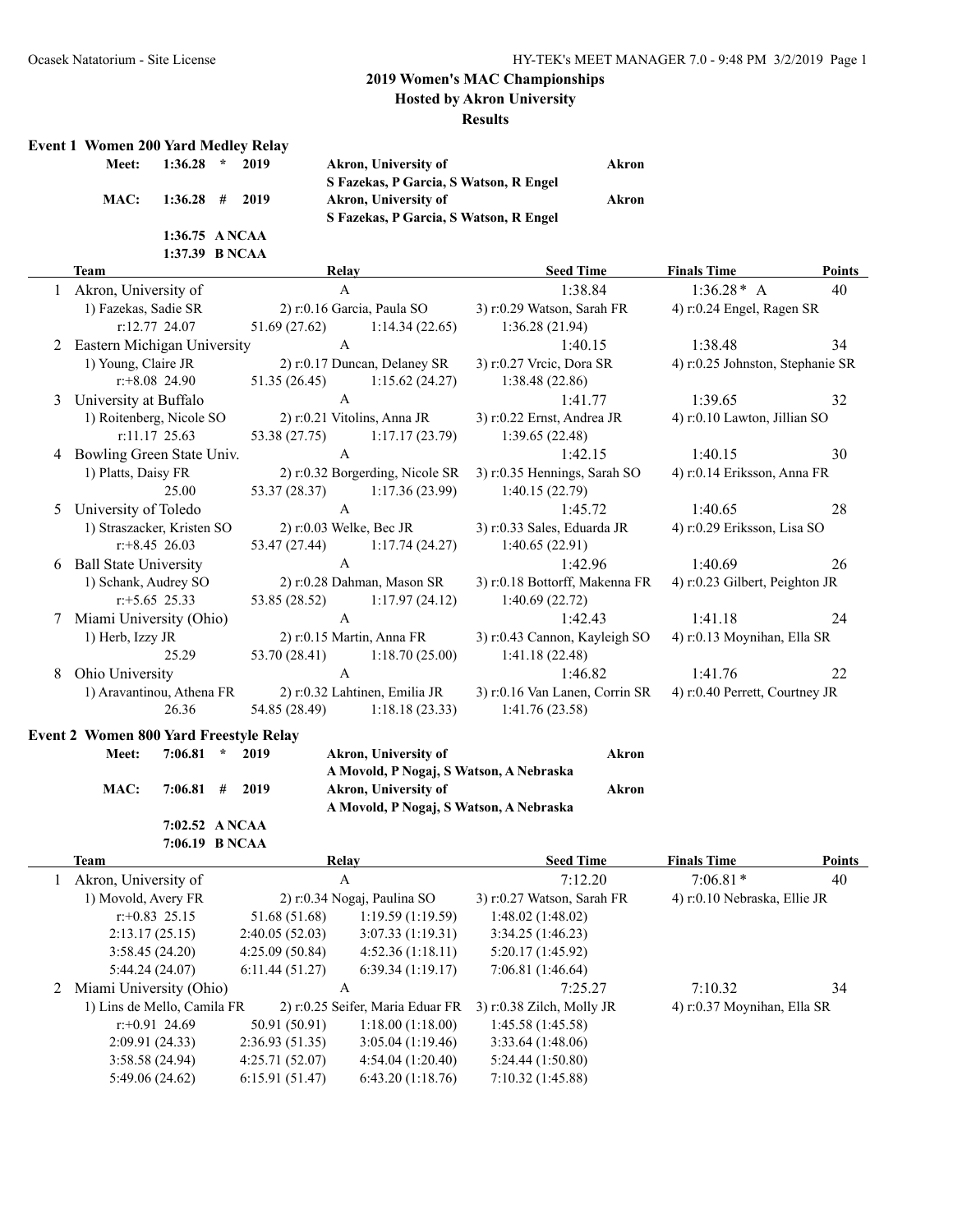**Hosted by Akron University**

**Results**

### **(Event 2 Women 800 Yard Freestyle Relay)**

|              | <b>Team</b>                                      |                           |                 | Relay                           | <b>Seed Time</b>                                                | <b>Finals Time</b> | <b>Points</b>                     |
|--------------|--------------------------------------------------|---------------------------|-----------------|---------------------------------|-----------------------------------------------------------------|--------------------|-----------------------------------|
| 3            | University at Buffalo                            |                           |                 | $\mathbf{A}$                    | 7:26.66                                                         | 7:13.94            | 32                                |
|              | 1) Beetcher, Brittney SO                         |                           |                 | 2) r:0.11 Burns, Katie JR       | 3) r:0.27 Schultheis, Cat SR                                    |                    | 4) r:0.30 Sapio, Olivia SO        |
|              | $r.+0.84$ 24.79                                  |                           | 51.68 (51.68)   | 1:19.64(1:19.64)                | 1:48.06 (1:48.06)                                               |                    |                                   |
|              | 2:11.84 (23.78)                                  |                           | 2:39.06(51.00)  | 3:06.86 (1:18.80)               | 3:35.67(1:47.61)                                                |                    |                                   |
|              | 4:00.50(24.83)                                   |                           | 4:28.91(53.24)  | 4:57.59 (1:21.92)               | 5:25.58 (1:49.91)                                               |                    |                                   |
|              | 5:50.19(24.61)                                   |                           | 6:17.64(52.06)  | 6:45.65(1:20.07)                | 7:13.94(1:48.36)                                                |                    |                                   |
| 4            | Eastern Michigan University                      |                           |                 | A                               | 7:28.27                                                         | 7:18.33            | 30                                |
|              | 1) Shugarman, Alyssa SO                          |                           |                 |                                 | 2) r:0.05 Armstrong-Grant, Amelia 3) r:0.36 Staffeldt, Meike SO |                    | 4) r:-0.46 Swartz, Nicole SR      |
|              | $r$ : +0.82 25.22                                |                           | 52.50 (52.50)   | 1:20.54(1:20.54)                | 1:49.14 (1:49.14)                                               |                    |                                   |
|              | 2:13.55(24.41)                                   |                           | 2:40.65(51.51)  | 3:09.66 (1:20.52)               | 3:40.21 (1:51.07)                                               |                    |                                   |
|              | 4:04.92 (24.71)                                  |                           | 4:32.25 (52.04) | 5:00.92(1:20.71)                | 5:29.66 (1:49.45)                                               |                    |                                   |
|              | 5:54.38 (24.72)                                  |                           | 6:21.83(52.17)  | 6:50.01(1:20.35)                | 7:18.33(1:48.67)                                                |                    |                                   |
| 5            | Bowling Green State Univ.                        |                           |                 | $\boldsymbol{A}$                | 7:31.17                                                         | 7:22.37            | 28                                |
|              | 1) Platts, Daisy FR                              |                           |                 | 2) r:0.19 Verbrugge, Emily SR   | 3) r:0.37 Andrews, Maddy SO                                     |                    | 4) r:0.17 Wohlert, Franziska SR   |
|              | $r: +0.80$ 25.70                                 |                           | 53.62 (53.62)   | 1:22.40 (1:22.40)               | 1:50.96 (1:50.96)                                               |                    |                                   |
|              | 2:16.24(25.28)                                   |                           | 2:44.38 (53.42) | 3:13.22(1:22.26)                | 3:42.12(1:51.16)                                                |                    |                                   |
|              | 4:07.35 (25.23)                                  |                           | 4:34.92 (52.80) | 5:03.40 (1:21.28)               | 5:32.20 (1:50.08)                                               |                    |                                   |
|              | 5:57.08 (24.88)                                  |                           | 6:24.96(52.76)  | 6:53.91 (1:21.71)               | 7:22.37(1:50.17)                                                |                    |                                   |
| 6            | Ohio University                                  |                           |                 | $\boldsymbol{\rm{A}}$           | 7:33.51                                                         | 7:23.25            | 26                                |
|              | 1) Schlegel, Hannah SO                           |                           |                 |                                 | 2) r:0.51 Caruthers, Mackenzie JR 3) r:0.60 Garrity, Katie SO   |                    | 4) r:0.47 Henderson, Anastasia SR |
|              | $r: +3.15$ 25.57                                 |                           | 53.15 (53.15)   | 1:21.34(1:21.34)                | 1:48.84(1:48.84)                                                |                    |                                   |
|              | 2:14.15(25.31)                                   |                           | 2:42.16 (53.32) | 3:11.05(1:22.21)                | 3:39.85 (1:51.01)                                               |                    |                                   |
|              | 4:05.53(25.68)                                   |                           | 4:33.62(53.77)  | 5:02.56 (1:22.71)               | 5:31.69 (1:51.84)                                               |                    |                                   |
|              | 5:57.65 (25.96)                                  |                           | 6:25.97(54.28)  | 6:54.81(1:23.12)                | 7:23.25 (1:51.56)                                               |                    |                                   |
| 7            | <b>Ball State University</b>                     |                           |                 | A                               | 7:43.16                                                         | 7:32.38            | 24                                |
|              | 1) Bader, Sophie JR                              |                           |                 | 2) r:0.08 Madison, Elizabeth SR | 3) r:0.34 Mayer, Audrey SR                                      |                    | 4) r:0.25 Vormohr, Anne JR        |
|              | $r$ : +9.62 25.94                                |                           | 54.14 (54.14)   | 1:23.49(1:23.49)                | 1:52.81 (1:52.81)                                               |                    |                                   |
|              | 2:18.33(25.52)                                   |                           | 2:47.05 (54.24) | 3:16.70 (1:23.89)               | 3:46.23 (1:53.42)                                               |                    |                                   |
|              | 4:10.99 (24.76)                                  |                           | 4:39.32 (53.09) | 5:09.07 (1:22.84)               | 5:39.23 (1:53.00)                                               |                    |                                   |
|              | 6:04.26(25.03)                                   |                           | 6:32.63(53.40)  | 7:02.09 (1:22.86)               | 7:32.38(1:53.15)                                                |                    |                                   |
|              | University of Toledo                             |                           |                 | A                               | 7:38.20                                                         | DQ                 |                                   |
|              |                                                  | Early take-off swimmer #4 |                 |                                 |                                                                 |                    |                                   |
|              | 1) Polderman, Jordyn FR                          |                           |                 | 2) r:0.37 Ramden, Alida SO      | 3) r:0.21 Ekleberry, Samantha FR 4) r:-0.10 Taylor, Sophie FR   |                    |                                   |
|              | $r.+0.79$ 25.74                                  |                           | 53.73 (53.73)   | 1:23.04(1:23.04)                | 1:53.21(1:53.21)                                                |                    |                                   |
|              | 2:18.77(25.56)                                   |                           | 2:46.93 (53.72) | 3:15.89(1:22.68)                | 3:44.93 (1:51.72)                                               |                    |                                   |
|              | 4:11.17(26.24)                                   |                           | 4:39.79 (54.86) | 5:09.16 (1:24.23)               | 5:39.21 (1:54.28)                                               |                    |                                   |
|              | 6:04.47(25.26)                                   |                           | 6:32.66(53.45)  | 7:02.08 (1:22.87)               | DQ(1:53.15)                                                     |                    |                                   |
|              |                                                  |                           |                 |                                 |                                                                 |                    |                                   |
|              | <b>Event 3 Women 500 Yard Freestyle</b><br>Meet: | 4:42.42<br>$\star$        | 2018            | Ella Moynihan                   | Miami (Ohio)                                                    |                    |                                   |
|              | MAC:                                             | 4:42.42<br>#              | 2018            | Ella Moynihan                   | Miami (Ohio)                                                    |                    |                                   |
|              |                                                  | 4:36.30 A NCAA            |                 |                                 |                                                                 |                    |                                   |
|              |                                                  | 4:47.20 B NCAA            |                 |                                 |                                                                 |                    |                                   |
|              | Name                                             |                           |                 | Yr School                       | <b>Prelim Time</b>                                              | <b>Finals Time</b> | <b>Points</b>                     |
| A - Final    |                                                  |                           |                 |                                 |                                                                 |                    |                                   |
| $\mathbf{1}$ | Moynihan, Ella                                   |                           |                 | SR Miami University (Ohio)      | 4:46.26                                                         | 4:42.47            | B<br>20                           |
|              | $r+0.77$ 26.02                                   |                           | 53.84 (27.82)   | 1:21.91 (28.07)                 | 1:50.38(28.47)                                                  |                    |                                   |
|              | 2:18.95 (28.57)                                  |                           | 2:47.85(28.90)  | 3:16.80(28.95)                  | 3:45.66 (28.86)                                                 |                    |                                   |
|              | 4:14.54(28.88)                                   |                           | 4:42.47(27.93)  |                                 |                                                                 |                    |                                   |
| 2            | Swartz, Nicole                                   |                           |                 | SR Eastern Michigan University  | 4:44.11                                                         | 4:43.84            | 17<br>B                           |
|              | $r+0.71$ 26.05                                   |                           | 54.01 (27.96)   | 1:22.24(28.23)                  | 1:50.84 (28.60)                                                 |                    |                                   |
|              | 2:19.57(28.73)                                   |                           | 2:48.39 (28.82) | 3:17.34(28.95)                  | 3:46.40(29.06)                                                  |                    |                                   |
|              | 4:15.51(29.11)                                   |                           | 4:43.84(28.33)  |                                 |                                                                 |                    |                                   |
|              |                                                  |                           |                 |                                 |                                                                 |                    |                                   |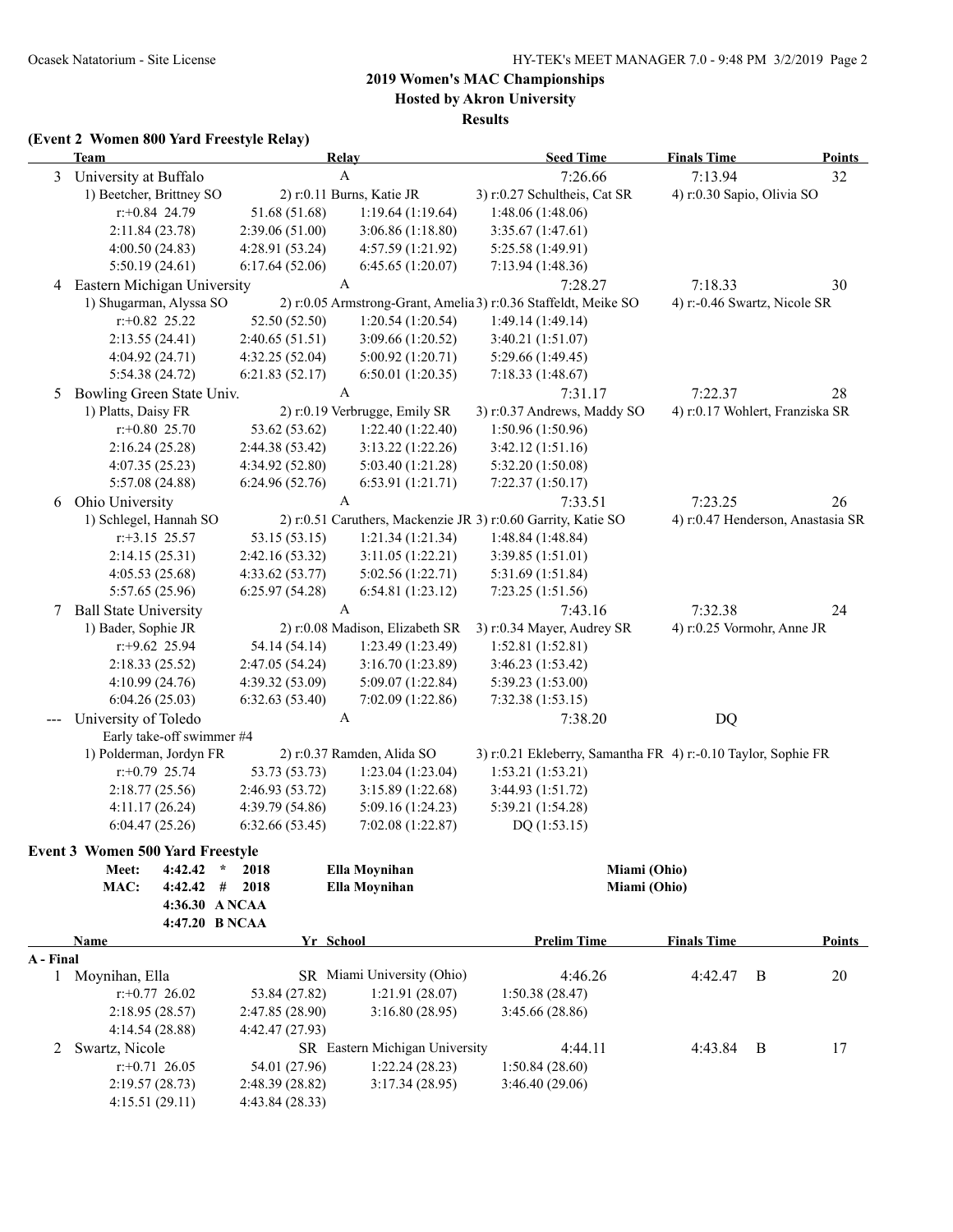**Hosted by Akron University**

**Results**

### **A - Final ... (Event 3 Women 500 Yard Freestyle)**

|                  | <b>Name</b>                         | Yr School                       |                                  | <b>Prelim Time</b> | <b>Finals Time</b> |   | <b>Points</b> |
|------------------|-------------------------------------|---------------------------------|----------------------------------|--------------------|--------------------|---|---------------|
|                  | 3 Schlegel, Hannah                  |                                 | SO Ohio University               | 4:46.03            | 4:44.35            | B | 16            |
|                  | $r+0.75$ 25.81                      | 53.88 (28.07)                   | 1:22.47(28.59)                   | 1:51.02(28.55)     |                    |   |               |
|                  | 2:19.93 (28.91)                     | 2:49.18 (29.25)                 | 3:18.42(29.24)                   | 3:47.91 (29.49)    |                    |   |               |
|                  | 4:16.54(28.63)                      | 4:44.35(27.81)                  |                                  |                    |                    |   |               |
|                  | 4 Beetcher, Brittney                |                                 | SO University at Buffalo         | 4:46.97            | 4:45.64            | B | 15            |
|                  | $r: +0.72$ 25.79                    | 53.71 (27.92)                   | 1:21.92(28.21)                   | 1:50.68(28.76)     |                    |   |               |
|                  | 2:19.46 (28.78)                     | 2:48.47(29.01)                  | 3:17.77(29.30)                   | 3:47.24 (29.47)    |                    |   |               |
|                  | 4:16.71(29.47)                      | 4:45.64 (28.93)                 |                                  |                    |                    |   |               |
| 5                | Dizotti, Beatriz Pimentel           |                                 | FR Miami University (Ohio)       | 4:48.72            | 4:47.11            | B | 14            |
|                  | $r$ : +0.68 26.16                   | 54.43 (28.27)                   | 1:22.95(28.52)                   | 1:51.92 (28.97)    |                    |   |               |
|                  | 2:21.18 (29.26)                     | 2:50.46(29.28)                  | 3:19.78(29.32)                   | 3:49.24 (29.46)    |                    |   |               |
|                  | 4:18.67 (29.43)                     | 4:47.11(28.44)                  |                                  |                    |                    |   |               |
| 6                | Shugarman, Alyssa                   |                                 | SO Eastern Michigan University   | 4:49.87            | 4:48.49            |   | 13            |
|                  | $r+0.74$ 26.35                      | 54.71 (28.36)                   | 1:23.32(28.61)                   | 1:52.31(28.99)     |                    |   |               |
|                  | 2:21.69 (29.38)                     | 2:51.18(29.49)                  | 3:20.60(29.42)                   | 3:50.06 (29.46)    |                    |   |               |
|                  | 4:19.79 (29.73)                     | 4:48.49(28.70)                  |                                  |                    |                    |   |               |
|                  | 7 King, Emma                        |                                 | SR Akron, University of          | 4:49.17            | 4:50.73            |   | 12            |
|                  | $r+0.71$ 26.52                      | 55.13 (28.61)                   | 1:24.01(28.88)                   | 1:53.25(29.24)     |                    |   |               |
|                  | 2:22.84 (29.59)                     | 2:52.46(29.62)                  | 3:22.04(29.58)                   | 3:51.62 (29.58)    |                    |   |               |
|                  | 4:21.44 (29.82)                     | 4:50.73(29.29)                  |                                  |                    |                    |   |               |
| 8                | Vargas, Mackenzie                   |                                 | JR Akron, University of          | 4:50.93            | 4:51.59            |   | 11            |
|                  | $r$ : +0.68 26.78                   | 55.49 (28.71)                   | 1:24.39(28.90)                   | 1:53.79(29.40)     |                    |   |               |
|                  | 2:23.39(29.60)                      | 2:53.00(29.61)                  | 3:22.68(29.68)                   | 3:52.32 (29.64)    |                    |   |               |
|                  | 4:22.02(29.70)                      | 4:51.59 (29.57)                 |                                  |                    |                    |   |               |
| <b>B</b> - Final |                                     |                                 | SO Akron, University of          |                    |                    |   |               |
|                  | 9 Lamoureux, Brooke                 |                                 |                                  | 4:51.81            | 4:50.55            |   | 9             |
|                  | $r: +0.69$ 26.67<br>2:22.59 (29.19) | 55.44 (28.77)<br>2:51.89(29.30) | 1:24.19(28.75)<br>3:21.60(29.71) | 1:53.40(29.21)     |                    |   |               |
|                  | 4:21.11 (29.78)                     | 4:50.55(29.44)                  |                                  | 3:51.33(29.73)     |                    |   |               |
|                  | 10 Bonezzi, Jessica                 |                                 | JR Akron, University of          | 4:51.46            | 4:52.29            |   | 7             |
|                  | $r+0.76$ 26.90                      | 55.99 (29.09)                   | 1:25.55(29.56)                   | 1:55.11(29.56)     |                    |   |               |
|                  | 2:24.76(29.65)                      | 2:54.55(29.79)                  | 3:24.36(29.81)                   | 3:53.93(29.57)     |                    |   |               |
|                  | 4:23.29 (29.36)                     | 4:52.29(29.00)                  |                                  |                    |                    |   |               |
|                  | 11 Scanlan, Kaitie                  |                                 | SO Eastern Michigan University   | 4:53.48            | 4:52.84            |   | 6             |
|                  | $r.+0.75$ 27.39                     | 56.33 (28.94)                   | 1:25.62(29.29)                   | 1:55.15(29.53)     |                    |   |               |
|                  | 2:24.74 (29.59)                     | 2:54.48 (29.74)                 | 3:24.21(29.73)                   | 3:53.94(29.73)     |                    |   |               |
|                  | 4:23.70 (29.76)                     | 4:52.84 (29.14)                 |                                  |                    |                    |   |               |
|                  | 12 Doerr, Claire                    |                                 | JR Miami University (Ohio)       | 4:53.37            | 4:53.86            |   | 5             |
|                  | $r.+0.75$ 26.60                     | 55.71 (29.11)                   | 1:25.09(29.38)                   | 1:54.79(29.70)     |                    |   |               |
|                  | 2:24.67 (29.88)                     | 2:54.61 (29.94)                 | 3:24.63(30.02)                   | 3:54.74(30.11)     |                    |   |               |
|                  | 4:24.93(30.19)                      | 4:53.86 (28.93)                 |                                  |                    |                    |   |               |
| 13               | Bradley, Emma                       |                                 | JR Miami University (Ohio)       | 4:54.53            | 4:54.19            |   | 4             |
|                  | $r: +0.69$ 27.21                    | 56.14 (28.93)                   | 1:25.51(29.37)                   | 1:55.05(29.54)     |                    |   |               |
|                  | 2:24.70 (29.65)                     | 2:54.49 (29.79)                 | 3:24.41 (29.92)                  | 3:54.51(30.10)     |                    |   |               |
|                  | 4:24.47 (29.96)                     | 4:54.19(29.72)                  |                                  |                    |                    |   |               |
|                  | 14 Andrews, Maddy                   |                                 | SO Bowling Green State Univ.     | 4:54.04            | 4:54.92            |   | 3             |
|                  | $r+0.82$ 26.55                      | 55.78 (29.23)                   | 1:25.62(29.84)                   | 1:55.82(30.20)     |                    |   |               |
|                  | 2:26.04(30.22)                      | 2:56.04(30.00)                  | 3:25.98 (29.94)                  | 3:55.92 (29.94)    |                    |   |               |
|                  | 4:25.67(29.75)                      | 4:54.92(29.25)                  |                                  |                    |                    |   |               |
|                  | 15 Zilch, Molly                     |                                 | JR Miami University (Ohio)       | 4:54.50            | 4:55.40            |   | 2             |
|                  | $r.+0.70$ 27.78                     | 57.47 (29.69)                   | 1:26.88(29.41)                   | 1:56.75(29.87)     |                    |   |               |
|                  | 2:26.69 (29.94)                     | 2:56.57(29.88)                  | 3:26.19(29.62)                   | 3:56.10(29.91)     |                    |   |               |
|                  | 4:25.94(29.84)                      | 4:55.40 (29.46)                 |                                  |                    |                    |   |               |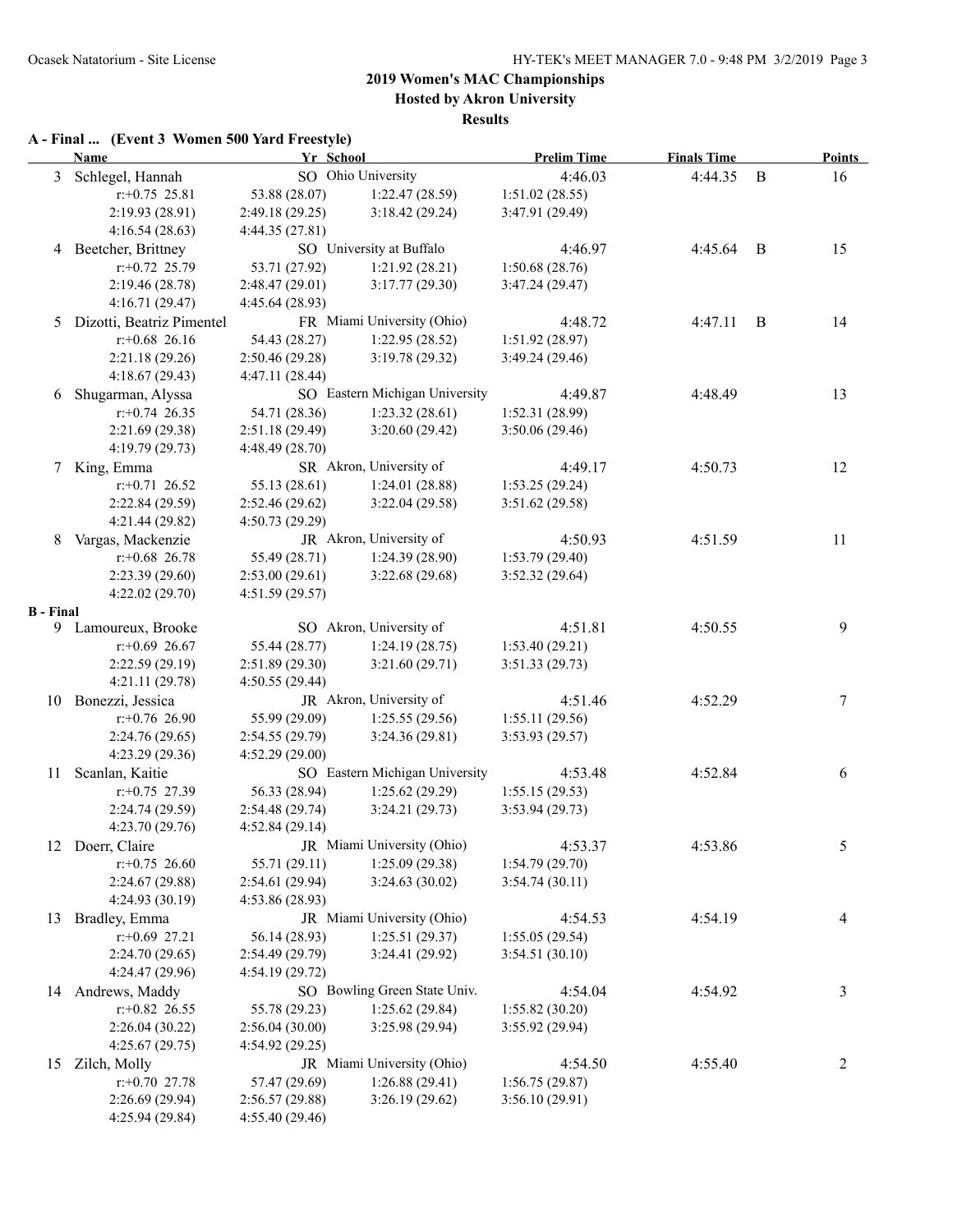**Hosted by Akron University**

#### **Results**

### **B - Final ... (Event 3 Women 500 Yard Freestyle)**

|                      | There is the common your factor recognity<br><b>Name</b> | Yr School                         |                                | <b>Prelim Time</b> | <b>Finals Time</b> | <b>Points</b> |
|----------------------|----------------------------------------------------------|-----------------------------------|--------------------------------|--------------------|--------------------|---------------|
|                      | 16 Seifer, Maria Eduar                                   |                                   | FR Miami University (Ohio)     | 4:51.79            | 5:01.29            | 1             |
|                      | $r.+0.79$ 27.25                                          | 56.78 (29.53)                     | 1:26.69(29.91)                 | 1:56.73(30.04)     |                    |               |
|                      | 2:27.44 (30.71)                                          | 2:57.56(30.12)                    | 3:27.81(30.25)                 | 3:58.85(31.04)     |                    |               |
|                      | 4:30.52(31.67)                                           | 5:01.29(30.77)                    |                                |                    |                    |               |
| <b>Preliminaries</b> |                                                          |                                   |                                |                    |                    |               |
|                      | 17 Caruthers, Mackenzie                                  |                                   | JR Ohio University             | 4:55.67            |                    |               |
|                      | $r: 0.71$ 27.28                                          | 56.46 (29.18)                     | 1:26.07(29.61)                 | 1:55.92(29.85)     |                    |               |
|                      | 2:26.00(30.08)                                           | 2:56.12(30.12)                    | 3:26.33(30.21)                 | 3:56.73(30.40)     |                    |               |
|                      | 4:26.65(29.92)                                           | 4:55.67(29.02)                    |                                |                    |                    |               |
| 18                   | Henderson, Anastasia                                     |                                   | SR Ohio University             | 4:56.50            |                    |               |
|                      | r:0.73 26.95                                             | 55.60 (28.65)                     | 1:24.77(29.17)                 | 1:54.31 (29.54)    |                    |               |
|                      | 2:24.50(30.19)                                           | 2:54.72(30.22)                    | 3:25.07(30.35)                 | 3:55.70(30.63)     |                    |               |
|                      | 4:26.37(30.67)                                           | 4:56.50(30.13)                    |                                |                    |                    |               |
| 19                   | Duric, Jovana                                            |                                   | FR University of Toledo        | 4:56.69            |                    |               |
|                      | $r: 0.82$ 27.40                                          | 56.60 (29.20)                     | 1:26.46(29.86)                 | 1:56.21(29.75)     |                    |               |
|                      | 2:26.31(30.10)                                           | 2:56.41(30.10)                    | 3:26.84(30.43)                 | 3:57.03(30.19)     |                    |               |
|                      | 4:27.47(30.44)                                           | 4:56.69(29.22)                    |                                |                    |                    |               |
| 20                   | Boswell, Julia                                           |                                   | FR University at Buffalo       | 4:57.23            |                    |               |
|                      | $r:0.68$ 26.74                                           | 55.29 (28.55)                     | 1:24.23(28.94)                 | 1:53.84(29.61)     |                    |               |
|                      | 2:23.80 (29.96)                                          | 2:53.91(30.11)                    | 3:24.30(30.39)                 | 3:55.12(30.82)     |                    |               |
|                      | 4:26.33(31.21)                                           | 4:57.23(30.90)                    |                                |                    |                    |               |
| 21                   | Edwards, Mary                                            |                                   | SR Bowling Green State Univ.   | 4:58.18            |                    |               |
|                      | $r: 0.75$ 26.93                                          | 56.01 (29.08)                     | 1:25.57(29.56)                 | 1:55.43(29.86)     |                    |               |
|                      | 2:25.51 (30.08)                                          | 2:55.92(30.41)                    | 3:26.36(30.44)                 | 3:56.96(30.60)     |                    |               |
|                      | 4:27.77(30.81)                                           | 4:58.18(30.41)                    |                                |                    |                    |               |
|                      | 22 House, Kellie                                         |                                   | FR Bowling Green State Univ.   | 4:59.39            |                    |               |
|                      | $r: 0.74$ 26.63                                          | 55.50 (28.87)                     | 1:25.24(29.74)                 | 1:55.60(30.36)     |                    |               |
|                      | 2:26.13(30.53)                                           | 2:56.75(30.62)                    | 3:27.52(30.77)                 | 3:58.41(30.89)     |                    |               |
|                      | 4:29.36(30.95)                                           | 4:59.39(30.03)                    |                                |                    |                    |               |
| 23                   | Machado, Eli                                             |                                   | FR Eastern Michigan University | 4:59.48            |                    |               |
|                      | $r: 0.71$ 25.86                                          | 54.29 (28.43)                     | 1:23.65(29.36)                 | 1:53.92(30.27)     |                    |               |
|                      | 2:24.28 (30.36)                                          | 2:55.41(31.13)                    | 3:26.72(31.31)                 | 3:58.30(31.58)     |                    |               |
|                      | 4:29.19 (30.89)                                          | 4:59.48(30.29)                    |                                |                    |                    |               |
| 24                   | Graham, Elizabeth                                        |                                   | JR Ball State University       | 5:00.03            |                    |               |
|                      | $r: 0.79$ 27.24                                          | 56.56 (29.32)                     | 1:26.23(29.67)                 | 1:56.49(30.26)     |                    |               |
|                      | 2:26.72(30.23)                                           | 2:57.18(30.46)                    | 3:27.73(30.55)                 | 3:58.81(31.08)     |                    |               |
|                      | 4:29.68(30.87)                                           | 5:00.03(30.35)                    |                                |                    |                    |               |
| 25                   | Walker, Katie                                            |                                   | FR Ball State University       | 5:00.64            |                    |               |
|                      | $r: 0.73$ 27.12                                          | 57.07 (29.95)                     | 1:27.68(30.61)                 | 1:58.24(30.56)     |                    |               |
|                      | 2:28.99 (30.75)                                          | 2:59.10(30.11)                    | 3:29.72(30.62)                 | 3:59.85(30.13)     |                    |               |
|                      | 4:30.46(30.61)                                           | 5:00.64(30.18)                    | SR University at Buffalo       |                    |                    |               |
| 26                   | Giovanniello, Kerry                                      |                                   |                                | 5:01.33            |                    |               |
|                      | r:0.69 27.54<br>2:27.71 (30.27)                          | 57.05 (29.51)                     | 1:27.08(30.03)                 | 1:57.44(30.36)     |                    |               |
|                      | 4:30.83 (31.00)                                          | 2:58.24(30.53)<br>5:01.33(30.50)  | 3:28.90 (30.66)                | 3:59.83 (30.93)    |                    |               |
|                      | Ekleberry, Samantha                                      |                                   | FR University of Toledo        | 5:01.51            |                    |               |
| 27                   | r:0.83 27.75                                             | 57.25 (29.50)                     | 1:27.35(30.10)                 | 1:57.62(30.27)     |                    |               |
|                      | 2:28.17(30.55)                                           |                                   |                                | 4:00.20(31.02)     |                    |               |
|                      | 4:31.42(31.22)                                           | 2:58.71(30.54)<br>5:01.51 (30.09) | 3:29.18(30.47)                 |                    |                    |               |
| 28                   | Garrity, Katie                                           |                                   | SO Ohio University             | 5:01.86            |                    |               |
|                      | r:0.74 26.72                                             | 55.33 (28.61)                     | 1:24.76 (29.43)                | 1:54.88 (30.12)    |                    |               |
|                      | 2:25.51(30.63)                                           | 2:56.37(30.86)                    | 3:27.85(31.48)                 | 3:59.39 (31.54)    |                    |               |
|                      | 4:31.03(31.64)                                           | 5:01.86 (30.83)                   |                                |                    |                    |               |
|                      |                                                          |                                   |                                |                    |                    |               |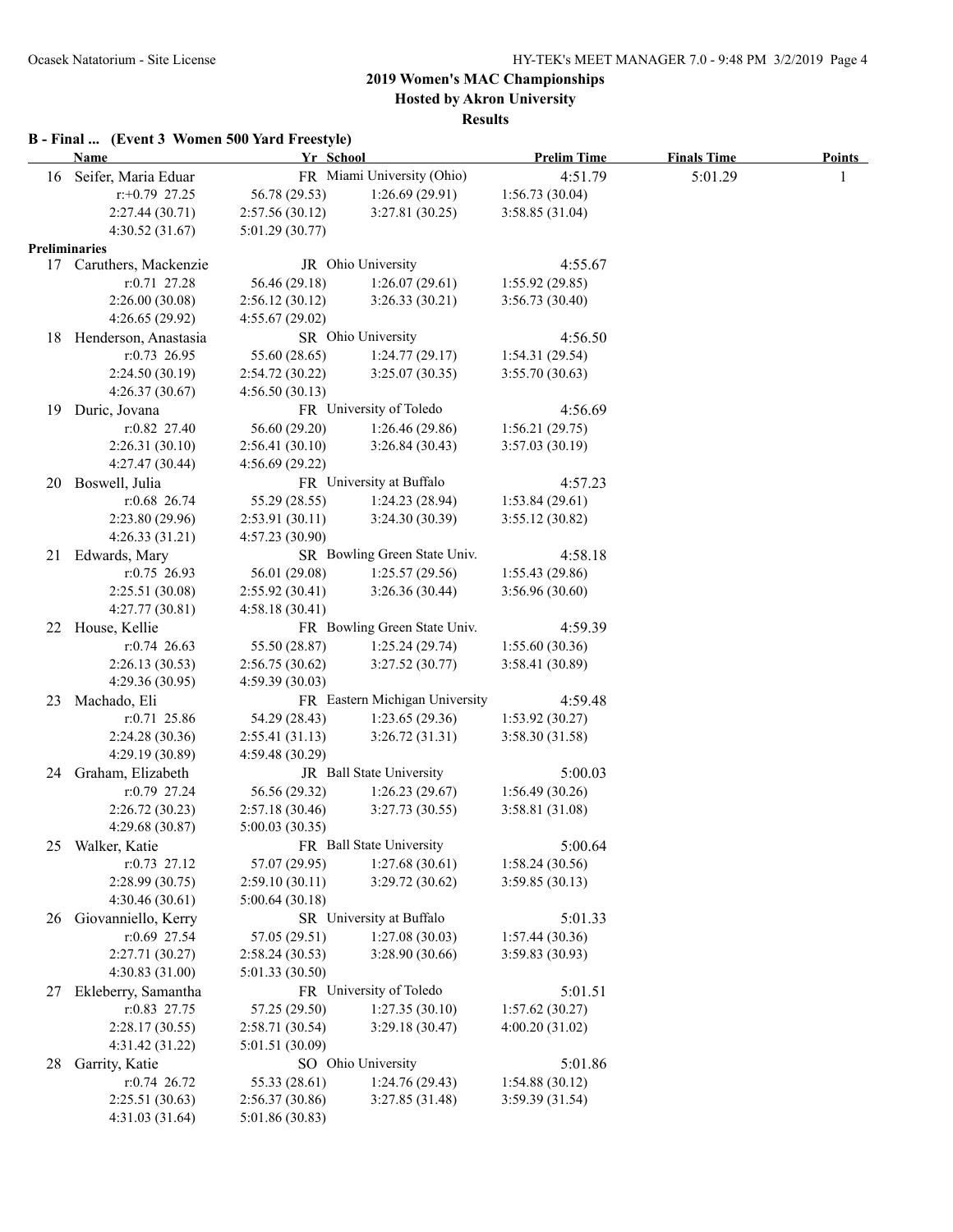**Hosted by Akron University**

**Results**

|    | Temminaries  (EVER 5 WOMEN 500 Taru F<br><b>Name</b> | Yr School                       | TUUSIVIUT                    | <b>Prelim Time</b> | <b>Finals Time</b> | <b>Points</b> |
|----|------------------------------------------------------|---------------------------------|------------------------------|--------------------|--------------------|---------------|
| 29 | Spaczay, Alexandra                                   |                                 | FR Miami University (Ohio)   | 5:02.10            |                    |               |
|    | r:0.74 26.48                                         | 55.07 (28.59)                   | 1:24.45(29.38)               | 1:54.16(29.71)     |                    |               |
|    | 2:24.56 (30.40)                                      | 2:55.05(30.49)                  | 3:26.39(31.34)               | 3:58.20(31.81)     |                    |               |
|    | 4:30.49(32.29)                                       | 5:02.10(31.61)                  |                              |                    |                    |               |
|    | 30 Baumer, Grace                                     |                                 | JR University at Buffalo     | 5:05.26            |                    |               |
|    | $r:0.69$ 27.52                                       | 57.46 (29.94)                   | 1:27.94(30.48)               | 1:58.78 (30.84)    |                    |               |
|    | 2:29.79(31.01)                                       | 3:00.53(30.74)                  | 3:31.42 (30.89)              | 4:02.62(31.20)     |                    |               |
|    | 4:34.07(31.45)                                       | 5:05.26 (31.19)                 |                              |                    |                    |               |
|    | 31 Mayer, Audrey                                     |                                 | SR Ball State University     | 5:06.90            |                    |               |
|    | $r: 0.73$ 26.93                                      |                                 | 1:27.15(30.33)               | 1:58.17(31.02)     |                    |               |
|    | 2:29.20 (31.03)                                      | 56.82 (29.89)<br>3:00.50(31.30) | 3:32.19(31.69)               | 4:04.16(31.97)     |                    |               |
|    |                                                      |                                 |                              |                    |                    |               |
|    | 4:35.56 (31.40)                                      | 5:06.90(31.34)                  | FR Ohio University           |                    |                    |               |
| 32 | Haschemeyer, Maddie<br>r:0.76 27.01                  |                                 |                              | 5:06.96            |                    |               |
|    |                                                      | 55.96 (28.95)                   | 1:25.78(29.82)               | 1:56.22(30.44)     |                    |               |
|    | 2:27.35(31.13)                                       | 2:58.96(31.61)                  | 3:30.89(31.93)               | 4:03.17(32.28)     |                    |               |
|    | 4:35.26 (32.09)                                      | 5:06.96(31.70)                  |                              |                    |                    |               |
| 33 | Storm, Gracie                                        |                                 | SO University of Toledo      | 5:08.89            |                    |               |
|    | $r:0.69$ 29.01                                       | 59.82 (30.81)                   | 1:30.64(30.82)               | 2:01.41 (30.77)    |                    |               |
|    | 2:32.94 (31.53)                                      | 3:04.95(32.01)                  | 3:36.66(31.71)               | 4:08.13(31.47)     |                    |               |
|    | 4:39.35(31.22)                                       | 5:08.89 (29.54)                 |                              |                    |                    |               |
|    | 34 Blackwin, Cassidy                                 |                                 | JR Ball State University     | 5:11.29            |                    |               |
|    | r:0.82 27.61                                         | 57.16 (29.55)                   | 1:27.55(30.39)               | 1:58.81 (31.26)    |                    |               |
|    | 2:30.16(31.35)                                       | 3:02.04(31.88)                  | 3:34.25(32.21)               | 4:06.42(32.17)     |                    |               |
|    | 4:39.18(32.76)                                       | 5:11.29(32.11)                  |                              |                    |                    |               |
|    | Molnar, Kayla                                        |                                 | SO Ball State University     |                    | X                  |               |
|    | Rice, Mckenzie                                       |                                 | FR Akron, University of      | 4:53.06            | X                  |               |
|    | $r: 0.72$ 27.40                                      | 56.73 (29.33)                   | 1:26.32(29.59)               | 1:56.11(29.79)     |                    |               |
|    | 2:25.81(29.70)                                       | 2:55.53(29.72)                  | 3:25.39 (29.86)              | 3:55.17(29.78)     |                    |               |
|    | 4:24.68(29.51)                                       | 4:53.06(28.38)                  |                              |                    |                    |               |
|    | Burnard, Meghan                                      |                                 | JR Bowling Green State Univ. | 5:09.74            | X                  |               |
|    | $r: 0.74$ 27.78                                      | 57.61 (29.83)                   | 1:28.51(30.90)               | 1:59.56(31.05)     |                    |               |
|    | 2:30.51(30.95)                                       | 3:02.43(31.92)                  | 3:34.36(31.93)               | 4:06.46(32.10)     |                    |               |
|    | 4:38.70(32.24)                                       | 5:09.74(31.04)                  |                              |                    |                    |               |
|    | Jones, Shaunna                                       |                                 | SO Bowling Green State Univ. | 5:06.23            | $\mathbf X$        |               |
|    | $r:0.80$ 29.16                                       | 1:00.16(31.00)                  | 1:31.05(30.89)               | 2:01.90(30.85)     |                    |               |
|    | 2:32.72 (30.82)                                      | 3:03.35(30.63)                  | 3:34.27(30.92)               | 4:04.93 (30.66)    |                    |               |
|    | 4:36.18(31.25)                                       | 5:06.23(30.05)                  |                              |                    |                    |               |
|    | Rayburn, Peyton                                      |                                 | FR Miami University (Ohio)   | 5:09.01            | X                  |               |
|    | $r: 0.70$ 26.55                                      | 56.22 (29.67)                   | 1:26.85(30.63)               | 1:57.67(30.82)     |                    |               |
|    | 2:29.02 (31.35)                                      | 3:00.79(31.77)                  | 3:32.81 (32.02)              | 4:05.27 (32.46)    |                    |               |
|    | 4:37.36 (32.09)                                      | 5:09.01(31.65)                  |                              |                    |                    |               |
|    | Scott, Hunter                                        |                                 | FR Miami University (Ohio)   | 5:03.67            | X                  |               |
|    | $r: 0.78$ 27.41                                      | 57.02 (29.61)                   | 1:26.98 (29.96)              | 1:57.26(30.28)     |                    |               |
|    | 2:27.79 (30.53)                                      | 2:58.67(30.88)                  | 3:29.85(31.18)               | 4:01.17(31.32)     |                    |               |
|    | 4:32.75 (31.58)                                      | 5:03.67(30.92)                  |                              |                    |                    |               |
|    | Redden, Katherine                                    |                                 | JR Ohio University           | 5:13.38            | X                  |               |
|    | r:0.75 28.29                                         | 58.94 (30.65)                   | 1:30.46(31.52)               | 2:02.16(31.70)     |                    |               |
|    | 2:33.86 (31.70)                                      | 3:05.89(32.03)                  | 3:37.98 (32.09)              | 4:10.12(32.14)     |                    |               |
|    | 4:42.10 (31.98)                                      | 5:13.38 (31.28)                 |                              |                    |                    |               |
|    | Smith, Hannah                                        |                                 | SR Akron, University of      | 5:09.49            | $\mathbf X$        |               |
|    | r:0.69 28.90                                         | 59.81 (30.91)                   | 1:30.92(31.11)               | 2:02.33(31.41)     |                    |               |
|    | 2:33.44(31.11)                                       | 3:04.74(31.30)                  | 3:36.46 (31.72)              | 4:08.18(31.72)     |                    |               |
|    | 4:39.28 (31.10)                                      | 5:09.49 (30.21)                 |                              |                    |                    |               |
|    |                                                      |                                 |                              |                    |                    |               |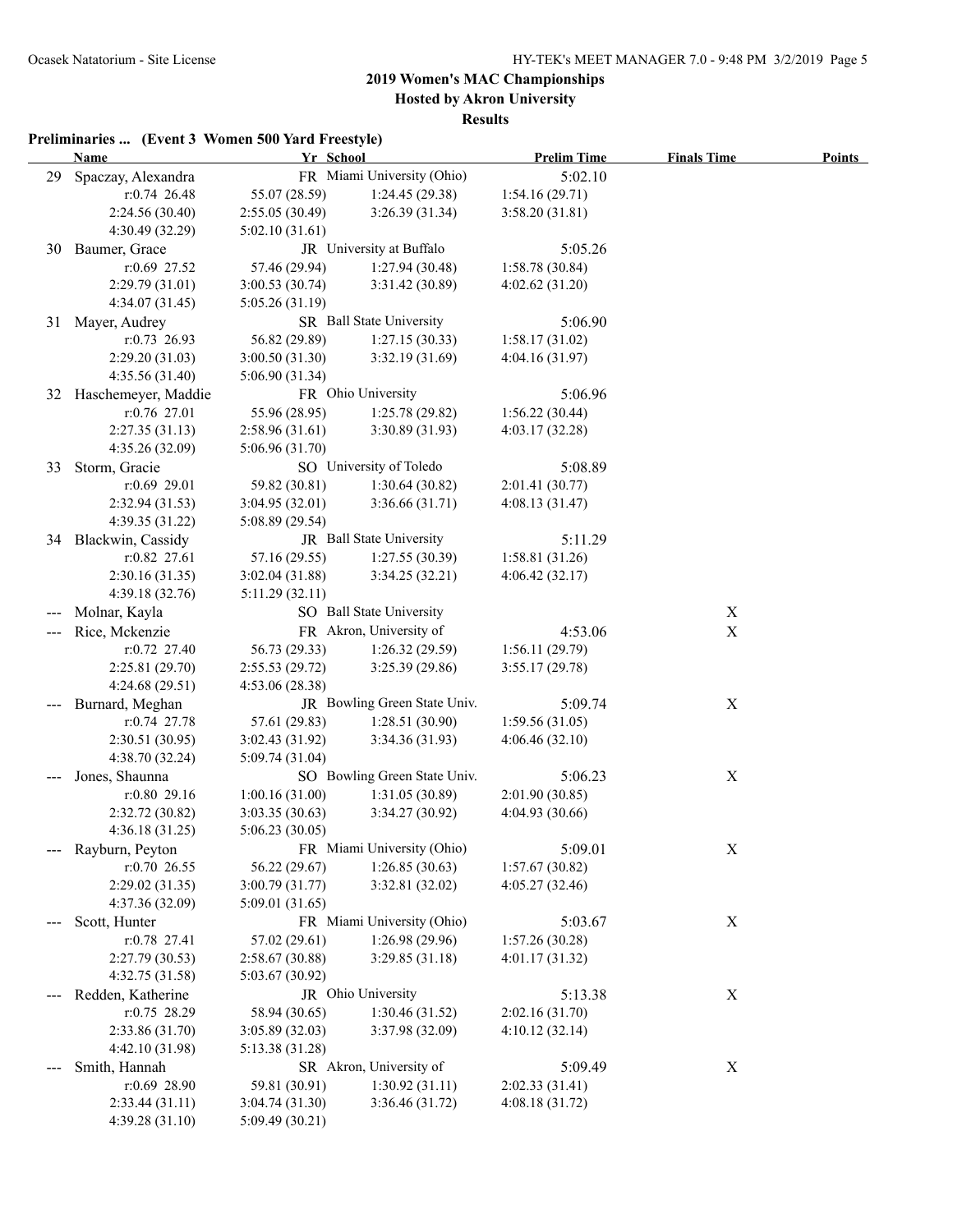**Hosted by Akron University**

|                                                                                                | <b>Name</b>                             |                  | Preliminaries  (Event 3 Women 500 Yard Freestyle) | Yr School                      | <b>Prelim Time</b> | <b>Finals Time</b> |    | Points |
|------------------------------------------------------------------------------------------------|-----------------------------------------|------------------|---------------------------------------------------|--------------------------------|--------------------|--------------------|----|--------|
|                                                                                                | Davis, Emily                            |                  |                                                   | SR Ohio University             |                    |                    |    |        |
| $\frac{1}{2} \left( \frac{1}{2} \right) \left( \frac{1}{2} \right) \left( \frac{1}{2} \right)$ | Movold, Avery                           |                  |                                                   | FR Akron, University of        |                    |                    |    |        |
|                                                                                                | <b>Event 3 Women 500 Yard Freestyle</b> |                  |                                                   |                                |                    |                    |    |        |
|                                                                                                | Meet:                                   | 4:42.42          | $\star$<br>2018                                   | Ella Moynihan                  |                    | Miami (Ohio)       |    |        |
|                                                                                                | MAC:                                    | 4:42.42          | #<br>2018                                         | Ella Moynihan                  |                    | Miami (Ohio)       |    |        |
|                                                                                                |                                         |                  | 4:36.30 ANCAA                                     |                                |                    |                    |    |        |
|                                                                                                |                                         |                  | 4:47.20 B NCAA                                    |                                |                    |                    |    |        |
|                                                                                                | Name                                    |                  |                                                   | Yr School                      | <b>Seed Time</b>   | <b>Prelim Time</b> |    |        |
|                                                                                                | <b>Preliminaries</b>                    |                  |                                                   |                                |                    |                    |    |        |
|                                                                                                | 1 Swartz, Nicole                        |                  |                                                   | SR Eastern Michigan University | 4:52.98            | 4:44.11            | qB |        |
|                                                                                                |                                         | $r: +0.72$ 26.49 | 54.48 (27.99)                                     | 1:22.94(28.46)                 | 1:51.67(28.73)     |                    |    |        |
|                                                                                                |                                         | 2:20.30(28.63)   | 2:48.96 (28.66)                                   | 3:17.73(28.77)                 | 3:46.65 (28.92)    |                    |    |        |
|                                                                                                | 4:15.64 (28.99)                         |                  | 4:44.11 (28.47)                                   |                                |                    |                    |    |        |
| 2                                                                                              | Schlegel, Hannah                        |                  |                                                   | SO Ohio University             | 4:47.36            | 4:46.03            | qB |        |
|                                                                                                |                                         | $r: +0.73$ 25.82 | 54.07 (28.25)                                     | 1:23.11(29.04)                 | 1:52.18(29.07)     |                    |    |        |
|                                                                                                |                                         | 2:20.94(28.76)   | 2:50.29(29.35)                                    | 3:19.47(29.18)                 | 3:48.73(29.26)     |                    |    |        |
|                                                                                                | 4:17.77 (29.04)                         |                  | 4:46.03 (28.26)                                   |                                |                    |                    |    |        |
| 3                                                                                              | Moynihan, Ella                          |                  |                                                   | SR Miami University (Ohio)     | 4:50.45            | 4:46.26            | qB |        |
|                                                                                                |                                         | $r: +0.76$ 26.07 | 54.19 (28.12)                                     | 1:22.71(28.52)                 | 1:51.29(28.58)     |                    |    |        |
|                                                                                                | 2:20.13(28.84)                          |                  | 2:49.27(29.14)                                    | 3:18.47(29.20)                 | 3:48.02(29.55)     |                    |    |        |
|                                                                                                | 4:17.65(29.63)                          |                  | 4:46.26(28.61)                                    |                                |                    |                    |    |        |
|                                                                                                | 4 Beetcher, Brittney                    |                  |                                                   | SO University at Buffalo       | 4:48.73            | 4:46.97            | qB |        |
|                                                                                                |                                         | $r: +0.69$ 25.83 | 53.84 (28.01)                                     | 1:22.23(28.39)                 | 1:51.07(28.84)     |                    |    |        |
|                                                                                                | 2:20.15(29.08)                          |                  | 2:49.35(29.20)                                    | 3:18.67(29.32)                 | 3:48.45(29.78)     |                    |    |        |
|                                                                                                | 4:17.92 (29.47)                         |                  | 4:46.97(29.05)                                    |                                |                    |                    |    |        |
|                                                                                                | 5 Dizotti, Beatriz Pimentel             |                  |                                                   | FR Miami University (Ohio)     | 4:57.85            | 4:48.72            | q  |        |
|                                                                                                |                                         | $r$ :+0.69 26.33 | 54.62 (28.29)                                     | 1:23.58(28.96)                 | 1:52.76(29.18)     |                    |    |        |
|                                                                                                | 2:21.98 (29.22)                         |                  | 2:51.40 (29.42)                                   | 3:21.01(29.61)                 | 3:50.69(29.68)     |                    |    |        |
|                                                                                                | 4:20.31(29.62)                          |                  | 4:48.72 (28.41)                                   |                                |                    |                    |    |        |
|                                                                                                | 6 King, Emma                            |                  |                                                   | SR Akron, University of        | 4:52.35            | 4:49.17            | q  |        |
|                                                                                                |                                         | $r+0.73$ 26.94   | 55.71 (28.77)                                     | 1:24.87(29.16)                 | 1:54.42(29.55)     |                    |    |        |
|                                                                                                | 2:24.00 (29.58)                         |                  | 2:53.72(29.72)                                    | 3:22.97(29.25)                 | 3:52.05(29.08)     |                    |    |        |
|                                                                                                | 4:20.96 (28.91)                         |                  | 4:49.17(28.21)                                    |                                |                    |                    |    |        |
| 7                                                                                              | Shugarman, Alyssa                       |                  |                                                   | SO Eastern Michigan University | 5:03.07            | 4:49.87            | q  |        |
|                                                                                                |                                         | $r: +0.74$ 26.15 | 54.65 (28.50)                                     | 1:23.90(29.25)                 | 1:53.49(29.59)     |                    |    |        |
|                                                                                                | 2:22.89 (29.40)                         |                  | 2:52.15(29.26)                                    | 3:21.56(29.41)                 | 3:51.21(29.65)     |                    |    |        |
|                                                                                                | 4:21.04(29.83)                          |                  | 4:49.87 (28.83)                                   |                                |                    |                    |    |        |
| 8                                                                                              | Vargas, Mackenzie                       |                  |                                                   | JR Akron, University of        | 4:56.25            | 4:50.93            | q  |        |
|                                                                                                |                                         | $r: +0.69$ 26.98 | 55.66 (28.68)                                     | 1:25.03(29.37)                 | 1:54.75(29.72)     |                    |    |        |
|                                                                                                | 2:24.41 (29.66)                         |                  | 2:53.85(29.44)                                    | 3:23.17(29.32)                 | 3:52.42(29.25)     |                    |    |        |
|                                                                                                | 4:22.02(29.60)                          |                  | 4:50.93 (28.91)                                   |                                |                    |                    |    |        |
|                                                                                                | 9 Bonezzi, Jessica                      |                  |                                                   | JR Akron, University of        | 4:58.15            | 4:51.46            | q  |        |
|                                                                                                |                                         | $r: +0.71$ 27.10 | 56.14 (29.04)                                     | 1:25.32(29.18)                 | 1:54.96(29.64)     |                    |    |        |
|                                                                                                | 2:24.53(29.57)                          |                  | 2:54.19 (29.66)                                   | 3:23.59 (29.40)                | 3:53.01 (29.42)    |                    |    |        |
|                                                                                                | 4:22.51(29.50)                          |                  | 4:51.46(28.95)                                    |                                |                    |                    |    |        |
| 10                                                                                             | Seifer, Maria Eduar                     |                  |                                                   | FR Miami University (Ohio)     | 4:58.02            | 4:51.79            | q  |        |
|                                                                                                |                                         | $r: +0.79$ 26.59 | 55.16 (28.57)                                     | 1:24.11(28.95)                 | 1:53.02(28.91)     |                    |    |        |
|                                                                                                |                                         | 2:22.45(29.43)   | 2:51.68(29.23)                                    | 3:21.51(29.83)                 | 3:51.77(30.26)     |                    |    |        |
|                                                                                                |                                         | 4:22.30(30.53)   | 4:51.79(29.49)                                    |                                |                    |                    |    |        |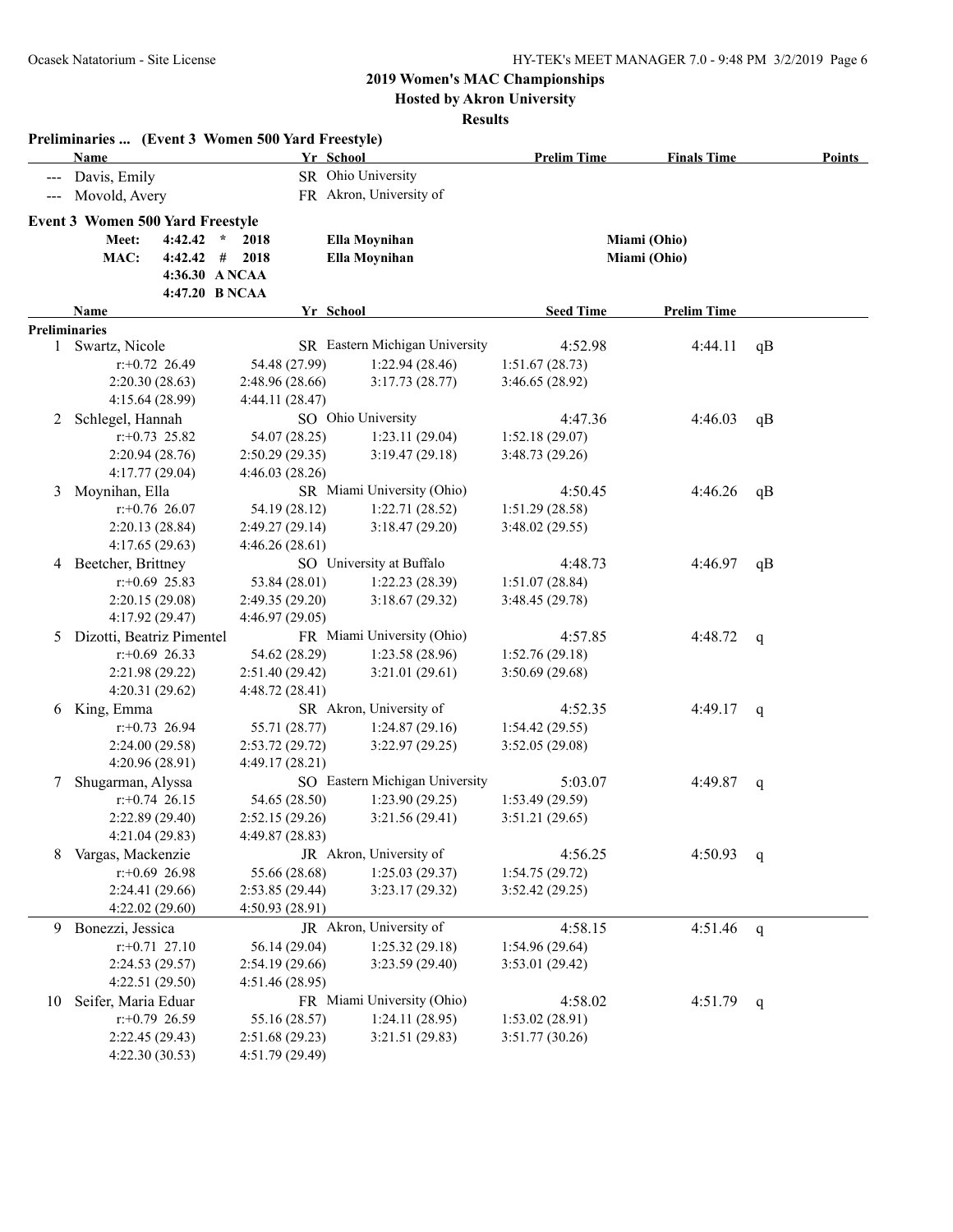**Hosted by Akron University**

**Results**

|     | <b>Name</b>             | Yr School       |                                | <b>Seed Time</b> | <b>Prelim Time</b> |              |
|-----|-------------------------|-----------------|--------------------------------|------------------|--------------------|--------------|
|     | 11 Lamoureux, Brooke    |                 | SO Akron, University of        | 4:49.69          | 4:51.81            | $\mathbf{q}$ |
|     | $r: +0.73$ 26.66        | 55.39 (28.73)   | 1:24.83(29.44)                 | 1:54.43(29.60)   |                    |              |
|     | 2:24.24 (29.81)         | 2:54.01 (29.77) | 3:23.42(29.41)                 | 3:53.12(29.70)   |                    |              |
|     | 4:22.72(29.60)          | 4:51.81(29.09)  |                                |                  |                    |              |
|     | 12 Doerr, Claire        |                 | JR Miami University (Ohio)     | 4:55.90          | 4:53.37            | q            |
|     | $r$ : +0.76 26.67       | 55.72 (29.05)   | 1:25.14(29.42)                 | 1:54.71(29.57)   |                    |              |
|     | 2:24.39 (29.68)         | 2:54.11(29.72)  | 3:23.98 (29.87)                | 3:53.95 (29.97)  |                    |              |
|     | 4:24.15(30.20)          | 4:53.37(29.22)  |                                |                  |                    |              |
| 13  | Scanlan, Kaitie         |                 | SO Eastern Michigan University | 4:53.41          | 4:53.48            | q            |
|     | r:11.36 26.83           | 55.32 (28.49)   | 1:24.61(29.29)                 | 1:53.97(29.36)   |                    |              |
|     | 2:23.42 (29.45)         | 2:52.99(29.57)  | 3:23.04(30.05)                 | 3:53.38 (30.34)  |                    |              |
|     | 4:23.63(30.25)          | 4:53.48 (29.85) |                                |                  |                    |              |
|     | 14 Andrews, Maddy       |                 | SO Bowling Green State Univ.   | 5:00.29          | 4:54.04            | q            |
|     | $r.+0.82$ 26.08         | 54.49 (28.41)   | 1:23.61(29.12)                 | 1:53.20(29.59)   |                    |              |
|     | 2:23.16(29.96)          | 2:53.18(30.02)  | 3:23.52 (30.34)                | 3:53.90 (30.38)  |                    |              |
|     | 4:24.51(30.61)          | 4:54.04(29.53)  |                                |                  |                    |              |
| 15  | Zilch, Molly            |                 | JR Miami University (Ohio)     | 4:57.69          | 4:54.50            | q            |
|     | $r: +0.73$ 27.03        | 55.52 (28.49)   | 1:24.68(29.16)                 | 1:54.26(29.58)   |                    |              |
|     | 2:23.85 (29.59)         | 2:53.50(29.65)  | 3:23.43 (29.93)                | 3:53.47(30.04)   |                    |              |
|     | 4:24.03(30.56)          | 4:54.50 (30.47) |                                |                  |                    |              |
|     | 16 Bradley, Emma        |                 | JR Miami University (Ohio)     | 4:50.36          | 4:54.53            | q            |
|     | $r$ : +0.67 27.15       | 56.25(29.10)    | 1:25.65(29.40)                 | 1:55.18(29.53)   |                    |              |
|     | 2:24.69(29.51)          | 2:54.42(29.73)  | 3:24.25(29.83)                 | 3:54.22(29.97)   |                    |              |
|     | 4:24.50 (30.28)         | 4:54.53(30.03)  |                                |                  |                    |              |
|     | 17 Caruthers, Mackenzie |                 | JR Ohio University             | 4:57.66          | 4:55.67            |              |
|     | $r: +0.71$ 27.28        | 56.46 (29.18)   | 1:26.07(29.61)                 | 1:55.92(29.85)   |                    |              |
|     | 2:26.00(30.08)          | 2:56.12(30.12)  | 3:26.33(30.21)                 | 3:56.73(30.40)   |                    |              |
|     | 4:26.65 (29.92)         | 4:55.67(29.02)  |                                |                  |                    |              |
| 18. | Henderson, Anastasia    |                 | SR Ohio University             | 4:55.98          | 4:56.50            |              |
|     | $r.+0.73$ 26.95         | 55.60 (28.65)   | 1:24.77(29.17)                 | 1:54.31(29.54)   |                    |              |
|     | 2:24.50(30.19)          | 2:54.72(30.22)  | 3:25.07(30.35)                 | 3:55.70 (30.63)  |                    |              |
|     | 4:26.37(30.67)          | 4:56.50(30.13)  |                                |                  |                    |              |
|     | 19 Duric, Jovana        |                 | FR University of Toledo        | 4:59.40          | 4:56.69            |              |
|     | $r.+0.82$ 27.40         | 56.60 (29.20)   | 1:26.46(29.86)                 | 1:56.21(29.75)   |                    |              |
|     | 2:26.31(30.10)          | 2:56.41(30.10)  | 3:26.84(30.43)                 | 3:57.03(30.19)   |                    |              |
|     | 4:27.47(30.44)          | 4:56.69 (29.22) |                                |                  |                    |              |
|     | 20 Boswell, Julia       |                 | FR University at Buffalo       | 4:56.79          | 4:57.23            |              |
|     | $r$ :+0.68 26.74        | 55.29 (28.55)   | 1:24.23 (28.94)                | 1:53.84(29.61)   |                    |              |
|     | 2:23.80 (29.96)         | 2:53.91 (30.11) | 3:24.30 (30.39)                | 3:55.12(30.82)   |                    |              |
|     | 4:26.33(31.21)          | 4:57.23(30.90)  |                                |                  |                    |              |
|     | 21 Edwards, Mary        |                 | SR Bowling Green State Univ.   | 5:05.01          | 4:58.18            |              |
|     | $r+0.75$ 26.93          | 56.01 (29.08)   | 1:25.57(29.56)                 | 1:55.43(29.86)   |                    |              |
|     | 2:25.51(30.08)          | 2:55.92(30.41)  | 3:26.36(30.44)                 | 3:56.96(30.60)   |                    |              |
|     | 4:27.77(30.81)          | 4:58.18(30.41)  |                                |                  |                    |              |
| 22  | House, Kellie           |                 | FR Bowling Green State Univ.   | 5:01.26          | 4:59.39            |              |
|     | $r+0.74$ 26.63          | 55.50 (28.87)   | 1:25.24(29.74)                 | 1:55.60(30.36)   |                    |              |
|     | 2:26.13(30.53)          | 2:56.75(30.62)  | 3:27.52(30.77)                 | 3:58.41 (30.89)  |                    |              |
|     | 4:29.36(30.95)          | 4:59.39(30.03)  |                                |                  |                    |              |
| 23  | Machado, Eli            |                 | FR Eastern Michigan University | 5:08.17          | 4:59.48            |              |
|     | $r.+0.71$ 25.86         | 54.29 (28.43)   | 1:23.65(29.36)                 | 1:53.92(30.27)   |                    |              |
|     | 2:24.28 (30.36)         | 2:55.41(31.13)  | 3:26.72(31.31)                 | 3:58.30(31.58)   |                    |              |
|     | 4:29.19(30.89)          | 4:59.48 (30.29) |                                |                  |                    |              |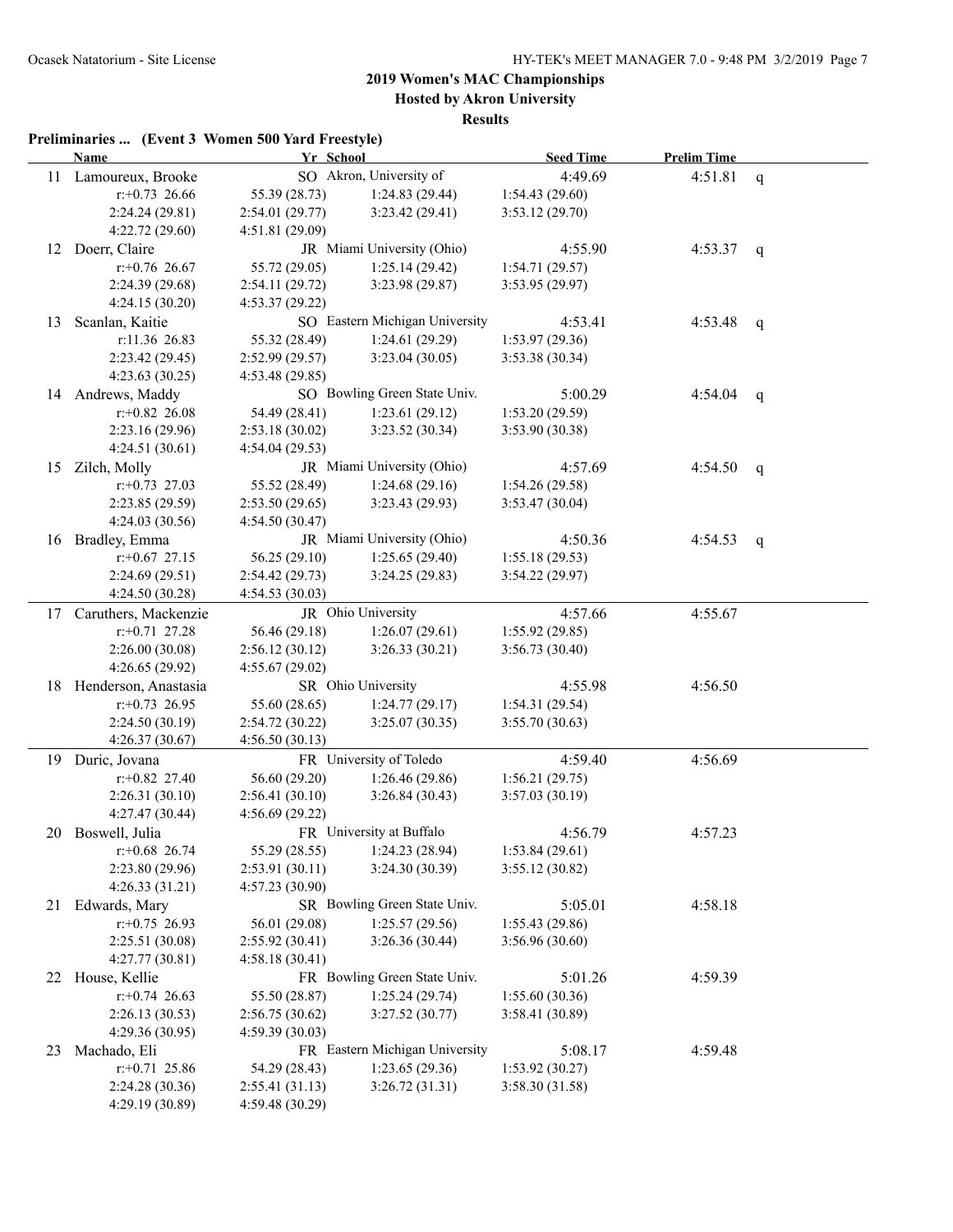**Hosted by Akron University**

**Results**

|    | <b>Name</b>                        | Yr School                         |                                           | <b>Seed Time</b> | <b>Prelim Time</b> |  |
|----|------------------------------------|-----------------------------------|-------------------------------------------|------------------|--------------------|--|
|    | 24 Graham, Elizabeth               |                                   | JR Ball State University                  | 5:07.45          | 5:00.03            |  |
|    | $r+0.79$ 27.24                     | 56.56 (29.32)                     | 1:26.23(29.67)                            | 1:56.49(30.26)   |                    |  |
|    | 2:26.72 (30.23)                    | 2:57.18(30.46)                    | 3:27.73(30.55)                            | 3:58.81(31.08)   |                    |  |
|    | 4:29.68(30.87)                     | 5:00.03(30.35)                    |                                           |                  |                    |  |
|    | 25 Walker, Katie                   |                                   | FR Ball State University                  | 5:06.52          | 5:00.64            |  |
|    | $r+0.73$ 27.12                     | 57.07 (29.95)                     | 1:27.68(30.61)                            | 1:58.24(30.56)   |                    |  |
|    | 2:28.99(30.75)                     | 2:59.10(30.11)                    | 3:29.72(30.62)                            | 3:59.85(30.13)   |                    |  |
|    | 4:30.46(30.61)                     | 5:00.64(30.18)                    |                                           |                  |                    |  |
|    | 26 Giovanniello, Kerry             |                                   | SR University at Buffalo                  | 5:04.13          | 5:01.33            |  |
|    | $r$ :+0.69 27.54                   | 57.05 (29.51)                     | 1:27.08(30.03)                            | 1:57.44(30.36)   |                    |  |
|    | 2:27.71(30.27)                     | 2:58.24(30.53)                    | 3:28.90 (30.66)                           | 3:59.83 (30.93)  |                    |  |
|    | 4:30.83 (31.00)                    | 5:01.33(30.50)                    |                                           |                  |                    |  |
| 27 | Ekleberry, Samantha                |                                   | FR University of Toledo                   | 5:02.62          | 5:01.51            |  |
|    | $r+0.83$ 27.75                     | 57.25 (29.50)                     | 1:27.35(30.10)                            | 1:57.62(30.27)   |                    |  |
|    | 2:28.17(30.55)                     | 2:58.71 (30.54)                   | 3:29.18(30.47)                            | 4:00.20(31.02)   |                    |  |
|    | 4:31.42(31.22)                     | 5:01.51 (30.09)                   |                                           |                  |                    |  |
| 28 | Garrity, Katie                     |                                   | SO Ohio University                        | 5:00.37          | 5:01.86            |  |
|    | $r+0.74$ 26.72                     | 55.33 (28.61)                     | 1:24.76(29.43)                            | 1:54.88 (30.12)  |                    |  |
|    | 2:25.51(30.63)                     | 2:56.37(30.86)                    | 3:27.85(31.48)                            | 3:59.39 (31.54)  |                    |  |
|    | 4:31.03 (31.64)                    | 5:01.86 (30.83)                   |                                           |                  |                    |  |
| 29 | Spaczay, Alexandra                 |                                   | FR Miami University (Ohio)                | 4:55.73          | 5:02.10            |  |
|    | $r+0.74$ 26.48                     | 55.07 (28.59)                     | 1:24.45(29.38)                            | 1:54.16(29.71)   |                    |  |
|    | 2:24.56(30.40)                     | 2:55.05(30.49)                    | 3:26.39(31.34)                            | 3:58.20(31.81)   |                    |  |
|    | 4:30.49 (32.29)                    | 5:02.10(31.61)                    |                                           |                  |                    |  |
|    | 30 Baumer, Grace                   |                                   | JR University at Buffalo                  | 5:06.66          | 5:05.26            |  |
|    | $r+0.69$ 27.52                     | 57.46 (29.94)                     | 1:27.94(30.48)                            | 1:58.78(30.84)   |                    |  |
|    | 2:29.79(31.01)                     | 3:00.53(30.74)                    | 3:31.42 (30.89)                           | 4:02.62(31.20)   |                    |  |
|    | 4:34.07 (31.45)                    | 5:05.26(31.19)                    |                                           |                  |                    |  |
| 31 | Mayer, Audrey                      |                                   | SR Ball State University                  | 5:09.41          | 5:06.90            |  |
|    | $r: +0.73$ 26.93                   | 56.82 (29.89)                     | 1:27.15(30.33)                            | 1:58.17(31.02)   |                    |  |
|    | 2:29.20(31.03)                     | 3:00.50(31.30)                    | 3:32.19(31.69)                            | 4:04.16(31.97)   |                    |  |
|    | 4:35.56 (31.40)                    | 5:06.90(31.34)                    |                                           |                  |                    |  |
|    | 32 Haschemeyer, Maddie             |                                   | FR Ohio University                        | 4:59.26          | 5:06.96            |  |
|    | $r+0.76$ 27.01                     | 55.96 (28.95)                     | 1:25.78(29.82)                            | 1:56.22(30.44)   |                    |  |
|    | 2:27.35(31.13)                     | 2:58.96(31.61)                    | 3:30.89(31.93)                            | 4:03.17(32.28)   |                    |  |
|    | 4:35.26(32.09)                     | 5:06.96(31.70)                    |                                           |                  |                    |  |
|    | 33 Storm, Gracie                   |                                   | SO University of Toledo<br>1:30.64(30.82) | 5:12.37          | 5:08.89            |  |
|    | $r+0.69$ 29.01                     | 59.82 (30.81)                     |                                           | 2:01.41 (30.77)  |                    |  |
|    | 2:32.94 (31.53)<br>4:39.35 (31.22) | 3:04.95(32.01)<br>5:08.89 (29.54) | 3:36.66 (31.71)                           | 4:08.13(31.47)   |                    |  |
|    | 34 Blackwin, Cassidy               |                                   | JR Ball State University                  | 5:15.84          | 5:11.29            |  |
|    | $r: +0.82$ 27.61                   | 57.16 (29.55)                     | 1:27.55(30.39)                            | 1:58.81(31.26)   |                    |  |
|    | 2:30.16(31.35)                     | 3:02.04(31.88)                    | 3:34.25(32.21)                            | 4:06.42(32.17)   |                    |  |
|    | 4:39.18 (32.76)                    | 5:11.29(32.11)                    |                                           |                  |                    |  |
|    | Molnar, Kayla                      |                                   | SO Ball State University                  | 5:30.78          | X                  |  |
|    | Rice, Mckenzie                     |                                   | FR Akron, University of                   | 4:54.17          | X4:53.06           |  |
|    | $r+0.72$ 27.40                     | 56.73 (29.33)                     | 1:26.32(29.59)                            | 1:56.11(29.79)   |                    |  |
|    | 2:25.81 (29.70)                    | 2:55.53(29.72)                    | 3:25.39 (29.86)                           | 3:55.17(29.78)   |                    |  |
|    | 4:24.68 (29.51)                    | 4:53.06(28.38)                    |                                           |                  |                    |  |
|    | Scott, Hunter                      |                                   | FR Miami University (Ohio)                | 5:04.77          | X5:03.67           |  |
|    | $r.+0.78$ 27.41                    | 57.02 (29.61)                     | 1:26.98 (29.96)                           | 1:57.26(30.28)   |                    |  |
|    | 2:27.79 (30.53)                    | 2:58.67 (30.88)                   | 3:29.85(31.18)                            | 4:01.17(31.32)   |                    |  |
|    | 4:32.75 (31.58)                    | 5:03.67 (30.92)                   |                                           |                  |                    |  |
|    |                                    |                                   |                                           |                  |                    |  |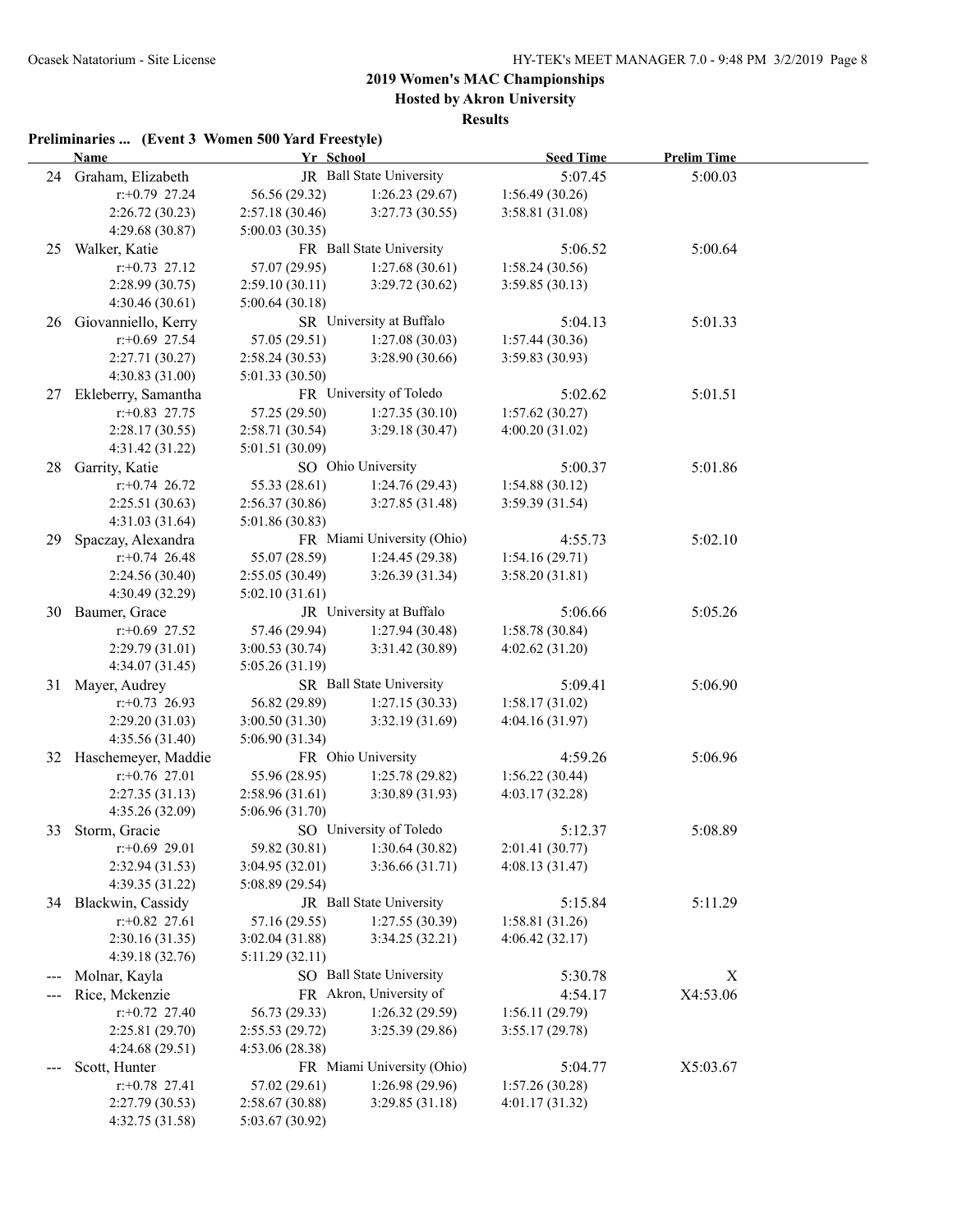**Hosted by Akron University**

**Results**

|                  | <b>Name</b>                           | Yr School       |                                                 | <b>Seed Time</b>           | <b>Prelim Time</b> |   |        |
|------------------|---------------------------------------|-----------------|-------------------------------------------------|----------------------------|--------------------|---|--------|
|                  | Jones, Shaunna                        |                 | SO Bowling Green State Univ.                    | 5:15.69                    | X5:06.23           |   |        |
|                  | $r: +0.80$ 29.16                      | 1:00.16(31.00)  | 1:31.05(30.89)                                  | 2:01.90 (30.85)            |                    |   |        |
|                  | 2:32.72 (30.82)                       | 3:03.35(30.63)  | 3:34.27 (30.92)                                 | 4:04.93 (30.66)            |                    |   |        |
|                  | 4:36.18(31.25)                        | 5:06.23(30.05)  |                                                 |                            |                    |   |        |
|                  | Rayburn, Peyton                       |                 | FR Miami University (Ohio)                      | 5:08.87                    | X5:09.01           |   |        |
|                  | $r+0.70$ 26.55                        | 56.22 (29.67)   | 1:26.85(30.63)                                  | 1:57.67(30.82)             |                    |   |        |
|                  | 2:29.02(31.35)                        | 3:00.79 (31.77) | 3:32.81 (32.02)                                 | 4:05.27 (32.46)            |                    |   |        |
|                  | 4:37.36(32.09)                        | 5:09.01 (31.65) |                                                 |                            |                    |   |        |
|                  | Smith, Hannah                         |                 | SR Akron, University of                         | 5:15.67                    | X5:09.49           |   |        |
|                  | $r: +0.69$ 28.90                      | 59.81 (30.91)   | 1:30.92(31.11)                                  | 2:02.33(31.41)             |                    |   |        |
|                  | 2:33.44(31.11)                        | 3:04.74(31.30)  | 3:36.46 (31.72)                                 | 4:08.18(31.72)             |                    |   |        |
|                  | 4:39.28(31.10)                        | 5:09.49(30.21)  |                                                 |                            |                    |   |        |
|                  | Burnard, Meghan                       |                 | JR Bowling Green State Univ.                    | 5:09.23                    | X5:09.74           |   |        |
|                  | $r: +0.74$ 27.78                      | 57.61 (29.83)   | 1:28.51(30.90)                                  | 1:59.56(31.05)             |                    |   |        |
|                  | 2:30.51(30.95)                        | 3:02.43(31.92)  | 3:34.36(31.93)                                  | 4:06.46(32.10)             |                    |   |        |
|                  | 4:38.70 (32.24)                       | 5:09.74 (31.04) |                                                 |                            |                    |   |        |
|                  | Redden, Katherine                     |                 | JR Ohio University                              | 5:12.45                    | X5:13.38           |   |        |
|                  | $r: +0.75$ 28.29                      | 58.94 (30.65)   | 1:30.46(31.52)                                  | 2:02.16(31.70)             |                    |   |        |
|                  | 2:33.86 (31.70)                       | 3:05.89(32.03)  | 3:37.98 (32.09)                                 | 4:10.12(32.14)             |                    |   |        |
|                  | 4:42.10 (31.98)                       | 5:13.38 (31.28) |                                                 |                            |                    |   |        |
|                  | Movold, Avery                         |                 | FR Akron, University of                         | 4:54.12                    | <b>DFS</b>         |   |        |
|                  | Declared false start                  |                 |                                                 |                            |                    |   |        |
| ---              | Davis, Emily                          |                 | SR Ohio University                              | 5:01.12                    | <b>DFS</b>         |   |        |
|                  | Declared false start                  |                 |                                                 |                            |                    |   |        |
|                  |                                       |                 |                                                 |                            |                    |   |        |
|                  | Event 4 Women 200 Yard IM             |                 |                                                 |                            |                    |   |        |
|                  | 1:56.92<br>Meet:<br>$\star$           | 2017            | <b>Madison Myers</b>                            | <b>Akron</b>               |                    |   |        |
|                  | $1:56.92$ #<br>MAC:<br>1:54.31 ANCAA  | 2017            | <b>Madison Myers</b>                            | Akron                      |                    |   |        |
|                  | 1:59.94 B NCAA                        |                 |                                                 |                            |                    |   |        |
|                  |                                       |                 |                                                 |                            |                    |   |        |
|                  |                                       |                 |                                                 |                            |                    |   |        |
|                  | Name                                  | Yr School       |                                                 | <b>Prelim Time</b>         | <b>Finals Time</b> |   | Points |
| A - Final        |                                       |                 |                                                 |                            |                    |   |        |
| 1                | Watson, Sarah                         |                 | FR Akron, University of                         | 1:59.56                    | 1:57.33            | B | 20     |
|                  | $r.+0.70$ 24.50                       | 55.15 (30.65)   | 1:29.00(33.85)                                  | 1:57.33(28.33)             |                    |   |        |
| 2                | Lins de Mello, Camila                 |                 | FR Miami University (Ohio)                      | 2:01.19                    | 1:58.31            | B | 17     |
|                  | $r$ : +0.76 25.76                     | 55.12 (29.36)   | 1:30.15(35.03)                                  | 1:58.31(28.16)             |                    |   |        |
| 3                | Sapio, Olivia                         |                 | SO University at Buffalo                        | 2:01.00                    | 1:59.23            | B | 16     |
|                  | $r: +0.72$ 25.57                      | 54.68 (29.11)   | 1:31.00(36.32)                                  | 1:59.23(28.23)             |                    |   |        |
|                  | 4 Nogaj, Paulina                      |                 | SO Akron, University of                         | 2:00.95                    | 1:59.32            | B | 15     |
|                  | $r.+0.72$ 25.06                       | 55.30 (30.24)   | 1:31.46(36.16)                                  | 1:59.32(27.86)             |                    |   |        |
| 5                | Duncan, Delaney                       |                 | SR Eastern Michigan University                  | 2:01.18                    | 1:59.45            | B | 14     |
|                  | $r+0.74$ 25.99                        | 56.83 (30.84)   | 1:30.16(33.33)                                  | 1:59.45(29.29)             |                    |   |        |
|                  | 6 Nebraska, Ellie                     |                 | JR Akron, University of                         | 2:00.39                    | 1:59.77            | B | 13     |
|                  | $r.+0.71$ 25.91                       | 55.56 (29.65)   | 1:31.87(36.31)                                  | 1:59.77(27.90)             |                    |   |        |
|                  | 7 Pash, Jackie                        |                 | JR Akron, University of                         | 2:02.16                    | 2:02.20            |   | 12     |
|                  | $r+0.77$ 26.47                        | 56.93 (30.46)   | 1:33.23(36.30)                                  | 2:02.20(28.97)             |                    |   |        |
| 8                | Fuchs, Hannah                         |                 | JR Miami University (Ohio)                      | 2:01.66                    | 2:02.34            |   | 11     |
|                  | $r$ :+0.71 26.63                      | 56.39 (29.76)   | 1:32.16(35.77)                                  | 2:02.34(30.18)             |                    |   |        |
| <b>B</b> - Final |                                       |                 |                                                 |                            |                    |   |        |
|                  | 9 Young, Claire                       |                 | JR Eastern Michigan University                  | 2:02.33                    | 2:00.99            |   | 9      |
|                  | $r+0.65$ 26.29                        | 55.82 (29.53)   | 1:32.17(36.35)                                  | 2:00.99(28.82)             |                    |   |        |
|                  | 10 Verbrugge, Emily<br>$r+0.74$ 26.52 | 58.06 (31.54)   | SR Bowling Green State Univ.<br>1:32.75 (34.69) | 2:03.23<br>2:01.46 (28.71) | 2:01.46            |   | 7      |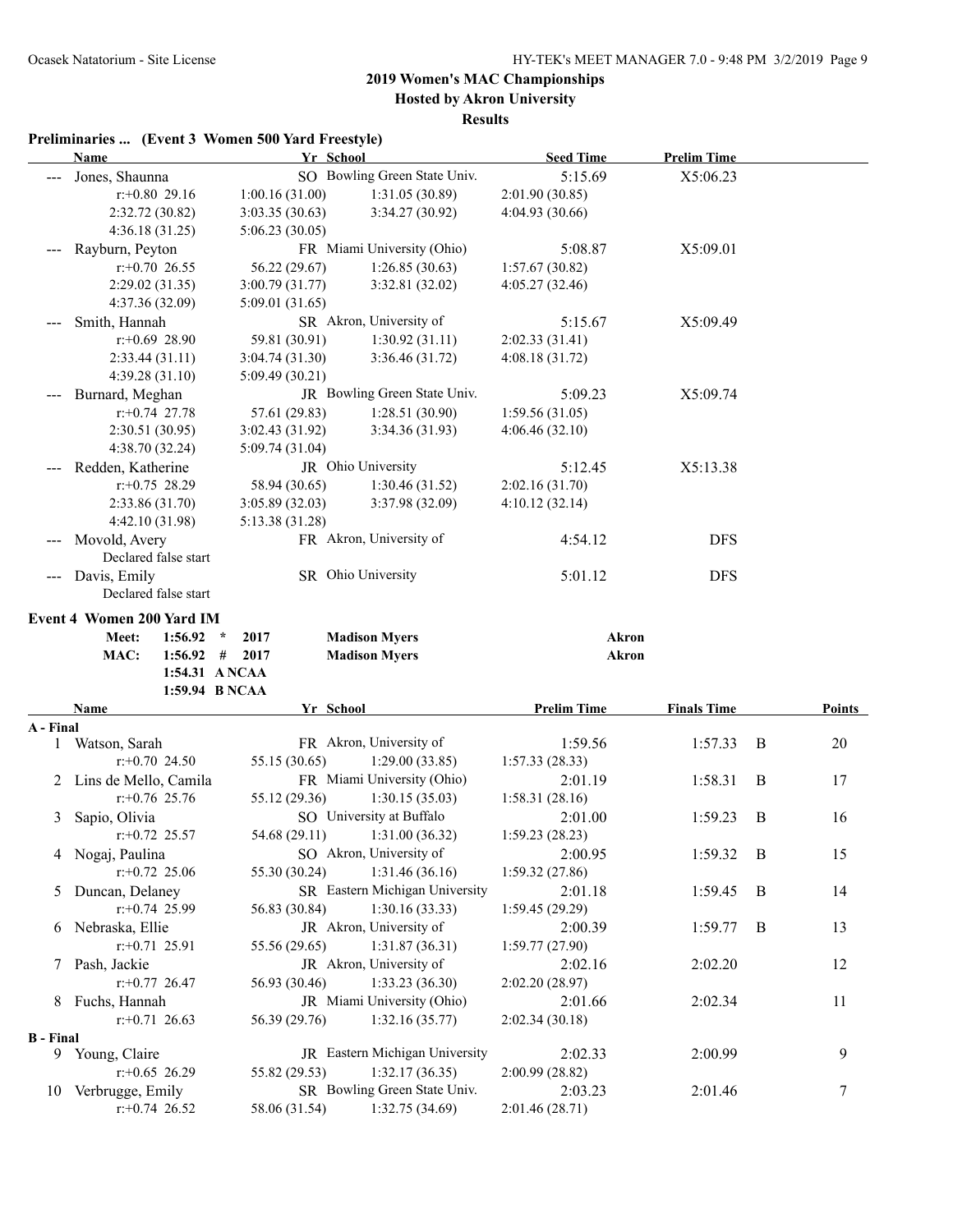### **2019 Women's MAC Championships Hosted by Akron University**

#### **Results**

### **B - Final ... (Event 4 Women 200 Yard IM)**

|    | <b>Name</b>            | Yr School                         | <b>Prelim Time</b>        | <b>Finals Time</b> | <b>Points</b> |
|----|------------------------|-----------------------------------|---------------------------|--------------------|---------------|
|    | 11 Stone, Abby         | SR Miami University (Ohio)        | 2:03.35                   | 2:02.31            | 6             |
|    | $r+0.66$ 26.26         | 57.34 (31.08) 1:33.61 (36.27)     | 2:02.31(28.70)            |                    |               |
|    | 12 Platts, Daisy       | FR Bowling Green State Univ.      | 2:03.36                   | 2:03.10            | 5             |
|    | $r+0.78$ 26.21         | 56.08 (29.87) 1:33.45 (37.37)     | 2:03.10(29.65)            |                    |               |
|    | 13 Lahtinen, Emilia    | JR Ohio University                | 2:02.98                   | 2:03.14            | 4             |
|    | $r + 0.69$ 27.45       | 59.20 (31.75) 1:33.50 (34.30)     | 2:03.14(29.64)            |                    |               |
|    | 14 Glass, Sam          | SO Ohio University                | 2:03.03                   | 2:03.45            | 3             |
|    | $r+0.74$ 26.29         | 56.57 (30.28) 1:34.07 (37.50)     | 2:03.45 (29.38)           |                    |               |
|    | 15 Fischer, Andrea     | FR Akron, University of           | 2:03.56                   | 2:04.73            | 2             |
|    | $r: +0.70$ 26.63       | 59.96 (33.33) 1:35.56 (35.60)     | 2:04.73(29.17)            |                    |               |
|    | 16 Gardner, Olivia     | FR Akron, University of           | 2:03.20                   | 2:05.19            | 1             |
|    | $r.+0.72$ 27.17        | 58.04 (30.87) 1:35.50 (37.46)     | 2:05.19(29.69)            |                    |               |
|    | Preliminaries          |                                   |                           |                    |               |
|    | 17 Martin, Anna        | FR Miami University (Ohio)        | 2:03.68                   |                    |               |
|    | $r:0.69$ 26.38         | 58.43 (32.05)<br>1:34.02(35.59)   | 2:03.68(29.66)            |                    |               |
|    | 18 Vitolins, Anna      | JR University at Buffalo          | 2:04.11                   |                    |               |
|    | $r: 0.72$ 26.52        | 58.22 (31.70) 1:33.28 (35.06)     | 2:04.11(30.83)            |                    |               |
|    | 19 Jungers, Carolyn    | JR Miami University (Ohio)        | 2:04.45                   |                    |               |
|    | $r: 0.72$ 27.04        | 57.58 (30.54) 1:34.10 (36.52)     |                           |                    |               |
|    |                        |                                   | 2:04.45(30.35)<br>2:04.74 |                    |               |
|    | 20 Morgan, Kelsey      | FR Ohio University                |                           |                    |               |
|    | $r: 0.71$ 28.65        | $1:01.82(33.17)$ $1:35.52(33.70)$ | 2:04.74(29.22)            |                    |               |
|    | 21 Wharton, Ally       | SO Akron, University of           | 2:04.94                   |                    |               |
|    | $r:0.68$ 26.79         | 58.58 (31.79) 1:34.75 (36.17)     | 2:04.94(30.19)            |                    |               |
|    | 22 Ramden, Alida       | SO University of Toledo           | 2:05.43                   |                    |               |
|    | $r: 0.77$ 26.51        | 58.56 (32.05) 1:35.46 (36.90)     | 2:05.43 (29.97)           |                    |               |
|    | 23 Sutherlin, Kylie    | JR Eastern Michigan University    | 2:05.68                   |                    |               |
|    | $r: 0.76$ 26.33        | 57.24 (30.91) 1:35.28 (38.04)     | 2:05.68(30.40)            |                    |               |
|    | 24 Hornstra, Mackenzie | SR Ohio University                | 2:06.03                   |                    |               |
|    | $r:0.69$ 27.71         | $1:00.01(32.30)$ $1:35.77(35.76)$ | 2:06.03(30.26)            |                    |               |
|    | 25 Ortner, Emily       | SR Ohio University                | 2:06.07                   |                    |               |
|    | $r:0.66$ 27.56         | 59.50 (31.94) 1:35.51 (36.01)     | 2:06.07(30.56)            |                    |               |
|    | 26 Alexander, Brianna  | JR Miami University (Ohio)        | 2:06.17                   |                    |               |
|    | $r: 0.67$ 26.40        | 58.15 (31.75)<br>1:35.43(37.28)   | 2:06.17(30.74)            |                    |               |
|    | 27 Bader, Sophie       | JR Ball State University          | 2:06.25                   |                    |               |
|    | $r: 0.77$ 26.74        | 58.26 (31.52)<br>1:36.06(37.80)   | 2:06.25(30.19)            |                    |               |
|    | 28 Aravantinou, Athena | FR Ohio University                | 2:06.52                   |                    |               |
|    | $r: 0.74$ 26.86        | 57.28 (30.42) 1:36.44 (39.16)     | 2:06.52(30.08)            |                    |               |
| 29 | Borgerding, Nicole     | SR Bowling Green State Univ.      | 2:07.08                   |                    |               |
|    | r:0.66 26.88           | 1:35.11(35.37)<br>59.74 (32.86)   | 2:07.08 (31.97)           |                    |               |
| 30 | Madison, Elizabeth     | SR Ball State University          | 2:07.95                   |                    |               |
|    | r:0.70 26.89           | 1:36.94(37.67)<br>59.27 (32.38)   | 2:07.95(31.01)            |                    |               |
| 31 | Wegener, Lauren        | FR University of Toledo           | 2:08.70                   |                    |               |
|    | $r: 0.67$ 26.59        | 58.51 (31.92)<br>1:37.05(38.54)   | 2:08.70 (31.65)           |                    |               |
| 32 | Cannon, Kayleigh       | SO Miami University (Ohio)        | 2:08.71                   |                    |               |
|    | r:0.69 26.20           | 1:37.73(37.28)<br>1:00.45(34.25)  | 2:08.71 (30.98)           |                    |               |
| 33 | O'Sullivan, Maureen    | JR University of Toledo           | 2:09.03                   |                    |               |
|    | $r: 0.74$ 27.14        | 1:37.52 (38.99)<br>58.53 (31.39)  | 2:09.03(31.51)            |                    |               |
|    | Sperring, Allison      | SO University of Toledo           | 2:09.44                   |                    |               |
| 34 |                        |                                   |                           |                    |               |
|    | $r: 0.84$ 28.30        | 1:01.57(33.27)<br>1:38.10(36.53)  | 2:09.44(31.34)            |                    |               |
| 35 | Ruddock, Michaela      | JR Bowling Green State Univ.      | 2:10.27                   |                    |               |
|    | r:0.68 27.37           | 1:00.85(33.48)<br>1:39.65(38.80)  | 2:10.27(30.62)            |                    |               |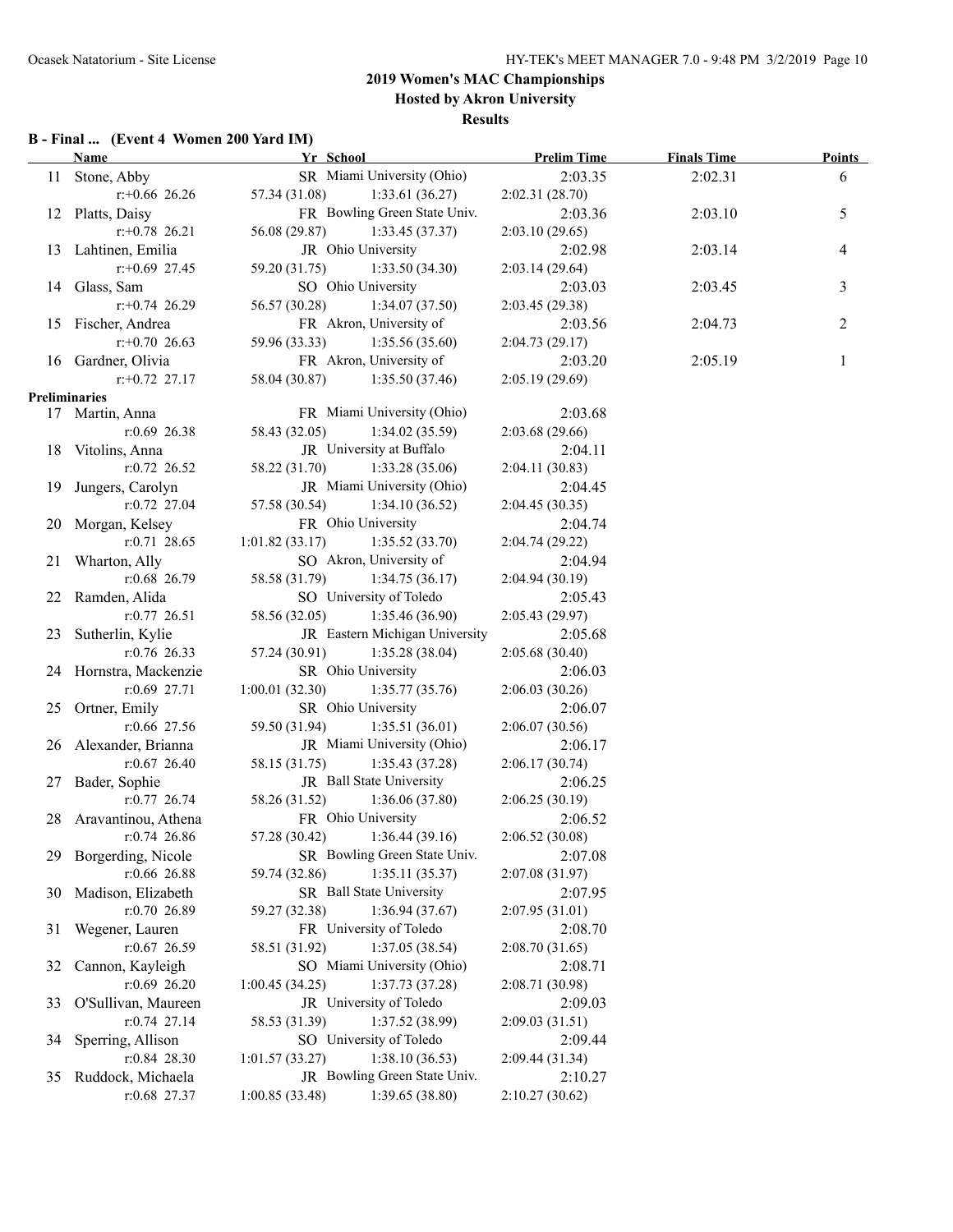**Hosted by Akron University**

#### **Results**

### **Preliminaries ... (Event 4 Women 200 Yard IM)**

|                      | <b>Name</b>               | Yr School                         | <b>Prelim Time</b> | <b>Finals Time</b> | <b>Points</b> |
|----------------------|---------------------------|-----------------------------------|--------------------|--------------------|---------------|
|                      | 36 Schreiber, Elodie      | SR Bowling Green State Univ.      | 2:11.25            |                    |               |
|                      | $r:0.69$ 26.08            | 1:37.52(39.50)<br>58.02 (31.94)   | 2:11.25(33.73)     |                    |               |
| 37                   | Schank, Audrey            | SO Ball State University          | 2:11.97            |                    |               |
|                      | $r:0.66$ 27.73            | 58.71 (30.98)<br>1:39.29(40.58)   | 2:11.97(32.68)     |                    |               |
| 38                   | Perretta, Kasie           | SO Bowling Green State Univ.      | 2:14.78            |                    |               |
|                      | $r:0.69$ 29.07            | 1:42.60(37.03)<br>1:05.57(36.50)  | 2:14.78(32.18)     |                    |               |
|                      | Wessel, Hannah            | SO Miami University (Ohio)        | 2:10.44            | $\mathbf X$        |               |
|                      | $r: 0.70$ 27.49           | 1:00.50(33.01)<br>1:37.98(37.48)  | 2:10.44(32.46)     |                    |               |
|                      | Renuart, Bryanna          | FR Miami University (Ohio)        | 2:07.71            | $\mathbf X$        |               |
|                      | $r: 0.71$ 26.69           | 1:36.02(37.19)<br>58.83 (32.14)   | 2:07.71(31.69)     |                    |               |
|                      | Sampson, Emma             | SO University of Toledo           | 2:09.77            | X                  |               |
|                      | $r:0.69$ 26.91            | 59.00 (32.09)<br>1:37.86(38.86)   | 2:09.77(31.91)     |                    |               |
|                      | O'Brien, Katelyn          | SO Ohio University                | 2:09.82            | X                  |               |
|                      | r:0.76 27.59              | 59.94 (32.35)<br>1:37.58(37.64)   | 2:09.82 (32.24)    |                    |               |
|                      | Klem, Rebekah             | FR Ohio University                | 2:12.48            | X                  |               |
|                      | $r:0.68$ 28.20            | 1:03.56(35.36)<br>1:41.24(37.68)  | 2:12.48(31.24)     |                    |               |
|                      | Lochridge, Annie          | SO Akron, University of           | 2:06.96            | X                  |               |
|                      | $r: 0.72$ 27.74           | 1:01.73(33.99)<br>1:37.31(35.58)  | 2:06.96(29.65)     |                    |               |
|                      | Smith, Hannah             | SR Akron, University of           |                    | $\mathbf X$        |               |
|                      | Christophersen, Emily     | SR Akron, University of           | 2:05.94            | $\mathbf X$        |               |
|                      | r:0.68 26.93              | 58.87 (31.94)<br>1:36.70(37.83)   | 2:05.94(29.24)     |                    |               |
|                      | Merck, Cailin             | SO Ball State University          | 2:14.38            | X                  |               |
|                      | r:0.83 28.96              | 1:03.35(34.39)<br>1:42.21(38.86)  | 2:14.38(32.17)     |                    |               |
|                      | Kinnard, Amelia           | FR Eastern Michigan University    | 2:05.30            | X                  |               |
|                      | $r: 0.74$ 26.89           | 58.15 (31.26)<br>1:35.07(36.92)   | 2:05.30(30.23)     |                    |               |
|                      | Jones, Carlee             | SO Eastern Michigan University    | 2:05.93            | X                  |               |
|                      | $r:0.66$ 27.34            | 58.83 (31.49)<br>1:35.71(36.88)   | 2:05.93 (30.22)    |                    |               |
|                      | Ingram, Kayce             | FR Ball State University          | 2:17.56            | X                  |               |
|                      | $r: 0.74$ 29.42           | 1:04.60(35.18)<br>1:44.20(39.60)  | 2:17.56 (33.36)    |                    |               |
|                      | Kenyon, Madeline          | FR Ohio University                | 2:11.40            | X                  |               |
|                      | $r: 0.72$ 27.15           | 1:40.28(41.70)<br>58.58 (31.43)   | 2:11.40(31.12)     |                    |               |
|                      | Puthoff, Kristen          | SO Bowling Green State Univ.      | 2:13.83            | $\boldsymbol{X}$   |               |
|                      | $r: 0.72$ 28.76           | 1:02.26(33.50)<br>1:41.50 (39.24) | 2:13.83(32.33)     |                    |               |
|                      | Event 4 Women 200 Yard IM |                                   |                    |                    |               |
|                      | $1:56.92$ *<br>Meet:      | 2017<br><b>Madison Myers</b>      | <b>Akron</b>       |                    |               |
|                      | MAC:<br>$1:56.92$ #       | 2017<br><b>Madison Myers</b>      | <b>Akron</b>       |                    |               |
|                      | 1:54.31 ANCAA             |                                   |                    |                    |               |
|                      | 1:59.94 B NCAA            |                                   |                    |                    |               |
|                      | Name                      | Yr School                         | <b>Seed Time</b>   | <b>Prelim Time</b> |               |
| <b>Preliminaries</b> |                           |                                   |                    |                    |               |
|                      | 1 Watson, Sarah           | FR Akron, University of           | 1:58.39            | 1:59.56            | qB            |
|                      | $r+0.70$ 24.97            | 1:30.80(34.69)<br>56.11 (31.14)   | 1:59.56(28.76)     |                    |               |
| 2                    | Nebraska, Ellie           | JR Akron, University of           | 2:01.00            | 2:00.39            | q             |
|                      | $r+0.71$ 26.32            | 56.53 (30.21)<br>1:32.84(36.31)   | 2:00.39(27.55)     |                    |               |
| 3                    | Nogaj, Paulina            | SO Akron, University of           | 2:02.11            | 2:00.95            | q             |
|                      | $r+0.71$ 25.55            | 1:32.50(36.05)<br>56.45 (30.90)   | 2:00.95(28.45)     |                    |               |
| 4                    | Sapio, Olivia             | SO University at Buffalo          | 2:00.45            | 2:01.00            | q             |
|                      | $r+0.71$ 25.60            | 1:32.13(36.79)<br>55.34 (29.74)   | 2:01.00(28.87)     |                    |               |
| 5                    | Duncan, Delaney           | SR Eastern Michigan University    | 2:07.38            | 2:01.18            | q             |
|                      | $r+0.75$ 26.04            | 57.23 (31.19)<br>1:31.00(33.77)   | 2:01.18(30.18)     |                    |               |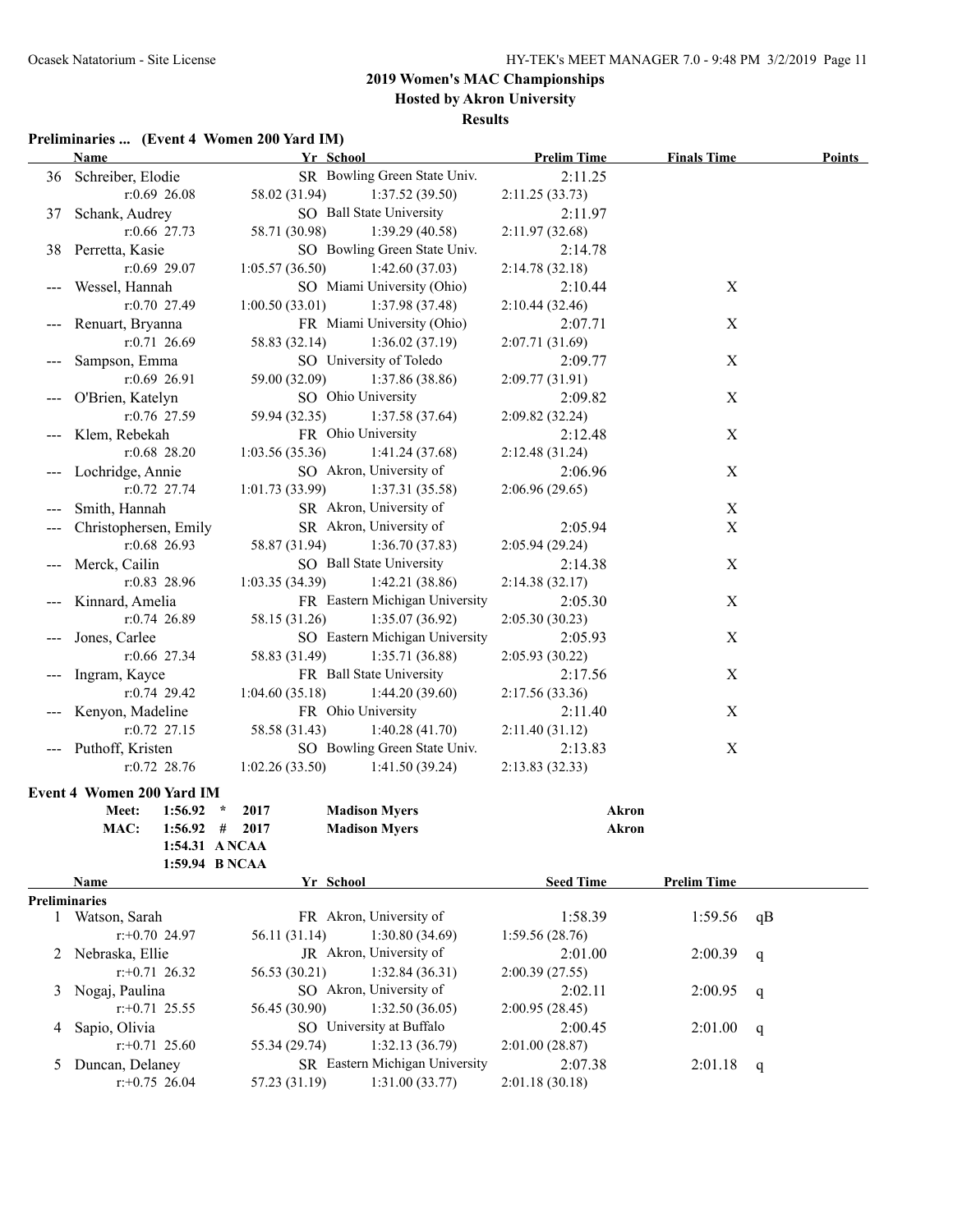### **2019 Women's MAC Championships Hosted by Akron University Results**

#### **Preliminaries ... (Event 4 Women 200 Yard IM)**

|    | <b>Name</b>             | Yr School                        | <b>Seed Time</b> | <b>Prelim Time</b> |   |
|----|-------------------------|----------------------------------|------------------|--------------------|---|
|    | 6 Lins de Mello, Camila | FR Miami University (Ohio)       | 2:04.97          | 2:01.19            | q |
|    | $r.+0.76$ 26.52         | 57.36 (30.84)<br>1:32.52(35.16)  | 2:01.19(28.67)   |                    |   |
|    | 7 Fuchs, Hannah         | JR Miami University (Ohio)       | 2:02.84          | 2:01.66            | q |
|    | $r.+0.70$ 26.14         | 56.19 (30.05)<br>1:31.34(35.15)  | 2:01.66(30.32)   |                    |   |
|    | 8 Pash, Jackie          | JR Akron, University of          | 2:02.46          | 2:02.16            | q |
|    | $r+0.79$ 26.73          | 57.24 (30.51)<br>1:33.46 (36.22) | 2:02.16(28.70)   |                    |   |
|    | 9 Young, Claire         | JR Eastern Michigan University   | 2:06.26          | 2:02.33            | q |
|    | $r$ : +0.64 25.91       | 54.66 (28.75)<br>1:32.44(37.78)  | 2:02.33 (29.89)  |                    |   |
|    | 10 Lahtinen, Emilia     | JR Ohio University               | 2:05.40          | 2:02.98            | q |
|    | $r: +0.69$ 27.36        | 59.12 (31.76)<br>1:33.27(34.15)  | 2:02.98(29.71)   |                    |   |
| 11 | Glass, Sam              | SO Ohio University               | 2:03.83          | 2:03.03            | q |
|    | $r: +0.73$ 26.30        | 56.25 (29.95)<br>1:33.72(37.47)  | 2:03.03(29.31)   |                    |   |
| 12 | Gardner, Olivia         | FR Akron, University of          | 2:03.44          | 2:03.20            | q |
|    | $r+0.74$ 26.92          | 56.98 (30.06)<br>1:33.93(36.95)  | 2:03.20(29.27)   |                    |   |
| 13 | Verbrugge, Emily        | SR Bowling Green State Univ.     | 2:04.74          | 2:03.23            | q |
|    | $r+0.77$ 26.64          | 58.04 (31.40)<br>1:33.73(35.69)  | 2:03.23(29.50)   |                    |   |
|    | 14 Stone, Abby          | SR Miami University (Ohio)       | 2:03.97          | 2:03.35            | q |
|    | $r$ : +0.67 26.05       | 56.08 (30.03)<br>1:33.38(37.30)  | 2:03.35(29.97)   |                    |   |
|    | 15 Platts, Daisy        | FR Bowling Green State Univ.     | 2:02.07          | 2:03.36            | q |
|    | $r$ : +0.74 25.67       | 55.75 (30.08)<br>1:33.22(37.47)  | 2:03.36(30.14)   |                    |   |
|    | 16 Fischer, Andrea      | FR Akron, University of          | 2:05.82          | 2:03.56            | q |
|    | $r+0.68$ 26.53          | 59.02 (32.49)<br>1:34.52(35.50)  | 2:03.56(29.04)   |                    |   |
|    | 17 Martin, Anna         | FR Miami University (Ohio)       | 2:06.01          | 2:03.68            |   |
|    | $r+0.69$ 26.38          | 58.43 (32.05)<br>1:34.02(35.59)  | 2:03.68(29.66)   |                    |   |
|    | 18 Vitolins, Anna       | JR University at Buffalo         | 2:05.31          | 2:04.11            |   |
|    | $r+0.72$ 26.52          | 58.22 (31.70)<br>1:33.28(35.06)  | 2:04.11(30.83)   |                    |   |
| 19 | Jungers, Carolyn        | JR Miami University (Ohio)       | 2:02.96          | 2:04.45            |   |
|    | $r: +0.72$ 27.04        | 57.58 (30.54)<br>1:34.10(36.52)  | 2:04.45(30.35)   |                    |   |
| 20 | Morgan, Kelsey          | FR Ohio University               | 2:12.50          | 2:04.74            |   |
|    | $r$ : +0.71 28.65       | 1:01.82(33.17)<br>1:35.52(33.70) | 2:04.74 (29.22)  |                    |   |
| 21 | Wharton, Ally           | SO Akron, University of          | 2:04.08          | 2:04.94            |   |
|    | $r$ : +0.68 26.79       | 58.58 (31.79)<br>1:34.75(36.17)  | 2:04.94 (30.19)  |                    |   |
| 22 | Ramden, Alida           | SO University of Toledo          | 2:10.78          | 2:05.43            |   |
|    | $r$ : +0.77 26.51       | 1:35.46 (36.90)<br>58.56 (32.05) | 2:05.43 (29.97)  |                    |   |
| 23 | Sutherlin, Kylie        | JR Eastern Michigan University   | NT               | 2:05.68            |   |
|    | $r+0.76$ 26.33          | 57.24 (30.91)<br>1:35.28(38.04)  | 2:05.68(30.40)   |                    |   |
|    | 24 Hornstra, Mackenzie  | SR Ohio University               | 2:10.19          | 2:06.03            |   |
|    | $r$ : +0.69 27.71       | 1:35.77(35.76)<br>1:00.01(32.30) | 2:06.03(30.26)   |                    |   |
| 25 | Ortner, Emily           | SR Ohio University               | 2:08.65          | 2:06.07            |   |
|    | $r$ : +0.66 27.56       | 1:35.51(36.01)<br>59.50 (31.94)  | 2:06.07(30.56)   |                    |   |
| 26 | Alexander, Brianna      | JR Miami University (Ohio)       | 2:06.34          | 2:06.17            |   |
|    | $r+0.67$ 26.40          | 1:35.43(37.28)<br>58.15 (31.75)  | 2:06.17(30.74)   |                    |   |
| 27 | Bader, Sophie           | JR Ball State University         | 2:06.61          | 2:06.25            |   |
|    | $r+0.77$ 26.74          | 1:36.06(37.80)<br>58.26 (31.52)  | 2:06.25(30.19)   |                    |   |
| 28 | Aravantinou, Athena     | FR Ohio University               | 2:09.55          | 2:06.52            |   |
|    | $r.+0.74$ 26.86         | 1:36.44(39.16)<br>57.28 (30.42)  | 2:06.52(30.08)   |                    |   |
| 29 | Borgerding, Nicole      | SR Bowling Green State Univ.     | 2:08.45          | 2:07.08            |   |
|    | $r$ :+0.66 26.88        | 59.74 (32.86)<br>1:35.11(35.37)  | 2:07.08 (31.97)  |                    |   |
| 30 | Madison, Elizabeth      | SR Ball State University         | 2:11.24          | 2:07.95            |   |
|    | $r.+0.70$ 26.89         | 1:36.94(37.67)<br>59.27 (32.38)  | 2:07.95(31.01)   |                    |   |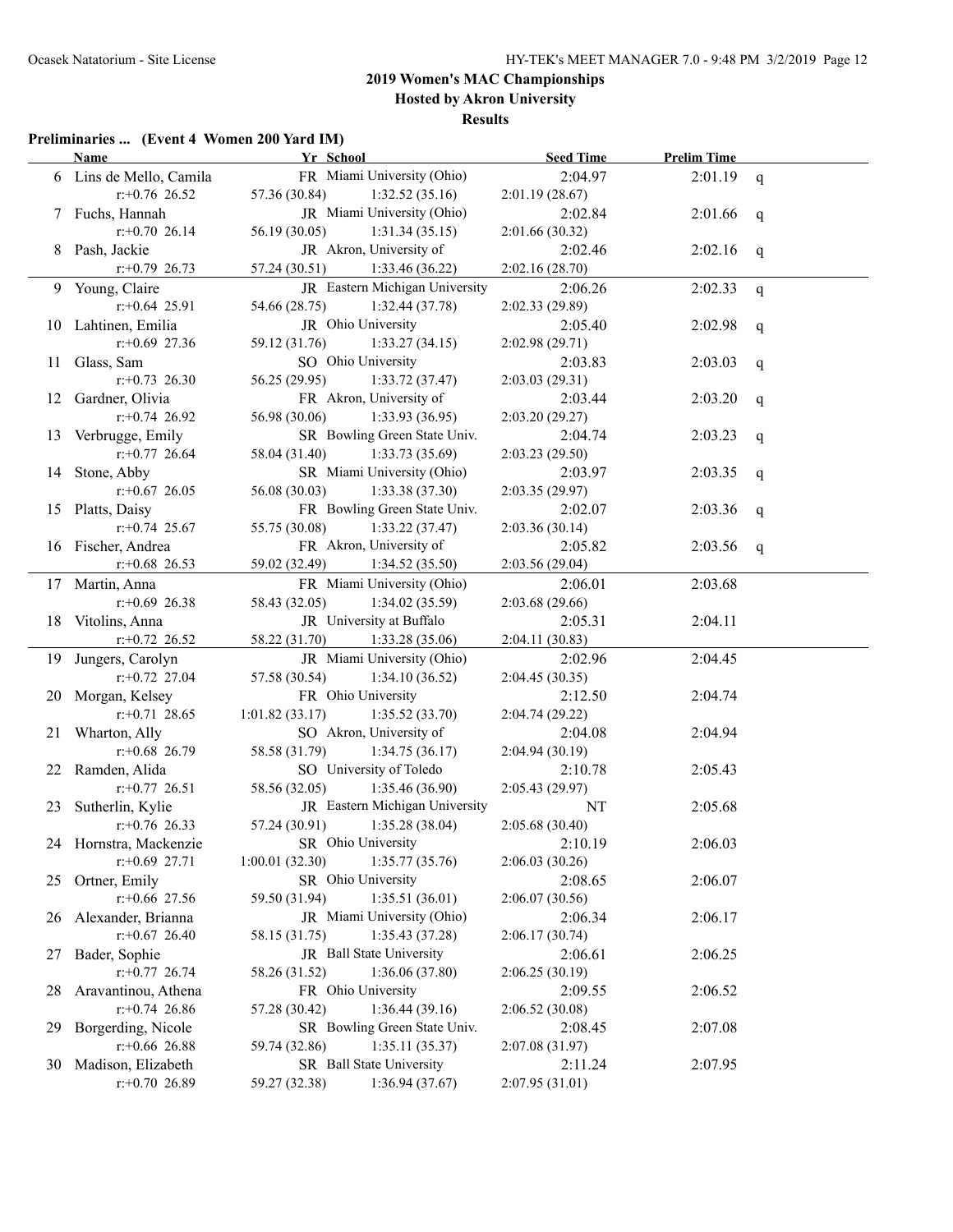### **2019 Women's MAC Championships Hosted by Akron University**

**Results**

### **Preliminaries ... (Event 4 Women 200 Yard IM)**

|    | <b>Name</b>           | Yr School          |                                | <b>Seed Time</b> | <b>Prelim Time</b> |  |
|----|-----------------------|--------------------|--------------------------------|------------------|--------------------|--|
| 31 | Wegener, Lauren       |                    | FR University of Toledo        | 2:10.25          | 2:08.70            |  |
|    | $r$ :+0.67 26.59      | 58.51 (31.92)      | 1:37.05 (38.54)                | 2:08.70(31.65)   |                    |  |
| 32 | Cannon, Kayleigh      |                    | SO Miami University (Ohio)     | 2:09.47          | 2:08.71            |  |
|    | $r.+0.69$ 26.20       | 1:00.45(34.25)     | 1:37.73(37.28)                 | 2:08.71 (30.98)  |                    |  |
| 33 | O'Sullivan, Maureen   |                    | JR University of Toledo        | 2:09.63          | 2:09.03            |  |
|    | $r+0.74$ 27.14        | 58.53 (31.39)      | 1:37.52(38.99)                 | 2:09.03(31.51)   |                    |  |
| 34 | Sperring, Allison     |                    | SO University of Toledo        | 2:12.97          | 2:09.44            |  |
|    | $r.+0.84$ 28.30       | 1:01.57(33.27)     | 1:38.10(36.53)                 | 2:09.44(31.34)   |                    |  |
| 35 | Ruddock, Michaela     |                    | JR Bowling Green State Univ.   | 2:12.62          | 2:10.27            |  |
|    | $r$ : +0.68 27.37     | 1:00.85(33.48)     | 1:39.65(38.80)                 | 2:10.27(30.62)   |                    |  |
| 36 | Schreiber, Elodie     |                    | SR Bowling Green State Univ.   | 2:08.90          | 2:11.25            |  |
|    | $r+0.69$ 26.08        | 58.02 (31.94)      | 1:37.52(39.50)                 | 2:11.25 (33.73)  |                    |  |
| 37 | Schank, Audrey        |                    | SO Ball State University       | 2:13.48          | 2:11.97            |  |
|    | $r$ : +0.66 27.73     | 58.71 (30.98)      | 1:39.29(40.58)                 | 2:11.97 (32.68)  |                    |  |
|    | 38 Perretta, Kasie    |                    | SO Bowling Green State Univ.   | 2:16.25          | 2:14.78            |  |
|    | $r: +0.69$ 29.07      | 1:05.57(36.50)     | 1:42.60(37.03)                 | 2:14.78 (32.18)  |                    |  |
|    | Smith, Hannah         |                    | SR Akron, University of        | 2:15.88          | $\mathbf X$        |  |
|    | Kinnard, Amelia       |                    | FR Eastern Michigan University | 2:07.44          | X2:05.30           |  |
|    | $r+0.74$ 26.89        | 58.15 (31.26)      | 1:35.07(36.92)                 | 2:05.30(30.23)   |                    |  |
|    | Jones, Carlee         |                    | SO Eastern Michigan University | 2:08.52          | X2:05.93           |  |
|    | $r$ :+0.66 27.34      | 58.83 (31.49)      | 1:35.71(36.88)                 | 2:05.93 (30.22)  |                    |  |
|    | Christophersen, Emily |                    | SR Akron, University of        | 2:07.33          | X2:05.94           |  |
|    | $r+0.68$ 26.93        | 58.87 (31.94)      | 1:36.70 (37.83)                | 2:05.94(29.24)   |                    |  |
|    | Lochridge, Annie      |                    | SO Akron, University of        | 2:12.22          | X2:06.96           |  |
|    | $r.+0.72$ 27.74       | 1:01.73(33.99)     | 1:37.31(35.58)                 | 2:06.96(29.65)   |                    |  |
|    | Renuart, Bryanna      |                    | FR Miami University (Ohio)     | 2:06.21          | X2:07.71           |  |
|    | $r: +0.71$ 26.69      | 58.83 (32.14)      | 1:36.02(37.19)                 | 2:07.71 (31.69)  |                    |  |
|    | Sampson, Emma         |                    | SO University of Toledo        | 2:10.97          | X2:09.77           |  |
|    | $r+0.69$ 26.91        | 59.00 (32.09)      | 1:37.86 (38.86)                | 2:09.77 (31.91)  |                    |  |
|    | O'Brien, Katelyn      | SO Ohio University |                                | 2:13.65          | X2:09.82           |  |
|    | $r: +0.76$ 27.59      | 59.94 (32.35)      | 1:37.58 (37.64)                | 2:09.82 (32.24)  |                    |  |
|    | Wessel, Hannah        |                    | SO Miami University (Ohio)     | 2:11.57          | X2:10.44           |  |
|    | $r+0.70$ 27.49        | 1:00.50(33.01)     | 1:37.98 (37.48)                | 2:10.44 (32.46)  |                    |  |
|    | Kenyon, Madeline      | FR Ohio University |                                | NT               | X2:11.40           |  |
|    | $r + 0.72$ 27.15      | 58.58 (31.43)      | 1:40.28(41.70)                 | 2:11.40 (31.12)  |                    |  |
|    | Klem, Rebekah         | FR Ohio University |                                | 2:13.93          | X2:12.48           |  |
|    | $r$ : +0.68 28.20     | 1:03.56(35.36)     | 1:41.24(37.68)                 | 2:12.48(31.24)   |                    |  |
|    | Puthoff, Kristen      |                    | SO Bowling Green State Univ.   | 2:16.26          | X2:13.83           |  |
|    | $r.+0.72$ 28.76       | 1:02.26(33.50)     | 1:41.50(39.24)                 | 2:13.83(32.33)   |                    |  |
|    | Merck, Cailin         |                    | SO Ball State University       | 2:16.27          | X2:14.38           |  |
|    | $r$ : +0.83 28.96     | 1:03.35(34.39)     | 1:42.21(38.86)                 | 2:14.38(32.17)   |                    |  |
|    | Ingram, Kayce         |                    | FR Ball State University       | 2:25.07          | X2:17.56           |  |
|    | $r+0.74$ 29.42        | 1:04.60(35.18)     | 1:44.20(39.60)                 | 2:17.56 (33.36)  |                    |  |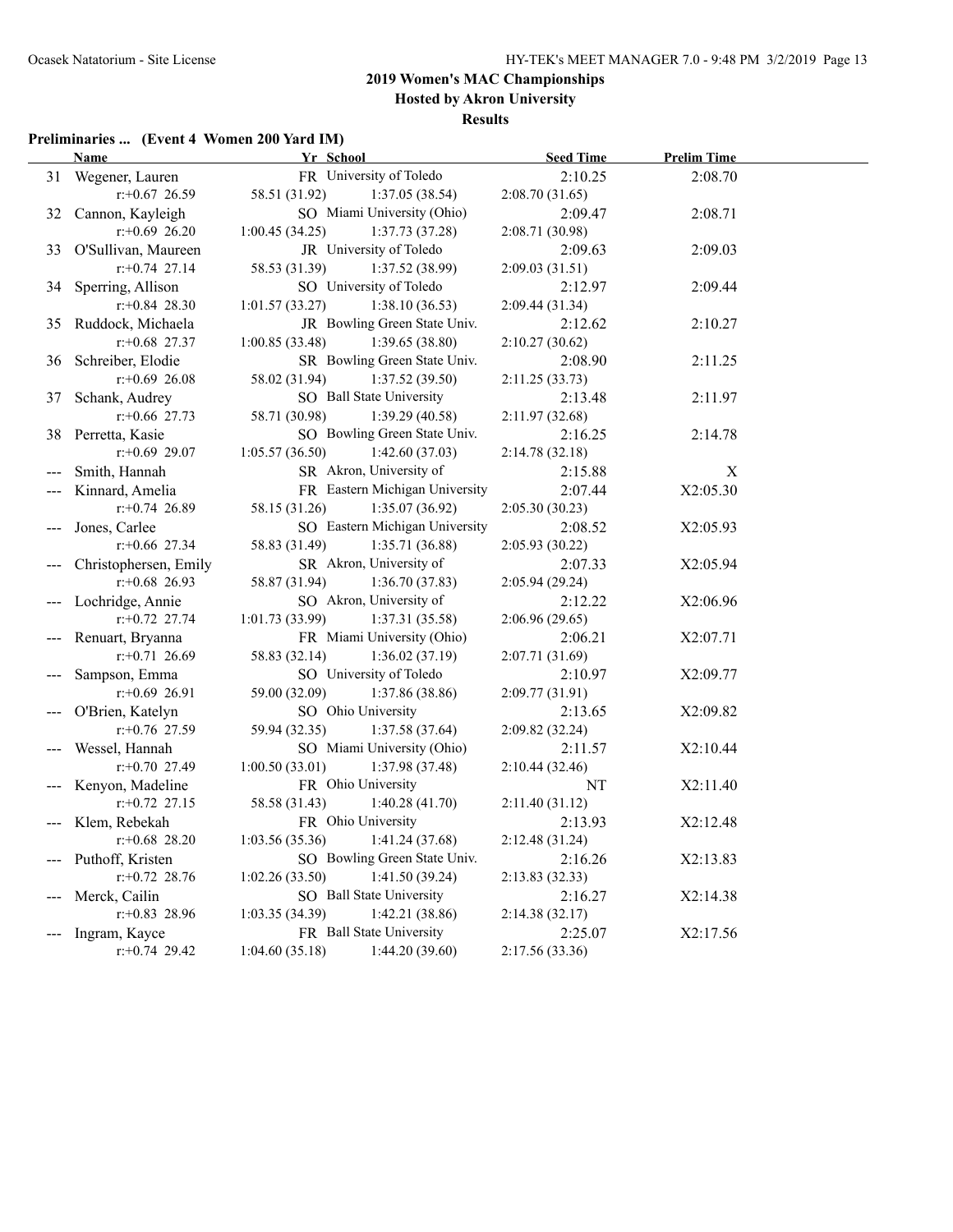#### **2019 Women's MAC Championships Hosted by Akron University**

#### **Results**

#### **Event 5 Women 50 Yard Freestyle Meet: 22.04 \* 2017 Megan Burns Buffalo MAC: 22.04 # 2017 Megan Burns Buffalo 21.74 A NCAA 22.76 B NCAA Name Yr School Prelim Time Finals Time Points A - Final** 1 Fazekas, Sadie SR Akron, University of 22.48 22.20 B 20 r:+0.64 2 Engel, Ragen SR Akron, University of 22.66 22.35 B 17 r:+0.61 3 Henell, Sofia **FR** Akron, University of 22.54 22.46 B 16 r:+0.66 4 Waggoner, Morgan JR Akron, University of 22.72 22.74 B 15 r:+0.65 5 Van Lanen, Corrin SR Ohio University 22.85 22.75 B 14 r:+0.62 6 Ernst, Andrea JR University at Buffalo 22.88 22.85 13 r:+0.65 7 Burns, Katie JR University at Buffalo 22.93 22.94 12 r:+0.72 8 Lawton, Jillian SO University at Buffalo 22.92 23.02 11 r:+0.64 **B** - Final<br>9 Naccarella, Toni FR University at Buffalo 23.00 22.79 9 r:+0.67 10 Staffeldt, Meike SO Eastern Michigan University 23.24 22.96 22.96 7 r:+0.75 11 Armstrong-Grant, Amelia JR Eastern Michigan University 23.05 23.03 6 r:+0.73 12 Schultheis, Cat SR University at Buffalo 23.12 23.28 5 r:+0.69 13 Wohlert, Franziska SR Bowling Green State Univ. 23.45 23.29 4 r:+0.64 14 Justinak, Anna JR Miami University (Ohio) 23.22 23.32 3 r:+0.70 15 Gilbert, Peighton **JR** Ball State University 23.33 23.36 23.36 23.36 r:+0.70 16 Eriksson, Anna FR Bowling Green State Univ. 23.41 23.56 1 r:+0.64 **Preliminaries** 17 Johnston, Stephanie SR Eastern Michigan University 23.46 r:0.72 18 Lavigne, Noelle SO Bowling Green State Univ. 23.50 r:0.70 19 Stark, Rachel JR Eastern Michigan University 23.51 r:0.69 20 Eriksson, Lisa SO University of Toledo 23.56 r:0.77 21 Pierce, Allison SR Miami University (Ohio) 23.65 r:0.68 22 Krull, Jenna SO University at Buffalo 23.66 r:0.69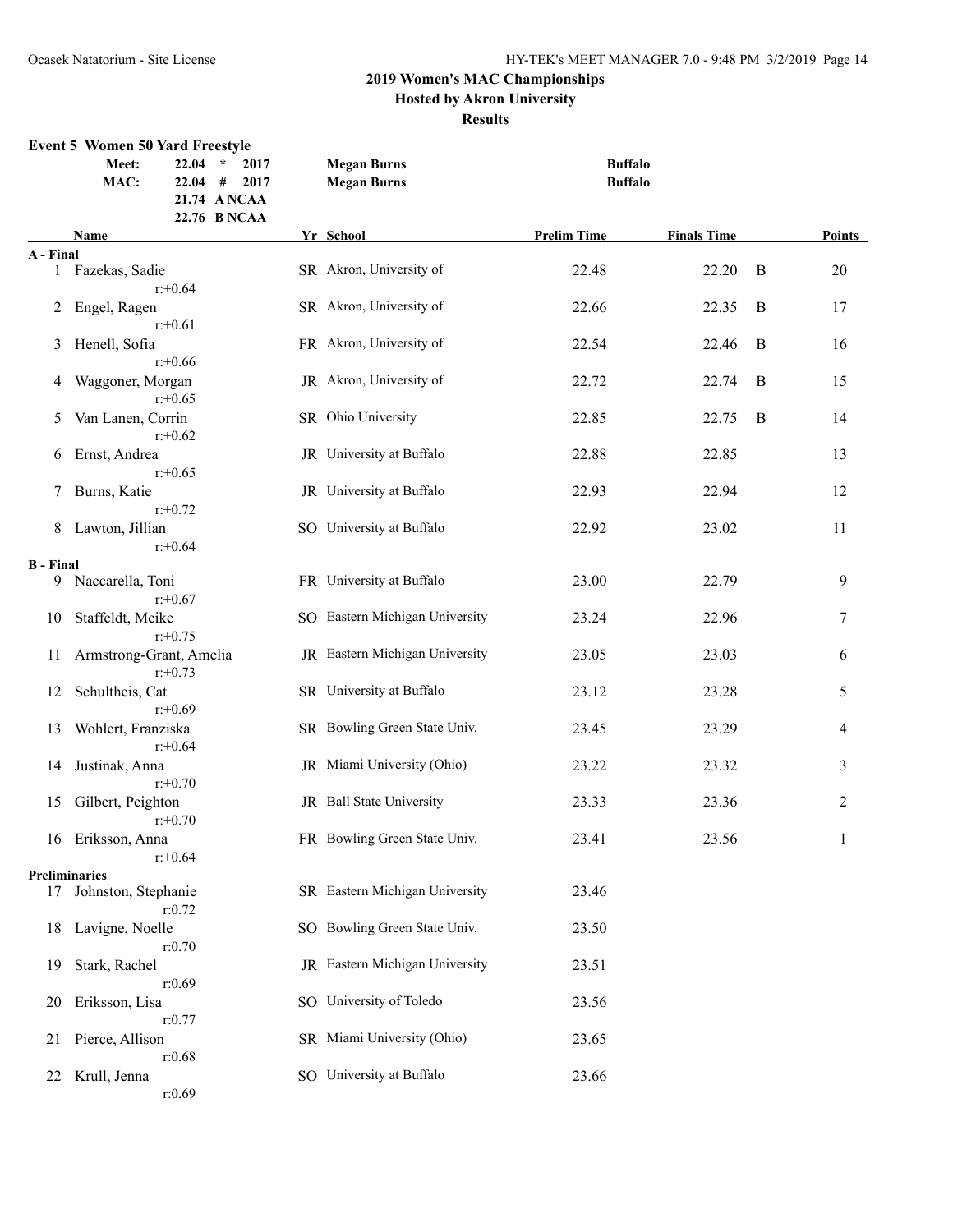**Hosted by Akron University**

#### **Results**

|       | <b>Name</b>                           | Yr School                      | <b>Prelim Time</b> | <b>Finals Time</b> | <b>Points</b> |
|-------|---------------------------------------|--------------------------------|--------------------|--------------------|---------------|
| 23    | White, Lexie<br>r:0.70                | SR Ohio University             | 23.73              |                    |               |
| 24    | Franks, Ashleigh<br>r:0.72            | SO Bowling Green State Univ.   | 23.75              |                    |               |
| 25    | McDonald, Lexie                       | FR Ball State University       | 23.85              |                    |               |
| 26    | r:0.66<br>Taylor, Sophie              | FR University of Toledo        | 23.87              |                    |               |
| 27    | r:0.68<br>Vormohr, Anne               | JR Ball State University       | 23.90              |                    |               |
| 28    | r:0.69<br>Bottorff, Makenna<br>r:0.71 | FR Ball State University       | 23.91              |                    |               |
| $*29$ | Gavigan, Casey<br>r:0.70              | JR Eastern Michigan University | 23.92              |                    |               |
| *29   | Bader, Alex<br>r:0.70                 | FR Ball State University       | 23.92              |                    |               |
| 31    | Welke, Bec<br>r:0.64                  | JR University of Toledo        | 23.93              |                    |               |
| 32    | Sullivan, Lauren<br>r:0.70            | SO Bowling Green State Univ.   | 24.01              |                    |               |
| 33    | Perrett, Courtney<br>r:0.80           | JR Ohio University             | 24.02              |                    |               |
| 34    | Polderman, Jordyn<br>r:0.76           | FR University of Toledo        | 24.09              |                    |               |
| 35    | Cahill, Bailey<br>r: 0.70             | SR University of Toledo        | 24.15              |                    |               |
| 36    | McCarter, Abbie<br>r:0.65             | FR Ball State University       | 24.21              |                    |               |
| 37    | Sovinsky, Sydnie<br>r:0.70            | SO University at Buffalo       | 24.28              |                    |               |
| 38    | Garcia, Paula<br>r:0.67               | SO Akron, University of        | 24.35              |                    |               |
| 39    | Desnoyers, Emilie<br>r:0.66           | SR Eastern Michigan University | 24.41              |                    |               |
| 40    | Jacumski, Maddy<br>r: 0.74            | SR University at Buffalo       | 24.44              |                    |               |
|       | 41 Meldrum, Maryn<br>r:6.54           | SR Ball State University       | 24.51              |                    |               |
| 42    | Jeffreys, Ashley<br>r: 0.72           | FR University of Toledo        | 24.55              |                    |               |
| 43    | Sales, Eduarda<br>r:0.67              | JR University of Toledo        | 24.59              |                    |               |
| 44    | Wyke, Madeline<br>r: 0.75             | SR Ohio University             | 25.31              |                    |               |
| 45    | Dahman, Mason                         | SR Ball State University       | 29.56              |                    |               |
|       | r:0.82<br>Marion, Marissa             | SR Eastern Michigan University | 23.79              | $\mathbf X$        |               |
|       | r:0.70<br>Cooper, Lauren              | FR Akron, University of        | 23.70              | $\mathbf X$        |               |
|       | r:0.69<br>Stephan, Anna<br>r: 0.76    | FR Eastern Michigan University | 25.78              | $\mathbf X$        |               |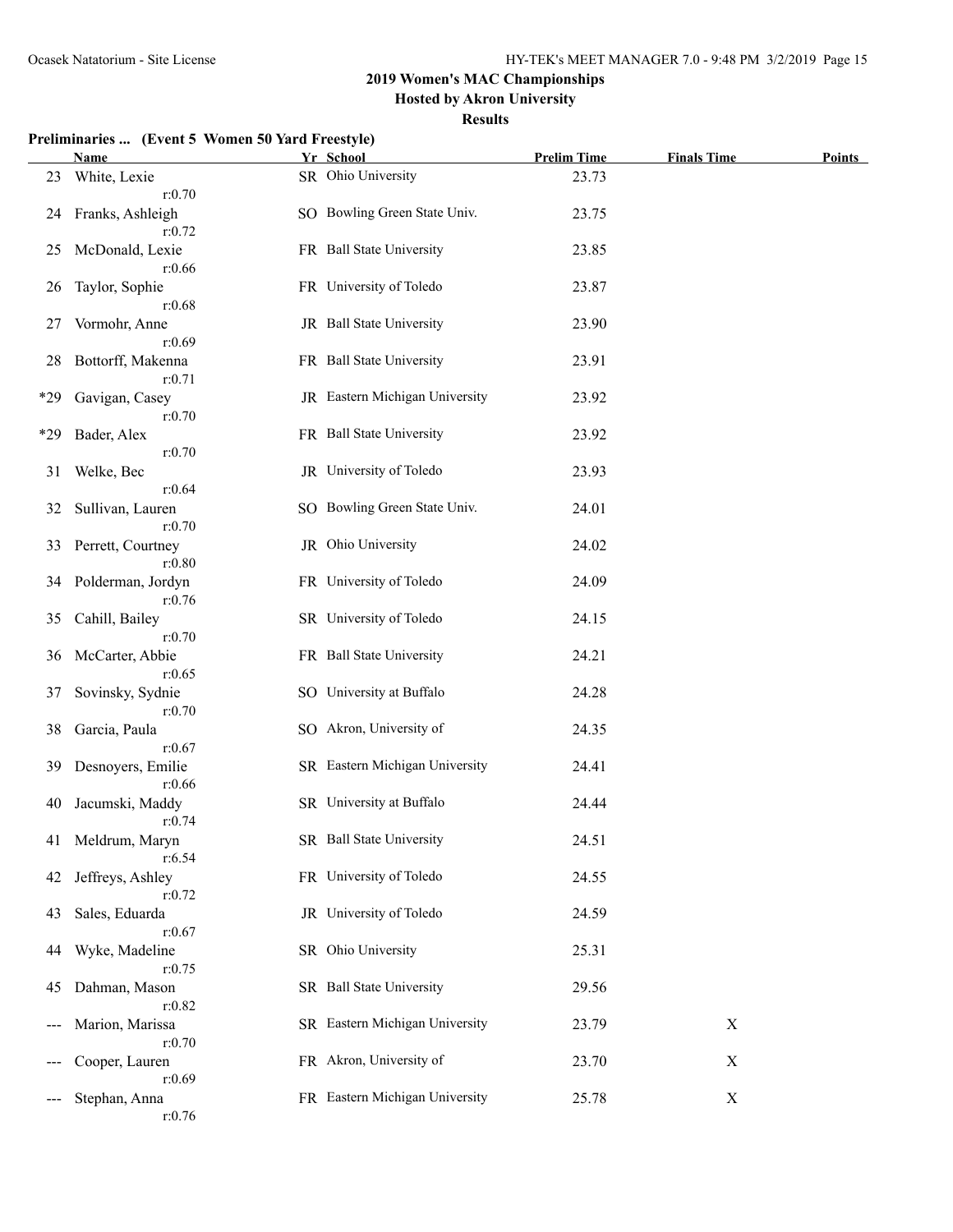**Hosted by Akron University**

| Preliminaries  (Event 5 Women 50 Yard Freestyle) |  |  |  |
|--------------------------------------------------|--|--|--|
|                                                  |  |  |  |

|                        | <b>Name</b>           |     | Yr School                  | <b>Prelim Time</b> | <b>Finals Time</b> | <b>Points</b> |
|------------------------|-----------------------|-----|----------------------------|--------------------|--------------------|---------------|
| $\qquad \qquad -$      | Mitchell, Michaela    |     | SO Miami University (Ohio) | 24.38              | Х                  |               |
|                        | r:0.65                |     |                            |                    |                    |               |
|                        | --- Bischoff, Carolyn | SO. | Ohio University            | 24.05              | Х                  |               |
|                        | r:0.66                |     |                            |                    |                    |               |
| $---$                  | Smith, Hannah         |     | SR Akron, University of    |                    | Х                  |               |
|                        | --- Rayburn, Peyton   |     | FR Miami University (Ohio) |                    | Χ                  |               |
| $\qquad \qquad - -$    | Elston, Lauren        |     | SR Ball State University   | 24.68              | Х                  |               |
|                        | r: 0.70               |     |                            |                    |                    |               |
| $\qquad \qquad \cdots$ | Christophersen, Emily |     | SR Akron, University of    |                    | Х                  |               |
| $\frac{1}{2}$          | Knutte, Alex          |     | FR Miami University (Ohio) | 24.45              | Х                  |               |
|                        | r:6.02                |     |                            |                    |                    |               |

| <b>Event 5 Women 50 Yard Freestyle</b> |           |                |             |                |  |  |  |  |  |
|----------------------------------------|-----------|----------------|-------------|----------------|--|--|--|--|--|
| Meet:                                  | $22.04$ * | 2017           | Megan Burns | <b>Buffalo</b> |  |  |  |  |  |
| MAC:                                   |           | $22.04$ # 2017 | Megan Burns | <b>Buffalo</b> |  |  |  |  |  |
|                                        |           | 21.74 ANCAA    |             |                |  |  |  |  |  |

|    | 22.76 B NCAA            |                                |                  |                    |             |
|----|-------------------------|--------------------------------|------------------|--------------------|-------------|
|    | <b>Name</b>             | Yr School                      | <b>Seed Time</b> | <b>Prelim Time</b> |             |
|    | <b>Preliminaries</b>    |                                |                  |                    |             |
|    | 1 Fazekas, Sadie        | SR Akron, University of        | 22.49            | 22.48              | qB          |
|    | $r: +0.65$              |                                |                  |                    |             |
| 2  | Henell, Sofia           | FR Akron, University of        | 22.68            | 22.54              | qB          |
|    | $r: +0.66$              |                                |                  |                    |             |
| 3  | Engel, Ragen            | SR Akron, University of        | 22.98            | 22.66              | qB          |
|    | $r: +0.66$              |                                |                  |                    |             |
| 4  | Waggoner, Morgan        | JR Akron, University of        | 23.12            | 22.72              | qB          |
|    | $r: +0.69$              |                                |                  |                    |             |
| 5  | Van Lanen, Corrin       | SR Ohio University             | 22.94            | 22.85              | q           |
|    | $r: +0.62$              |                                |                  |                    |             |
| 6  | Ernst, Andrea           | JR University at Buffalo       | 23.22            | 22.88              | q           |
|    | $r: +0.67$              |                                |                  |                    |             |
|    | Lawton, Jillian         | SO University at Buffalo       | 23.12            | 22.92              | $\mathbf q$ |
|    | $r: +0.66$              |                                |                  |                    |             |
| 8  | Burns, Katie            | JR University at Buffalo       | 22.98            | 22.93              | q           |
|    | $r: +0.71$              |                                |                  |                    |             |
| 9  | Naccarella, Toni        | FR University at Buffalo       | 23.42            | 23.00              | q           |
|    | $r: +0.70$              |                                |                  |                    |             |
| 10 | Armstrong-Grant, Amelia | JR Eastern Michigan University | 23.48            | 23.05              | q           |
|    | $r: +0.72$              |                                |                  |                    |             |
| 11 | Schultheis, Cat         | SR University at Buffalo       | 23.55            | 23.12              | q           |
|    | $r: +0.72$              |                                |                  |                    |             |
| 12 | Justinak, Anna          | JR Miami University (Ohio)     | 23.35            | 23.22              |             |
|    | $r: +6.68$              |                                |                  |                    | $\mathbf q$ |
|    | Staffeldt, Meike        | SO Eastern Michigan University | 24.06            | 23.24              |             |
| 13 | $r: +0.77$              |                                |                  |                    | q           |
|    |                         | JR Ball State University       |                  |                    |             |
| 14 | Gilbert, Peighton       |                                | 23.85            | 23.33              | q           |
|    | $r: +0.71$              |                                |                  |                    |             |
| 15 | Eriksson, Anna          | FR Bowling Green State Univ.   | 23.43            | 23.41              | q           |
|    | $r: +0.67$              |                                |                  |                    |             |
| 16 | Wohlert, Franziska      | SR Bowling Green State Univ.   | 23.38            | 23.45              | q           |
|    | $r: +0.77$              |                                |                  |                    |             |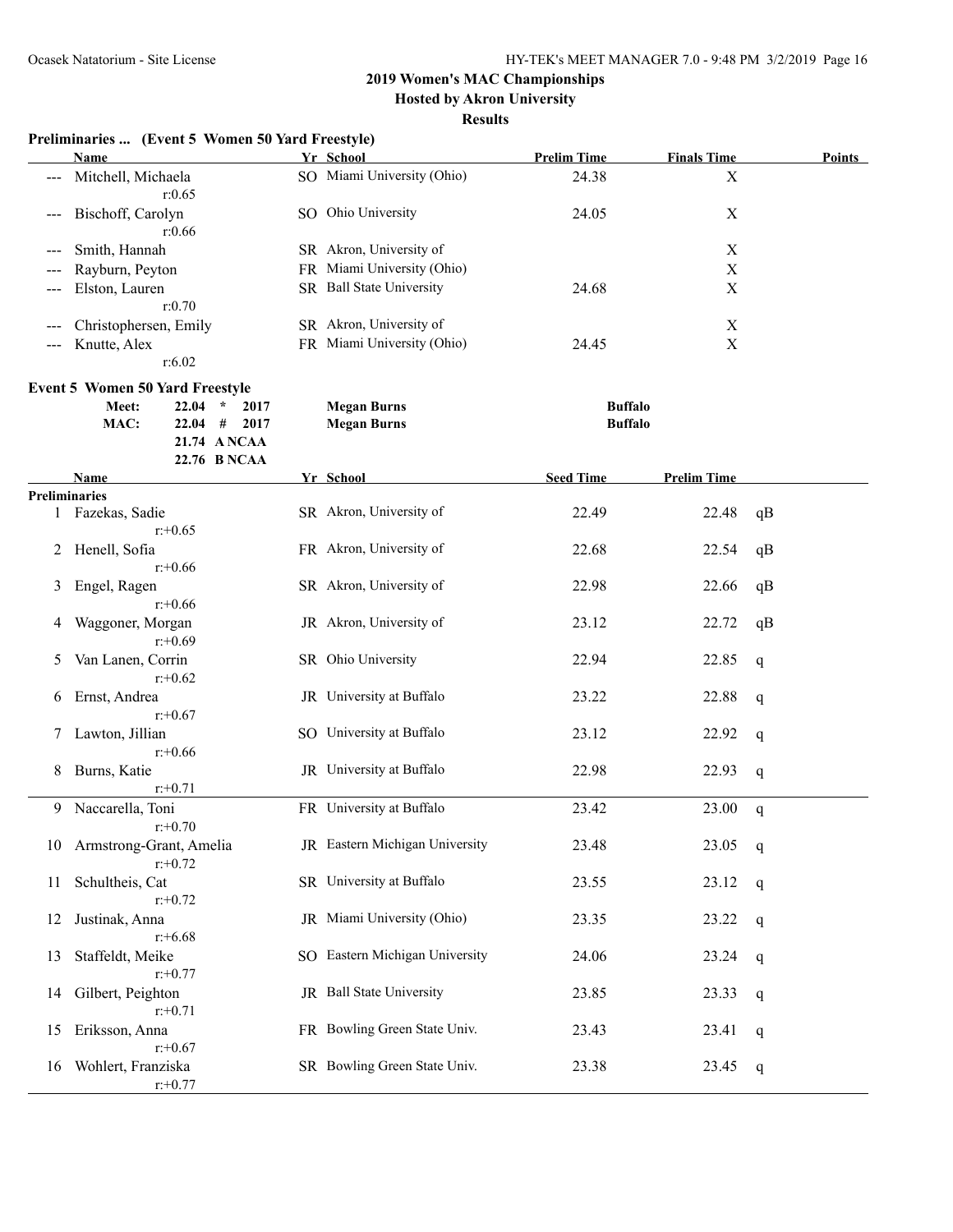**Hosted by Akron University**

|       | Preliminaries  (Event 5 Women 50 Yard Freestyle) |  |                                |                  |                    |  |
|-------|--------------------------------------------------|--|--------------------------------|------------------|--------------------|--|
|       | Name                                             |  | Yr School                      | <b>Seed Time</b> | <b>Prelim Time</b> |  |
| 17    | Johnston, Stephanie<br>$r: +0.72$                |  | SR Eastern Michigan University | 23.45            | 23.46              |  |
| 18    | Lavigne, Noelle<br>$r: +0.70$                    |  | SO Bowling Green State Univ.   | 23.79            | 23.50              |  |
| 19    | Stark, Rachel                                    |  | JR Eastern Michigan University | 24.34            | 23.51              |  |
| 20    | $r: +0.69$<br>Eriksson, Lisa<br>$r: +0.77$       |  | SO University of Toledo        | 23.48            | 23.56              |  |
| 21    | Pierce, Allison<br>$r: +0.68$                    |  | SR Miami University (Ohio)     | 24.21            | 23.65              |  |
| 22    | Krull, Jenna<br>$r: +0.69$                       |  | SO University at Buffalo       | 24.02            | 23.66              |  |
| 23    | White, Lexie<br>$r: +0.70$                       |  | SR Ohio University             | 23.83            | 23.73              |  |
| 24    | Franks, Ashleigh<br>$r: +0.72$                   |  | SO Bowling Green State Univ.   | 24.03            | 23.75              |  |
| 25    | McDonald, Lexie<br>$r: +0.66$                    |  | FR Ball State University       | 24.21            | 23.85              |  |
| 26    | Taylor, Sophie<br>$r: +0.68$                     |  | FR University of Toledo        | 24.53            | 23.87              |  |
| 27    | Vormohr, Anne<br>$r: +0.69$                      |  | JR Ball State University       | 24.04            | 23.90              |  |
| 28    | Bottorff, Makenna<br>$r: +0.71$                  |  | FR Ball State University       | 24.10            | 23.91              |  |
| $*29$ | Gavigan, Casey<br>$r: +0.70$                     |  | JR Eastern Michigan University | <b>NT</b>        | 23.92              |  |
| $*29$ | Bader, Alex<br>$r: +0.70$                        |  | FR Ball State University       | 24.01            | 23.92              |  |
| 31    | Welke, Bec<br>$r + 0.64$                         |  | JR University of Toledo        | 24.86            | 23.93              |  |
| 32    | Sullivan, Lauren<br>$r: +0.70$                   |  | SO Bowling Green State Univ.   | 23.99            | 24.01              |  |
| 33    | Perrett, Courtney<br>$r: +0.80$                  |  | JR Ohio University             | 23.82            | 24.02              |  |
|       | 34 Polderman, Jordyn<br>$r: +0.76$               |  | FR University of Toledo        | 24.75            | 24.09              |  |
| 35    | Cahill, Bailey<br>$r: +0.70$                     |  | SR University of Toledo        | 24.57            | 24.15              |  |
| 36    | McCarter, Abbie<br>$r: +0.65$                    |  | FR Ball State University       | NT               | 24.21              |  |
| 37    | Sovinsky, Sydnie<br>$r: +0.70$                   |  | SO University at Buffalo       | 24.68            | 24.28              |  |
| 38    | Garcia, Paula<br>$r: +0.67$                      |  | SO Akron, University of        | 24.45            | 24.35              |  |
| 39    | Desnoyers, Emilie<br>$r: +0.66$                  |  | SR Eastern Michigan University | 24.83            | 24.41              |  |
| 40    | Jacumski, Maddy<br>$r: +0.74$                    |  | SR University at Buffalo       | 24.64            | 24.44              |  |
| 41    | Meldrum, Maryn<br>$r: +6.54$                     |  | SR Ball State University       | 24.87            | 24.51              |  |
| 42    | Jeffreys, Ashley<br>$r: +0.72$                   |  | FR University of Toledo        | 24.54            | 24.55              |  |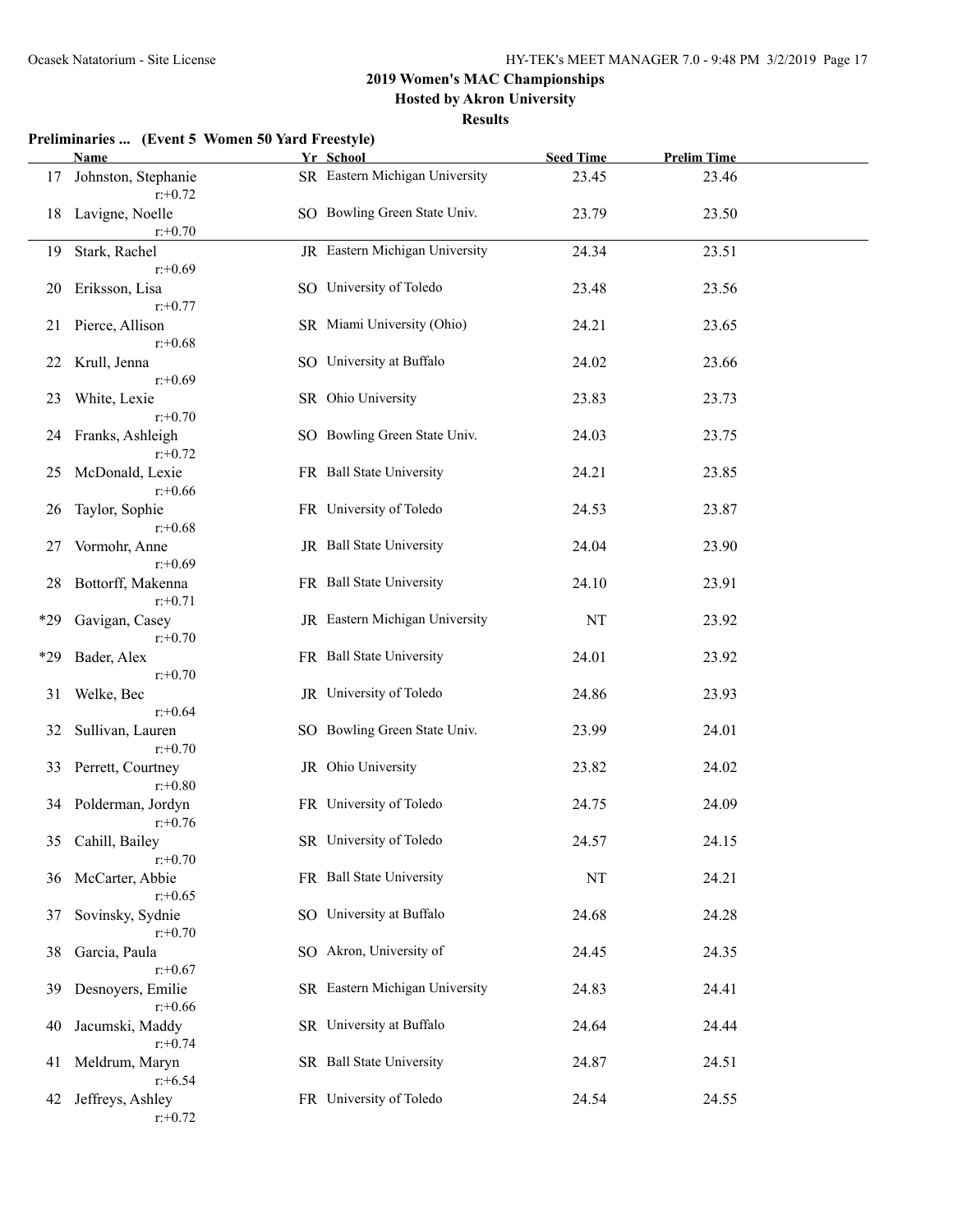**Hosted by Akron University**

**Results**

### **Preliminaries ... (Event 5 Women 50 Yard Freestyle)**

| <b>Name</b>           |                                                                                                                                                      |     | <b>Seed Time</b>                                                                                                                                                                                                                                                                                                                                                                     | <b>Prelim Time</b>                              |
|-----------------------|------------------------------------------------------------------------------------------------------------------------------------------------------|-----|--------------------------------------------------------------------------------------------------------------------------------------------------------------------------------------------------------------------------------------------------------------------------------------------------------------------------------------------------------------------------------------|-------------------------------------------------|
| Sales, Eduarda        |                                                                                                                                                      |     | 24.62                                                                                                                                                                                                                                                                                                                                                                                | 24.59                                           |
|                       |                                                                                                                                                      |     |                                                                                                                                                                                                                                                                                                                                                                                      |                                                 |
| Wyke, Madeline        |                                                                                                                                                      |     | 25.74                                                                                                                                                                                                                                                                                                                                                                                | 25.31                                           |
| $r: +0.75$            |                                                                                                                                                      |     |                                                                                                                                                                                                                                                                                                                                                                                      |                                                 |
| Dahman, Mason         |                                                                                                                                                      |     | 25.02                                                                                                                                                                                                                                                                                                                                                                                | 29.56                                           |
| $r: +0.82$            |                                                                                                                                                      |     |                                                                                                                                                                                                                                                                                                                                                                                      |                                                 |
| Rayburn, Peyton       |                                                                                                                                                      |     | 24.53                                                                                                                                                                                                                                                                                                                                                                                | $\mathbf X$                                     |
| Christophersen, Emily |                                                                                                                                                      |     | 24.30                                                                                                                                                                                                                                                                                                                                                                                | X                                               |
| Smith, Hannah         |                                                                                                                                                      |     | 26.01                                                                                                                                                                                                                                                                                                                                                                                | X                                               |
|                       |                                                                                                                                                      |     |                                                                                                                                                                                                                                                                                                                                                                                      | X23.70                                          |
| $r + 0.69$            |                                                                                                                                                      |     |                                                                                                                                                                                                                                                                                                                                                                                      |                                                 |
|                       |                                                                                                                                                      |     |                                                                                                                                                                                                                                                                                                                                                                                      | X23.79                                          |
| $r: +0.70$            |                                                                                                                                                      |     |                                                                                                                                                                                                                                                                                                                                                                                      |                                                 |
| Bischoff, Carolyn     |                                                                                                                                                      |     | 24.16                                                                                                                                                                                                                                                                                                                                                                                | X24.05                                          |
| $r: +0.66$            |                                                                                                                                                      |     |                                                                                                                                                                                                                                                                                                                                                                                      |                                                 |
|                       |                                                                                                                                                      |     |                                                                                                                                                                                                                                                                                                                                                                                      | X24.38                                          |
| $r: +0.65$            |                                                                                                                                                      |     |                                                                                                                                                                                                                                                                                                                                                                                      |                                                 |
|                       |                                                                                                                                                      |     |                                                                                                                                                                                                                                                                                                                                                                                      | X24.45                                          |
|                       |                                                                                                                                                      |     |                                                                                                                                                                                                                                                                                                                                                                                      |                                                 |
|                       |                                                                                                                                                      |     |                                                                                                                                                                                                                                                                                                                                                                                      | X24.68                                          |
|                       |                                                                                                                                                      |     |                                                                                                                                                                                                                                                                                                                                                                                      |                                                 |
|                       |                                                                                                                                                      |     |                                                                                                                                                                                                                                                                                                                                                                                      | X25.78                                          |
| $r: +0.76$            |                                                                                                                                                      |     |                                                                                                                                                                                                                                                                                                                                                                                      |                                                 |
|                       | $r: +0.67$<br>Cooper, Lauren<br>Marion, Marissa<br>Mitchell, Michaela<br>Knutte, Alex<br>$r + 6.02$<br>Elston, Lauren<br>$r: +0.70$<br>Stephan, Anna | SR. | Yr School<br>JR University of Toledo<br>SR Ohio University<br>SR Ball State University<br>FR Miami University (Ohio)<br>Akron, University of<br>SR Akron, University of<br>FR Akron, University of<br>SR Eastern Michigan University<br>SO Ohio University<br>SO Miami University (Ohio)<br>FR Miami University (Ohio)<br>SR Ball State University<br>FR Eastern Michigan University | 23.60<br>24.26<br>25.24<br>24.41<br>24.89<br>NT |

#### **Event 6 Women 1 mtr Diving**

| <b>Meet:</b> | $338.90*$<br>2016 | Pei Lin (6 dives)           | Miami |
|--------------|-------------------|-----------------------------|-------|
| MAC:         | $356.85 \pm 2015$ | Allce Hottensmith (6 dives) | Akron |
|              | 265.00 ANCAA      |                             |       |

|                      | Name                |           | Yr School                    | <b>Prelim Score</b> | <b>Finals Score</b> |              | Points         |
|----------------------|---------------------|-----------|------------------------------|---------------------|---------------------|--------------|----------------|
| A - Final            |                     |           |                              |                     |                     |              |                |
|                      | Lemke, Talisa       | JR        | Bowling Green State Univ.    | 290.65              | 307.20              | A            | 20             |
| 2                    | Goodrick, Kami      |           | FR Akron, University of      | 255.65              | 284.95              | A            | 17             |
| 3                    | Sarkis, Jae         |           | FR University at Buffalo     | 268.40              | 278.75              | $\mathsf{A}$ | 16             |
| 4                    | Tsafantakis, Sophia | JR        | Eastern Michigan University  | 260.75              | 275.85              | A            | 15             |
| 5                    | Berger, Bethany     | SO        | Eastern Michigan University  | 270.65              | 275.75              | $\mathsf{A}$ | 14             |
| 6                    | Johnston, Brielle   | JR        | Eastern Michigan University  | 255.00              | 269.30              | $\mathsf{A}$ | 13             |
|                      | Crail, Karly        |           | SR Akron, University of      | 261.25              | 257.30              |              | 12             |
| 8                    | Gallais, Joelle     |           | FR University of Toledo      | 247.35              | 249.15              |              | 11             |
| <b>B</b> - Final     |                     |           |                              |                     |                     |              |                |
| 9                    | Bertram, Rachel     | JR.       | <b>Ball State University</b> | 240.25              | 268.15              | A            | 9              |
| 10                   | Mace, Gabrielle     | SR        | Eastern Michigan University  | 243.50              | 263.40              |              | 7              |
| 11                   | Schempf, Mia        | SO        | Eastern Michigan University  | 229.30              | 248.30              |              | 6              |
| 12                   | Dillon, Olivia      | JR        | Ohio University              | 246.60              | 243.15              |              | 5              |
| 13                   | Gosselin, Olivia    | JR        | University at Buffalo        | 240.90              | 240.65              |              | 4              |
| 14                   | Hughes, Nicole      | SR        | Ohio University              | 239.95              | 236.40              |              | $\mathfrak{Z}$ |
| 15                   | Smallwood, Rachel   | JR        | <b>Ball State University</b> | 231.95              | 232.00              |              | $\overline{c}$ |
| 16                   | White, Ashley       | <b>SR</b> | Bowling Green State Univ.    | 227.90              | 225.00              |              | 1              |
| <b>Preliminaries</b> |                     |           |                              |                     |                     |              |                |
| 17                   | Plocharczyk, Amy    | SO.       | Miami University (Ohio)      | 225.35              |                     |              |                |
| 18                   | Folta, Maddie       | SO        | Miami University (Ohio)      | 225.25              |                     |              |                |
| 19                   | Applin, Katey       | JR        | Akron, University of         | 219.40              |                     |              |                |
| 20                   | Jackson, Sydney     | FR        | University of Toledo         | 218.65              |                     |              |                |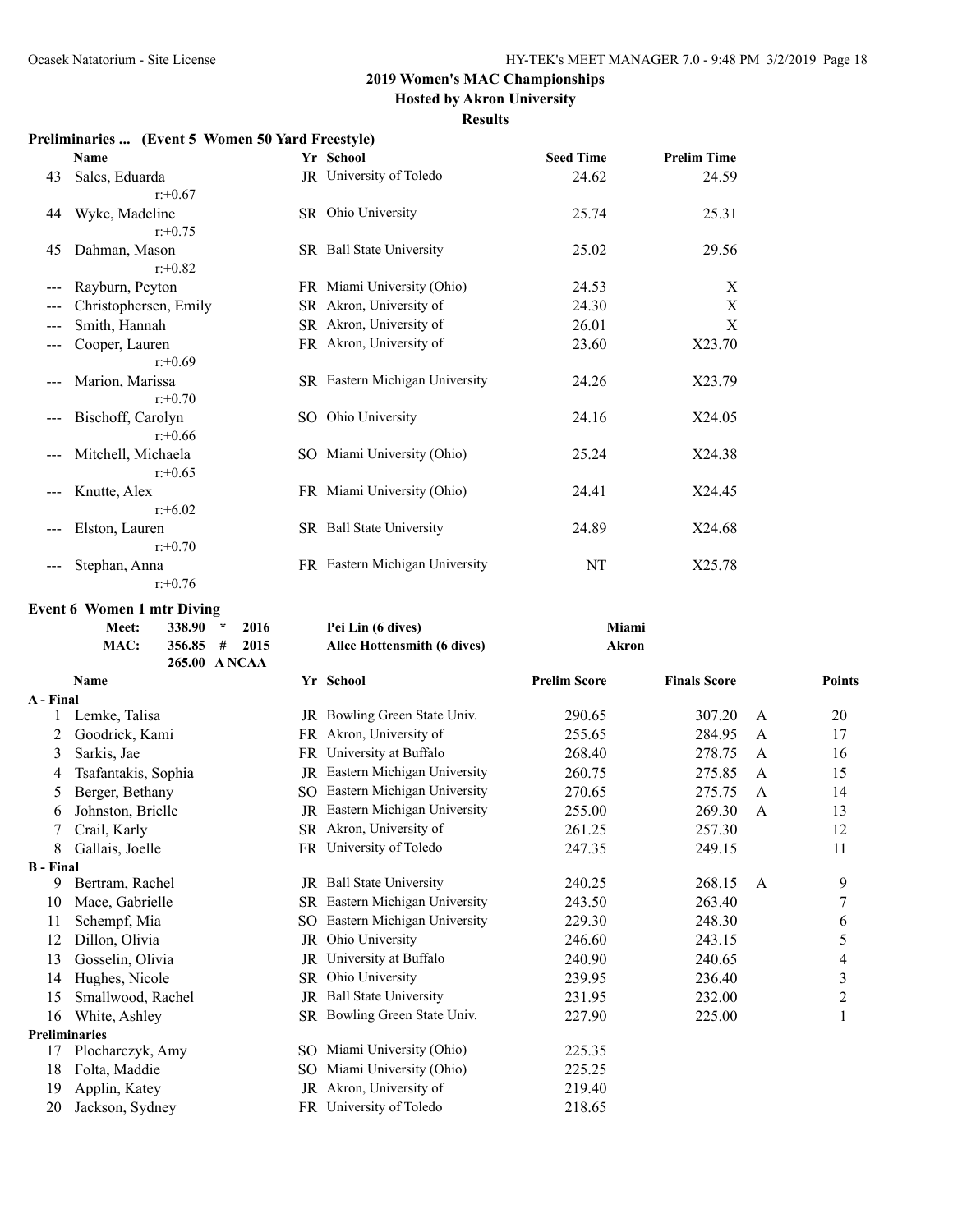### **2019 Women's MAC Championships Hosted by Akron University**

# **Results**

#### **Preliminaries ... (Event 6 Women 1 mtr Diving)**

|       | <b>Name</b>                           |      | Yr School                      | <b>Prelim Score</b> | <b>Finals Score</b> | <b>Points</b> |
|-------|---------------------------------------|------|--------------------------------|---------------------|---------------------|---------------|
| 21    | Moset, Kylie                          |      | FR Bowling Green State Univ.   | 214.30              |                     |               |
| 22    | Stam, Claire                          |      | SR Bowling Green State Univ.   | 212.15              |                     |               |
| 23    | Miller, Taylor                        |      | FR Ohio University             | 210.70              |                     |               |
| 24    | Northorp, Journi                      |      | SO University at Buffalo       | 208.90              |                     |               |
| 25    | Arceri, Trish                         |      | FR University at Buffalo       | 206.60              |                     |               |
| 26    | Locante, Caitlin                      |      | SO Ball State University       | 202.80              |                     |               |
| 27    | Fox, Lindsey                          |      | FR Bowling Green State Univ.   | 193.50              |                     |               |
| 28    | Hetzler, Megan                        |      | SO Miami University (Ohio)     | 164.60              |                     |               |
| 29    | Perry, Rebekah                        |      | SR Bowling Green State Univ.   | 163.15              |                     |               |
| 30    | Yoskovich, Elayna                     |      | SO University of Toledo        | 160.65              |                     |               |
| $---$ | Jordan, Abby                          |      | FR Ohio University             | 149.50              | X <sub>0</sub>      |               |
| ---   | Bugariu, Andrea                       |      | SO Akron, University of        | 222.30              | X <sub>0</sub>      |               |
|       | <b>Event 6 Women 1 mtr Diving</b>     |      |                                |                     |                     |               |
|       | 338.90<br>Meet:<br>$\star$            | 2016 | Pei Lin (6 dives)              | Miami               |                     |               |
|       | MAC:<br>356.85<br>#                   | 2015 | Allce Hottensmith (6 dives)    | Akron               |                     |               |
|       | 265.00 ANCAA                          |      |                                |                     |                     |               |
|       | Name                                  |      | Yr School                      |                     | <b>Prelim Score</b> |               |
| 1     | <b>Preliminaries</b><br>Lemke, Talisa |      | JR Bowling Green State Univ.   | 309.10              | 290.65              |               |
| 2     | Berger, Bethany                       |      | SO Eastern Michigan University | 266.78              | 270.65              | qA            |
|       |                                       |      | FR University at Buffalo       | NP                  |                     | qA            |
| 3     | Sarkis, Jae                           |      | SR Akron, University of        |                     | 268.40              | qA            |
| 4     | Crail, Karly                          |      | JR Eastern Michigan University | 269.85              | 261.25              | q             |
| 5     | Tsafantakis, Sophia                   |      |                                | <b>NP</b>           | 260.75              | q             |
| 6     | Goodrick, Kami                        |      | FR Akron, University of        | 278.32              | 255.65              | q             |
| 7     | Johnston, Brielle                     |      | JR Eastern Michigan University | NP                  | 255.00              | q             |
| 8     | Gallais, Joelle                       |      | FR University of Toledo        | 300.00              | 247.35              | q             |
| 9     | Dillon, Olivia                        |      | JR Ohio University             | 317.54              | 246.60              | q             |
| 10    | Mace, Gabrielle                       |      | SR Eastern Michigan University | <b>NP</b>           | 243.50              | q             |
| 11    | Gosselin, Olivia                      |      | JR University at Buffalo       | NP                  | 240.90              | q             |
| 12    | Bertram, Rachel                       |      | JR Ball State University       | 281.40              | 240.25              | q             |
| 13    | Hughes, Nicole                        |      | SR Ohio University             | 303.44              | 239.95              | q             |
| 14    | Smallwood, Rachel                     |      | JR Ball State University       | 256.35              | 231.95              | q             |
| 15    | Schempf, Mia                          |      | SO Eastern Michigan University | <b>NP</b>           | 229.30              | q             |
| 16    | White, Ashley                         |      | SR Bowling Green State Univ.   | 278.00              | 227.90              | q             |
| 17    | Plocharczyk, Amy                      |      | SO Miami University (Ohio)     | 288.90              | 225.35              |               |
| 18    | Folta, Maddie                         |      | SO Miami University (Ohio)     | 254.09              | 225.25              |               |
| 19    | Applin, Katey                         |      | JR Akron, University of        | 285.60              | 219.40              |               |
| 20    | Jackson, Sydney                       |      | FR University of Toledo        | 274.05              | 218.65              |               |
| 21    | Moset, Kylie                          |      | FR Bowling Green State Univ.   | 274.65              | 214.30              |               |
| 22    | Stam, Claire                          |      | SR Bowling Green State Univ.   | 260.40              | 212.15              |               |
| 23    | Miller, Taylor                        |      | FR Ohio University             | 263.93              | 210.70              |               |
| 24    | Northorp, Journi                      |      | SO University at Buffalo       | <b>NP</b>           | 208.90              |               |
| 25    | Arceri, Trish                         | FR.  | University at Buffalo          | <b>NP</b>           | 206.60              |               |
| 26    | Locante, Caitlin                      | SO.  | <b>Ball State University</b>   | 246.35              | 202.80              |               |
| 27    | Fox, Lindsey                          | FR   | Bowling Green State Univ.      | 215.85              | 193.50              |               |
| 28    | Hetzler, Megan                        | SO   | Miami University (Ohio)        | 237.90              | 164.60              |               |
| 29    | Perry, Rebekah                        | SR   | Bowling Green State Univ.      | 187.36              | 163.15              |               |
| 30    | Yoskovich, Elayna                     |      | SO University of Toledo        | 226.10              | 160.65              |               |
| ---   | Bugariu, Andrea                       |      | SO Akron, University of        | 278.48              | X222.30             |               |
| ---   | Jordan, Abby                          |      | FR Ohio University             | 212.55              | X149.50             |               |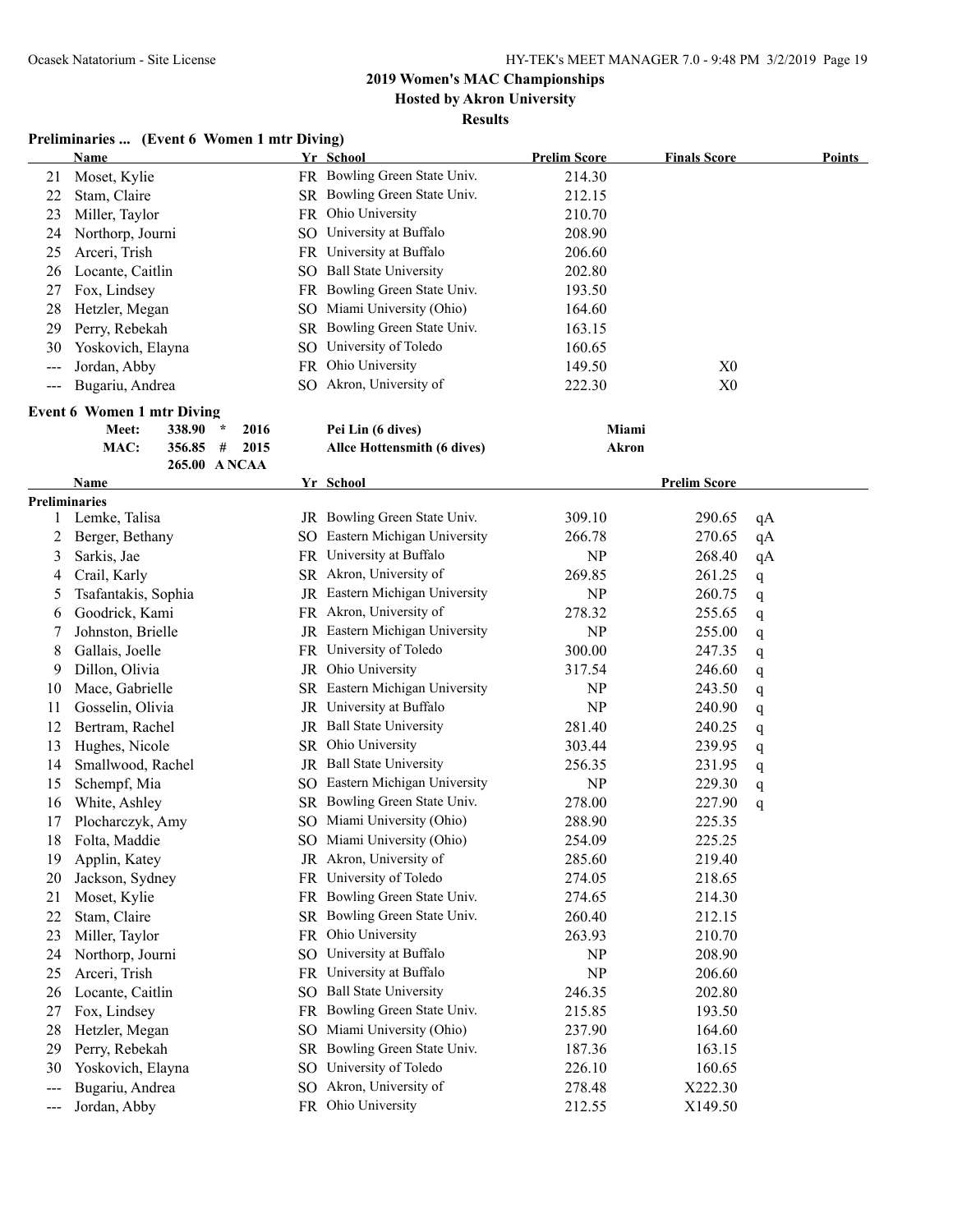**Hosted by Akron University**

#### **Results**

### **Event 7 Women 200 Yard Freestyle Relay**

| Meet: $1:28.54$ * 2019 |  |
|------------------------|--|
| MAC: 1:28.54 # 2019    |  |
| 1:28.61 A NCAA         |  |
| 1:29.36 B NCAA         |  |

**Meet: 1:28.54 \* 2019 Akron, University of Akron R Engel, S Fazekas, S Henell, M Waggoner MAC: 1:28.54 # 2019 Akron, University of Akron R Engel, S Fazekas, S Henell, M Waggoner**

|   | <b>Team</b>                  | <b>Relay</b>                  |                              | <b>Seed Time</b>                                                | <b>Finals Time</b>             | <b>Points</b> |
|---|------------------------------|-------------------------------|------------------------------|-----------------------------------------------------------------|--------------------------------|---------------|
|   | Akron, University of         | A                             |                              | 1:29.35                                                         | $1:28.54* A$                   | 40            |
|   | 1) Engel, Ragen SR           |                               | 2) r:0.17 Fazekas, Sadie SR  | 3) r:0.24 Henell, Sofia FR                                      | 4) r:0.22 Waggoner, Morgan JR  |               |
|   | r:12.44 22.49                | 44.54 (22.05)                 | 1:06.43(21.89)               | 1:28.54(22.11)                                                  |                                |               |
| 2 | University at Buffalo        | A                             |                              | 1:31.18                                                         | 1:30.52                        | 34            |
|   | 1) Naccarella, Toni FR       | 2) r:0.30 Ernst, Andrea JR    |                              | 3) r:0.18 Burns, Katie JR                                       | 4) r:0.22 Lawton, Jillian SO   |               |
|   | $r:13.47$ 23.05              | 45.90 (22.85)                 | 1:08.24(22.34)               | 1:30.52(22.28)                                                  |                                |               |
| 3 | Miami University (Ohio)      | A                             |                              | 1:32.62                                                         | 1:31.85                        | 32            |
|   | 1) Stone, Abby SR            | $2)$ r:0.28 Herb, Izzy JR     |                              | 3) r:0.34 Justinak, Anna JR                                     | 4) r:0.17 Moynihan, Ella SR    |               |
|   | $r+4.76$ 23.29               | 46.00 (22.71)                 | 1:09.21(23.21)               | 1:31.85(22.64)                                                  |                                |               |
| 4 | Eastern Michigan University  | $\mathsf{A}$                  |                              | 1:33.57                                                         | 1:32.02                        | 30            |
|   | 1) Johnston, Stephanie SR    |                               |                              | 2) r:0.29 Armstrong-Grant, Amelia 3) r:0.19 Staffeldt, Meike SO | 4) r:0.17 Stark, Rachel JR     |               |
|   | r:11.92 23.27                | 46.06 (22.79)                 | 1:08.80(22.74)               | 1:32.02(23.22)                                                  |                                |               |
| 5 | Ohio University              | $\overline{A}$                |                              | 1:34.29                                                         | 1:32.67                        | 28            |
|   | 1) White, Lexie SR           |                               | 2) r:0.44 Sheehan, Kendra FR | 3) r:0.51 Perrett, Courtney JR                                  | 4) r:0.21 Van Lanen, Corrin SR |               |
|   | r:12.61 23.51                | 46.74 (23.23)                 | 1:10.37(23.63)               | 1:32.67(22.30)                                                  |                                |               |
| 6 | Bowling Green State Univ.    | $\mathsf{A}$                  |                              | 1.3401                                                          | 1:32.74                        | 26            |
|   | 1) Wohlert, Franziska SR     |                               | 2) r:0.36 Lavigne, Noelle SO | 3) r:0.20 Eriksson, Anna FR                                     | 4) r:0.34 Franks, Ashleigh SO  |               |
|   | r:13.48 23.59                | 46.48 (22.89)                 | 1:09.59(23.11)               | 1:32.74(23.15)                                                  |                                |               |
| 7 | <b>Ball State University</b> | A                             |                              | 1:34.44                                                         | 1:33.05                        | 24            |
|   | 1) Gilbert, Peighton JR      |                               | $2)$ r:0.37 Vormohr, Anne JR | 3) r:0.15 Bottorff, Makenna FR                                  | 4) r:0.19 McDonald, Lexie FR   |               |
|   | r:13.55 23.36                | 46.85 (23.49) 1:09.74 (22.89) |                              | 1:33.05(23.31)                                                  |                                |               |
| 8 | University of Toledo         | A                             |                              | 1:35.19                                                         | 1:34.20                        | 22            |
|   | 1) Taylor, Sophie FR         | $2)$ r:0.15 Welke, Bec JR     |                              | 3) r:0.09 Polderman, Jordyn FR                                  | 4) r:0.20 Eriksson, Lisa SO    |               |
|   | $r:10.22$ 23.90              | 47.70 (23.80)                 | 1:11.16(23.46)               | 1:34.20(23.04)                                                  |                                |               |

# **Event 8 Women 400 Yard IM**

|           | Meet:              | 4:14.08          | $\star$ | 2018           | <b>Nicole Swartz</b> |                          | <b>EMU</b>         |                    |                |        |
|-----------|--------------------|------------------|---------|----------------|----------------------|--------------------------|--------------------|--------------------|----------------|--------|
|           | MAC:               | 4:13.97          | #       | 2017           | <b>Jackie Pash</b>   |                          | Akron              |                    |                |        |
|           |                    | 4:04.16 ANCAA    |         |                |                      |                          |                    |                    |                |        |
|           |                    | 4:17.30 B NCAA   |         |                |                      |                          |                    |                    |                |        |
|           | Name               |                  |         |                | Yr School            |                          | <b>Prelim Time</b> | <b>Finals Time</b> |                | Points |
| A - Final |                    |                  |         |                |                      |                          |                    |                    |                |        |
|           | Sapio, Olivia      |                  |         |                |                      | SO University at Buffalo | 4:18.46            | 4:14.11            | $\overline{B}$ | 20     |
|           |                    | $r + 0.72$ 26.18 |         | 56.23 (30.05)  |                      | 1:28.31(32.08)           | 1:59.71(31.40)     |                    |                |        |
|           |                    | 2:36.67(36.96)   |         | 3:14.45(37.78) |                      | 3:44.95(30.50)           | 4:14.11(29.16)     |                    |                |        |
|           | 2 Pash, Jackie     |                  |         |                |                      | JR Akron, University of  | 4:15.74            | 4:14.15            | - B            | 17     |
|           |                    | $r + 0.80$ 27.70 |         | 58.60 (30.90)  |                      | 1:31.76(33.16)           | 2:03.33(31.57)     |                    |                |        |
|           |                    | 2:40.01(36.68)   |         | 3:16.53(36.52) |                      | 3:46.02(29.49)           | 4:14.15(28.13)     |                    |                |        |
| 3         | Schlegel, Hannah   |                  |         |                | SO Ohio University   |                          | 4:16.60            | 4:14.56            | - B            | 16     |
|           |                    | $r: +0.73$ 27.34 |         | 59.14 (31.80)  |                      | 1:32.81(33.67)           | 2:05.74(32.93)     |                    |                |        |
|           |                    | 2:41.67(35.93)   |         | 3:18.10(36.43) |                      | 3:47.08(28.98)           | 4:14.56(27.48)     |                    |                |        |
| 4         | Beetcher, Brittney |                  |         |                |                      | SO University at Buffalo | 4:16.26            | 4:15.05            | B              | 15     |
|           |                    | $r: +0.73$ 27.18 |         | 57.53 (30.35)  |                      | 1:31.55(34.02)           | 2:05.33(33.78)     |                    |                |        |
|           |                    | 2:41.31 (35.98)  |         | 3:18.52(37.21) |                      | 3:47.44(28.92)           | 4:15.05(27.61)     |                    |                |        |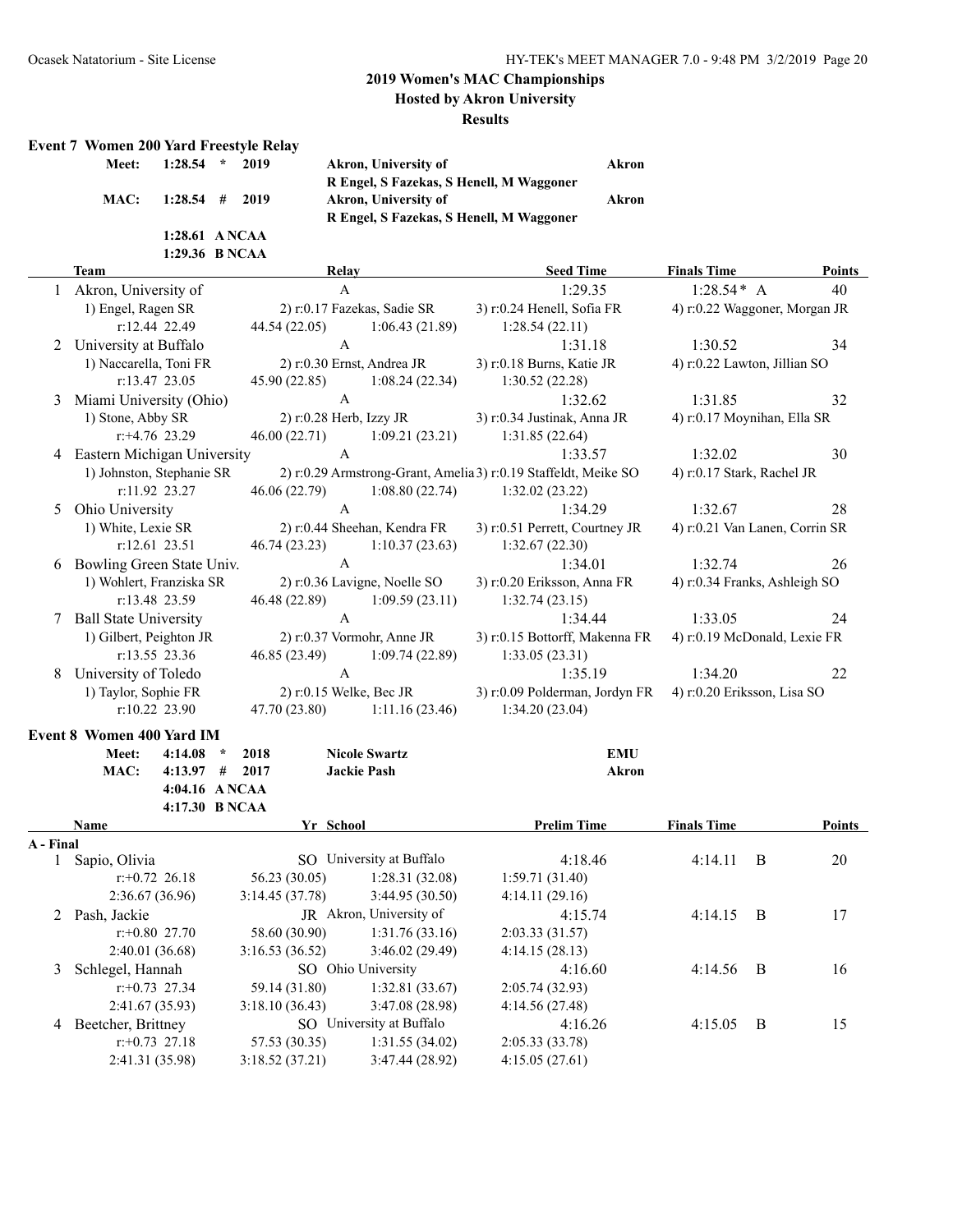### **2019 Women's MAC Championships Hosted by Akron University**

**Results**

#### **A - Final ... (Event 8 Women 400 Yard IM)**

|                      | <b>Name</b>                      | Yr School       |                                           | <b>Prelim Time</b>                | <b>Finals Time</b> | <b>Points</b>  |
|----------------------|----------------------------------|-----------------|-------------------------------------------|-----------------------------------|--------------------|----------------|
|                      | 5 Glass, Sam                     |                 | SO Ohio University                        | 4:18.72                           | 4:17.85            | 14             |
|                      | $r: +0.71$ 27.33                 | 58.55 (31.22)   | 1:31.83(33.28)                            | 2:04.19 (32.36)                   |                    |                |
|                      | 2:41.84(37.65)                   | 3:19.77(37.93)  | 3:49.02(29.25)                            | 4:17.85(28.83)                    |                    |                |
|                      | 6 Bonezzi, Jessica               |                 | JR Akron, University of                   | 4:18.51                           | 4:18.10            | 13             |
|                      | $r$ :+0.70 26.94                 | 57.59 (30.65)   | 1:30.89(33.30)                            | 2:03.57(32.68)                    |                    |                |
|                      | 2:40.97 (37.40)                  | 3:18.32(37.35)  | 3:48.61(30.29)                            | 4:18.10(29.49)                    |                    |                |
| 7                    | Fuchs, Hannah                    |                 | JR Miami University (Ohio)                | 4:20.03                           | 4:19.71            | 12             |
|                      | $r$ :+0.69 27.43                 | 58.44 (31.01)   | 1:31.40 (32.96)                           | 2:04.02(32.62)                    |                    |                |
|                      | 2:40.30 (36.28)                  | 3:17.69(37.39)  | 3:49.15(31.46)                            | 4:19.71(30.56)                    |                    |                |
| 8                    | Vargas, Mackenzie                |                 | JR Akron, University of                   | 4:19.38                           | 4:21.18            | 11             |
|                      | $r+0.68$ 26.87                   | 57.18 (30.31)   | 1:30.54(33.36)                            | 2:03.32 (32.78)                   |                    |                |
|                      | 2:41.51 (38.19)                  | 3:20.07(38.56)  | 3:51.11(31.04)                            | 4:21.18(30.07)                    |                    |                |
| <b>B</b> - Final     |                                  |                 |                                           |                                   |                    |                |
| 9.                   | Spaczay, Alexandra               |                 | FR Miami University (Ohio)                | 4:20.74                           | 4:17.47            | 9              |
|                      | $r: +0.72$ 27.30                 | 58.78 (31.48)   | 1:32.24(33.46)                            | 2:05.51 (33.27)                   |                    |                |
|                      | 2:41.82(36.31)                   | 3:18.81 (36.99) | 3:48.74(29.93)<br>SR Akron, University of | 4:17.47(28.73)                    |                    |                |
|                      | 10 King, Emma                    |                 |                                           | 4:22.50                           | 4:18.25            | $\tau$         |
|                      | $r+0.75$ 27.54                   | 59.08 (31.54)   | 1:32.10(33.02)                            | 2:04.73(32.63)                    |                    |                |
|                      | 2:42.73 (38.00)                  | 3:20.64(37.91)  | 3:49.90 (29.26)<br>SO Ohio University     | 4:18.25(28.35)                    | 4:20.62            |                |
| 11                   | Garrity, Katie                   | 1:00.38(32.06)  |                                           | 4:22.68                           |                    | 6              |
|                      | $r+0.69$ 28.32<br>2:43.57(36.83) | 3:21.31 (37.74) | 1:33.75(33.37)<br>3:51.41(30.10)          | 2:06.74 (32.99)<br>4:20.62(29.21) |                    |                |
|                      | 12 Swartz, Nicole                |                 | SR Eastern Michigan University            | 4:20.78                           | 4:22.27            | 5              |
|                      | $r: +0.73$ 28.01                 | 1:00.03(32.02)  | 1:32.47(32.44)                            | 2:05.09(32.62)                    |                    |                |
|                      | 2:43.70 (38.61)                  | 3:23.06 (39.36) | 3:53.07(30.01)                            | 4:22.27 (29.20)                   |                    |                |
| 13                   | Verbrugge, Emily                 |                 | SR Bowling Green State Univ.              | 4:21.74                           | 4:23.60            | 4              |
|                      | $r.+0.77$ 27.77                  | 1:00.84(33.07)  | 1:34.41(33.57)                            | 2:07.29 (32.88)                   |                    |                |
|                      | 2:44.42(37.13)                   | 3:22.11(37.69)  | 3:53.78(31.67)                            | 4:23.60(29.82)                    |                    |                |
| 14                   | Jungers, Carolyn                 |                 | JR Miami University (Ohio)                | 4:24.03                           | 4:24.42            | 3              |
|                      | $r+0.74$ 27.17                   | 59.45 (32.28)   | 1:32.38(32.93)                            | 2:05.26 (32.88)                   |                    |                |
|                      | 2:43.29 (38.03)                  | 3:21.82(38.53)  | 3:53.91 (32.09)                           | 4:24.42(30.51)                    |                    |                |
| 15                   | Edwards, Mary                    |                 | SR Bowling Green State Univ.              | 4:23.90                           | 4:25.52            | $\overline{c}$ |
|                      | $r+0.71$ 27.83                   | 59.44 (31.61)   | 1:33.88 (34.44)                           | 2:07.28(33.40)                    |                    |                |
|                      | 2:44.91 (37.63)                  | 3:23.60 (38.69) | 3:55.27(31.67)                            | 4:25.52(30.25)                    |                    |                |
|                      | 16 Dizotti, Beatriz Pimentel     |                 | FR Miami University (Ohio)                | 4:20.75                           | 4:28.00            | 1              |
|                      | $r.+0.68$ 27.49                  | 58.95 (31.46)   | 1:33.29(34.34)                            | 2:07.33 (34.04)                   |                    |                |
|                      | 2:46.69(39.36)                   | 3:26.86(40.17)  | 3:58.17(31.31)                            | 4:28.00 (29.83)                   |                    |                |
| <b>Preliminaries</b> |                                  |                 |                                           |                                   |                    |                |
|                      | 17 Tiller, Sharne                |                 | SR University at Buffalo                  | 4:24.56                           |                    |                |
|                      | r:0.67 28.10                     | 59.61 (31.51)   | 1:33.47 (33.86)                           | 2:06.43 (32.96)                   |                    |                |
|                      | 2:43.33 (36.90)                  | 3:20.79(37.46)  | 3:53.26(32.47)                            | 4:24.56(31.30)                    |                    |                |
| 18                   | Boswell, Julia                   |                 | FR University at Buffalo                  | 4:25.89                           |                    |                |
|                      | $r: 0.71$ 28.17                  | 1:00.24(32.07)  | 1:32.28(32.04)                            | 2:04.11 (31.83)                   |                    |                |
|                      | 2:43.40 (39.29)                  | 3:23.79(40.39)  | 3:55.15 (31.36)                           | 4:25.89 (30.74)                   |                    |                |
| 19                   | Scanlan, Kaitie                  |                 | SO Eastern Michigan University            | 4:26.20                           |                    |                |
|                      | $r: 0.74$ 28.87                  | 1:01.18(32.31)  | 1:35.49(34.31)                            | 2:09.42 (33.93)                   |                    |                |
|                      | 2:47.95 (38.53)                  | 3:26.67(38.72)  | 3:57.22(30.55)                            | 4:26.20(28.98)                    |                    |                |
| 20                   | Gardner, Olivia                  |                 | FR Akron, University of                   | 4:27.06                           |                    |                |
|                      | $r: 0.75$ 28.53                  | 1:01.26(32.73)  | 1:34.41(33.15)                            | 2:07.17(32.76)                    |                    |                |
|                      | 2:46.38 (39.21)                  | 3:25.99(39.61)  | 3:57.00(31.01)                            | 4:27.06(30.06)                    |                    |                |
| 21                   | Sperring, Allison                |                 | SO University of Toledo                   | 4:31.46                           |                    |                |
|                      | r:0.81 28.82                     | 1:01.39(32.57)  | 1:36.36(34.97)                            | 2:10.85(34.49)                    |                    |                |
|                      | 2:48.37 (37.52)                  | 3:26.56 (38.19) | 3:59.08 (32.52)                           | 4:31.46 (32.38)                   |                    |                |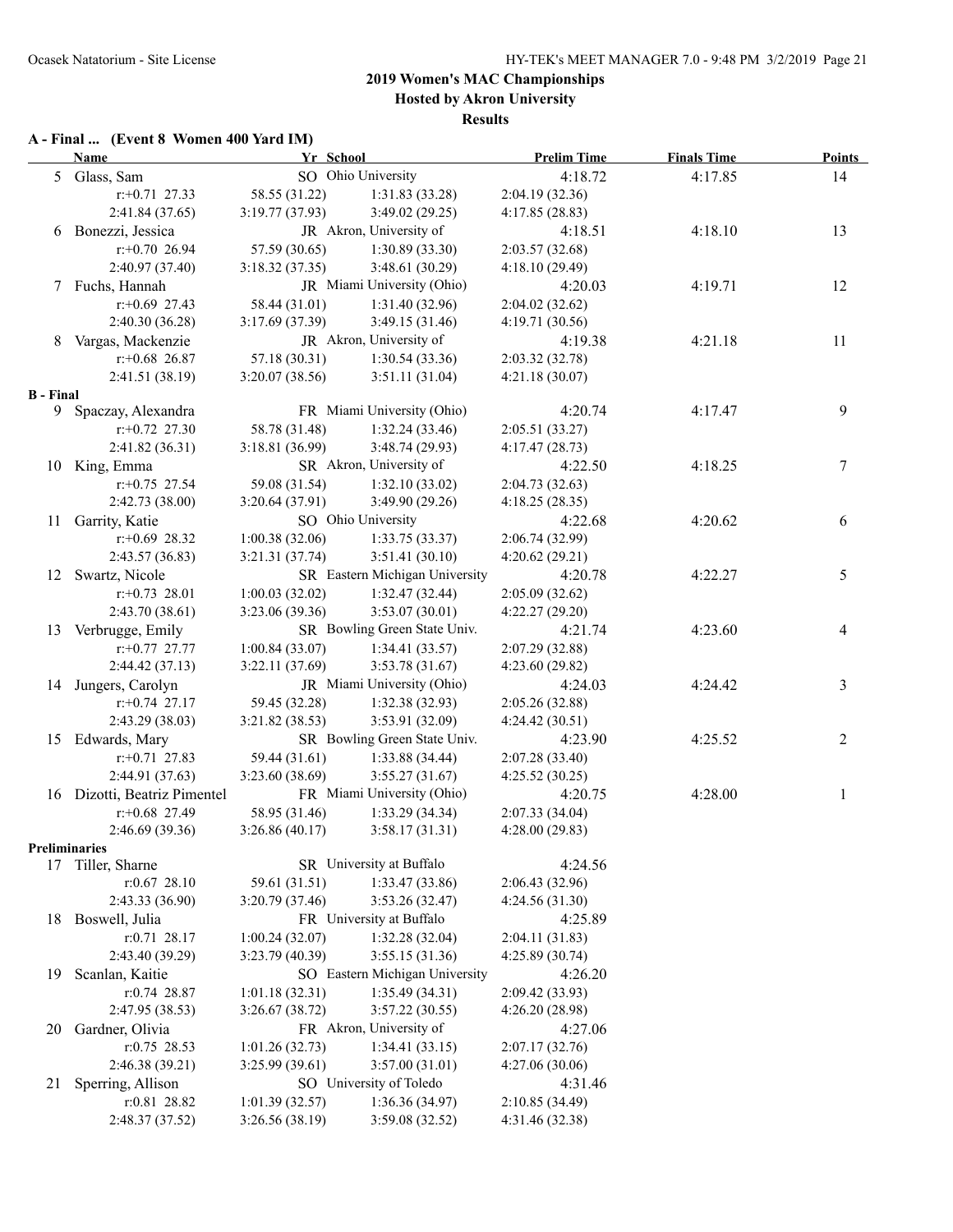**Hosted by Akron University**

**Results**

### **Preliminaries ... (Event 8 Women 400 Yard IM)**

|   | <b>Name</b>                   | Yr School        |                                       | <b>Prelim Time</b>        | <b>Finals Time</b> | <b>Points</b> |
|---|-------------------------------|------------------|---------------------------------------|---------------------------|--------------------|---------------|
|   | 22 Wegener, Lauren            |                  | FR University of Toledo               | 4:33.74                   |                    |               |
|   | $r: 0.71$ 27.81               | 58.90 (31.09)    | 1:33.40(34.50)                        | 2:08.29(34.89)            |                    |               |
|   | 2:47.47(39.18)                | 3:27.80(40.33)   | 4:01.18(33.38)                        | 4:33.74(32.56)            |                    |               |
|   | 23 Straszacker, Kristen       |                  | SO University of Toledo               | 4:35.13                   |                    |               |
|   | $r: 0.74$ 27.73               | 1:00.06(32.33)   | 1:33.96(33.90)                        | 2:08.16 (34.20)           |                    |               |
|   | 2:48.70(40.54)                | 3:29.88(41.18)   | 4:02.88(33.00)                        | 4:35.13(32.25)            |                    |               |
|   | 24 Walker, Katie              |                  | FR Ball State University              | 4:36.46                   |                    |               |
|   | r:0.72 27.53                  | 59.19 (31.66)    | 1:35.49(36.30)                        | 2:10.20(34.71)            |                    |               |
|   | 2:50.77(40.57)                | 3:32.73(41.96)   | 4:05.32 (32.59)                       | 4:36.46(31.14)            |                    |               |
|   | 25 Madison, Elizabeth         |                  | SR Ball State University              | 4:37.36                   |                    |               |
|   | $r: 0.70$ 28.37               | 1:02.07(33.70)   | 1:38.19(36.12)                        | 2:13.98 (35.79)           |                    |               |
|   | 2:52.11(38.13)                | 3:31.80(39.69)   | 4:05.47(33.67)                        | 4:37.36(31.89)            |                    |               |
|   | 26 Moore, Cecilia             |                  | FR Ball State University              | 4:39.48                   |                    |               |
|   | $r: 0.79$ 28.16               | 1:00.91(32.75)   | 1:35.35(34.44)                        | 2:08.96(33.61)            |                    |               |
|   | 2:50.45(41.49)                | 3:32.13(41.68)   | 4:05.93 (33.80)                       | 4:39.48 (33.55)           |                    |               |
|   | Burnard, Meghan               |                  | JR Bowling Green State Univ.          | 4:44.04                   | $\mathbf X$        |               |
|   | $r: 0.74$ 28.74               | 1:01.99(33.25)   | 1:39.41(37.42)                        | 2:16.45(37.04)            |                    |               |
|   | 2:58.36(41.91)                | 3:40.64(42.28)   | 4:13.18 (32.54)                       | 4:44.04(30.86)            |                    |               |
|   | Jones, Carlee                 |                  | SO Eastern Michigan University        | 4:31.40                   | $\mathbf X$        |               |
|   | r:0.66 28.74                  | 1:02.05(33.31)   | 1:36.49(34.44)                        | 2:10.89 (34.40)           |                    |               |
|   | 2:49.17(38.28)                | 3:27.86(38.69)   | 4:00.12(32.26)                        | 4:31.40 (31.28)           |                    |               |
|   | Redden, Katherine             |                  | JR Ohio University                    | 4:35.79                   | X                  |               |
|   | $r: 0.76$ 29.24               | 1:02.57(33.33)   | 1:38.90(36.33)                        | 2:14.43(35.53)            |                    |               |
|   | 2:53.51(39.08)                | 3:33.28(39.77)   | 4:05.25(31.97)                        | 4:35.79(30.54)            |                    |               |
|   | Sampson, Emma                 |                  | SO University of Toledo               | 4:34.43                   | X                  |               |
|   | $r: 0.71$ 27.17               | 58.72 (31.55)    | 1:33.18(34.46)                        | 2:07.49(34.31)            |                    |               |
|   | 2:46.22(38.73)                | 3:26.99(40.77)   | 4:00.55(33.56)                        | 4:34.43 (33.88)           |                    |               |
|   | Event 8 Women 400 Yard IM     |                  |                                       |                           |                    |               |
|   | Meet:<br>$4:14.08$ *          | 2018             | <b>Nicole Swartz</b>                  | <b>EMU</b>                |                    |               |
|   | MAC:                          | $4:13.97$ # 2017 | <b>Jackie Pash</b>                    | <b>Akron</b>              |                    |               |
|   |                               |                  |                                       |                           |                    |               |
|   |                               | 4:04.16 A NCAA   |                                       |                           |                    |               |
|   |                               | 4:17.30 B NCAA   |                                       |                           |                    |               |
|   | Name                          | Yr School        |                                       | <b>Seed Time</b>          | <b>Prelim Time</b> |               |
|   | <b>Preliminaries</b>          |                  |                                       |                           |                    |               |
|   | 1 Pash, Jackie                |                  | JR Akron, University of               | 4:18.11                   | 4:15.74            | qB            |
|   | $r+0.80$ 27.69                | 59.07 (31.38)    | 1:32.15(33.08)                        | 2:03.82(31.67)            |                    |               |
|   | 2:40.70 (36.88)               | 3:17.36(36.66)   | 3:47.26(29.90)                        | 4:15.74(28.48)            |                    |               |
|   | Beetcher, Brittney            |                  | SO University at Buffalo              | 4:20.71                   | 4:16.26            | qB            |
|   | $r: +0.70$ 27.33              | 57.60 (30.27)    | 1:31.66(34.06)                        | 2:04.99 (33.33)           |                    |               |
|   | 2:41.06 (36.07)               | 3:18.72(37.66)   | 3:48.01 (29.29)                       | 4:16.26(28.25)            |                    |               |
| 3 | Schlegel, Hannah              |                  | SO Ohio University                    | 4:19.09                   | 4:16.60            | qB            |
|   | $r+0.72$ 28.36                | 1:00.52(32.16)   | 1:33.70(33.18)                        | 2:06.77(33.07)            |                    |               |
|   | 2:42.58(35.81)                | 3:18.42(35.84)   | 3:48.03(29.61)                        | 4:16.60(28.57)            |                    |               |
| 4 | Sapio, Olivia                 |                  | SO University at Buffalo              | 4:14.07                   | 4:18.46            | q             |
|   | $r+0.72$ 26.62                | 57.43 (30.81)    | 1:29.96(32.53)                        | 2:01.18(31.22)            |                    |               |
|   | 2:39.81(38.63)                | 3:18.77(38.96)   | 3:49.07 (30.30)                       | 4:18.46(29.39)            |                    |               |
| 5 | Bonezzi, Jessica              |                  | JR Akron, University of               | 4:22.87                   | 4:18.51            | q             |
|   | $r: +0.70$ 27.04              | 57.89 (30.85)    | 1:31.33(33.44)                        | 2:04.56 (33.23)           |                    |               |
| 6 | 2:41.88 (37.32)<br>Glass, Sam | 3:19.47(37.59)   | 3:49.56 (30.09)<br>SO Ohio University | 4:18.51(28.95)<br>4:21.99 |                    |               |
|   | $r$ : +0.76 27.27             | 58.33 (31.06)    | 1:30.93(32.60)                        | 2:03.59(32.66)            | 4:18.72            | q             |
|   | 2:41.08 (37.49)               | 3:19.39(38.31)   | 3:49.40 (30.01)                       | 4:18.72 (29.32)           |                    |               |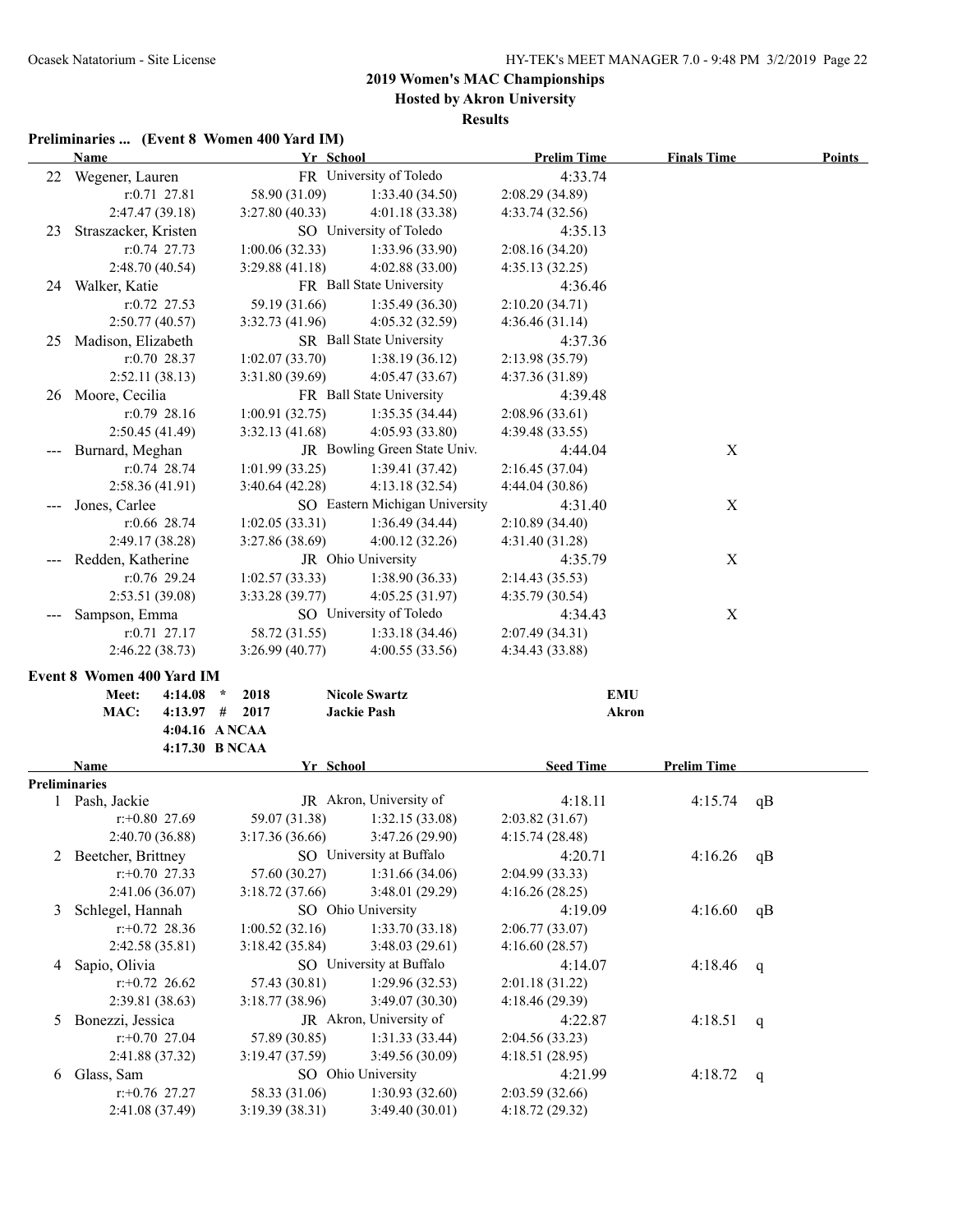### **2019 Women's MAC Championships Hosted by Akron University**

**Results**

### **Preliminaries ... (Event 8 Women 400 Yard IM)**

|    | <b>Name</b>                  | Yr School       |                                | <b>Seed Time</b> | <b>Prelim Time</b> |              |
|----|------------------------------|-----------------|--------------------------------|------------------|--------------------|--------------|
|    | 7 Vargas, Mackenzie          |                 | JR Akron, University of        | 4:23.02          | 4:19.38            | $\mathbf{q}$ |
|    | $r$ : +0.67 26.96            | 57.12 (30.16)   | 1:29.97(32.85)                 | 2:02.58(32.61)   |                    |              |
|    | 2:40.01(37.43)               | 3:18.31(38.30)  | 3:49.50 (31.19)                | 4:19.38 (29.88)  |                    |              |
| 8  | Fuchs, Hannah                |                 | JR Miami University (Ohio)     | 4:22.61          | 4:20.03            | $\mathsf{q}$ |
|    | $r$ :+0.69 27.43             | 58.50 (31.07)   | 1:31.80(33.30)                 | 2:04.10 (32.30)  |                    |              |
|    | 2:41.19 (37.09)              | 3:18.54(37.35)  | 3:49.79 (31.25)                | 4:20.03 (30.24)  |                    |              |
|    | 9 Spaczay, Alexandra         |                 | FR Miami University (Ohio)     | 4:21.29          | 4:20.74            | $\mathbf{q}$ |
|    | $r: +0.72$ 27.20             | 58.54 (31.34)   | 1:32.44(33.90)                 | 2:05.71 (33.27)  |                    |              |
|    | 2:42.08 (36.37)              | 3:20.13(38.05)  | 3:51.20(31.07)                 | 4:20.74(29.54)   |                    |              |
|    | 10 Dizotti, Beatriz Pimentel |                 | FR Miami University (Ohio)     | 4:32.40          | 4:20.75            | $\mathsf{q}$ |
|    | $r: +0.70$ 27.64             | 58.84 (31.20)   | 1:32.71(33.87)                 | 2:06.18(33.47)   |                    |              |
|    | 2:43.73(37.55)               | 3:21.91(38.18)  | 3:52.34(30.43)                 | 4:20.75(28.41)   |                    |              |
| 11 | Swartz, Nicole               |                 | SR Eastern Michigan University | 4:26.24          | 4:20.78            | q            |
|    | $r+0.70$ 28.07               | 59.92 (31.85)   | 1:32.42(32.50)                 | 2:05.19(32.77)   |                    |              |
|    | 2:44.00(38.81)               | 3:22.94(38.94)  | 3:52.47(29.53)                 | 4:20.78(28.31)   |                    |              |
|    | 12 Verbrugge, Emily          |                 | SR Bowling Green State Univ.   | 4:25.45          | 4:21.74            | q            |
|    | $r: +0.75$ 26.97             | 59.34 (32.37)   | 1:32.41(33.07)                 | 2:05.87 (33.46)  |                    |              |
|    | 2:42.73 (36.86)              | 3:20.69 (37.96) | 3:51.96(31.27)                 | 4:21.74(29.78)   |                    |              |
|    | 13 King, Emma                |                 | SR Akron, University of        | 4:20.47          | 4:22.50            | q            |
|    | $r+0.74$ 27.56               | 58.96 (31.40)   | 1:31.58(32.62)                 | 2:04.18(32.60)   |                    |              |
|    | 2:43.56 (39.38)              | 3:22.79(39.23)  | 3:53.19(30.40)                 | 4:22.50(29.31)   |                    |              |
|    | 14 Garrity, Katie            |                 | SO Ohio University             | 4:27.12          | 4:22.68            | q            |
|    | $r+0.70$ 28.30               | 1:01.05(32.75)  | 1:34.50(33.45)                 | 2:07.92 (33.42)  |                    |              |
|    | 2:45.27(37.35)               | 3:23.06 (37.79) | 3:53.25(30.19)                 | 4:22.68(29.43)   |                    |              |
| 15 | Edwards, Mary                |                 | SR Bowling Green State Univ.   | 4:29.68          | 4:23.90            | q            |
|    | $r: +0.73$ 27.71             | 58.25 (30.54)   | 1:31.99(33.74)                 | 2:04.35(32.36)   |                    |              |
|    | 2:42.93 (38.58)              | 3:22.33(39.40)  | 3:54.10(31.77)                 | 4:23.90(29.80)   |                    |              |
|    | 16 Jungers, Carolyn          |                 | JR Miami University (Ohio)     | 4:24.46          | 4:24.03            | q            |
|    | $r+0.74$ 27.33               | 59.04 (31.71)   | 1:32.40(33.36)                 | 2:05.19(32.79)   |                    |              |
|    | 2:42.97 (37.78)              | 3:21.10(38.13)  | 3:53.44 (32.34)                | 4:24.03 (30.59)  |                    |              |
|    | 17 Tiller, Sharne            |                 | SR University at Buffalo       | 4:27.61          | 4:24.56            |              |
|    | $r$ : +0.67 28.10            | 59.61 (31.51)   | 1:33.47 (33.86)                | 2:06.43(32.96)   |                    |              |
|    | 2:43.33(36.90)               | 3:20.79 (37.46) | 3:53.26(32.47)                 | 4:24.56(31.30)   |                    |              |
|    | 18 Boswell, Julia            |                 | FR University at Buffalo       | 4:26.17          | 4:25.89            |              |
|    | $r: +0.71$ 28.17             | 1:00.24(32.07)  | 1:32.28(32.04)                 | 2:04.11(31.83)   |                    |              |
|    | 2:43.40 (39.29)              | 3:23.79 (40.39) | 3:55.15(31.36)                 | 4:25.89 (30.74)  |                    |              |
|    | 19 Scanlan, Kaitie           |                 | SO Eastern Michigan University | 4:34.01          | 4:26.20            |              |
|    | $r$ : +0.74 28.87            | 1:01.18(32.31)  | 1:35.49(34.31)                 | 2:09.42 (33.93)  |                    |              |
|    | 2:47.95 (38.53)              | 3:26.67(38.72)  | 3:57.22(30.55)                 | 4:26.20 (28.98)  |                    |              |
| 20 | Gardner, Olivia              |                 | FR Akron, University of        | 4:23.46          | 4:27.06            |              |
|    | $r$ : +0.75 28.53            | 1:01.26(32.73)  | 1:34.41(33.15)                 | 2:07.17(32.76)   |                    |              |
|    | 2:46.38 (39.21)              | 3:25.99(39.61)  | 3:57.00(31.01)                 | 4:27.06(30.06)   |                    |              |
| 21 | Sperring, Allison            |                 | SO University of Toledo        | 4:37.93          | 4:31.46            |              |
|    | $r: +0.81$ 28.82             | 1:01.39(32.57)  | 1:36.36(34.97)                 | 2:10.85 (34.49)  |                    |              |
|    | 2:48.37 (37.52)              | 3:26.56(38.19)  | 3:59.08(32.52)                 | 4:31.46(32.38)   |                    |              |
| 22 | Wegener, Lauren              |                 | FR University of Toledo        | 4:32.53          | 4:33.74            |              |
|    | $r: +0.71$ 27.81             | 58.90 (31.09)   | 1:33.40(34.50)                 | 2:08.29 (34.89)  |                    |              |
|    | 2:47.47 (39.18)              | 3:27.80(40.33)  | 4:01.18(33.38)                 | 4:33.74(32.56)   |                    |              |
| 23 | Straszacker, Kristen         |                 | SO University of Toledo        | 4:29.89          | 4:35.13            |              |
|    | $r: +0.74$ 27.73             | 1:00.06(32.33)  | 1:33.96 (33.90)                | 2:08.16(34.20)   |                    |              |
|    | 2:48.70 (40.54)              | 3:29.88(41.18)  | 4:02.88 (33.00)                | 4:35.13 (32.25)  |                    |              |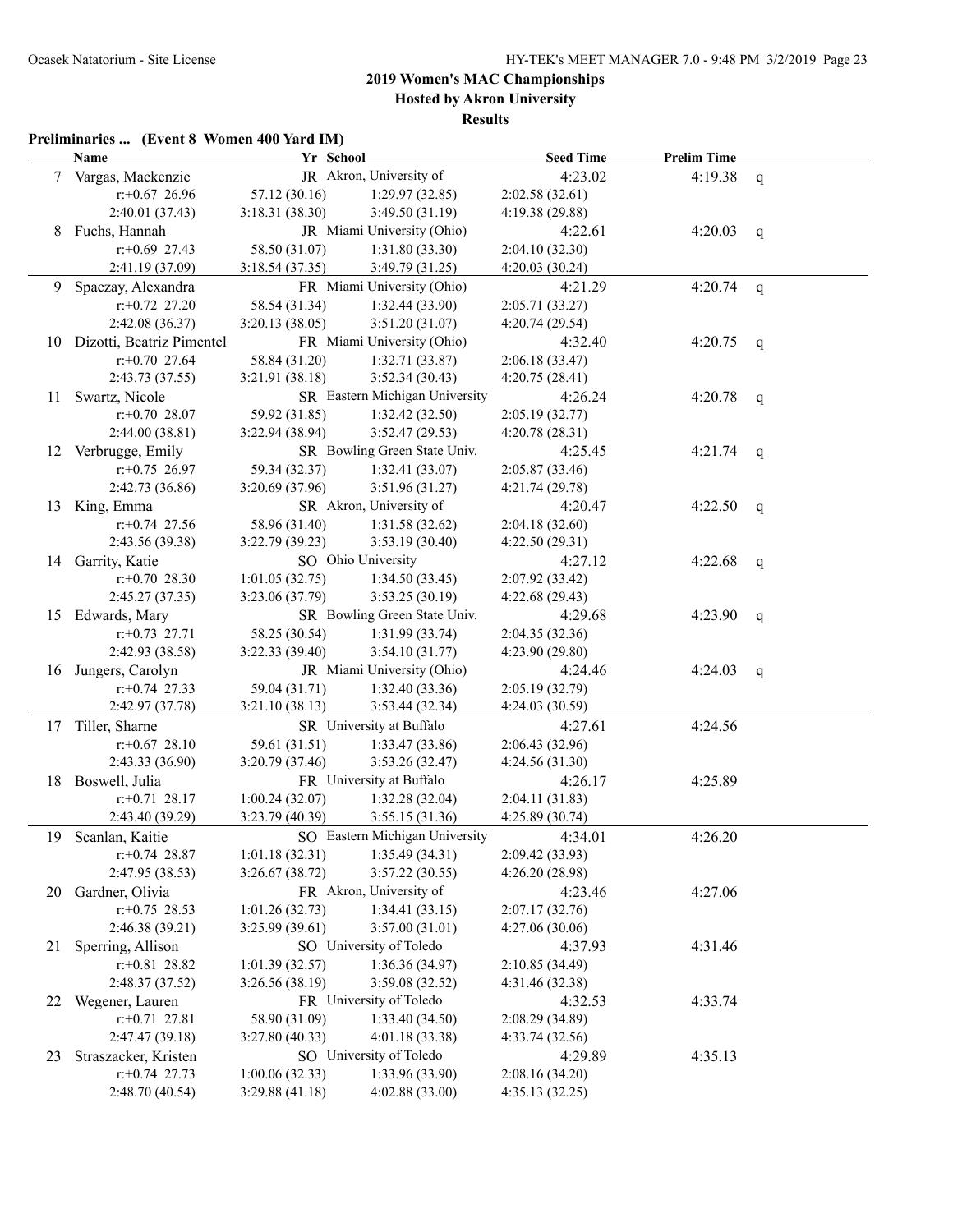**Hosted by Akron University Results**

### **Preliminaries ... (Event 8 Women 400 Yard IM)**

|                  | <b>Name</b>                             | Yr School      |                                | <b>Seed Time</b>   | <b>Prelim Time</b> |        |
|------------------|-----------------------------------------|----------------|--------------------------------|--------------------|--------------------|--------|
|                  | 24 Walker, Katie                        |                | FR Ball State University       | 4:35.87            | 4:36.46            |        |
|                  | $r$ : +0.72 27.53                       | 59.19 (31.66)  | 1:35.49(36.30)                 | 2:10.20(34.71)     |                    |        |
|                  | 2:50.77 (40.57)                         | 3:32.73(41.96) | 4:05.32 (32.59)                | 4:36.46(31.14)     |                    |        |
|                  | 25 Madison, Elizabeth                   |                | SR Ball State University       | 4:36.63            | 4:37.36            |        |
|                  | $r: +0.70$ 28.37                        | 1:02.07(33.70) | 1:38.19(36.12)                 | 2:13.98 (35.79)    |                    |        |
|                  | 2:52.11(38.13)                          | 3:31.80(39.69) | 4:05.47(33.67)                 | 4:37.36 (31.89)    |                    |        |
|                  | 26 Moore, Cecilia                       |                | FR Ball State University       | 4:42.98            | 4:39.48            |        |
|                  | $r: +0.79$ 28.16                        | 1:00.91(32.75) | 1:35.35(34.44)                 | 2:08.96(33.61)     |                    |        |
|                  | 2:50.45(41.49)                          | 3:32.13(41.68) | 4:05.93 (33.80)                | 4:39.48(33.55)     |                    |        |
|                  | Jones, Carlee                           |                | SO Eastern Michigan University | 4:31.92            | X4:31.40           |        |
|                  | $r$ : +0.66 28.74                       | 1:02.05(33.31) | 1:36.49(34.44)                 | 2:10.89 (34.40)    |                    |        |
|                  | 2:49.17 (38.28)                         | 3:27.86(38.69) | 4:00.12(32.26)                 | 4:31.40(31.28)     |                    |        |
|                  | Sampson, Emma                           |                | SO University of Toledo        | 4:38.71            | X4:34.43           |        |
|                  | $r: +0.71$ 27.17                        | 58.72 (31.55)  | 1:33.18(34.46)                 | 2:07.49 (34.31)    |                    |        |
|                  | 2:46.22 (38.73)                         | 3:26.99(40.77) | 4:00.55(33.56)                 | 4:34.43 (33.88)    |                    |        |
|                  | Redden, Katherine                       |                | JR Ohio University             | 4:40.39            | X4:35.79           |        |
|                  | $r+0.76$ 29.24                          | 1:02.57(33.33) | 1:38.90(36.33)                 | 2:14.43(35.53)     |                    |        |
|                  | 2:53.51 (39.08)                         | 3:33.28(39.77) | 4:05.25(31.97)                 | 4:35.79 (30.54)    |                    |        |
|                  | Burnard, Meghan                         |                | JR Bowling Green State Univ.   | 4:46.28            | X4:44.04           |        |
|                  | $r: +0.74$ 28.74                        | 1:01.99(33.25) | 1:39.41(37.42)                 | 2:16.45(37.04)     |                    |        |
|                  | 2:58.36(41.91)                          | 3:40.64(42.28) | 4:13.18(32.54)                 | 4:44.04 (30.86)    |                    |        |
|                  |                                         |                |                                |                    |                    |        |
|                  | <b>Event 9 Women 100 Yard Butterfly</b> |                |                                |                    |                    |        |
|                  | Meet:<br>$51.94$ *                      | 2019           | <b>Sarah Watson</b>            | <b>Akron</b>       |                    |        |
|                  | MAC:                                    | $51.94$ # 2019 | <b>Sarah Watson</b>            | <b>Akron</b>       |                    |        |
|                  |                                         | 51.03 A NCAA   |                                |                    |                    |        |
|                  |                                         |                |                                |                    |                    |        |
|                  |                                         | 53.76 B NCAA   |                                |                    |                    |        |
|                  | Name                                    | Yr School      |                                | <b>Prelim Time</b> | <b>Finals Time</b> | Points |
| A - Final        |                                         |                |                                |                    |                    |        |
|                  | 1 Watson, Sarah                         |                | FR Akron, University of        | 52.87              | $51.94*$ B         | 20     |
|                  | $r+0.69$ 24.33                          | 51.94 (27.61)  |                                |                    |                    |        |
|                  | 2 Nogaj, Paulina                        |                | SO Akron, University of        | 53.03              | 52.34<br>B         | 17     |
|                  | $r+0.69$ 24.35                          | 52.34 (27.99)  |                                |                    |                    |        |
|                  | 3 Van Lanen, Corrin                     |                | SR Ohio University             | 53.87              | 53.07<br>B         | 16     |
|                  | $r: +0.63$ 24.69                        | 53.07 (28.38)  |                                |                    |                    |        |
|                  | 4 Ernst, Andrea                         |                | JR University at Buffalo       | 53.92              | 53.46<br>B         | 15     |
|                  | $r+0.66$ 24.65                          | 53.46 (28.81)  |                                |                    |                    |        |
| 5                | Sheehan, Kendra                         |                | FR Ohio University             | 54.50              | 54.16              | 14     |
|                  | $r.+0.84$ 25.14                         | 54.16 (29.02)  |                                |                    |                    |        |
| 6                | Waggoner, Morgan                        |                | JR Akron, University of        | 54.62              | 54.38              | 13     |
|                  | $r: +0.69$ 25.83                        | 54.38 (28.55)  |                                |                    |                    |        |
| 7                | Cannon, Kayleigh                        |                | SO Miami University (Ohio)     | 54.17              | 54.41              | 12     |
|                  | $r: +0.71$ 25.60                        | 54.41 (28.81)  |                                |                    |                    |        |
| 8                | Sales, Eduarda                          |                | JR University of Toledo        | 54.45              | 54.86              | 11     |
|                  | $r$ : +0.66 25.10                       | 54.86 (29.76)  |                                |                    |                    |        |
| <b>B</b> - Final |                                         |                |                                |                    |                    |        |
|                  | 9 Hennings, Sarah                       |                | SO Bowling Green State Univ.   | 55.58              | 54.08              | 9      |
|                  | $r: +0.75$ 25.10                        | 54.08 (28.98)  |                                |                    |                    |        |
|                  | 10 Lawton, Jillian                      |                | SO University at Buffalo       | 55.26              | 54.68              | 7      |
|                  | $r+0.64$ 25.30                          | 54.68 (29.38)  |                                |                    |                    |        |
| 11               | Stone, Abby<br>$r$ :+0.67 25.72         | 55.21 (29.49)  | SR Miami University (Ohio)     | 55.78              | 55.21              | 6      |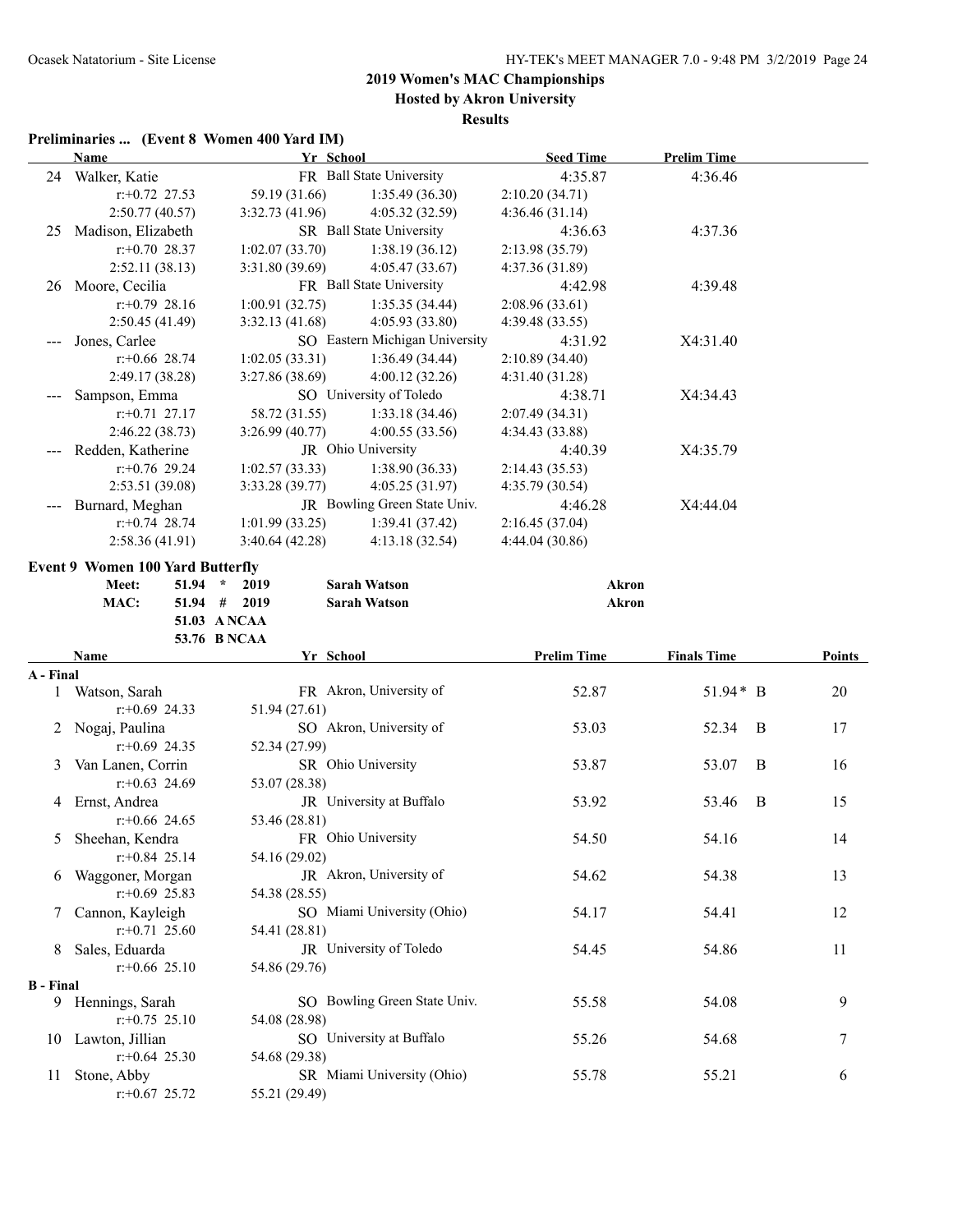**Hosted by Akron University**

#### **Results**

### **B - Final ... (Event 9 Women 100 Yard Butterfly)**

|       | <b>Name</b>           | Yr School                      | <b>Prelim Time</b> | <b>Finals Time</b> | <b>Points</b> |
|-------|-----------------------|--------------------------------|--------------------|--------------------|---------------|
|       | 12 Sutherlin, Kylie   | JR Eastern Michigan University | 55.47              | 55.47              | 5             |
|       | $r: +0.75$ 25.92      | 55.47 (29.55)                  |                    |                    |               |
| 13    | Staver, Ali           | SO Eastern Michigan University | 55.40              | 55.57              | 4             |
|       | $r+0.72$ 25.68        | 55.57 (29.89)                  |                    |                    |               |
|       | 14 Pierce, Allison    | SR Miami University (Ohio)     | 55.41              | 55.58              | 3             |
|       | $r+0.70$ 25.67        | 55.58 (29.91)                  |                    |                    |               |
| 15    | Eriksson, Anna        | FR Bowling Green State Univ.   | 55.90              | 55.88              | 2             |
|       | $r+0.63$ 26.22        | 55.88 (29.66)                  |                    |                    |               |
| 16    | Taylor, Sophie        | FR University of Toledo        | 55.76              | 55.90              | 1             |
|       | $r+0.70$ 26.11        | 55.90 (29.79)                  |                    |                    |               |
|       | Preliminaries         |                                |                    |                    |               |
|       | 17 Ramden, Alida      | SO University of Toledo        | 56.01              |                    |               |
|       | $r: 0.74$ 25.73       | 56.01 (30.28)                  |                    |                    |               |
|       | 18 Bottorff, Makenna  | FR Ball State University       | 56.07              |                    |               |
|       | $r: 0.76$ 25.83       | 56.07 (30.24)                  |                    |                    |               |
|       | 19 Bader, Sophie      | JR Ball State University       | 56.08              |                    |               |
|       | $r: 0.75$ 26.05       | 56.08 (30.03)                  |                    |                    |               |
|       | 20 Desnoyers, Emilie  | SR Eastern Michigan University | 56.22              |                    |               |
|       | $r: 6.89$ 26.62       | 56.22 (29.60)                  |                    |                    |               |
| 21    | Wyke, Madeline        | SR Ohio University             | 56.67              |                    |               |
|       | $r: 0.72$ 26.56       | 56.67 (30.11)                  |                    |                    |               |
| *22   | Stewart, Avrie        | SO Eastern Michigan University | 56.71              |                    |               |
|       | $r:0.62$ 26.35        | 56.71 (30.36)                  |                    |                    |               |
| $*22$ | Cahill, Bailey        | SR University of Toledo        | 56.71              |                    |               |
|       | $r: 0.72$ 26.20       | 56.71 (30.51)                  |                    |                    |               |
|       | 24 Vrcic, Dora        | SR Eastern Michigan University | 56.73              |                    |               |
|       | $r: 0.78$ 25.63       | 56.73 (31.10)                  |                    |                    |               |
|       | 25 Sovinsky, Sydnie   | SO University at Buffalo       | 56.77              |                    |               |
|       | $r:0.72$ 26.52        | 56.77 (30.25)                  |                    |                    |               |
|       | 26 Meldrum, Maryn     | SR Ball State University       | 57.05              |                    |               |
|       | $r:0.66$ 26.32        | 57.05 (30.73)                  |                    |                    |               |
| *27   | Fergus, Sarah         | JR Bowling Green State Univ.   | 58.10              |                    |               |
|       | $r: 0.72$ 27.03       | 58.10 (31.07)                  |                    |                    |               |
| $*27$ | Franks, Ashleigh      | SO Bowling Green State Univ.   | 58.10              |                    |               |
|       | $r:0.79$ 26.88        | 58.10 (31.22)                  |                    |                    |               |
| 29    | Ruddock, Michaela     | JR Bowling Green State Univ.   | 58.33              |                    |               |
|       | $r: 0.64$ 27.35       | 58.33 (30.98)                  |                    |                    |               |
| 30    | Cahill, Cami          | JR University of Toledo        | 59.62              |                    |               |
|       | $r: 0.73$ 28.04       | 59.62 (31.58)                  |                    |                    |               |
|       | Stephan, Anna         | FR Eastern Michigan University | 57.24              | $\mathbf X$        |               |
|       | $r: 0.71$ 26.62       | 57.24 (30.62)                  |                    |                    |               |
|       | Knutte, Alex          | FR Miami University (Ohio)     |                    | X                  |               |
|       | Ingram, Kayce         | FR Ball State University       | 1:03.25            | X                  |               |
|       | $r: 0.75$ 29.44       | 1:03.25(33.81)                 |                    |                    |               |
|       | Christophersen, Emily | SR Akron, University of        |                    | X                  |               |
|       | Smith, Hannah         | SR Akron, University of        | 57.25              | $\mathbf X$        |               |
|       | r:0.66 27.01          | 57.25 (30.24)                  |                    |                    |               |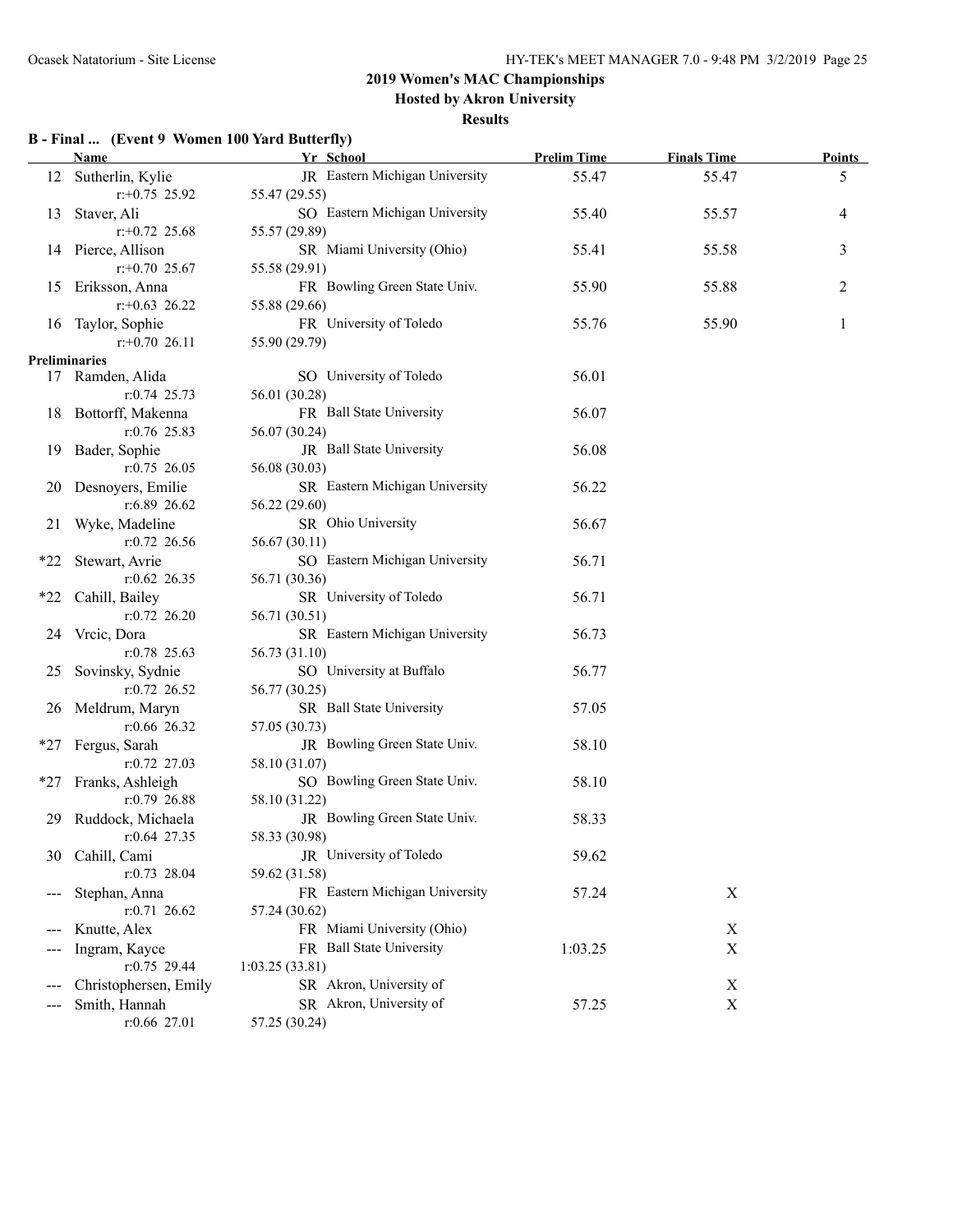### **2019 Women's MAC Championships Hosted by Akron University**

| Yr School<br><b>Seed Time</b><br><b>Prelim Time</b><br>Name<br><b>Preliminaries</b><br>FR Akron, University of<br>52.21<br>52.87<br>1 Watson, Sarah<br>qB<br>$r: +0.70$ 24.76<br>52.87 (28.11)<br>SO Akron, University of<br>2 Nogaj, Paulina<br>52.47<br>53.03<br>qB<br>$r$ : +9.21 25.09<br>53.03 (27.94)<br>SR Ohio University<br>Van Lanen, Corrin<br>53.96<br>53.87<br>3<br>q<br>$r$ : +0.63 24.57<br>53.87 (29.30)<br>JR University at Buffalo<br>4 Ernst, Andrea<br>54.54<br>53.92<br>q<br>$r$ : +0.66 25.35<br>53.92 (28.57)<br>SO Miami University (Ohio)<br>Cannon, Kayleigh<br>54.49<br>54.17<br>5<br>q<br>$r: +0.70$ 25.33<br>54.17 (28.84)<br>JR University of Toledo<br>Sales, Eduarda<br>55.85<br>54.45<br>q<br>6<br>$r + 0.67$ 25.24<br>54.45 (29.21)<br>FR Ohio University<br>Sheehan, Kendra<br>55.80<br>54.50<br>7<br>$\mathbf q$<br>$r + 0.84$ 25.45<br>54.50 (29.05)<br>JR Akron, University of<br>Waggoner, Morgan<br>55.54<br>54.62<br>q<br>$r: +0.71$ 25.97<br>54.62 (28.65)<br>SO University at Buffalo<br>9 Lawton, Jillian<br>55.83<br>55.26<br>q<br>$r$ : +0.64 25.76<br>55.26 (29.50)<br>SO Eastern Michigan University<br>Staver, Ali<br>57.82<br>55.40<br>10<br>q<br>$r + 0.72$ 25.48<br>55.40 (29.92)<br>SR Miami University (Ohio)<br>Pierce, Allison<br>56.91<br>55.41<br>11<br>$\mathbf q$<br>55.41 (29.67)<br>$r + 0.70$ 25.74<br>JR Eastern Michigan University<br>Sutherlin, Kylie<br>57.53<br>55.47<br>12<br>q<br>$r: +0.77$ 25.82<br>55.47 (29.65)<br>SO Bowling Green State Univ.<br>Hennings, Sarah<br>54.86<br>55.58<br>13<br>q<br>$r$ : +8.08 25.52<br>55.58 (30.06)<br>FR University of Toledo<br>14 Taylor, Sophie<br>56.56<br>55.76<br>q<br>$r: +0.69$ 26.00<br>55.76 (29.76)<br>SR Miami University (Ohio)<br>Stone, Abby<br>55.75<br>55.78<br>15<br>q<br>$r+0.67$ 25.93<br>55.78 (29.85)<br>FR Bowling Green State Univ.<br>16 Eriksson, Anna<br>56.59<br>55.90<br>q<br>$r$ : +0.65 26.22<br>55.90 (29.68)<br>SO University of Toledo<br>17 Ramden, Alida<br>56.01<br>$\rm{NT}$<br>$r: +0.74$ 25.73<br>56.01 (30.28)<br>Bottorff, Makenna<br>FR Ball State University<br>56.91<br>56.07<br>18<br>$r$ : +0.76 25.83<br>56.07 (30.24)<br>JR Ball State University<br>56.62<br>56.08<br>Bader, Sophie<br>19<br>$r: +0.75$ 26.05<br>56.08 (30.03)<br>Desnoyers, Emilie<br>SR Eastern Michigan University<br>58.29<br>56.22<br>20<br>$r: +6.89$ 26.62<br>56.22 (29.60)<br>Wyke, Madeline<br>SR Ohio University<br>56.72<br>56.67<br>21<br>$r.+0.72$ 26.56<br>56.67 (30.11)<br>SO Eastern Michigan University<br>Stewart, Avrie<br>56.71<br>57.61<br>$*22$<br>$r+0.62$ 26.35<br>56.71 (30.36)<br>SR University of Toledo<br>57.26<br>56.71<br>Cahill, Bailey<br>$*22$<br>$r.+0.72$ 26.20<br>56.71 (30.51) | <b>Event 9 Women 100 Yard Butterfly</b><br>$51.94$ *<br>Meet:<br>MAC: | 2019<br>$51.94$ # 2019<br>51.03 A NCAA<br>53.76 B NCAA | <b>Sarah Watson</b><br><b>Sarah Watson</b> | Akron<br><b>Akron</b> |  |
|------------------------------------------------------------------------------------------------------------------------------------------------------------------------------------------------------------------------------------------------------------------------------------------------------------------------------------------------------------------------------------------------------------------------------------------------------------------------------------------------------------------------------------------------------------------------------------------------------------------------------------------------------------------------------------------------------------------------------------------------------------------------------------------------------------------------------------------------------------------------------------------------------------------------------------------------------------------------------------------------------------------------------------------------------------------------------------------------------------------------------------------------------------------------------------------------------------------------------------------------------------------------------------------------------------------------------------------------------------------------------------------------------------------------------------------------------------------------------------------------------------------------------------------------------------------------------------------------------------------------------------------------------------------------------------------------------------------------------------------------------------------------------------------------------------------------------------------------------------------------------------------------------------------------------------------------------------------------------------------------------------------------------------------------------------------------------------------------------------------------------------------------------------------------------------------------------------------------------------------------------------------------------------------------------------------------------------------------------------------------------------------------------------------------------------------------------------------------------------------------------------------------------------------------------------------------------------------------------------------------------------------------------------------------------------------------------------------------------------------------------|-----------------------------------------------------------------------|--------------------------------------------------------|--------------------------------------------|-----------------------|--|
|                                                                                                                                                                                                                                                                                                                                                                                                                                                                                                                                                                                                                                                                                                                                                                                                                                                                                                                                                                                                                                                                                                                                                                                                                                                                                                                                                                                                                                                                                                                                                                                                                                                                                                                                                                                                                                                                                                                                                                                                                                                                                                                                                                                                                                                                                                                                                                                                                                                                                                                                                                                                                                                                                                                                                      |                                                                       |                                                        |                                            |                       |  |
|                                                                                                                                                                                                                                                                                                                                                                                                                                                                                                                                                                                                                                                                                                                                                                                                                                                                                                                                                                                                                                                                                                                                                                                                                                                                                                                                                                                                                                                                                                                                                                                                                                                                                                                                                                                                                                                                                                                                                                                                                                                                                                                                                                                                                                                                                                                                                                                                                                                                                                                                                                                                                                                                                                                                                      |                                                                       |                                                        |                                            |                       |  |
|                                                                                                                                                                                                                                                                                                                                                                                                                                                                                                                                                                                                                                                                                                                                                                                                                                                                                                                                                                                                                                                                                                                                                                                                                                                                                                                                                                                                                                                                                                                                                                                                                                                                                                                                                                                                                                                                                                                                                                                                                                                                                                                                                                                                                                                                                                                                                                                                                                                                                                                                                                                                                                                                                                                                                      |                                                                       |                                                        |                                            |                       |  |
|                                                                                                                                                                                                                                                                                                                                                                                                                                                                                                                                                                                                                                                                                                                                                                                                                                                                                                                                                                                                                                                                                                                                                                                                                                                                                                                                                                                                                                                                                                                                                                                                                                                                                                                                                                                                                                                                                                                                                                                                                                                                                                                                                                                                                                                                                                                                                                                                                                                                                                                                                                                                                                                                                                                                                      |                                                                       |                                                        |                                            |                       |  |
|                                                                                                                                                                                                                                                                                                                                                                                                                                                                                                                                                                                                                                                                                                                                                                                                                                                                                                                                                                                                                                                                                                                                                                                                                                                                                                                                                                                                                                                                                                                                                                                                                                                                                                                                                                                                                                                                                                                                                                                                                                                                                                                                                                                                                                                                                                                                                                                                                                                                                                                                                                                                                                                                                                                                                      |                                                                       |                                                        |                                            |                       |  |
|                                                                                                                                                                                                                                                                                                                                                                                                                                                                                                                                                                                                                                                                                                                                                                                                                                                                                                                                                                                                                                                                                                                                                                                                                                                                                                                                                                                                                                                                                                                                                                                                                                                                                                                                                                                                                                                                                                                                                                                                                                                                                                                                                                                                                                                                                                                                                                                                                                                                                                                                                                                                                                                                                                                                                      |                                                                       |                                                        |                                            |                       |  |
|                                                                                                                                                                                                                                                                                                                                                                                                                                                                                                                                                                                                                                                                                                                                                                                                                                                                                                                                                                                                                                                                                                                                                                                                                                                                                                                                                                                                                                                                                                                                                                                                                                                                                                                                                                                                                                                                                                                                                                                                                                                                                                                                                                                                                                                                                                                                                                                                                                                                                                                                                                                                                                                                                                                                                      |                                                                       |                                                        |                                            |                       |  |
|                                                                                                                                                                                                                                                                                                                                                                                                                                                                                                                                                                                                                                                                                                                                                                                                                                                                                                                                                                                                                                                                                                                                                                                                                                                                                                                                                                                                                                                                                                                                                                                                                                                                                                                                                                                                                                                                                                                                                                                                                                                                                                                                                                                                                                                                                                                                                                                                                                                                                                                                                                                                                                                                                                                                                      |                                                                       |                                                        |                                            |                       |  |
|                                                                                                                                                                                                                                                                                                                                                                                                                                                                                                                                                                                                                                                                                                                                                                                                                                                                                                                                                                                                                                                                                                                                                                                                                                                                                                                                                                                                                                                                                                                                                                                                                                                                                                                                                                                                                                                                                                                                                                                                                                                                                                                                                                                                                                                                                                                                                                                                                                                                                                                                                                                                                                                                                                                                                      |                                                                       |                                                        |                                            |                       |  |
|                                                                                                                                                                                                                                                                                                                                                                                                                                                                                                                                                                                                                                                                                                                                                                                                                                                                                                                                                                                                                                                                                                                                                                                                                                                                                                                                                                                                                                                                                                                                                                                                                                                                                                                                                                                                                                                                                                                                                                                                                                                                                                                                                                                                                                                                                                                                                                                                                                                                                                                                                                                                                                                                                                                                                      |                                                                       |                                                        |                                            |                       |  |
|                                                                                                                                                                                                                                                                                                                                                                                                                                                                                                                                                                                                                                                                                                                                                                                                                                                                                                                                                                                                                                                                                                                                                                                                                                                                                                                                                                                                                                                                                                                                                                                                                                                                                                                                                                                                                                                                                                                                                                                                                                                                                                                                                                                                                                                                                                                                                                                                                                                                                                                                                                                                                                                                                                                                                      |                                                                       |                                                        |                                            |                       |  |
|                                                                                                                                                                                                                                                                                                                                                                                                                                                                                                                                                                                                                                                                                                                                                                                                                                                                                                                                                                                                                                                                                                                                                                                                                                                                                                                                                                                                                                                                                                                                                                                                                                                                                                                                                                                                                                                                                                                                                                                                                                                                                                                                                                                                                                                                                                                                                                                                                                                                                                                                                                                                                                                                                                                                                      |                                                                       |                                                        |                                            |                       |  |
|                                                                                                                                                                                                                                                                                                                                                                                                                                                                                                                                                                                                                                                                                                                                                                                                                                                                                                                                                                                                                                                                                                                                                                                                                                                                                                                                                                                                                                                                                                                                                                                                                                                                                                                                                                                                                                                                                                                                                                                                                                                                                                                                                                                                                                                                                                                                                                                                                                                                                                                                                                                                                                                                                                                                                      |                                                                       |                                                        |                                            |                       |  |
|                                                                                                                                                                                                                                                                                                                                                                                                                                                                                                                                                                                                                                                                                                                                                                                                                                                                                                                                                                                                                                                                                                                                                                                                                                                                                                                                                                                                                                                                                                                                                                                                                                                                                                                                                                                                                                                                                                                                                                                                                                                                                                                                                                                                                                                                                                                                                                                                                                                                                                                                                                                                                                                                                                                                                      |                                                                       |                                                        |                                            |                       |  |
|                                                                                                                                                                                                                                                                                                                                                                                                                                                                                                                                                                                                                                                                                                                                                                                                                                                                                                                                                                                                                                                                                                                                                                                                                                                                                                                                                                                                                                                                                                                                                                                                                                                                                                                                                                                                                                                                                                                                                                                                                                                                                                                                                                                                                                                                                                                                                                                                                                                                                                                                                                                                                                                                                                                                                      |                                                                       |                                                        |                                            |                       |  |
|                                                                                                                                                                                                                                                                                                                                                                                                                                                                                                                                                                                                                                                                                                                                                                                                                                                                                                                                                                                                                                                                                                                                                                                                                                                                                                                                                                                                                                                                                                                                                                                                                                                                                                                                                                                                                                                                                                                                                                                                                                                                                                                                                                                                                                                                                                                                                                                                                                                                                                                                                                                                                                                                                                                                                      |                                                                       |                                                        |                                            |                       |  |
|                                                                                                                                                                                                                                                                                                                                                                                                                                                                                                                                                                                                                                                                                                                                                                                                                                                                                                                                                                                                                                                                                                                                                                                                                                                                                                                                                                                                                                                                                                                                                                                                                                                                                                                                                                                                                                                                                                                                                                                                                                                                                                                                                                                                                                                                                                                                                                                                                                                                                                                                                                                                                                                                                                                                                      |                                                                       |                                                        |                                            |                       |  |
|                                                                                                                                                                                                                                                                                                                                                                                                                                                                                                                                                                                                                                                                                                                                                                                                                                                                                                                                                                                                                                                                                                                                                                                                                                                                                                                                                                                                                                                                                                                                                                                                                                                                                                                                                                                                                                                                                                                                                                                                                                                                                                                                                                                                                                                                                                                                                                                                                                                                                                                                                                                                                                                                                                                                                      |                                                                       |                                                        |                                            |                       |  |
|                                                                                                                                                                                                                                                                                                                                                                                                                                                                                                                                                                                                                                                                                                                                                                                                                                                                                                                                                                                                                                                                                                                                                                                                                                                                                                                                                                                                                                                                                                                                                                                                                                                                                                                                                                                                                                                                                                                                                                                                                                                                                                                                                                                                                                                                                                                                                                                                                                                                                                                                                                                                                                                                                                                                                      |                                                                       |                                                        |                                            |                       |  |
|                                                                                                                                                                                                                                                                                                                                                                                                                                                                                                                                                                                                                                                                                                                                                                                                                                                                                                                                                                                                                                                                                                                                                                                                                                                                                                                                                                                                                                                                                                                                                                                                                                                                                                                                                                                                                                                                                                                                                                                                                                                                                                                                                                                                                                                                                                                                                                                                                                                                                                                                                                                                                                                                                                                                                      |                                                                       |                                                        |                                            |                       |  |
|                                                                                                                                                                                                                                                                                                                                                                                                                                                                                                                                                                                                                                                                                                                                                                                                                                                                                                                                                                                                                                                                                                                                                                                                                                                                                                                                                                                                                                                                                                                                                                                                                                                                                                                                                                                                                                                                                                                                                                                                                                                                                                                                                                                                                                                                                                                                                                                                                                                                                                                                                                                                                                                                                                                                                      |                                                                       |                                                        |                                            |                       |  |
|                                                                                                                                                                                                                                                                                                                                                                                                                                                                                                                                                                                                                                                                                                                                                                                                                                                                                                                                                                                                                                                                                                                                                                                                                                                                                                                                                                                                                                                                                                                                                                                                                                                                                                                                                                                                                                                                                                                                                                                                                                                                                                                                                                                                                                                                                                                                                                                                                                                                                                                                                                                                                                                                                                                                                      |                                                                       |                                                        |                                            |                       |  |
|                                                                                                                                                                                                                                                                                                                                                                                                                                                                                                                                                                                                                                                                                                                                                                                                                                                                                                                                                                                                                                                                                                                                                                                                                                                                                                                                                                                                                                                                                                                                                                                                                                                                                                                                                                                                                                                                                                                                                                                                                                                                                                                                                                                                                                                                                                                                                                                                                                                                                                                                                                                                                                                                                                                                                      |                                                                       |                                                        |                                            |                       |  |
|                                                                                                                                                                                                                                                                                                                                                                                                                                                                                                                                                                                                                                                                                                                                                                                                                                                                                                                                                                                                                                                                                                                                                                                                                                                                                                                                                                                                                                                                                                                                                                                                                                                                                                                                                                                                                                                                                                                                                                                                                                                                                                                                                                                                                                                                                                                                                                                                                                                                                                                                                                                                                                                                                                                                                      |                                                                       |                                                        |                                            |                       |  |
|                                                                                                                                                                                                                                                                                                                                                                                                                                                                                                                                                                                                                                                                                                                                                                                                                                                                                                                                                                                                                                                                                                                                                                                                                                                                                                                                                                                                                                                                                                                                                                                                                                                                                                                                                                                                                                                                                                                                                                                                                                                                                                                                                                                                                                                                                                                                                                                                                                                                                                                                                                                                                                                                                                                                                      |                                                                       |                                                        |                                            |                       |  |
|                                                                                                                                                                                                                                                                                                                                                                                                                                                                                                                                                                                                                                                                                                                                                                                                                                                                                                                                                                                                                                                                                                                                                                                                                                                                                                                                                                                                                                                                                                                                                                                                                                                                                                                                                                                                                                                                                                                                                                                                                                                                                                                                                                                                                                                                                                                                                                                                                                                                                                                                                                                                                                                                                                                                                      |                                                                       |                                                        |                                            |                       |  |
|                                                                                                                                                                                                                                                                                                                                                                                                                                                                                                                                                                                                                                                                                                                                                                                                                                                                                                                                                                                                                                                                                                                                                                                                                                                                                                                                                                                                                                                                                                                                                                                                                                                                                                                                                                                                                                                                                                                                                                                                                                                                                                                                                                                                                                                                                                                                                                                                                                                                                                                                                                                                                                                                                                                                                      |                                                                       |                                                        |                                            |                       |  |
|                                                                                                                                                                                                                                                                                                                                                                                                                                                                                                                                                                                                                                                                                                                                                                                                                                                                                                                                                                                                                                                                                                                                                                                                                                                                                                                                                                                                                                                                                                                                                                                                                                                                                                                                                                                                                                                                                                                                                                                                                                                                                                                                                                                                                                                                                                                                                                                                                                                                                                                                                                                                                                                                                                                                                      |                                                                       |                                                        |                                            |                       |  |
|                                                                                                                                                                                                                                                                                                                                                                                                                                                                                                                                                                                                                                                                                                                                                                                                                                                                                                                                                                                                                                                                                                                                                                                                                                                                                                                                                                                                                                                                                                                                                                                                                                                                                                                                                                                                                                                                                                                                                                                                                                                                                                                                                                                                                                                                                                                                                                                                                                                                                                                                                                                                                                                                                                                                                      |                                                                       |                                                        |                                            |                       |  |
|                                                                                                                                                                                                                                                                                                                                                                                                                                                                                                                                                                                                                                                                                                                                                                                                                                                                                                                                                                                                                                                                                                                                                                                                                                                                                                                                                                                                                                                                                                                                                                                                                                                                                                                                                                                                                                                                                                                                                                                                                                                                                                                                                                                                                                                                                                                                                                                                                                                                                                                                                                                                                                                                                                                                                      |                                                                       |                                                        |                                            |                       |  |
|                                                                                                                                                                                                                                                                                                                                                                                                                                                                                                                                                                                                                                                                                                                                                                                                                                                                                                                                                                                                                                                                                                                                                                                                                                                                                                                                                                                                                                                                                                                                                                                                                                                                                                                                                                                                                                                                                                                                                                                                                                                                                                                                                                                                                                                                                                                                                                                                                                                                                                                                                                                                                                                                                                                                                      |                                                                       |                                                        |                                            |                       |  |
|                                                                                                                                                                                                                                                                                                                                                                                                                                                                                                                                                                                                                                                                                                                                                                                                                                                                                                                                                                                                                                                                                                                                                                                                                                                                                                                                                                                                                                                                                                                                                                                                                                                                                                                                                                                                                                                                                                                                                                                                                                                                                                                                                                                                                                                                                                                                                                                                                                                                                                                                                                                                                                                                                                                                                      |                                                                       |                                                        |                                            |                       |  |
|                                                                                                                                                                                                                                                                                                                                                                                                                                                                                                                                                                                                                                                                                                                                                                                                                                                                                                                                                                                                                                                                                                                                                                                                                                                                                                                                                                                                                                                                                                                                                                                                                                                                                                                                                                                                                                                                                                                                                                                                                                                                                                                                                                                                                                                                                                                                                                                                                                                                                                                                                                                                                                                                                                                                                      |                                                                       |                                                        |                                            |                       |  |
|                                                                                                                                                                                                                                                                                                                                                                                                                                                                                                                                                                                                                                                                                                                                                                                                                                                                                                                                                                                                                                                                                                                                                                                                                                                                                                                                                                                                                                                                                                                                                                                                                                                                                                                                                                                                                                                                                                                                                                                                                                                                                                                                                                                                                                                                                                                                                                                                                                                                                                                                                                                                                                                                                                                                                      |                                                                       |                                                        |                                            |                       |  |
|                                                                                                                                                                                                                                                                                                                                                                                                                                                                                                                                                                                                                                                                                                                                                                                                                                                                                                                                                                                                                                                                                                                                                                                                                                                                                                                                                                                                                                                                                                                                                                                                                                                                                                                                                                                                                                                                                                                                                                                                                                                                                                                                                                                                                                                                                                                                                                                                                                                                                                                                                                                                                                                                                                                                                      |                                                                       |                                                        |                                            |                       |  |
|                                                                                                                                                                                                                                                                                                                                                                                                                                                                                                                                                                                                                                                                                                                                                                                                                                                                                                                                                                                                                                                                                                                                                                                                                                                                                                                                                                                                                                                                                                                                                                                                                                                                                                                                                                                                                                                                                                                                                                                                                                                                                                                                                                                                                                                                                                                                                                                                                                                                                                                                                                                                                                                                                                                                                      |                                                                       |                                                        |                                            |                       |  |
|                                                                                                                                                                                                                                                                                                                                                                                                                                                                                                                                                                                                                                                                                                                                                                                                                                                                                                                                                                                                                                                                                                                                                                                                                                                                                                                                                                                                                                                                                                                                                                                                                                                                                                                                                                                                                                                                                                                                                                                                                                                                                                                                                                                                                                                                                                                                                                                                                                                                                                                                                                                                                                                                                                                                                      |                                                                       |                                                        |                                            |                       |  |
|                                                                                                                                                                                                                                                                                                                                                                                                                                                                                                                                                                                                                                                                                                                                                                                                                                                                                                                                                                                                                                                                                                                                                                                                                                                                                                                                                                                                                                                                                                                                                                                                                                                                                                                                                                                                                                                                                                                                                                                                                                                                                                                                                                                                                                                                                                                                                                                                                                                                                                                                                                                                                                                                                                                                                      |                                                                       |                                                        |                                            |                       |  |
|                                                                                                                                                                                                                                                                                                                                                                                                                                                                                                                                                                                                                                                                                                                                                                                                                                                                                                                                                                                                                                                                                                                                                                                                                                                                                                                                                                                                                                                                                                                                                                                                                                                                                                                                                                                                                                                                                                                                                                                                                                                                                                                                                                                                                                                                                                                                                                                                                                                                                                                                                                                                                                                                                                                                                      |                                                                       |                                                        |                                            |                       |  |
|                                                                                                                                                                                                                                                                                                                                                                                                                                                                                                                                                                                                                                                                                                                                                                                                                                                                                                                                                                                                                                                                                                                                                                                                                                                                                                                                                                                                                                                                                                                                                                                                                                                                                                                                                                                                                                                                                                                                                                                                                                                                                                                                                                                                                                                                                                                                                                                                                                                                                                                                                                                                                                                                                                                                                      |                                                                       |                                                        |                                            |                       |  |
|                                                                                                                                                                                                                                                                                                                                                                                                                                                                                                                                                                                                                                                                                                                                                                                                                                                                                                                                                                                                                                                                                                                                                                                                                                                                                                                                                                                                                                                                                                                                                                                                                                                                                                                                                                                                                                                                                                                                                                                                                                                                                                                                                                                                                                                                                                                                                                                                                                                                                                                                                                                                                                                                                                                                                      |                                                                       |                                                        |                                            |                       |  |
|                                                                                                                                                                                                                                                                                                                                                                                                                                                                                                                                                                                                                                                                                                                                                                                                                                                                                                                                                                                                                                                                                                                                                                                                                                                                                                                                                                                                                                                                                                                                                                                                                                                                                                                                                                                                                                                                                                                                                                                                                                                                                                                                                                                                                                                                                                                                                                                                                                                                                                                                                                                                                                                                                                                                                      |                                                                       |                                                        |                                            |                       |  |
|                                                                                                                                                                                                                                                                                                                                                                                                                                                                                                                                                                                                                                                                                                                                                                                                                                                                                                                                                                                                                                                                                                                                                                                                                                                                                                                                                                                                                                                                                                                                                                                                                                                                                                                                                                                                                                                                                                                                                                                                                                                                                                                                                                                                                                                                                                                                                                                                                                                                                                                                                                                                                                                                                                                                                      |                                                                       |                                                        |                                            |                       |  |
|                                                                                                                                                                                                                                                                                                                                                                                                                                                                                                                                                                                                                                                                                                                                                                                                                                                                                                                                                                                                                                                                                                                                                                                                                                                                                                                                                                                                                                                                                                                                                                                                                                                                                                                                                                                                                                                                                                                                                                                                                                                                                                                                                                                                                                                                                                                                                                                                                                                                                                                                                                                                                                                                                                                                                      |                                                                       |                                                        |                                            |                       |  |
|                                                                                                                                                                                                                                                                                                                                                                                                                                                                                                                                                                                                                                                                                                                                                                                                                                                                                                                                                                                                                                                                                                                                                                                                                                                                                                                                                                                                                                                                                                                                                                                                                                                                                                                                                                                                                                                                                                                                                                                                                                                                                                                                                                                                                                                                                                                                                                                                                                                                                                                                                                                                                                                                                                                                                      |                                                                       |                                                        |                                            |                       |  |
|                                                                                                                                                                                                                                                                                                                                                                                                                                                                                                                                                                                                                                                                                                                                                                                                                                                                                                                                                                                                                                                                                                                                                                                                                                                                                                                                                                                                                                                                                                                                                                                                                                                                                                                                                                                                                                                                                                                                                                                                                                                                                                                                                                                                                                                                                                                                                                                                                                                                                                                                                                                                                                                                                                                                                      |                                                                       |                                                        |                                            |                       |  |
|                                                                                                                                                                                                                                                                                                                                                                                                                                                                                                                                                                                                                                                                                                                                                                                                                                                                                                                                                                                                                                                                                                                                                                                                                                                                                                                                                                                                                                                                                                                                                                                                                                                                                                                                                                                                                                                                                                                                                                                                                                                                                                                                                                                                                                                                                                                                                                                                                                                                                                                                                                                                                                                                                                                                                      |                                                                       |                                                        |                                            |                       |  |
|                                                                                                                                                                                                                                                                                                                                                                                                                                                                                                                                                                                                                                                                                                                                                                                                                                                                                                                                                                                                                                                                                                                                                                                                                                                                                                                                                                                                                                                                                                                                                                                                                                                                                                                                                                                                                                                                                                                                                                                                                                                                                                                                                                                                                                                                                                                                                                                                                                                                                                                                                                                                                                                                                                                                                      |                                                                       |                                                        |                                            |                       |  |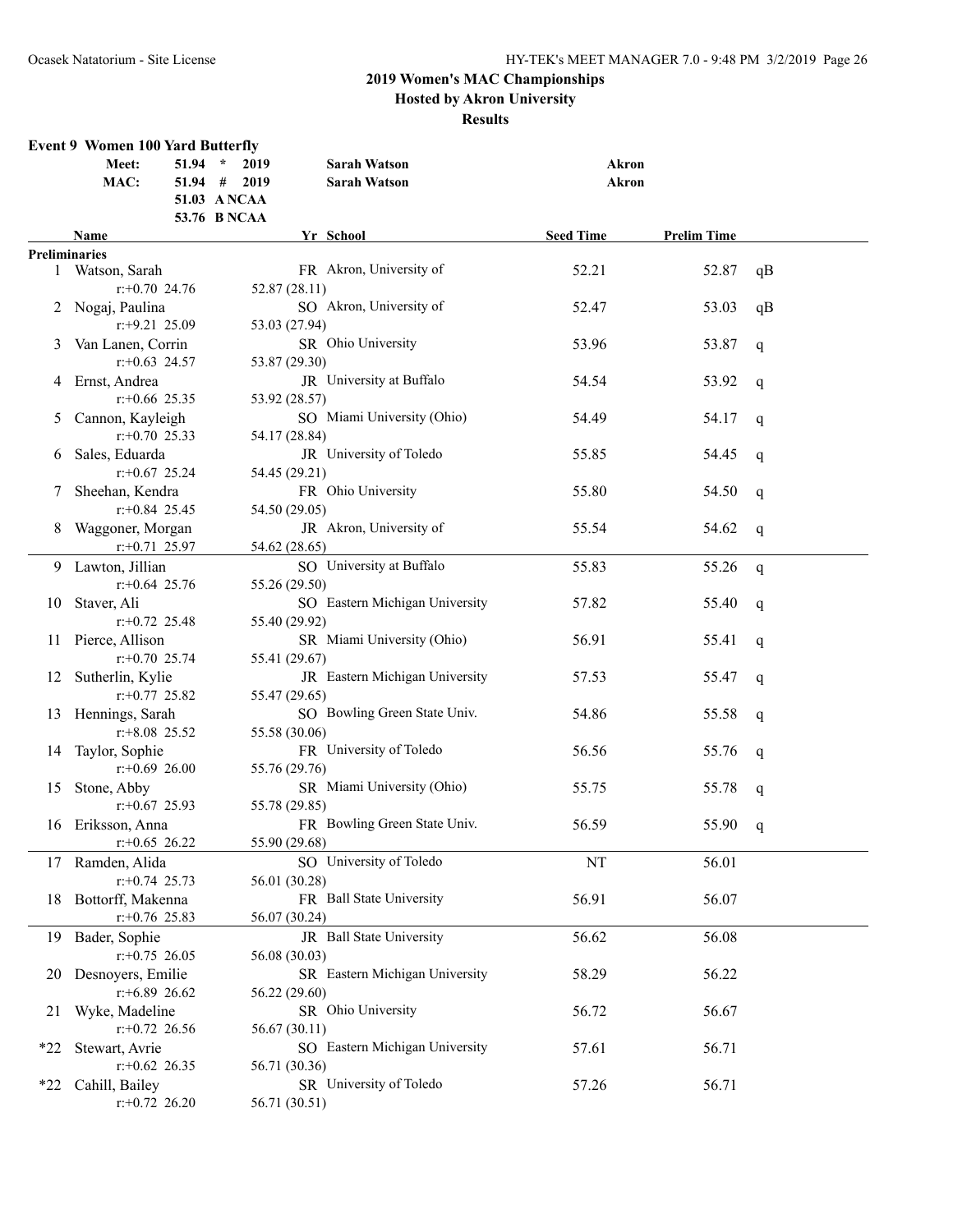**Hosted by Akron University**

#### **Results**

### **Preliminaries ... (Event 9 Women 100 Yard Butterfly)**

|                  | <b>Name</b>                              | Yr School                                                     | <b>Seed Time</b>           | <b>Prelim Time</b>      |        |
|------------------|------------------------------------------|---------------------------------------------------------------|----------------------------|-------------------------|--------|
|                  | 24 Vrcic, Dora                           | SR Eastern Michigan University                                | 56.43                      | 56.73                   |        |
|                  | $r: +0.78$ 25.63                         | 56.73 (31.10)                                                 |                            |                         |        |
| 25               | Sovinsky, Sydnie                         | SO University at Buffalo                                      | 56.33                      | 56.77                   |        |
|                  | $r$ : +0.72 26.52                        | 56.77 (30.25)                                                 |                            |                         |        |
|                  | 26 Meldrum, Maryn                        | SR Ball State University                                      | 57.40                      | 57.05                   |        |
|                  | $r$ :+0.66 26.32                         | 57.05 (30.73)                                                 |                            |                         |        |
| *27              | Fergus, Sarah                            | JR Bowling Green State Univ.                                  | 59.34                      | 58.10                   |        |
|                  | $r+0.72$ 27.03                           | 58.10 (31.07)                                                 |                            |                         |        |
| *27              | Franks, Ashleigh                         | SO Bowling Green State Univ.                                  | 1:02.81                    | 58.10                   |        |
|                  | $r+0.79$ 26.88                           | 58.10 (31.22)                                                 |                            |                         |        |
| 29               | Ruddock, Michaela                        | JR Bowling Green State Univ.                                  | 58.58                      | 58.33                   |        |
|                  | $r+0.64$ 27.35                           | 58.33 (30.98)                                                 |                            |                         |        |
|                  | 30 Cahill, Cami                          | JR University of Toledo                                       | 1:01.13                    | 59.62                   |        |
|                  | $r: +0.73$ 28.04                         | 59.62 (31.58)                                                 |                            |                         |        |
| ---              | Knutte, Alex                             | FR Miami University (Ohio)                                    | 58.13                      | X                       |        |
|                  | Christophersen, Emily                    | SR Akron, University of                                       | 59.02                      | X                       |        |
| ---              | Stephan, Anna                            | FR Eastern Michigan University                                | 58.22                      | X57.24                  |        |
|                  | $r: +0.71$ 26.62                         | 57.24 (30.62)                                                 |                            |                         |        |
|                  | Smith, Hannah                            | SR Akron, University of                                       | 56.74                      | X57.25                  |        |
|                  | $r$ : +0.66 27.01                        | 57.25 (30.24)                                                 |                            |                         |        |
|                  | Ingram, Kayce                            | FR Ball State University                                      | 1:06.18                    | X1:03.25                |        |
|                  | $r: +0.75$ 29.44                         | 1:03.25(33.81)                                                |                            |                         |        |
|                  |                                          |                                                               |                            |                         |        |
|                  | <b>Event 10 Women 200 Yard Freestyle</b> |                                                               |                            |                         |        |
|                  |                                          |                                                               |                            | Miami (Ohio)            |        |
|                  | $1:45.47$ *<br>Meet:                     | 2019<br><b>Camila Lins de Mello</b>                           |                            |                         |        |
|                  | $1:45.36$ # 2008<br>MAC:                 | <b>Madeline Pilchard</b>                                      |                            | <b>Eastern Michigan</b> |        |
|                  | 1:43.17 A NCAA                           |                                                               |                            |                         |        |
|                  | 1:47.12 B NCAA                           |                                                               |                            |                         |        |
|                  | Name                                     | Yr School                                                     | <b>Prelim Time</b>         | <b>Finals Time</b>      | Points |
| A - Final        |                                          |                                                               |                            |                         |        |
|                  | 1 Lins de Mello, Camila                  | FR Miami University (Ohio)                                    | 1:48.26                    | $1:45.47*$ B            | 20     |
|                  | $r: +0.78$ 24.91                         | 51.68 (26.77)<br>1:18.53(26.85)                               | 1:45.47 (26.94)            |                         |        |
| 2                | Moynihan, Ella                           | SR Miami University (Ohio)                                    | 1:46.68                    | 1:45.71<br>B            | 17     |
|                  | $r+0.73$ 24.82                           | 51.57(26.75)<br>1:18.80(27.23)                                | 1:45.71(26.91)             |                         |        |
| 3                | Henell, Sofia                            | FR Akron, University of                                       | 1:47.83                    | 1:46.76<br>B            | 16     |
|                  | $r+0.66$ 24.74                           | 51.93 (27.19)<br>1:19.32(27.39)                               | 1:46.76(27.44)             |                         |        |
|                  | 4 Engel, Ragen                           | SR Akron, University of                                       | 1:47.95                    | B<br>1:47.11            | 15     |
|                  | $r.+0.63$ 25.57                          | 53.27 (27.70) 1:20.24 (26.97)                                 | 1:47.11 (26.87)            |                         |        |
| 5                | Movold, Avery                            | FR Akron, University of                                       | 1:48.49                    | 1:47.89                 | 14     |
|                  | $r.+0.79$ 25.47                          | 1:20.62(27.60)<br>53.02 (27.55)                               | 1:47.89(27.27)             |                         |        |
| 6                | Shugarman, Alyssa                        | SO Eastern Michigan University                                | 1:48.96                    | 1:48.54                 | 13     |
|                  | $r: +0.72$ 25.51                         | 53.10 (27.59)<br>1:20.85(27.75)                               | 1:48.54(27.69)             |                         |        |
| Τ                | Burns, Katie                             | JR University at Buffalo                                      | 1:49.15                    | 1:49.27                 | 12     |
|                  | $r: +0.72$ 25.18                         | 1:20.74(27.94)<br>52.80 (27.62)                               | 1:49.27(28.53)             |                         |        |
| 8.               | Nebraska, Ellie                          | JR Akron, University of                                       | 1:49.39                    | 1:49.53                 | 11     |
|                  | $r: +0.70$ 25.50                         | 53.11 (27.61)<br>1:21.57(28.46)                               | 1:49.53(27.96)             |                         |        |
| <b>B</b> - Final |                                          |                                                               |                            |                         |        |
|                  | 9 Armstrong-Grant, Amelia                | JR Eastern Michigan University                                | 1:50.39                    | 1:49.68                 | 9      |
|                  | $r: +0.77$ 25.85                         | 53.56 (27.71)<br>1:21.43(27.87)                               | 1:49.68(28.25)             |                         |        |
|                  | 10 Zilch, Molly<br>$r+0.69$ 26.45        | JR Miami University (Ohio)<br>1:22.04(27.81)<br>54.23 (27.78) | 1:49.83<br>1:49.81 (27.77) | 1:49.81                 | $\tau$ |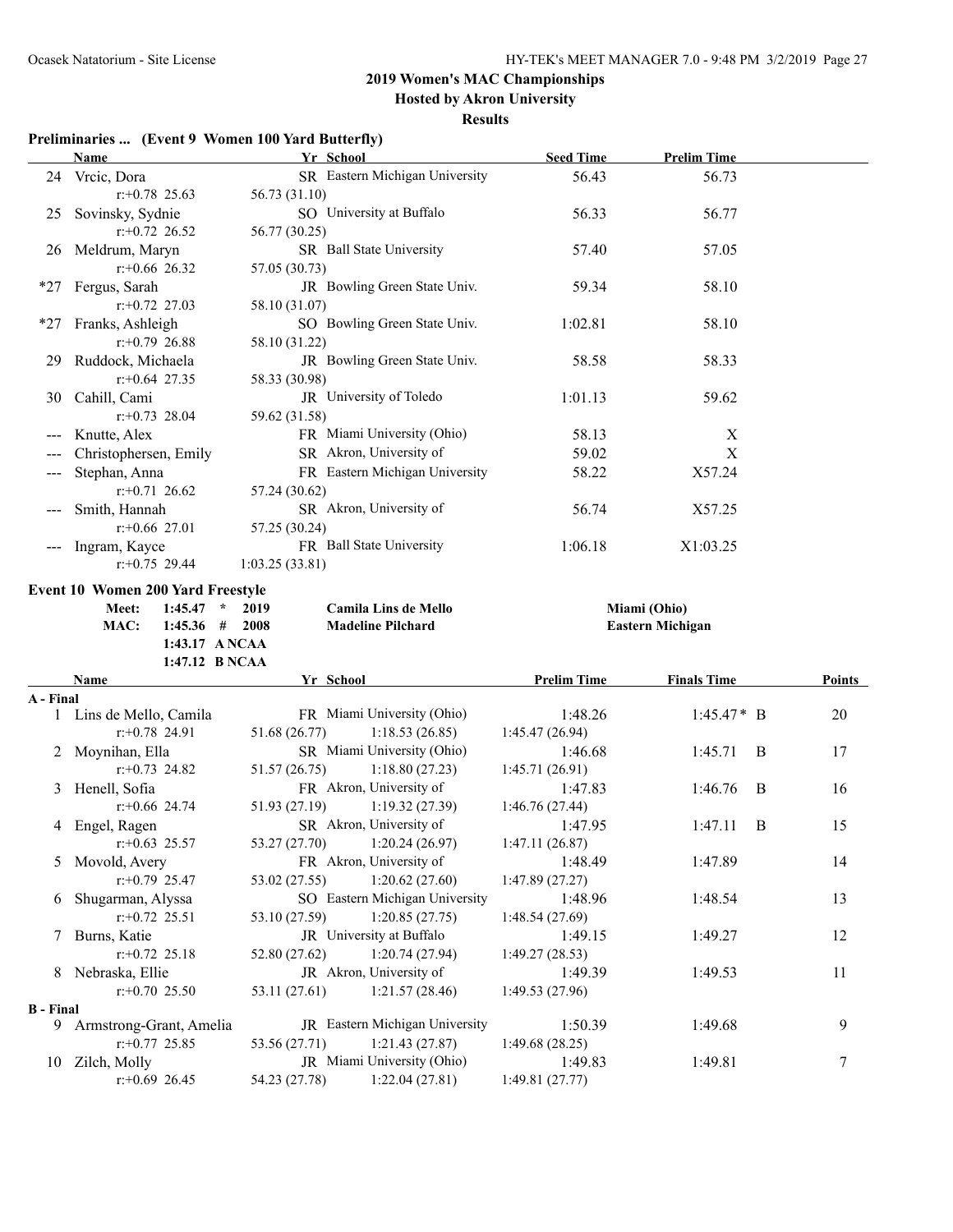**Hosted by Akron University**

#### **Results**

### **B - Final ... (Event 10 Women 200 Yard Freestyle)**

|                      | <b>Name</b>             | Yr School                       | <b>Prelim Time</b> | <b>Finals Time</b> | <b>Points</b>  |
|----------------------|-------------------------|---------------------------------|--------------------|--------------------|----------------|
|                      | 11 Schultheis, Cat      | SR University at Buffalo        | 1:51.26            | 1:49.97            | 6              |
|                      | $r: +0.76$ 25.65        | 53.85 (28.20)<br>1:22.03(28.18) | 1:49.97(27.94)     |                    |                |
|                      | 12 Staffeldt, Meike     | SO Eastern Michigan University  | 1:50.53            | 1:50.01            | 5              |
|                      | $r+0.77$ 25.43          | 53.57 (28.14)<br>1:22.21(28.64) | 1:50.01(27.80)     |                    |                |
|                      | 13 Haschemeyer, Maddie  | FR Ohio University              | 1:50.94            | 1:50.21            | $\overline{4}$ |
|                      | $r: +0.75$ 25.70        | 53.48 (27.78)<br>1:21.79(28.31) | 1:50.21(28.42)     |                    |                |
|                      | 14 Doerr, Claire        | JR Miami University (Ohio)      | 1:50.48            | 1:50.36            | 3              |
|                      | $r: +0.74$ 25.82        | 54.14 (28.32)<br>1:22.56(28.42) | 1:50.36(27.80)     |                    |                |
|                      | 15 Naccarella, Toni     | FR University at Buffalo        | 1:50.88            | 1:50.40            | 2              |
|                      | $r+0.74$ 25.96          | 54.14 (28.18)<br>1:22.27(28.13) | 1:50.40(28.13)     |                    |                |
|                      | 16 Seifer, Maria Eduar  | FR Miami University (Ohio)      | 1:51.14            | 1:52.05            | 1              |
|                      | $r+0.77$ 25.65          | 53.87 (28.22)<br>1:22.55(28.68) | 1:52.05(29.50)     |                    |                |
| <b>Preliminaries</b> |                         |                                 |                    |                    |                |
|                      | 17 Stark, Rachel        | JR Eastern Michigan University  | 1:51.28            |                    |                |
|                      | $r: 0.67$ 25.28         | 1:22.19(28.87)<br>53.32 (28.04) | 1:51.28(29.09)     |                    |                |
|                      | 18 Caruthers, Mackenzie | JR Ohio University              | 1:51.46            |                    |                |
|                      | $r: 0.71$ 26.07         | 53.91 (27.84)<br>1:22.73(28.82) | 1:51.46(28.73)     |                    |                |
|                      | 19 House, Kellie        | FR Bowling Green State Univ.    | 1:51.72            |                    |                |
|                      | $r: 0.77$ 26.12         | 1:23.01(28.56)<br>54.45 (28.33) | 1:51.72(28.71)     |                    |                |
|                      | 20 Lamoureux, Brooke    | SO Akron, University of         | 1:51.90            |                    |                |
|                      | $r: 0.74$ 26.20         | 54.36 (28.16)<br>1:23.16(28.80) | 1:51.90(28.74)     |                    |                |
|                      | 21 Andrews, Maddy       | SO Bowling Green State Univ.    | 1:51.97            |                    |                |
|                      | $r:0.82$ 26.62          | 1:23.46(28.58)<br>54.88 (28.26) | 1:51.97(28.51)     |                    |                |
|                      | 22 Eriksson, Lisa       | SO University of Toledo         | 1:52.11            |                    |                |
|                      | $r: 0.75$ 25.94         | 54.66 (28.72)<br>1:23.42(28.76) | 1:52.11(28.69)     |                    |                |
|                      | 23 Henderson, Anastasia | SR Ohio University              | 1:52.33            |                    |                |
|                      | $r: 0.75$ 26.55         | 1:23.70(28.91)<br>54.79 (28.24) | 1:52.33(28.63)     |                    |                |
|                      | 24 Johnston, Stephanie  | SR Eastern Michigan University  | 1:52.60            |                    |                |
|                      | $r: 0.70$ 25.63         | 1:23.80(29.82)<br>53.98 (28.35) | 1:52.60(28.80)     |                    |                |
|                      | 25 Giovanniello, Kerry  | SR University at Buffalo        | 1:52.71            |                    |                |
|                      | $r:0.69$ 26.57          | 54.96 (28.39)<br>1:24.02(29.06) | 1:52.71(28.69)     |                    |                |
|                      | 26 Polderman, Jordyn    | FR University of Toledo         | 1:52.77            |                    |                |
|                      | $r:0.78$ 26.00          | 54.40 (28.40)<br>1:23.59(29.19) | 1:52.77(29.18)     |                    |                |
|                      | 27 Mayer, Audrey        | SR Ball State University        | 1:53.35            |                    |                |
|                      | $r: 0.75$ 26.12         | 54.41 (28.29)<br>1:23.79(29.38) | 1:53.35(29.56)     |                    |                |
| 28                   | Bradley, Emma           | JR Miami University (Ohio)      | 1:54.13            |                    |                |
|                      | $r:0.69$ 26.91          | 55.56 (28.65)<br>1:24.68(29.12) | 1:54.13(29.45)     |                    |                |
|                      | 29 Ekleberry, Samantha  | FR University of Toledo         | 1:54.58            |                    |                |
|                      | r:0.79 26.78            | 55.52 (28.74)<br>1:24.96(29.44) | 1:54.58(29.62)     |                    |                |
| 30                   | Duric, Jovana           | FR University of Toledo         | 1:54.91            |                    |                |
|                      | $r: 0.83$ 27.33         | 56.48 (29.15)<br>1:25.98(29.50) | 1:54.91(28.93)     |                    |                |
| 31                   | Davis, Emily            | SR Ohio University              | 1:55.47            |                    |                |
|                      | $r: 0.75$ 26.83         | 55.80 (28.97)<br>1:25.54(29.74) | 1:55.47(29.93)     |                    |                |
| 32                   | Gilbert, Peighton       | JR Ball State University        | 1:55.75            |                    |                |
|                      | r:0.72 26.56            | 1:25.60(30.27)<br>55.33 (28.77) | 1:55.75(30.15)     |                    |                |
| 33                   | White, Lexie            | SR Ohio University              | 1:56.11            |                    |                |
|                      | $r: 0.75$ 26.00         | 53.95 (27.95)<br>1:24.73(30.78) | 1:56.11(31.38)     |                    |                |
| 34                   | Blackwin, Cassidy       | JR Ball State University        | 1:56.39            |                    |                |
|                      | r:0.86 27.41            | 56.56 (29.15)<br>1:26.37(29.81) | 1:56.39(30.02)     |                    |                |
|                      | Jones, Shaunna          | SO Bowling Green State Univ.    | 1:53.94            | X                  |                |
|                      | r:0.82 26.94            | 1:24.68(29.32)<br>55.36 (28.42) | 1:53.94(29.26)     |                    |                |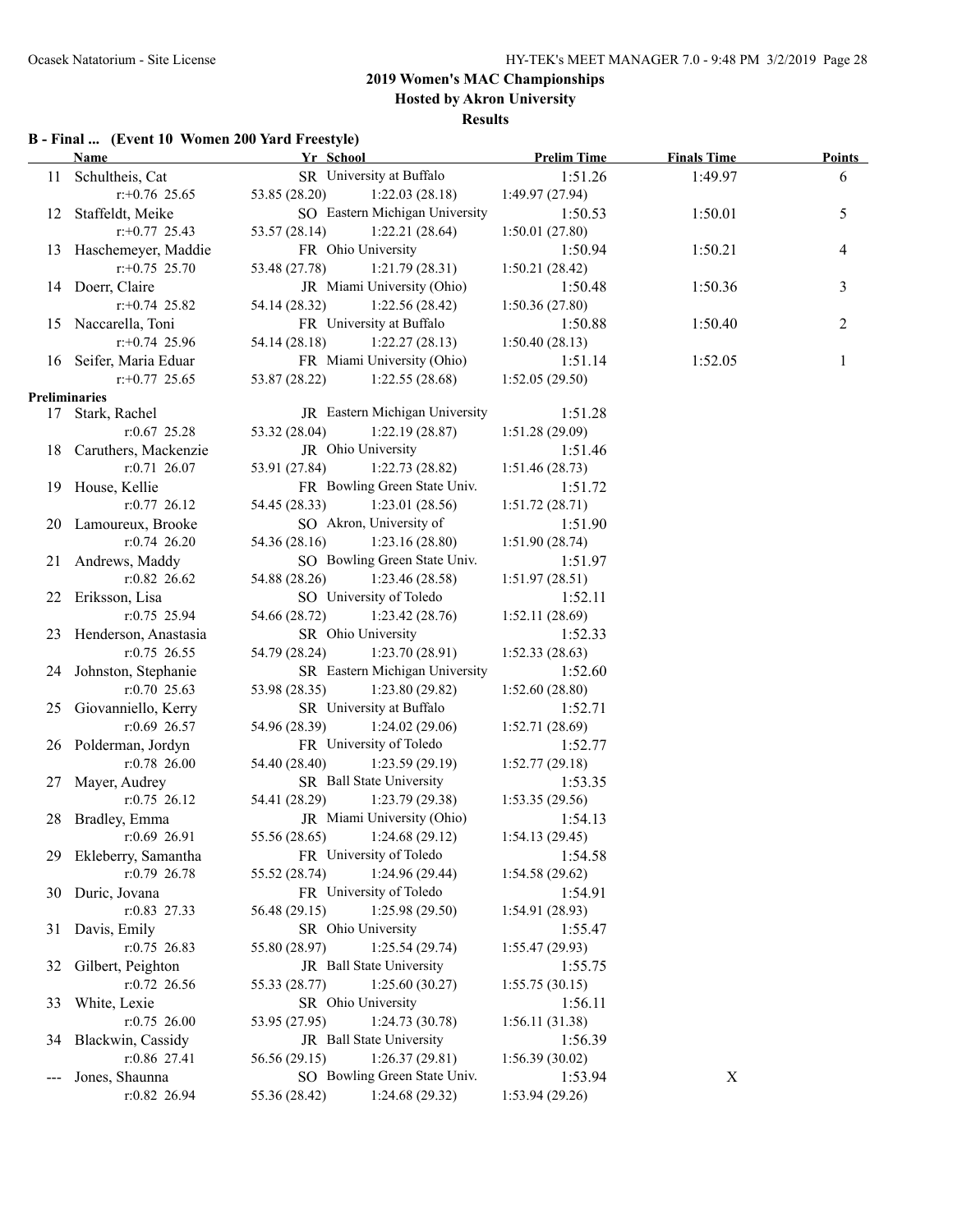**Hosted by Akron University**

#### **Results**

|     | <b>Name</b>                              | Yr School                        | <b>Prelim Time</b> | <b>Finals Time</b>      | <b>Points</b> |
|-----|------------------------------------------|----------------------------------|--------------------|-------------------------|---------------|
|     | Elston, Lauren                           | SR Ball State University         | 1:56.41            | X                       |               |
|     | $r:0.69$ 26.95                           | 56.26 (29.31)<br>1:25.95(29.69)  | 1:56.41(30.46)     |                         |               |
|     | Christophersen, Emily                    | SR Akron, University of          | 1:53.63            | $\mathbf X$             |               |
|     | r:0.67 26.59                             | 55.67 (29.08)<br>1:25.02(29.35)  | 1:53.63(28.61)     |                         |               |
|     | Marion, Marissa                          | SR Eastern Michigan University   | 1:53.19            | X                       |               |
|     | r:8.64 25.86                             | 53.93 (28.07)<br>1:23.49(29.56)  | 1:53.19(29.70)     |                         |               |
|     | Cooper, Lauren                           | FR Akron, University of          |                    | $\mathbf X$             |               |
|     | Rayburn, Peyton                          | FR Miami University (Ohio)       | 1:52.62            | $\mathbf X$             |               |
|     | $r:0.72$ 25.86                           | 53.99 (28.13)<br>1:23.06(29.07)  | 1:52.62(29.56)     |                         |               |
|     | Scott, Hunter                            | FR Miami University (Ohio)       | 1:53.69            | $\mathbf X$             |               |
|     | $r: 0.78$ 26.54                          | 55.27 (28.73)<br>1:24.59(29.32)  | 1:53.69(29.10)     |                         |               |
|     | Molnar, Kayla                            | SO Ball State University         | 1:56.57            | X                       |               |
|     | $r: 0.72$ 26.76                          | 55.56 (28.80)<br>1:25.83(30.27)  | 1:56.57(30.74)     |                         |               |
|     | Rice, Mckenzie                           | FR Akron, University of          | 1:51.31            | $\mathbf X$             |               |
|     | $r: 0.75$ 26.38                          | 54.11 (27.73)<br>1:22.64(28.53)  | 1:51.31(28.67)     |                         |               |
|     | Bischoff, Carolyn                        | SO Ohio University               | 1:59.67            | $\mathbf X$             |               |
|     | $r:0.65$ 26.37                           | 55.73 (29.36)<br>1:27.42(31.69)  | 1:59.67(32.25)     |                         |               |
|     | --- Smith, Hannah                        | SR Akron, University of          |                    | $\boldsymbol{X}$        |               |
|     | <b>Event 10 Women 200 Yard Freestyle</b> |                                  |                    |                         |               |
|     | $1:45.47$ * 2019<br>Meet:                | <b>Camila Lins de Mello</b>      |                    | Miami (Ohio)            |               |
|     | $1:45.36$ # 2008<br>MAC:                 | <b>Madeline Pilchard</b>         |                    | <b>Eastern Michigan</b> |               |
|     | 1:43.17 ANCAA                            |                                  |                    |                         |               |
|     | 1:47.12 B NCAA                           |                                  |                    |                         |               |
|     | <b>Name</b>                              | Yr School                        | <b>Seed Time</b>   | <b>Prelim Time</b>      |               |
|     | <b>Preliminaries</b>                     |                                  |                    |                         |               |
|     | 1 Moynihan, Ella                         | SR Miami University (Ohio)       | 1:48.97            | 1:46.68                 | qB            |
|     | $r: +0.75$ 25.16                         | 52.06 (26.90)<br>1:19.54(27.48)  | 1:46.68(27.14)     |                         |               |
|     | 2 Henell, Sofia                          | FR Akron, University of          | 1:48.93            | 1:47.83                 | $\mathbf q$   |
|     | $r+0.70$ 25.37                           | 52.96 (27.59)<br>1:20.34(27.38)  | 1:47.83 (27.49)    |                         |               |
| 3   | Engel, Ragen                             | SR Akron, University of          | 1:50.01            | 1:47.95                 | $\mathbf{q}$  |
|     | $r+0.62$ 25.81                           | 53.52 (27.71)<br>1:20.64(27.12)  | 1:47.95(27.31)     |                         |               |
|     | 4 Lins de Mello, Camila                  | FR Miami University (Ohio)       | 1:47.66            | 1:48.26                 | q             |
|     | $r+0.74$ 25.05                           | 52.01 (26.96)<br>1:19.61(27.60)  | 1:48.26(28.65)     |                         |               |
| 5   | Movold, Avery                            | FR Akron, University of          | 1:47.78            | 1:48.49                 | q             |
|     | $r: +0.78$ 25.90                         | 53.83 (27.93)<br>1:21.08(27.25)  | 1:48.49(27.41)     |                         |               |
| 6   | Shugarman, Alyssa                        | SO Eastern Michigan University   | 1:53.46            | 1:48.96                 | q             |
|     | $r + 0.76$ 25.64                         | 53.15 (27.51) 1:21.08 (27.93)    | 1:48.96 (27.88)    |                         |               |
| 7   | Burns, Katie                             | JR University at Buffalo         | 1:49.11            | 1:49.15                 | q             |
|     | $r.+0.72$ 25.79                          | 53.58 (27.79)<br>1:21.33(27.75)  | 1:49.15 (27.82)    |                         |               |
| 8   | Nebraska, Ellie                          | JR Akron, University of          | 1:48.53            | 1:49.39                 | q             |
|     | $r$ : +0.72 25.53                        | 53.61 (28.08)<br>1:21.87(28.26)  | 1:49.39(27.52)     |                         |               |
|     | 9 Zilch, Molly                           | JR Miami University (Ohio)       | 1:50.99            | 1:49.83                 | q             |
|     | $r+0.70$ 26.33                           | 54.15 (27.82)<br>1:21.94(27.79)  | 1:49.83(27.89)     |                         |               |
| 10  | Armstrong-Grant, Amelia                  | JR Eastern Michigan University   | 1:54.54            | 1:50.39                 | q             |
|     | $r+0.78$ 25.35                           | 1:20.96 (28.38)<br>52.58 (27.23) | 1:50.39(29.43)     |                         |               |
| 11. | Doerr, Claire                            | JR Miami University (Ohio)       | 1:51.86            | 1:50.48                 | q             |
|     | $r.+0.75$ 26.08                          | 54.37 (28.29)<br>1:22.40(28.03)  | 1:50.48(28.08)     |                         |               |
| 12  | Staffeldt, Meike                         | SO Eastern Michigan University   | 1:50.44            | 1:50.53                 | q             |
|     | $r$ :+0.85 25.93                         | 1:22.64(28.67)<br>53.97 (28.04)  | 1:50.53(27.89)     |                         |               |
|     | 13 Naccarella, Toni                      | FR University at Buffalo         | 1:52.57            | 1:50.88                 | q             |
|     | $r.+0.72$ 26.10                          | 54.07 (27.97)<br>1:21.92(27.85)  | 1:50.88(28.96)     |                         |               |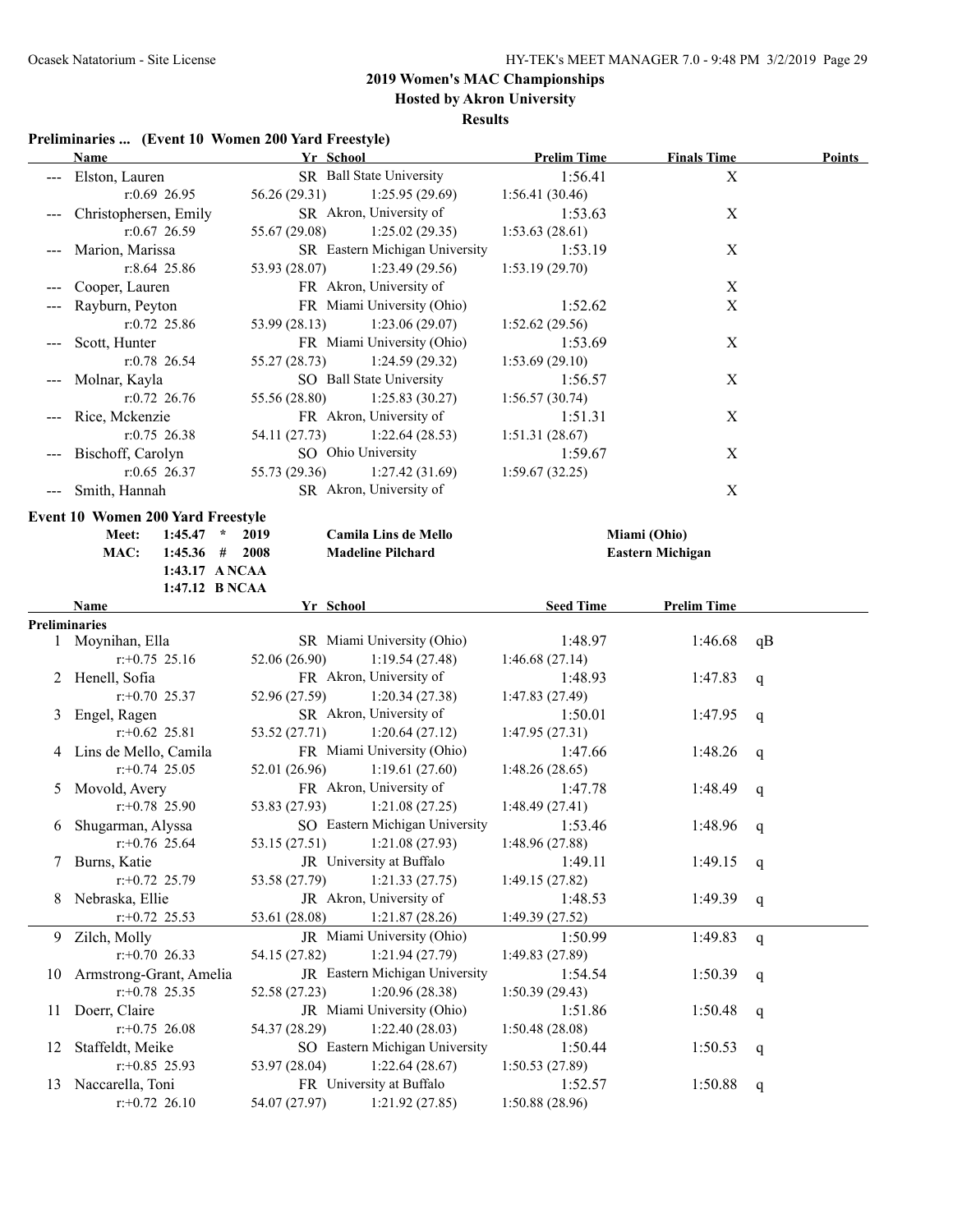**Hosted by Akron University**

| Preliminaries  (Event 10 Women 200 Yard Freestyle) |  |  |
|----------------------------------------------------|--|--|
|                                                    |  |  |

|     | <b>Name</b>                        | Yr School                                             | <b>Seed Time</b>           | <b>Prelim Time</b> |   |
|-----|------------------------------------|-------------------------------------------------------|----------------------------|--------------------|---|
|     | 14 Haschemeyer, Maddie             | FR Ohio University                                    | 1:51.36                    | 1:50.94            | q |
|     | $r+0.75$ 25.87                     | 53.73 (27.86)<br>1:22.07(28.34)                       | 1:50.94(28.87)             |                    |   |
| 15  | Seifer, Maria Eduar                | FR Miami University (Ohio)                            | 1:52.10                    | 1:51.14            | q |
|     | $r$ : +0.76 25.88                  | 53.94 (28.06)<br>1:22.30(28.36)                       | 1:51.14(28.84)             |                    |   |
| 16  | Schultheis, Cat                    | SR University at Buffalo                              | 1:52.57                    | 1:51.26            | q |
|     | $r.+0.72$ 25.67                    | 53.81 (28.14)<br>1:22.50(28.69)                       | 1:51.26(28.76)             |                    |   |
| 17  | Stark, Rachel                      | JR Eastern Michigan University                        | 1:55.83                    | 1:51.28            |   |
|     | $r+0.67$ 25.28                     | 1:22.19(28.87)<br>53.32 (28.04)                       | 1:51.28(29.09)             |                    |   |
| 18  | Caruthers, Mackenzie               | JR Ohio University                                    | 1:53.36                    | 1:51.46            |   |
|     | $r+0.71$ 26.07                     | 1:22.73(28.82)<br>53.91 (27.84)                       | 1:51.46(28.73)             |                    |   |
| 19  | House, Kellie                      | FR Bowling Green State Univ.                          | 1:52.75                    | 1:51.72            |   |
|     | $r+0.77$ 26.12                     | 1:23.01(28.56)<br>54.45 (28.33)                       | 1:51.72(28.71)             |                    |   |
|     | 20 Lamoureux, Brooke               | SO Akron, University of                               | 1:50.34                    | 1:51.90            |   |
|     | $r+0.74$ 26.20                     | 54.36 (28.16)<br>1:23.16(28.80)                       | 1:51.90(28.74)             |                    |   |
| 21. | Andrews, Maddy                     | SO Bowling Green State Univ.                          | 1:50.78                    | 1:51.97            |   |
|     | $r: +0.82$ 26.62                   | 54.88 (28.26)<br>1:23.46(28.58)                       | 1:51.97(28.51)             |                    |   |
| 22  | Eriksson, Lisa                     | SO University of Toledo                               | 1:52.91                    | 1:52.11            |   |
|     | $r$ : +0.75 25.94                  | 54.66 (28.72)<br>1:23.42(28.76)                       | 1:52.11(28.69)             |                    |   |
| 23  | Henderson, Anastasia               | SR Ohio University                                    | 1:53.17                    | 1:52.33            |   |
|     | $r+0.75$ 26.55                     | 54.79 (28.24)<br>1:23.70(28.91)                       | 1:52.33(28.63)             |                    |   |
| 24  | Johnston, Stephanie                | SR Eastern Michigan University                        | 1:54.50                    | 1:52.60            |   |
|     | $r: +0.70$ 25.63                   | 53.98 (28.35)<br>1:23.80(29.82)                       | 1:52.60(28.80)             |                    |   |
| 25. | Giovanniello, Kerry                | SR University at Buffalo                              | 1:55.27                    | 1:52.71            |   |
|     | $r$ :+0.69 26.57                   | 54.96 (28.39)<br>1:24.02(29.06)                       | 1:52.71(28.69)             |                    |   |
|     | 26 Polderman, Jordyn               | FR University of Toledo                               | 1:55.54                    | 1:52.77            |   |
|     | $r: +0.78$ 26.00                   | 54.40 (28.40)<br>1:23.59(29.19)                       | 1:52.77(29.18)             |                    |   |
| 27  | Mayer, Audrey                      | SR Ball State University                              | 1:54.08                    | 1:53.35            |   |
|     | $r+0.75$ 26.12                     | 54.41 (28.29)<br>1:23.79(29.38)                       | 1:53.35(29.56)             |                    |   |
| 28. | Bradley, Emma                      | JR Miami University (Ohio)                            | 1:52.71                    | 1:54.13            |   |
|     | $r$ :+0.69 26.91                   | 55.56 (28.65)<br>1:24.68(29.12)                       | 1:54.13(29.45)             |                    |   |
| 29. | Ekleberry, Samantha                | FR University of Toledo                               | 1:54.87                    | 1:54.58            |   |
|     | $r: +0.79$ 26.78                   | 55.52 (28.74)<br>1:24.96(29.44)                       | 1:54.58(29.62)             |                    |   |
|     | 30 Duric, Jovana                   | FR University of Toledo                               | 1:57.28                    | 1:54.91            |   |
|     | $r.+0.83$ 27.33<br>31 Davis, Emily | 56.48 (29.15)<br>1:25.98(29.50)<br>SR Ohio University | 1:54.91 (28.93)<br>1:53.14 |                    |   |
|     | $r+0.75$ 26.83                     | 55.80 (28.97)<br>1:25.54(29.74)                       | 1:55.47(29.93)             | 1:55.47            |   |
|     | 32 Gilbert, Peighton               | JR Ball State University                              | 1:57.78                    | 1:55.75            |   |
|     | $r$ : +0.72 26.56                  | 1:25.60(30.27)<br>55.33 (28.77)                       | 1:55.75(30.15)             |                    |   |
| 33  | White, Lexie                       | SR Ohio University                                    | 1:55.50                    | 1:56.11            |   |
|     | $r.+0.75$ 26.00                    | 53.95 (27.95)<br>1:24.73(30.78)                       | 1:56.11(31.38)             |                    |   |
| 34  | Blackwin, Cassidy                  | JR Ball State University                              | 1:57.45                    | 1:56.39            |   |
|     | $r$ : +0.86 27.41                  | 1:26.37(29.81)<br>56.56 (29.15)                       | 1:56.39(30.02)             |                    |   |
|     | Cooper, Lauren                     | FR Akron, University of                               | 1:55.86                    | X                  |   |
|     | Smith, Hannah                      | SR Akron, University of                               | 1:58.73                    | $\boldsymbol{X}$   |   |
|     | Rice, Mckenzie                     | FR Akron, University of                               | 1:51.99                    | X1:51.31           |   |
|     | $r$ : +0.75 26.38                  | 54.11 (27.73)<br>1:22.64(28.53)                       | 1:51.31 (28.67)            |                    |   |
| --- | Rayburn, Peyton                    | FR Miami University (Ohio)                            | 1:52.93                    | X1:52.62           |   |
|     | $r+0.72$ 25.86                     | 1:23.06(29.07)<br>53.99 (28.13)                       | 1:52.62(29.56)             |                    |   |
| --- | Marion, Marissa                    | SR Eastern Michigan University                        | 1:55.87                    | X1:53.19           |   |
|     | $r.+8.64$ 25.86                    | 1:23.49(29.56)<br>53.93 (28.07)                       | 1:53.19(29.70)             |                    |   |
|     | Christophersen, Emily              | SR Akron, University of                               | 1:54.92                    | X1:53.63           |   |
|     | $r+0.67$ 26.59                     | 55.67 (29.08)<br>1:25.02(29.35)                       | 1:53.63(28.61)             |                    |   |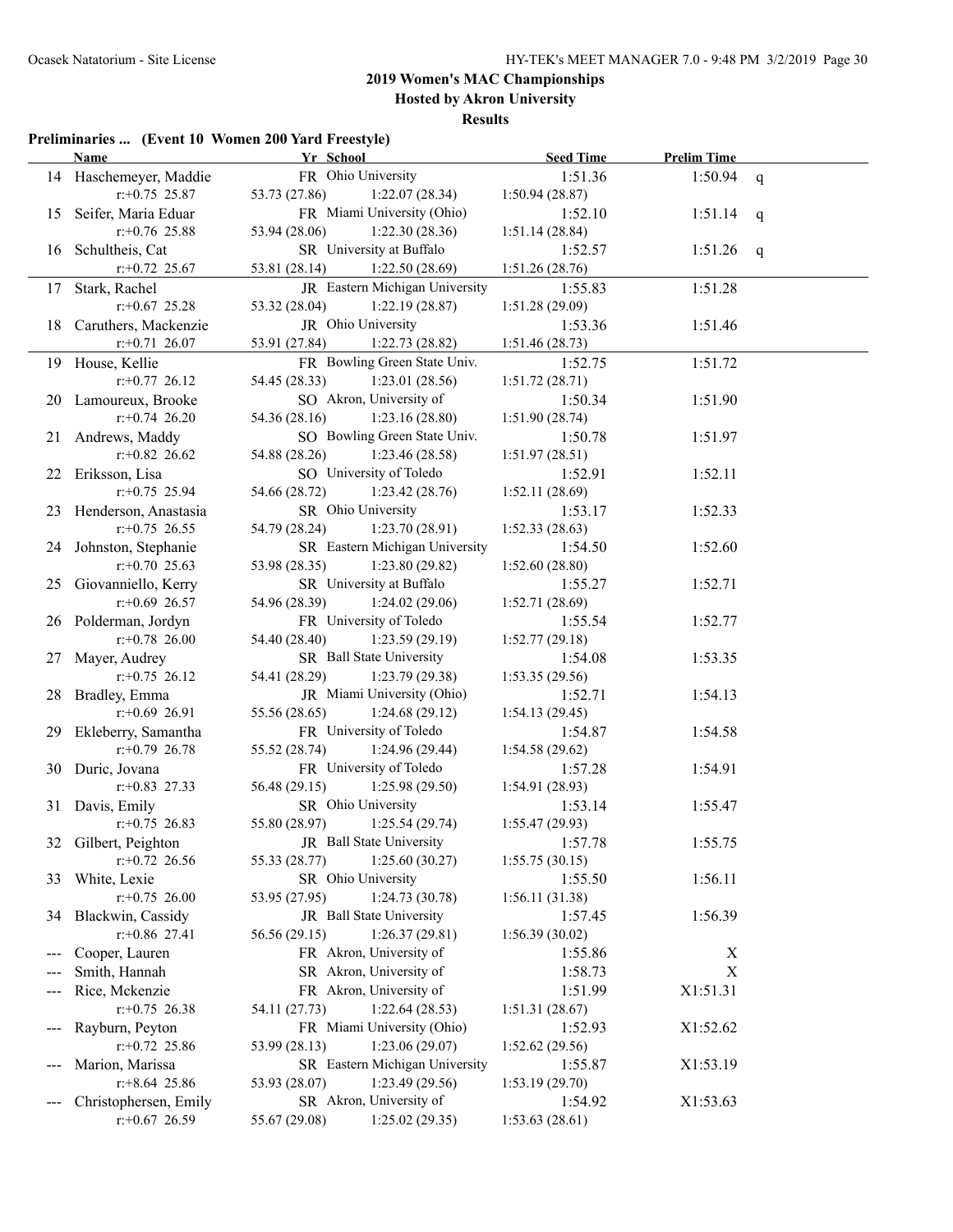**Preliminaries ... (Event 10 Women 200 Yard Freestyle)**

# **2019 Women's MAC Championships**

**Hosted by Akron University**

|                  | <b>Name</b>                          | Yr School                               | <b>Seed Time</b>   | <b>Prelim Time</b> |                |
|------------------|--------------------------------------|-----------------------------------------|--------------------|--------------------|----------------|
|                  | Scott, Hunter                        | FR Miami University (Ohio)              | 1:53.81            | X1:53.69           |                |
|                  | $r: +0.78$ 26.54                     | 55.27(28.73)<br>1:24.59 (29.32)         | 1:53.69(29.10)     |                    |                |
|                  | Jones, Shaunna                       | SO Bowling Green State Univ.            | 1:56.91            | X1:53.94           |                |
|                  | $r: +0.82$ 26.94                     | 55.36 (28.42)<br>1:24.68(29.32)         | 1:53.94 (29.26)    |                    |                |
|                  | Elston, Lauren                       | SR Ball State University                | 2:02.38            | X1:56.41           |                |
|                  | $r: +0.69$ 26.95                     | 56.26 (29.31)<br>1:25.95(29.69)         | 1:56.41(30.46)     |                    |                |
|                  | Molnar, Kayla                        | SO Ball State University                | 2:01.50            | X1:56.57           |                |
|                  | $r: +0.72$ 26.76                     | 55.56 (28.80)<br>1:25.83(30.27)         | 1:56.57(30.74)     |                    |                |
|                  | Bischoff, Carolyn                    | SO Ohio University                      | 1:57.16            | X1:59.67           |                |
|                  | $r: +0.65$ 26.37                     | 55.73 (29.36)<br>1:27.42(31.69)         | 1:59.67(32.25)     |                    |                |
|                  | Event 11 Women 100 Yard Breaststroke |                                         |                    |                    |                |
|                  | Meet:<br>$58.25$ *                   | 2019<br><b>Delaney Duncan</b>           | <b>EMU</b>         |                    |                |
|                  | MAC:                                 | $58.25$ # 2019<br><b>Delaney Duncan</b> | <b>EMU</b>         |                    |                |
|                  |                                      | 58.79 A NCAA                            |                    |                    |                |
|                  |                                      | 1:01.84 B NCAA                          |                    |                    |                |
|                  | Name                                 | Yr School                               | <b>Prelim Time</b> | <b>Finals Time</b> | Points         |
| A - Final        |                                      |                                         |                    |                    |                |
|                  | 1 Duncan, Delaney                    | SR Eastern Michigan University          | 58.91              | $58.25 * A$        | 20             |
|                  | $r: +0.71$ 27.63                     | 58.25 (30.62)                           |                    |                    |                |
| 2                | Garcia, Paula                        | SO Akron, University of                 | 1:01.10            | 1:01.01<br>B       | 17             |
|                  | $r+0.65$ 28.94                       | 1:01.01(32.07)                          |                    |                    |                |
| 3                | Morgan, Kelsey                       | FR Ohio University                      | 1:01.01            | 1:01.04<br>B       | 16             |
|                  | $r: +0.74$ 28.96                     | 1:01.04(32.08)                          |                    |                    |                |
| 4                | Machado, Eli                         | FR Eastern Michigan University          | 1:01.03            | 1:01.29<br>B       | 15             |
|                  | $r+0.70$ 28.63                       | 1:01.29(32.66)                          |                    |                    |                |
| 5                | Fischer, Andrea                      | FR Akron, University of                 | 1:02.52            | 1:01.57<br>B       | 14             |
|                  | $r: +0.69$ 28.96                     | 1:01.57(32.61)                          |                    |                    |                |
|                  | 6 Lahtinen, Emilia                   | JR Ohio University                      | 1:01.36            | B<br>1:01.64       | 13             |
|                  | $r+0.68$ 29.04                       | 1:01.64(32.60)                          |                    |                    |                |
| 7                | Vitolins, Anna                       | JR University at Buffalo                | 1:01.47            | 1:01.90            | 12             |
|                  | $r.+0.71$ 29.19                      | 1:01.90(32.71)                          |                    |                    |                |
|                  | 8 Martin, Anna                       | FR Miami University (Ohio)              | 1:02.28            | 1:02.10            | 11             |
| <b>B</b> - Final | $r+0.70$ 28.94                       | 1:02.10(33.16)                          |                    |                    |                |
|                  | 9 Welke, Bec                         | JR University of Toledo                 | 1:02.53            | 1:02.11            | 9              |
|                  | $r: +0.63$ 29.00                     | 1:02.11(33.11)                          |                    |                    |                |
|                  | 10 Tiller, Sharne                    | SR University at Buffalo                | 1:03.28            | 1:02.80            | $\overline{7}$ |
|                  | $r$ :+0.66 29.31                     | 1:02.80(33.49)                          |                    |                    |                |
| 11               | Avery, Jessica                       | SR University of Toledo                 | 1:03.09            | 1:03.15            | 6              |
|                  | $r.+0.72$ 29.90                      | 1:03.15(33.25)                          |                    |                    |                |
| 12               | Ortner, Emily                        | SR Ohio University                      | 1:03.47            | 1:03.34            | 5              |
|                  | $r$ :+0.66 30.14                     | 1:03.34 (33.20)                         |                    |                    |                |
| 13               | Hornstra, Mackenzie                  | SR Ohio University                      | 1:03.49            | 1:03.44            | 4              |
|                  | $r$ :+0.69 29.79                     | 1:03.44(33.65)                          |                    |                    |                |
|                  | 14 Bader, Alex                       | FR Ball State University                | 1:03.34            | 1:03.58            | 3              |
|                  | $r: +0.70$ 29.97                     | 1:03.58(33.61)                          |                    |                    |                |
| 15               | Justinak, Anna                       | JR Miami University (Ohio)              | 1:03.46            | 1:03.69            | 2              |
|                  | $r: +0.70$ 29.75                     | 1:03.69 (33.94)                         |                    |                    |                |
| 16               | Dahman, Mason                        | SR Ball State University                | 1:03.41            | 1:03.97            | 1              |
|                  | $r.+0.82$ 30.15                      | 1:03.97 (33.82)                         |                    |                    |                |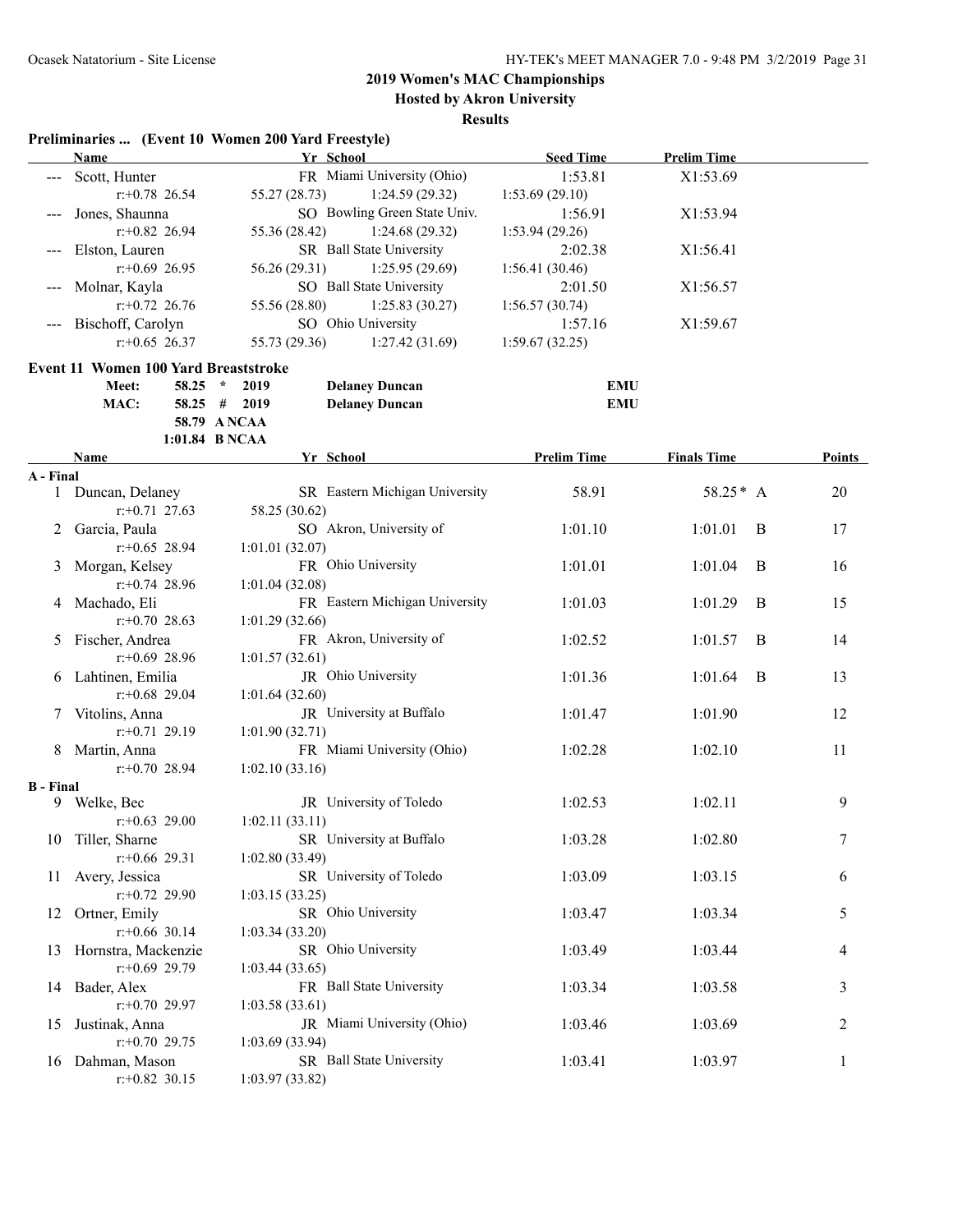**Hosted by Akron University**

| Preliminaries  (Event 11 Women 100 Yard Breaststroke) |  |  |  |
|-------------------------------------------------------|--|--|--|
|                                                       |  |  |  |

|   | <b>Name</b>                          | Yr School                               | <b>Prelim Time</b> | <b>Finals Time</b> | Points |
|---|--------------------------------------|-----------------------------------------|--------------------|--------------------|--------|
|   | <b>Preliminaries</b>                 |                                         |                    |                    |        |
|   | 17 McDonald, Lexie                   | FR Ball State University                | 1:03.51            |                    |        |
|   | $r: 0.70$ 29.62                      | 1:03.51(33.89)                          |                    |                    |        |
|   | 18 Perrett, Courtney                 | JR Ohio University                      | 1:03.52            |                    |        |
|   | $r: 0.70$ 29.33                      | 1:03.52(34.19)                          |                    |                    |        |
|   | 19 Wharton, Ally                     | SO Akron, University of                 | 1:03.57            |                    |        |
|   | $r:0.69$ 29.91                       | 1:03.57(33.66)                          |                    |                    |        |
|   | 20 Krull, Jenna                      | SO University at Buffalo                | 1:03.77            |                    |        |
|   | $r:0.68$ 30.53                       | 1:03.77(33.24)                          |                    |                    |        |
|   | 21 Borgerding, Nicole                | SR Bowling Green State Univ.            | 1:03.99            |                    |        |
|   | $r:0.66$ 29.52                       | 1:03.99(34.47)                          |                    |                    |        |
|   | 22 Baumer, Grace                     | JR University at Buffalo                | 1:04.08            |                    |        |
|   | $r: 0.71$ 30.40                      | 1:04.08(33.68)                          |                    |                    |        |
|   | 23 McCarter, Abbie                   | FR Ball State University                | 1:04.73            |                    |        |
|   | $r:0.68$ 30.01                       | 1:04.73(34.72)                          |                    |                    |        |
|   | 24 Cahill, Cami                      | JR University of Toledo                 | 1:05.39            |                    |        |
|   | $r: 0.74$ 30.76                      | 1:05.39(34.63)                          |                    |                    |        |
|   | 25 Perretta, Kasie                   | SO Bowling Green State Univ.            | 1:05.66            |                    |        |
|   | $r:0.68$ 30.76                       | 1:05.66(34.90)                          |                    |                    |        |
|   | 26 Graham, Elizabeth                 | JR Ball State University                | 1:08.60            |                    |        |
|   | $r: 0.77$ 32.34                      | 1:08.60(36.26)                          |                    |                    |        |
|   | --- Renuart, Bryanna                 | FR Miami University (Ohio)              | 1:06.89            | X                  |        |
|   | r:1.82 31.09                         | 1:06.89(35.80)                          |                    |                    |        |
|   | --- Klem, Rebekah                    | FR Ohio University                      | 1:05.54            | X                  |        |
|   | $r:0.66$ 30.69                       | 1:05.54(34.85)                          |                    |                    |        |
|   | O'Brien, Katelyn                     | SO Ohio University                      | 1:05.75            | X                  |        |
|   | $r: 0.74$ 31.03                      | 1:05.75(34.72)                          |                    |                    |        |
|   | --- Merck, Cailin                    | SO Ball State University                | 1:06.85            | X                  |        |
|   | $r: 0.76$ 30.73                      | 1:06.85(36.12)                          |                    |                    |        |
|   | --- Lochridge, Annie                 | SO Akron, University of                 | 1:03.91            | X                  |        |
|   | $r: 0.71$ 30.19                      | 1:03.91(33.72)                          |                    |                    |        |
|   | Wessel, Hannah                       | SO Miami University (Ohio)              | 1:05.63            | X                  |        |
|   | $r: 0.67$ 30.97                      | 1:05.63(34.66)                          |                    |                    |        |
|   | --- Puthoff, Kristen                 | SO Bowling Green State Univ.            | 1:07.54            | $\boldsymbol{X}$   |        |
|   | $r: 0.71$ 31.68                      | 1:07.54(35.86)                          |                    |                    |        |
|   | Event 11 Women 100 Yard Breaststroke |                                         |                    |                    |        |
|   | Meet: 58.25 * 2019                   | <b>Delaney Duncan</b>                   | <b>EMU</b>         |                    |        |
|   | MAC:                                 | <b>Delaney Duncan</b><br>$58.25$ # 2019 | <b>EMU</b>         |                    |        |
|   |                                      | 58.79 A NCAA                            |                    |                    |        |
|   |                                      | 1:01.84 B NCAA                          |                    |                    |        |
|   | Name                                 | Yr School                               | <b>Seed Time</b>   | <b>Prelim Time</b> |        |
|   | <b>Preliminaries</b>                 |                                         |                    |                    |        |
|   | 1 Duncan, Delaney                    | SR Eastern Michigan University          | 1:00.88            | 58.91              | qB     |
|   | $r: +0.72$ 27.88                     | 58.91 (31.03)                           |                    |                    |        |
|   | 2 Morgan, Kelsey                     | FR Ohio University                      | 1:06.18            | 1:01.01            | qB     |
|   | $r: +0.72$ 29.02                     | 1:01.01(31.99)                          |                    |                    |        |
| 3 | Machado, Eli                         | FR Eastern Michigan University          | 1:02.83            | 1:01.03            | qB     |
|   | $r: +0.69$ 28.57                     | 1:01.03(32.46)                          |                    |                    |        |
| 4 | Garcia, Paula                        | SO Akron, University of                 | 1:02.47            | 1:01.10            | qB     |
|   | $r.+0.65$ 29.15                      | 1:01.10(31.95)                          |                    |                    |        |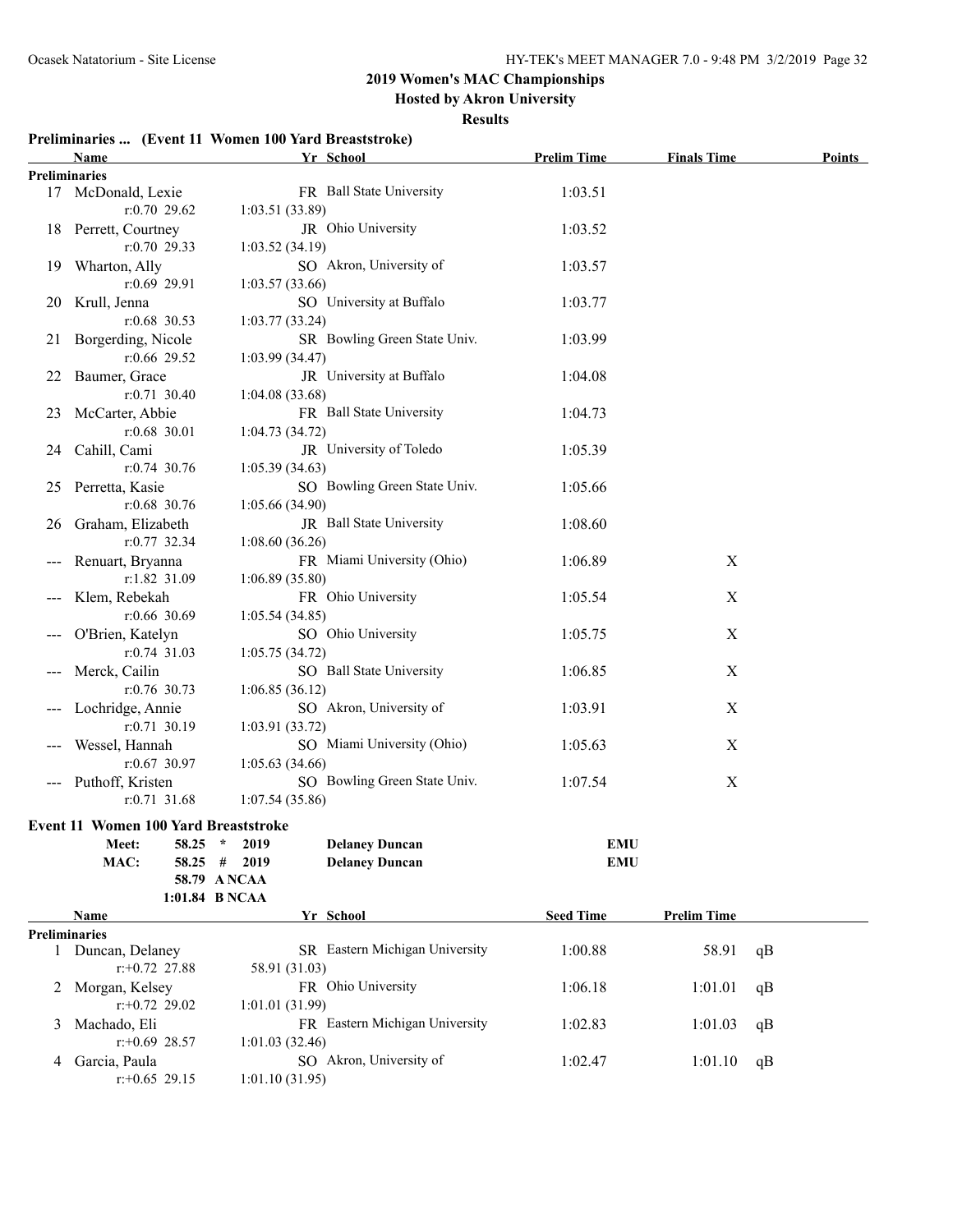**Hosted by Akron University**

#### **Results**

### **Preliminaries ... (Event 11 Women 100 Yard Breaststroke)**

|               | <b>Name</b>            | Yr School                    | <b>Seed Time</b> | <b>Prelim Time</b> |    |
|---------------|------------------------|------------------------------|------------------|--------------------|----|
|               | 5 Lahtinen, Emilia     | JR Ohio University           | 1:03.10          | 1:01.36            | qB |
|               | $r+0.66$ 29.16         | 1:01.36(32.20)               |                  |                    |    |
| 6             | Vitolins, Anna         | JR University at Buffalo     | 1:03.19          | 1:01.47            | qB |
|               | $r+0.72$ 28.77         | 1:01.47(32.70)               |                  |                    |    |
| $\mathcal{L}$ | Martin, Anna           | FR Miami University (Ohio)   | 1:03.04          | 1:02.28            | q  |
|               | $r+0.70$ 29.16         | 1:02.28(33.12)               |                  |                    |    |
|               | Fischer, Andrea        | FR Akron, University of      | 1:04.00          | 1:02.52            | q  |
|               | $r+0.70$ 29.41         | 1:02.52(33.11)               |                  |                    |    |
|               | 9 Welke, Bec           | JR University of Toledo      | 1:04.77          | 1:02.53            | q  |
|               | $r: +0.67$ 29.24       | 1:02.53(33.29)               |                  |                    |    |
| 10            | Avery, Jessica         | SR University of Toledo      | 1:05.39          | 1:03.09            | q  |
|               | $r+0.75$ 29.47         | 1:03.09(33.62)               |                  |                    |    |
| Ħ             | Tiller, Sharne         | SR University at Buffalo     | 1:04.41          | 1:03.28            | q  |
|               | $r+0.68$ 29.54         | 1:03.28(33.74)               |                  |                    |    |
| 12            | Bader, Alex            | FR Ball State University     | 1:04.25          | 1:03.34            | q  |
|               | $r$ : +0.68 29.78      | 1:03.34(33.56)               |                  |                    |    |
|               | 13 Dahman, Mason       | SR Ball State University     | 1:04.20          | 1:03.41            | q  |
|               | $r+0.81$ 29.66         | 1:03.41(33.75)               |                  |                    |    |
| 14            | Justinak, Anna         | JR Miami University (Ohio)   | 1:04.07          | 1:03.46            | q  |
|               | r:12.58 29.54          | 1:03.46(33.92)               |                  |                    |    |
| 15            | Ortner, Emily          | SR Ohio University           | 1:06.14          | 1:03.47            | q  |
|               | $r: +0.67$ 30.20       | 1:03.47(33.27)               |                  |                    |    |
|               | 16 Hornstra, Mackenzie | SR Ohio University           | 1:05.55          | 1:03.49            | q  |
|               | $r.+0.71$ 30.28        | 1:03.49(33.21)               |                  |                    |    |
|               | 17 McDonald, Lexie     | FR Ball State University     | 1:06.74          | 1:03.51            |    |
|               | $r: +0.70$ 29.62       | 1:03.51(33.89)               |                  |                    |    |
|               | 18 Perrett, Courtney   | JR Ohio University           | 1:03.30          | 1:03.52            |    |
|               | $r+0.70$ 29.33         | 1:03.52(34.19)               |                  |                    |    |
|               | 19 Wharton, Ally       | SO Akron, University of      | 1:05.06          | 1:03.57            |    |
|               | $r$ :+0.69 29.91       | 1:03.57(33.66)               |                  |                    |    |
| 20            | Krull, Jenna           | SO University at Buffalo     | 1:04.89          | 1:03.77            |    |
|               | $r$ : +0.68 30.53      | 1:03.77(33.24)               |                  |                    |    |
| 21            | Borgerding, Nicole     | SR Bowling Green State Univ. | 1:03.61          | 1:03.99            |    |
|               | $r$ :+0.66 29.52       | 1:03.99(34.47)               |                  |                    |    |
|               | Baumer, Grace          | JR University at Buffalo     | 1:04.13          | 1:04.08            |    |
|               | $r: +0.71$ 30.40       | 1:04.08(33.68)               |                  |                    |    |
|               | 23 McCarter, Abbie     | FR Ball State University     | 1:05.45          | 1:04.73            |    |
|               | $r$ : +0.68 30.01      | 1:04.73(34.72)               |                  |                    |    |
|               | 24 Cahill, Cami        | JR University of Toledo      | 1:06.40          | 1:05.39            |    |
|               | $r: +0.74$ 30.76       | 1:05.39(34.63)               |                  |                    |    |
|               | 25 Perretta, Kasie     | SO Bowling Green State Univ. | 1:05.95          | 1:05.66            |    |
|               | $r$ : +0.68 30.76      | 1:05.66(34.90)               |                  |                    |    |
|               | 26 Graham, Elizabeth   | JR Ball State University     | 1:12.58          | 1:08.60            |    |
|               | $r: +0.77$ 32.34       | 1:08.60(36.26)               |                  |                    |    |
| $---$         | Lochridge, Annie       | SO Akron, University of      | 1:03.47          | X1:03.91           |    |
|               | $r: +0.71$ 30.19       | 1:03.91(33.72)               |                  |                    |    |
|               | Klem, Rebekah          | FR Ohio University           | 1:05.89          | X1:05.54           |    |
|               | $r$ : +0.66 30.69      | 1:05.54(34.85)               |                  |                    |    |
|               | Wessel, Hannah         | SO Miami University (Ohio)   | 1:05.89          | X1:05.63           |    |
|               | $r: +0.67$ 30.97       | 1:05.63(34.66)               |                  |                    |    |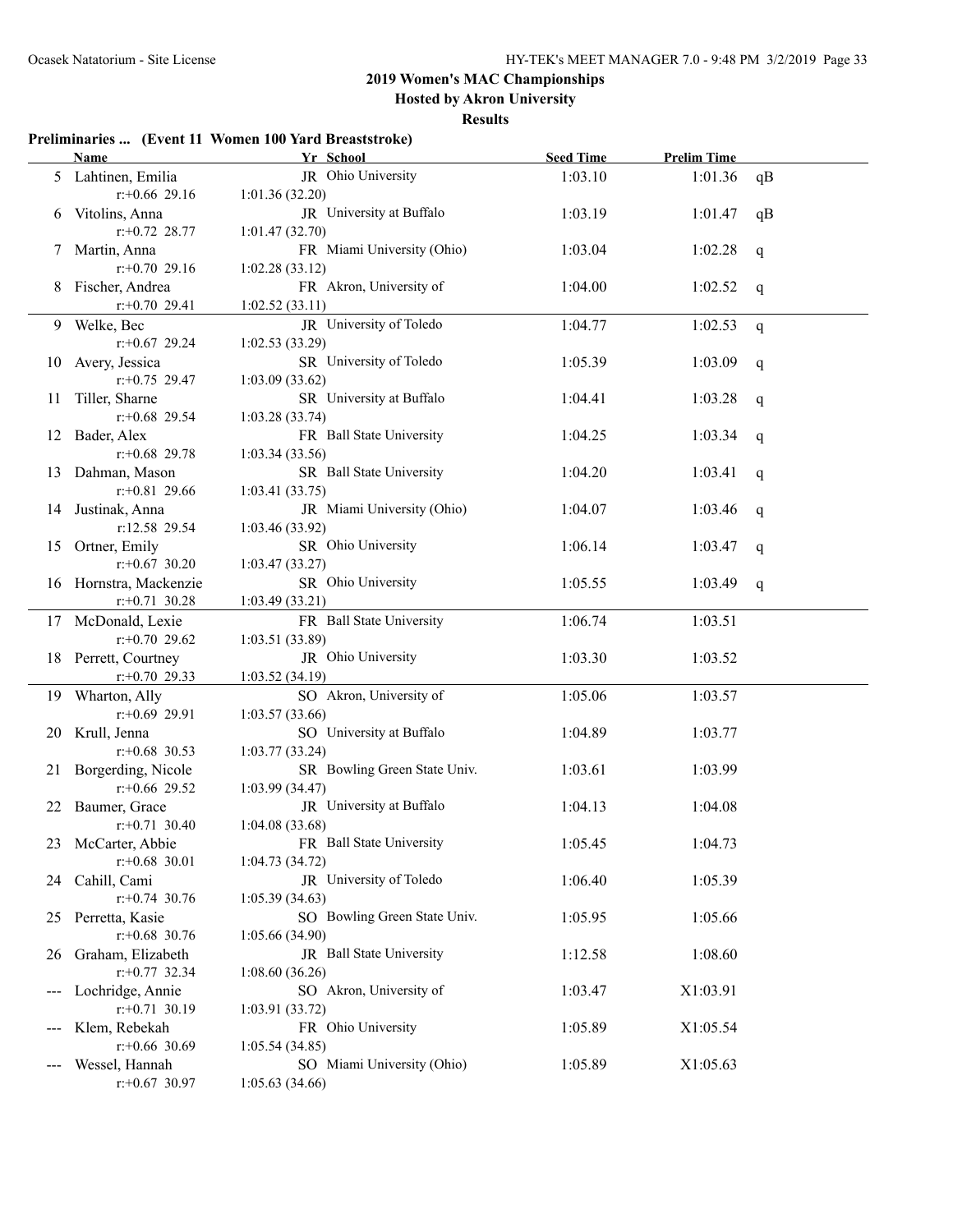**Hosted by Akron University**

|                        | Preliminaries  (Event 11 Women 100 Yard Breaststroke)<br><b>Name</b> |                 | Yr School                      | <b>Seed Time</b>   | <b>Prelim Time</b> |        |
|------------------------|----------------------------------------------------------------------|-----------------|--------------------------------|--------------------|--------------------|--------|
|                        | --- O'Brien, Katelyn                                                 |                 | SO Ohio University             | 1:07.76            | X1:05.75           |        |
|                        | $r$ : +0.74 31.03                                                    | 1:05.75(34.72)  |                                |                    |                    |        |
|                        | Merck, Cailin                                                        |                 | SO Ball State University       | 1:08.13            | X1:06.85           |        |
|                        | $r: +0.76$ 30.73                                                     | 1:06.85(36.12)  |                                |                    |                    |        |
|                        | Renuart, Bryanna                                                     |                 | FR Miami University (Ohio)     | 1:06.70            | X1:06.89           |        |
|                        | $r$ :+1.82 31.09                                                     | 1:06.89(35.80)  |                                |                    |                    |        |
|                        | Puthoff, Kristen                                                     |                 | SO Bowling Green State Univ.   |                    |                    |        |
|                        |                                                                      |                 |                                | 1:09.04            | X1:07.54           |        |
|                        | $r$ : +0.71 31.68                                                    | 1:07.54(35.86)  |                                |                    |                    |        |
|                        | <b>Event 12 Women 100 Yard Backstroke</b>                            |                 |                                |                    |                    |        |
|                        | Meet:<br>52.10                                                       | $\star$<br>2019 | <b>Sadie Fazekas</b>           | <b>Akron</b>       |                    |        |
|                        | MAC:<br>$52.10$ #                                                    | 2019            | <b>Sadie Fazekas</b>           | <b>Akron</b>       |                    |        |
|                        |                                                                      | 50.99 A NCAA    |                                |                    |                    |        |
|                        |                                                                      | 53.94 B NCAA    |                                |                    |                    |        |
|                        | Name                                                                 |                 | Yr School                      | <b>Prelim Time</b> | <b>Finals Time</b> | Points |
| A - Final              |                                                                      |                 |                                |                    |                    |        |
|                        | 1 Fazekas, Sadie                                                     |                 | SR Akron, University of        | 53.06              | $52.10*$ B         | 20     |
|                        | 25.31                                                                | 52.10 (26.79)   |                                |                    |                    |        |
| 2                      | Gavigan, Casey                                                       |                 | JR Eastern Michigan University | 53.50              | 52.87<br>B         | 17     |
|                        | 25.78                                                                | 52.87 (27.09)   |                                |                    |                    |        |
| 3                      | Platts, Daisy                                                        |                 | FR Bowling Green State Univ.   | 53.35              | 53.18<br>B         | 16     |
|                        | 25.67                                                                | 53.18 (27.51)   |                                |                    |                    |        |
| 4                      | Young, Claire                                                        |                 | JR Eastern Michigan University | 53.47              | 53.19<br>B         | 15     |
|                        | 25.91                                                                | 53.19 (27.28)   |                                |                    |                    |        |
| 5                      | Herb, Izzy                                                           |                 | JR Miami University (Ohio)     | 54.64              | 53.65<br>B         | 14     |
|                        | 25.78                                                                | 53.65 (27.87)   |                                |                    |                    |        |
| 6                      | Roitenberg, Nicole                                                   |                 | SO University at Buffalo       | 54.49              | 54.16              | 13     |
|                        | 26.01                                                                | 54.16 (28.15)   |                                |                    |                    |        |
|                        | O'Sullivan, Maureen                                                  |                 | JR University of Toledo        | 55.55              | 55.40              | 12     |
|                        | 26.76                                                                | 55.40 (28.64)   |                                |                    |                    |        |
|                        |                                                                      |                 | SO Bowling Green State Univ.   |                    |                    |        |
| 8                      | Sullivan, Lauren<br>26.77                                            |                 |                                | 55.21              | 55.83              | 11     |
|                        |                                                                      | 55.83 (29.06)   |                                |                    |                    |        |
| <b>B</b> - Final<br>9. | Schank, Audrey                                                       |                 | SO Ball State University       | 55.75              | 55.30              | 9      |
|                        | 26.70                                                                | 55.30 (28.60)   |                                |                    |                    |        |
|                        |                                                                      |                 |                                |                    |                    |        |
| 10                     | Wohlert, Franziska                                                   |                 | SR Bowling Green State Univ.   | 56.45              | 55.41              | 7      |
|                        | 27.50                                                                | 55.41 (27.91)   |                                |                    |                    |        |
|                        | 11 Aravantinou, Athena                                               |                 | FR Ohio University             | 56.10              | 55.77              | 6      |
|                        | 27.24                                                                | 55.77 (28.53)   |                                |                    |                    |        |
| 12                     | Schreiber, Elodie                                                    |                 | SR Bowling Green State Univ.   | 55.63              | 55.85              | 5      |
|                        | 26.79                                                                | 55.85 (29.06)   |                                |                    |                    |        |
| 13                     | Sheehan, Kendra                                                      |                 | FR Ohio University             | 56.07              | 55.93              | 4      |
|                        | $r.+0.91$ 27.03                                                      | 55.93 (28.90)   |                                |                    |                    |        |
| 14                     | Staver, Ali                                                          |                 | SO Eastern Michigan University | 56.03              | 56.17              | 3      |
|                        | 27.26                                                                | 56.17 (28.91)   |                                |                    |                    |        |
| 15                     | Stewart, Avrie                                                       |                 | SO Eastern Michigan University | 56.15              | 56.20              | 2      |
|                        | 27.18                                                                | 56.20 (29.02)   |                                |                    |                    |        |
| 16                     | Jacumski, Maddy                                                      |                 | SR University at Buffalo       | 56.47              | 56.44              | 1      |
|                        | 27.35                                                                | 56.44 (29.09)   |                                |                    |                    |        |
|                        | Preliminaries                                                        |                 |                                |                    |                    |        |
|                        | 17 Vrcic, Dora                                                       |                 | SR Eastern Michigan University | 56.49              |                    |        |
|                        | r:0.00 27.47                                                         | 56.49 (29.02)   |                                |                    |                    |        |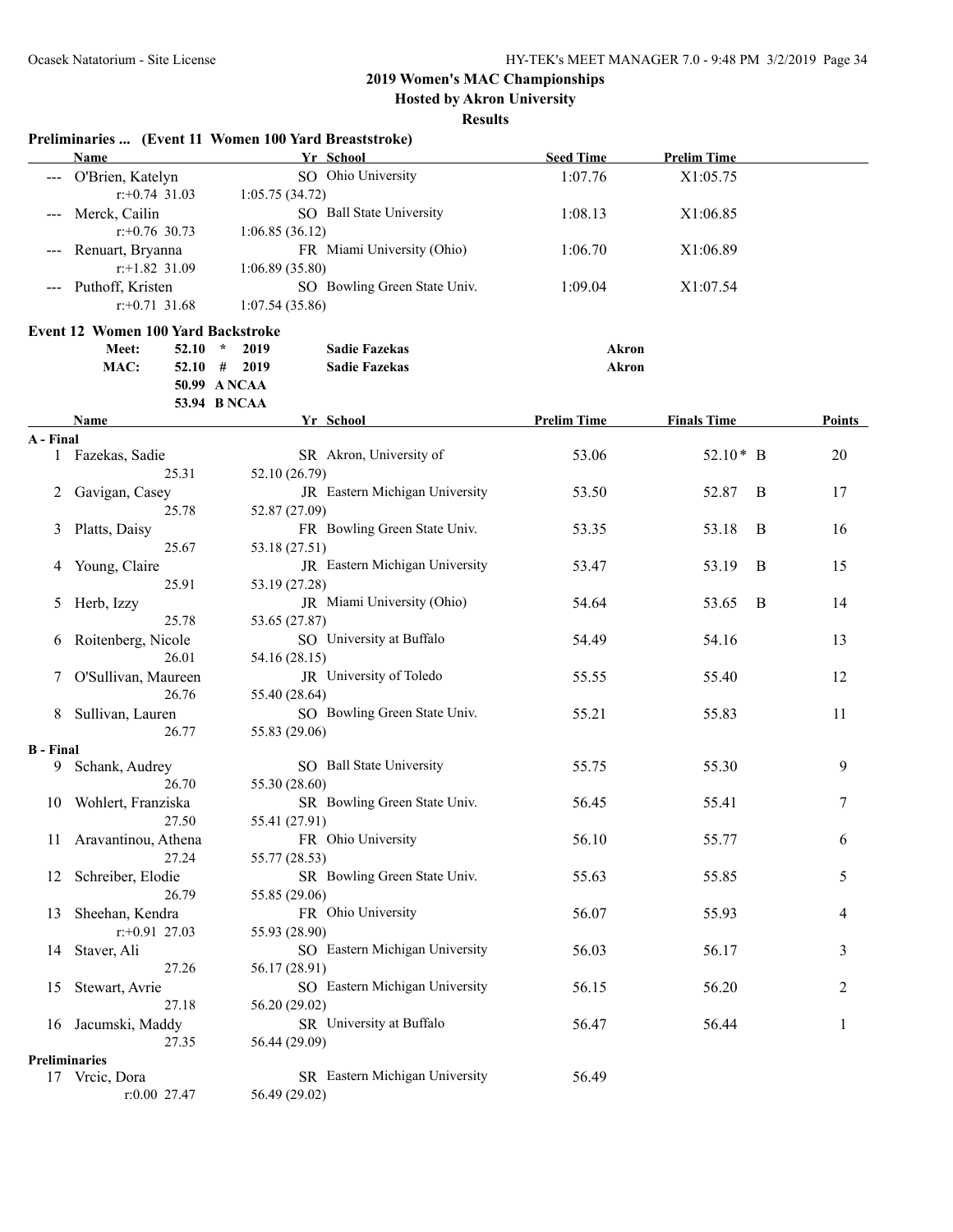#### **Hosted by Akron University**

**Results**

#### **Preliminaries ... (Event 12 Women 100 Yard Backstroke)**

|     | $\mathbf{r}$ $\mathbf{r}$ and $\mathbf{r}$ $\mathbf{r}$ and $\mathbf{r}$ $\mathbf{r}$ and $\mathbf{r}$ and $\mathbf{r}$ and $\mathbf{r}$ | DACKSU UKU                             |                    |                    |               |
|-----|------------------------------------------------------------------------------------------------------------------------------------------|----------------------------------------|--------------------|--------------------|---------------|
|     | <u>Name</u>                                                                                                                              | Yr School                              | <b>Prelim Time</b> | <b>Finals Time</b> | <b>Points</b> |
|     | 18 Vormohr, Anne                                                                                                                         | JR Ball State University               | J56.49             |                    |               |
|     | $r:0.00$ 27.08                                                                                                                           | 56.49 (29.41)                          |                    |                    |               |
| 19. | Jeffreys, Ashley                                                                                                                         | FR University of Toledo                | 56.57              |                    |               |
|     | $r:0.00$ 26.81                                                                                                                           | 56.57 (29.76)                          |                    |                    |               |
| 20. | Straszacker, Kristen                                                                                                                     | SO University of Toledo                | 56.90              |                    |               |
|     | r:10.65 27.06                                                                                                                            | 56.90 (29.84)                          |                    |                    |               |
| *21 | Fergus, Sarah                                                                                                                            | JR Bowling Green State Univ.           | 57.39              |                    |               |
|     | r:0.00 27.84                                                                                                                             | 57.39 (29.55)                          |                    |                    |               |
| *21 | Hennings, Sarah                                                                                                                          | SO Bowling Green State Univ.           | 57.39              |                    |               |
|     | $r:0.00$ 27.53                                                                                                                           | 57.39 (29.86)                          |                    |                    |               |
| 23  | Dostall, Mikayla                                                                                                                         | SR Ball State University               | 58.04              |                    |               |
|     | $r:0.00$ 27.39                                                                                                                           | 58.04 (30.65)                          |                    |                    |               |
| 24  | Storm, Gracie                                                                                                                            | SO University of Toledo                | 58.46              |                    |               |
|     | $r:0.00$ 28.14                                                                                                                           | 58.46 (30.32)                          |                    |                    |               |
| 25  | Moore, Cecilia                                                                                                                           | FR Ball State University               | 58.58              |                    |               |
|     | $r:0.00$ 28.19                                                                                                                           | 58.58 (30.39)                          |                    |                    |               |
| 26  | Lavigne, Noelle                                                                                                                          | SO Bowling Green State Univ.           | 1:00.97            |                    |               |
|     | r:7.15 29.17                                                                                                                             | 1:00.97(31.80)                         |                    |                    |               |
|     | Kenyon, Madeline                                                                                                                         | FR Ohio University                     | 58.50              | X                  |               |
|     | $r:0.00$ 28.22                                                                                                                           | 58.50 (30.28)                          |                    |                    |               |
|     | Sampson, Emma                                                                                                                            | SO University of Toledo                |                    | $\mathbf X$        |               |
|     | Christophersen, Emily                                                                                                                    | SR Akron, University of                |                    | $\mathbf X$        |               |
|     | Kinnard, Amelia                                                                                                                          | FR Eastern Michigan University         | 57.41              | $\mathbf X$        |               |
|     | $r:0.00$ 27.55                                                                                                                           | 57.41 (29.86)                          |                    |                    |               |
|     | Cooper, Lauren                                                                                                                           | FR Akron, University of                | 54.94              | $\mathbf X$        |               |
|     | $r:0.00$ 26.52                                                                                                                           | 54.94 (28.42)                          |                    |                    |               |
|     | Knutte, Alex                                                                                                                             | FR Miami University (Ohio)             | 58.31              | X                  |               |
|     | $r:0.00$ 27.89                                                                                                                           | 58.31 (30.42)                          |                    |                    |               |
|     | Mitchell, Michaela                                                                                                                       | SO Miami University (Ohio)             | 55.76              | $\boldsymbol{X}$   |               |
|     | $r:0.00$ 26.76                                                                                                                           | 55.76 (29.00)                          |                    |                    |               |
|     | <b>Event 12 Women 100 Yard Backstroke</b>                                                                                                |                                        |                    |                    |               |
|     | Meet:<br>$52.10*$                                                                                                                        | <b>Sadie Fazekas</b><br>2019           | Akron              |                    |               |
|     | MAC:                                                                                                                                     | $52.10$ # 2019<br><b>Sadie Fazekas</b> | <b>Akron</b>       |                    |               |
|     |                                                                                                                                          | 50.99 A NCAA                           |                    |                    |               |
|     |                                                                                                                                          | 53.94 B NCAA                           |                    |                    |               |
|     | Name                                                                                                                                     | Yr School                              | <b>Seed Time</b>   | <b>Prelim Time</b> |               |
|     | Preliminaries                                                                                                                            |                                        |                    |                    |               |
|     | 1 Fazekas, Sadie                                                                                                                         | SR Akron, University of                | 53.36              | 53.06              | qB            |
|     | 25.77                                                                                                                                    | 53.06 (27.29)                          |                    |                    |               |
| 2   | Platts, Daisy                                                                                                                            | FR Bowling Green State Univ.           | 53.68              | 53.35              | qB            |
|     | 25.91                                                                                                                                    | 53.35 (27.44)                          |                    |                    |               |
| 3   | Young, Claire                                                                                                                            | JR Eastern Michigan University         | 54.32              | 53.47              | qB            |
|     | 25.67                                                                                                                                    | 53.47 (27.80)                          |                    |                    |               |

4 Gavigan, Casey JR Eastern Michigan University 54.77 53.50 qB

5 Roitenberg, Nicole SO University at Buffalo 53.97 54.49 q

6 Herb, Izzy JR Miami University (Ohio) 54.32 54.64 q

7 Sullivan, Lauren SO Bowling Green State Univ. 55.66 55.21 q

25.94 53.50 (27.56)

26.11 54.49 (28.38)

25.96 54.64 (28.68)

26.32 55.21 (28.89)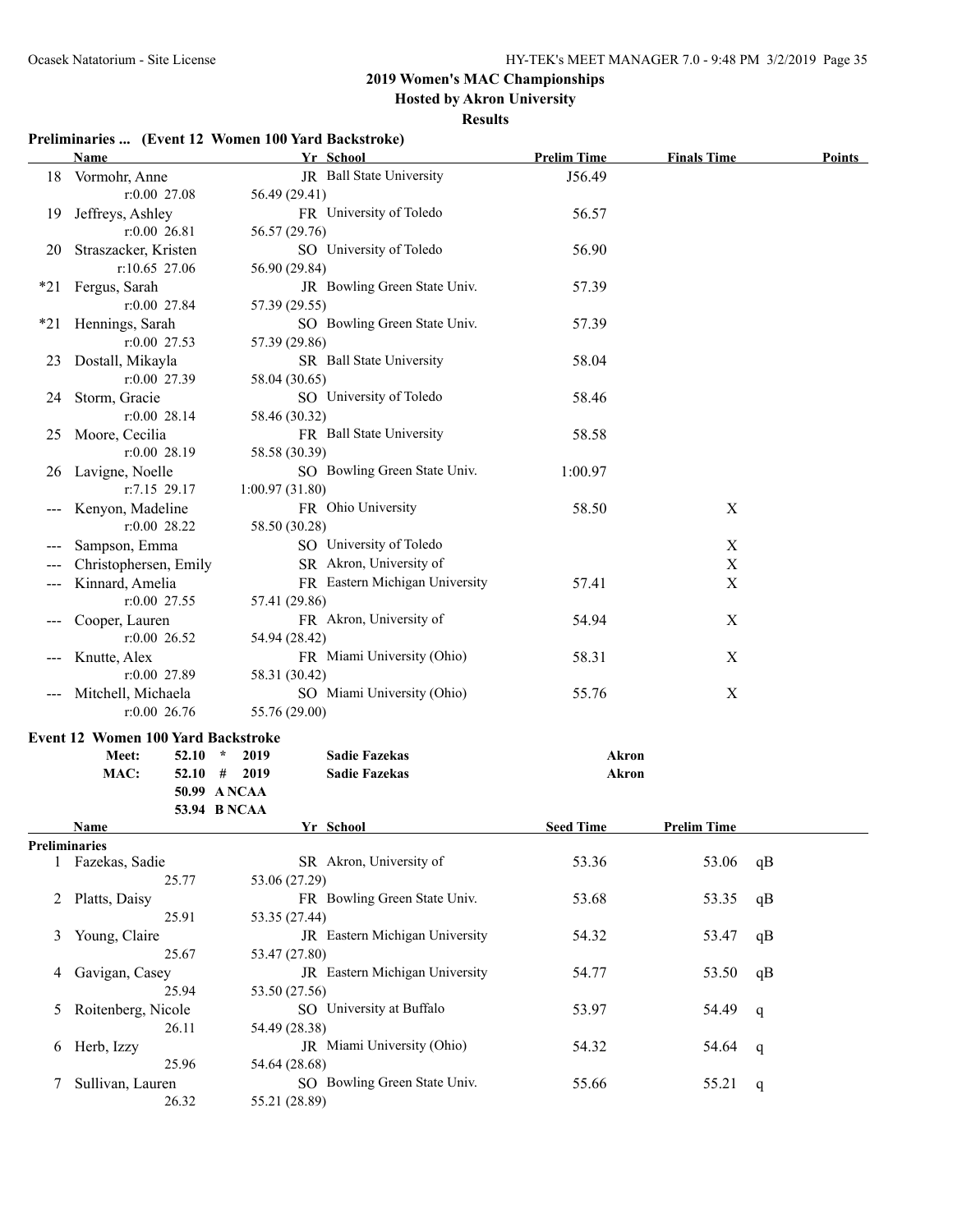**Hosted by Akron University**

#### **Results**

#### **Preliminaries ... (Event 12 Women 100 Yard Backstroke)**

|     | <b>Name</b>           | Yr School                      | <b>Seed Time</b> | <b>Prelim Time</b> |   |
|-----|-----------------------|--------------------------------|------------------|--------------------|---|
| 8   | O'Sullivan, Maureen   | JR University of Toledo        | 54.78            | 55.55              | q |
|     | 26.55                 | 55.55 (29.00)                  |                  |                    |   |
| 9   | Schreiber, Elodie     | SR Bowling Green State Univ.   | 56.59            | 55.63              | q |
|     | 26.79                 | 55.63 (28.84)                  |                  |                    |   |
| 10  | Schank, Audrey        | SO Ball State University       | 56.55            | 55.75              | q |
|     | 26.15                 | 55.75 (29.60)                  |                  |                    |   |
| 11  | Staver, Ali           | SO Eastern Michigan University | 58.48            | 56.03              | q |
|     | 27.10                 | 56.03 (28.93)                  |                  |                    |   |
| 12  | Sheehan, Kendra       | FR Ohio University             | 57.04            | 56.07              | q |
|     | 27.03                 | 56.07 (29.04)                  |                  |                    |   |
| 13  | Aravantinou, Athena   | FR Ohio University             | 55.99            | 56.10              | q |
|     | 26.30                 | 56.10 (29.80)                  |                  |                    |   |
| 14  | Stewart, Avrie        | SO Eastern Michigan University | 56.45            | 56.15              | q |
|     | 27.34                 | 56.15 (28.81)                  |                  |                    |   |
| 15  | Wohlert, Franziska    | SR Bowling Green State Univ.   | 55.35            | 56.45              | q |
|     | 27.43                 | 56.45 (29.02)                  |                  |                    |   |
| 16  | Jacumski, Maddy       | SR University at Buffalo       | 57.13            | 56.47              | q |
|     | 27.34                 | 56.47 (29.13)                  |                  |                    |   |
|     | 17 Vrcic, Dora        | SR Eastern Michigan University | 58.17            | 56.49              |   |
|     | 27.47                 | 56.49 (29.02)                  |                  |                    |   |
| 18  | Vormohr, Anne         | JR Ball State University       | 57.20            | J56.49             |   |
|     | 27.08                 | 56.49 (29.41)                  |                  |                    |   |
| 19  | Jeffreys, Ashley      | FR University of Toledo        | 55.85            | 56.57              |   |
|     | 26.81                 | 56.57 (29.76)                  |                  |                    |   |
| 20  | Straszacker, Kristen  | SO University of Toledo        | 57.10            | 56.90              |   |
|     | r:10.65 27.06         | 56.90 (29.84)                  |                  |                    |   |
|     | *21 Hennings, Sarah   | SO Bowling Green State Univ.   | 57.83            | 57.39              |   |
|     | 27.53                 | 57.39 (29.86)                  |                  |                    |   |
| *21 | Fergus, Sarah         | JR Bowling Green State Univ.   | 58.10            | 57.39              |   |
|     | 27.84                 | 57.39 (29.55)                  |                  |                    |   |
| 23  | Dostall, Mikayla      | SR Ball State University       | 58.36            | 58.04              |   |
|     | 27.39                 | 58.04 (30.65)                  |                  |                    |   |
| 24  | Storm, Gracie         | SO University of Toledo        | 58.05            | 58.46              |   |
|     | 28.14                 | 58.46 (30.32)                  |                  |                    |   |
| 25  | Moore, Cecilia        | FR Ball State University       | 59.77            | 58.58              |   |
|     | 28.19                 | 58.58 (30.39)                  |                  |                    |   |
|     | 26 Lavigne, Noelle    | SO Bowling Green State Univ.   | 1:00.32          | 1:00.97            |   |
|     | $r$ : +7.15 29.17     | 1:00.97(31.80)                 |                  |                    |   |
|     | Christophersen, Emily | SR Akron, University of        | 59.71            | X                  |   |
|     | Sampson, Emma         | SO University of Toledo        | 59.21            | $\mathbf X$        |   |
|     | Cooper, Lauren        | FR Akron, University of        | 55.83            | X54.94             |   |
|     | 26.52                 | 54.94 (28.42)                  |                  |                    |   |
|     | Mitchell, Michaela    | SO Miami University (Ohio)     | 56.35            | X55.76             |   |
|     | 26.76                 | 55.76 (29.00)                  |                  |                    |   |
|     | Kinnard, Amelia       | FR Eastern Michigan University | 57.29            | X57.41             |   |
|     | 27.55                 | 57.41 (29.86)                  |                  |                    |   |
|     | Knutte, Alex          | FR Miami University (Ohio)     | 57.11            | X58.31             |   |
|     | 27.89                 | 58.31 (30.42)                  |                  |                    |   |
|     | Kenyon, Madeline      | FR Ohio University             | 57.81            | X58.50             |   |
|     | 28.22                 | 58.50 (30.28)                  |                  |                    |   |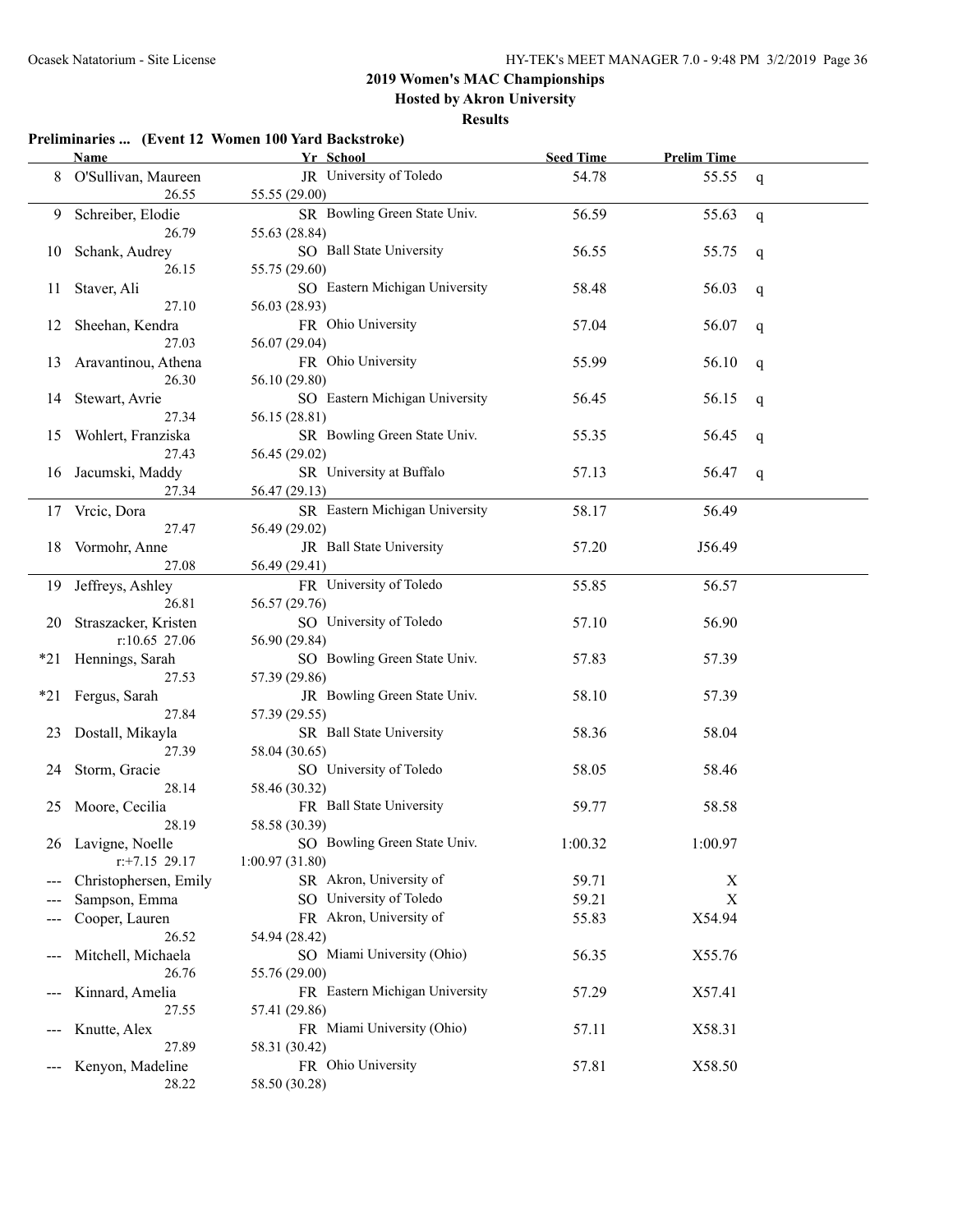### **2019 Women's MAC Championships Hosted by Akron University Results**

### **Event 13 Women 3 mtr Diving**

|                  | Meet:<br>402.55<br>2018<br>$\star$<br>MAC:<br>409.70<br>#<br>2015<br>280.00 ANCAA | Pei Lin<br>Miami (Ohio)<br>Pei Lin (6 dives)<br>Miami |                                |                     |                     |    |                  |  |  |
|------------------|-----------------------------------------------------------------------------------|-------------------------------------------------------|--------------------------------|---------------------|---------------------|----|------------------|--|--|
|                  | Name                                                                              |                                                       | Yr School                      | <b>Prelim Score</b> | <b>Finals Score</b> |    | <b>Points</b>    |  |  |
| A - Final        |                                                                                   |                                                       |                                |                     |                     |    |                  |  |  |
| 1                | Lemke, Talisa                                                                     |                                                       | JR Bowling Green State Univ.   | 302.10              | 341.35              | A  | 20               |  |  |
| 2                | Crail, Karly                                                                      |                                                       | SR Akron, University of        | 270.65              | 314.35              | A  | 17               |  |  |
| 3                | Tsafantakis, Sophia                                                               |                                                       | JR Eastern Michigan University | 255.85              | 304.60              | A  | 16               |  |  |
| 4                | Sarkis, Jae                                                                       |                                                       | FR University at Buffalo       | 297.70              | 299.05              | A  | 15               |  |  |
| 5                | Goodrick, Kami                                                                    |                                                       | FR Akron, University of        | 284.30              | 286.85              | A  | 14               |  |  |
| 6                | Mace, Gabrielle                                                                   |                                                       | SR Eastern Michigan University | 272.30              | 285.85              | A  | 13               |  |  |
| 7                | Berger, Bethany                                                                   |                                                       | SO Eastern Michigan University | 276.65              | 283.50              | A  | 12               |  |  |
| 8                | Johnston, Brielle                                                                 |                                                       | JR Eastern Michigan University | 262.10              | 254.90              |    | 11               |  |  |
| <b>B</b> - Final |                                                                                   |                                                       |                                |                     |                     |    |                  |  |  |
| 9                | Applin, Katey                                                                     |                                                       | JR Akron, University of        | 231.35              | 293.65              | A  | 9                |  |  |
| 10               | White, Ashley                                                                     |                                                       | SR Bowling Green State Univ.   | 246.05              | 268.15              |    | $\boldsymbol{7}$ |  |  |
| 11               | Dillon, Olivia                                                                    |                                                       | JR Ohio University             | 246.50              | 267.20              |    | 6                |  |  |
| 12               | Arceri, Trish                                                                     |                                                       | FR University at Buffalo       | 244.35              | 256.65              |    | 5                |  |  |
| 13               | Gallais, Joelle                                                                   |                                                       | FR University of Toledo        | 234.15              | 251.95              |    | $\overline{4}$   |  |  |
| 14               | Miller, Taylor                                                                    |                                                       | FR Ohio University             | 235.85              | 245.45              |    | 3                |  |  |
| 15               | Schempf, Mia                                                                      |                                                       | SO Eastern Michigan University | 241.80              | 242.75              |    | $\overline{c}$   |  |  |
| 16               | Locante, Caitlin                                                                  |                                                       | SO Ball State University       | 242.50              | 240.10              |    | $\mathbf{1}$     |  |  |
| Preliminaries    |                                                                                   |                                                       |                                |                     |                     |    |                  |  |  |
| 17               | Moset, Kylie                                                                      |                                                       | FR Bowling Green State Univ.   | 227.45              |                     |    |                  |  |  |
| 18               | Gosselin, Olivia                                                                  |                                                       | JR University at Buffalo       | 226.05              |                     |    |                  |  |  |
| 19               | Plocharczyk, Amy                                                                  |                                                       | SO Miami University (Ohio)     | 221.20              |                     |    |                  |  |  |
| 20               | Northorp, Journi                                                                  |                                                       | SO University at Buffalo       | 221.15              |                     |    |                  |  |  |
| 21               | Hughes, Nicole                                                                    |                                                       | SR Ohio University             | 219.60              |                     |    |                  |  |  |
| 22               | Folta, Maddie                                                                     | SO.                                                   | Miami University (Ohio)        | 214.70              |                     |    |                  |  |  |
| 23               | Fox, Lindsey                                                                      |                                                       | FR Bowling Green State Univ.   | 212.50              |                     |    |                  |  |  |
| 24               | Stam, Claire                                                                      |                                                       | SR Bowling Green State Univ.   | 209.30              |                     |    |                  |  |  |
| 25               | Hetzler, Megan                                                                    |                                                       | SO Miami University (Ohio)     | 206.35              |                     |    |                  |  |  |
| 26               | Jackson, Sydney                                                                   |                                                       | FR University of Toledo        | 196.85              |                     |    |                  |  |  |
| 27               | Bertram, Rachel                                                                   |                                                       | JR Ball State University       | 195.70              |                     |    |                  |  |  |
| 28               | Yoskovich, Elayna                                                                 |                                                       | SO University of Toledo        | 183.25              |                     |    |                  |  |  |
| 29               | Perry, Rebekah                                                                    |                                                       | SR Bowling Green State Univ.   | 133.65              |                     |    |                  |  |  |
| ---              | Bugariu, Andrea                                                                   |                                                       | SO Akron, University of        | 238.70              | X <sub>0</sub>      |    |                  |  |  |
| ---              | Jordan, Abby                                                                      |                                                       | FR Ohio University             | 154.60              | X <sub>0</sub>      |    |                  |  |  |
|                  | <b>Event 13 Women 3 mtr Diving</b>                                                |                                                       |                                |                     |                     |    |                  |  |  |
|                  | Meet:<br>402.55<br>2018<br>$\star$                                                |                                                       | Pei Lin                        | Miami (Ohio)        |                     |    |                  |  |  |
|                  | $\#$<br>MAC:<br>409.70<br>2015                                                    |                                                       | Pei Lin (6 dives)              | Miami               |                     |    |                  |  |  |
|                  | 280.00 ANCAA                                                                      |                                                       |                                |                     |                     |    |                  |  |  |
|                  | Name                                                                              |                                                       | Yr School                      |                     | <b>Prelim Score</b> |    |                  |  |  |
|                  | <b>Preliminaries</b>                                                              |                                                       |                                |                     |                     |    |                  |  |  |
| 1                | Lemke, Talisa                                                                     |                                                       | JR Bowling Green State Univ.   | 372.00              | 302.10              | qA |                  |  |  |
| 2                | Sarkis, Jae                                                                       |                                                       | FR University at Buffalo       | NP                  | 297.70              | qA |                  |  |  |
| 3                | Goodrick, Kami                                                                    |                                                       | FR Akron, University of        | 300.07              | 284.30              | qA |                  |  |  |
| 4                | Berger, Bethany                                                                   |                                                       | SO Eastern Michigan University | NP                  | 276.65              | q  |                  |  |  |
| 5                | Mace, Gabrielle                                                                   |                                                       | SR Eastern Michigan University | 308.18              | 272.30              | q  |                  |  |  |
| 6                | Crail, Karly                                                                      |                                                       | SR Akron, University of        | 306.30              | 270.65              | q  |                  |  |  |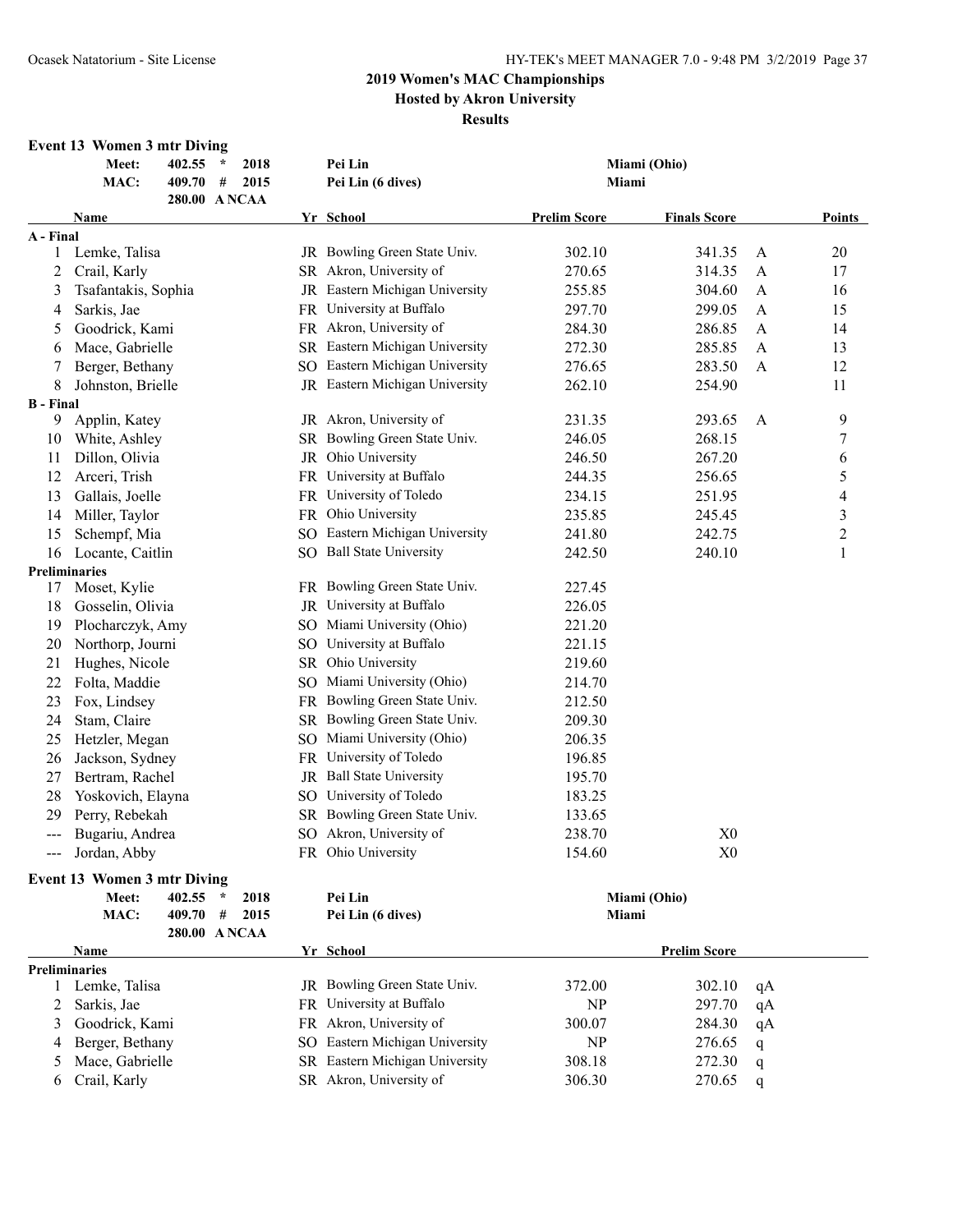**Hosted by Akron University Results**

### **Preliminaries ... (Event 13 Women 3 mtr Diving)**

|                   | <b>Name</b>                                            |                 | Yr School                                                      |                               | <b>Prelim Score</b>        |                                   |
|-------------------|--------------------------------------------------------|-----------------|----------------------------------------------------------------|-------------------------------|----------------------------|-----------------------------------|
| 7                 | Johnston, Brielle                                      |                 | JR Eastern Michigan University                                 | NP                            | 262.10                     | q                                 |
| 8                 | Tsafantakis, Sophia                                    |                 | JR Eastern Michigan University                                 | NP                            | 255.85                     | q                                 |
| 9                 | Dillon, Olivia                                         |                 | JR Ohio University                                             | 298.50                        | 246.50                     | q                                 |
| 10                | White, Ashley                                          |                 | SR Bowling Green State Univ.                                   | 288.45                        | 246.05                     | q                                 |
| 11                | Arceri, Trish                                          |                 | FR University at Buffalo                                       | NP                            | 244.35                     | q                                 |
| 12                | Locante, Caitlin                                       | SO.             | <b>Ball State University</b>                                   | 270.25                        | 242.50                     | q                                 |
| 13                | Schempf, Mia                                           | SO.             | Eastern Michigan University                                    | 285.10                        | 241.80                     | q                                 |
| 14                | Miller, Taylor                                         | FR              | Ohio University                                                | 312.30                        | 235.85                     | q                                 |
| 15                | Gallais, Joelle                                        | FR              | University of Toledo                                           | 309.90                        | 234.15                     | q                                 |
| 16                | Applin, Katey                                          |                 | JR Akron, University of                                        | 280.65                        | 231.35                     | q                                 |
| 17                | Moset, Kylie                                           |                 | FR Bowling Green State Univ.                                   | 290.00                        | 227.45                     |                                   |
| 18                | Gosselin, Olivia                                       |                 | JR University at Buffalo                                       | NP                            | 226.05                     |                                   |
| 19                | Plocharczyk, Amy                                       | SO.             | Miami University (Ohio)                                        | 349.90                        | 221.20                     |                                   |
| 20                | Northorp, Journi                                       | SO.             | University at Buffalo                                          | NP                            | 221.15                     |                                   |
| 21                | Hughes, Nicole                                         | SR.             | Ohio University                                                | 306.44                        | 219.60                     |                                   |
| 22                | Folta, Maddie                                          | SO.             | Miami University (Ohio)                                        | 313.80                        | 214.70                     |                                   |
| 23                | Fox, Lindsey                                           |                 | FR Bowling Green State Univ.                                   | 231.01                        | 212.50                     |                                   |
| 24                | Stam, Claire                                           | SR.             | Bowling Green State Univ.                                      | 286.50                        | 209.30                     |                                   |
| 25                | Hetzler, Megan                                         | SO.             | Miami University (Ohio)                                        | 273.97                        | 206.35                     |                                   |
| 26                | Jackson, Sydney                                        |                 | FR University of Toledo                                        | 269.18                        | 196.85                     |                                   |
| 27                | Bertram, Rachel                                        |                 | JR Ball State University                                       | 309.75                        | 195.70                     |                                   |
| 28                | Yoskovich, Elayna                                      | SO.             | University of Toledo                                           | 238.95                        | 183.25                     |                                   |
| 29                | Perry, Rebekah                                         |                 | SR Bowling Green State Univ.                                   | 199.95                        | 133.65                     |                                   |
| $\qquad \qquad -$ | Bugariu, Andrea                                        | SO.             | Akron, University of                                           | 258.00                        | X238.70                    |                                   |
| $\qquad \qquad -$ | Jordan, Abby                                           |                 | FR Ohio University                                             | 231.29                        | X154.60                    |                                   |
|                   |                                                        |                 |                                                                |                               |                            |                                   |
|                   | <b>Event 14 Women 400 Yard Medley Relay</b><br>$\star$ | 2019            |                                                                |                               |                            |                                   |
|                   | 3:33.43<br>Meet:                                       |                 | Akron, University of<br>S Fazekas, P Garcia, P Nogaj, S Watson | <b>Akron</b>                  |                            |                                   |
|                   | MAC:<br>#<br>3:33.43                                   | 2019            | Akron, University of                                           | <b>Akron</b>                  |                            |                                   |
|                   |                                                        |                 | S Fazekas, P Garcia, P Nogaj, S Watson                         |                               |                            |                                   |
|                   | 3:32.20 A NCAA                                         |                 |                                                                |                               |                            |                                   |
|                   | 3:34.35 B NCAA                                         |                 |                                                                |                               |                            |                                   |
|                   | <b>Team</b>                                            |                 | <b>Relay</b>                                                   | <b>Seed Time</b>              | <b>Finals Time</b>         | <b>Points</b>                     |
| 1                 | Akron, University of                                   |                 | $\mathbf{A}$                                                   | 3:37.33                       | $3:33.43*$ B               | 40                                |
|                   | 1) Fazekas, Sadie SR                                   |                 | 2) r:0.24 Garcia, Paula SO                                     | 3) r:0.32 Nogaj, Paulina SO   | 4) r:0.26 Watson, Sarah FR |                                   |
|                   | 25.95                                                  | 53.17 (53.17)   | 1:21.20(28.03)                                                 | 1:53.42(1:00.25)              |                            |                                   |
|                   | 2:17.56 (24.14)                                        | 2:45.25(51.83)  | 3:08.20(22.95)                                                 | 3:33.43 (48.18)               |                            |                                   |
|                   | 2 Eastern Michigan University                          |                 | A                                                              | 3:41.14                       | 3:37.01                    | 34                                |
|                   | 1) Gavigan, Casey JR                                   |                 | 2) r:0.26 Duncan, Delaney SR                                   | 3) r:0.60 Sutherlin, Kylie JR |                            | 4) r:0.38 Armstrong-Grant, Amelia |
|                   | 26.15                                                  | 53.33 (53.33)   | 1:20.47(27.14)                                                 | 1:51.43(58.10)                |                            |                                   |
|                   | 2:16.71(25.28)                                         | 2:46.75 (55.32) | 3:10.35(23.60)                                                 | 3:37.01 (50.26)               |                            |                                   |
| 3                 | Ohio University                                        |                 | A                                                              | 3:46.12                       | 3:40.08                    | 32                                |
|                   | 1) Aravantinou, Athena FR                              |                 | 2) r:0.46 Morgan, Kelsey FR                                    | 3) r:0.51 Sheehan, Kendra FR  |                            | 4) r:0.31 Van Lanen, Corrin SR    |
|                   | 27.00                                                  | 55.32 (55.32)   | 1:23.98(28.66)                                                 | 1:56.90(1:01.58)              |                            |                                   |
|                   | 2:21.50(24.60)                                         | 2:50.98 (54.08) | 3:14.40(23.42)                                                 | 3:40.08(49.10)                |                            |                                   |
|                   | 4 University at Buffalo                                |                 | A                                                              | 3:41.70                       | 3:40.86                    | 30                                |

26.78 55.45 (55.45) 1:24.16 (28.71) 1:57.46 (1:02.01)

2:21.76 (24.30) 2:51.14 (53.68) 3:14.42 (23.28) 3:40.86 (49.72)

1) Roitenberg, Nicole SO 2) r:0.15 Vitolins, Anna JR 3) r:0.34 Ernst, Andrea JR 4) r:0.30 Burns, Katie JR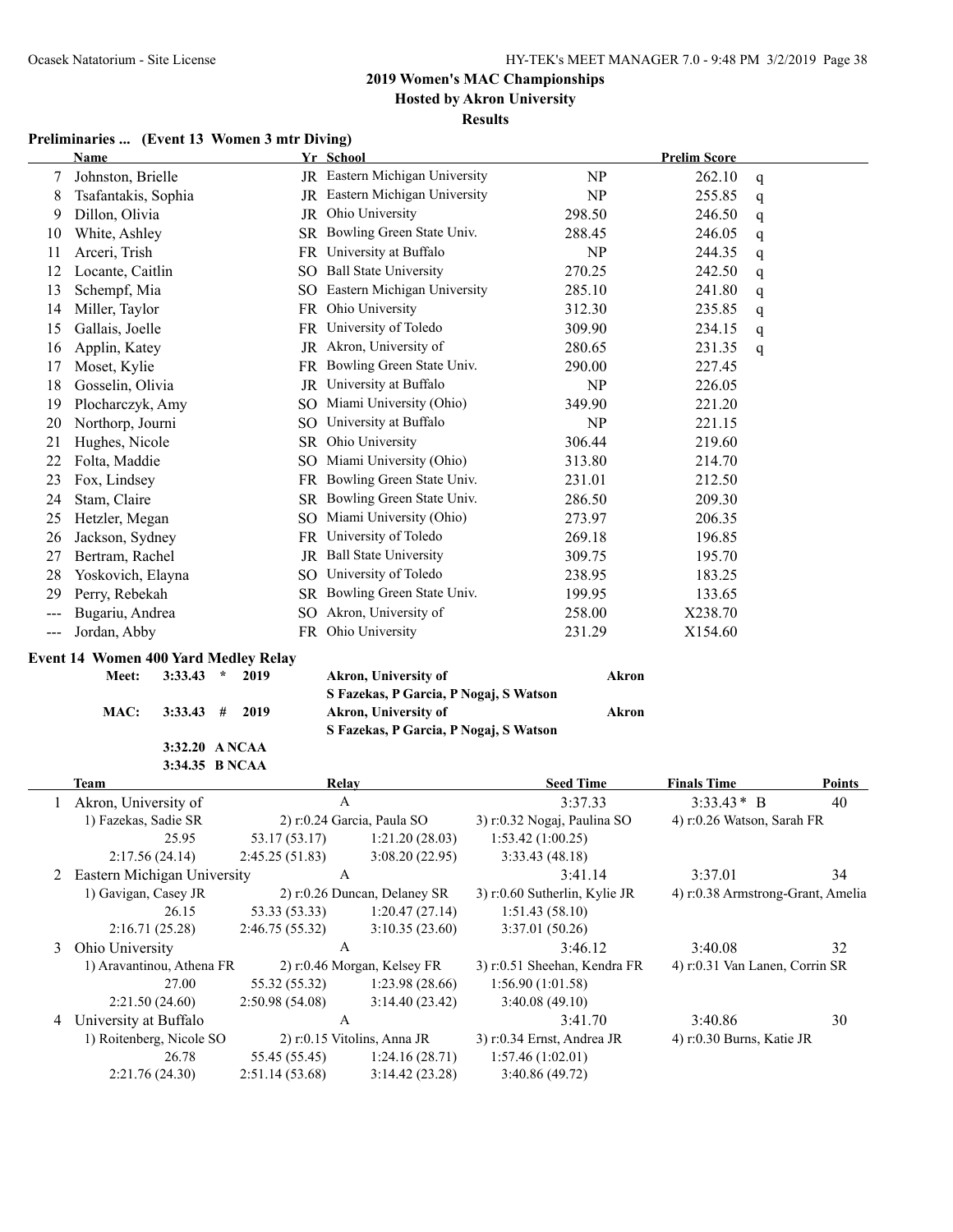### **Hosted by Akron University**

**Results**

#### **(Event 14 Women 400 Yard Medley Relay)**

|                  | Team                               | <b>Relay</b>                   |                                              | <b>Seed Time</b>              | <b>Finals Time</b> | <b>Points</b>                      |
|------------------|------------------------------------|--------------------------------|----------------------------------------------|-------------------------------|--------------------|------------------------------------|
|                  | 5 Bowling Green State Univ.        | A                              |                                              | 3:43.91                       | 3:41.03            | 28                                 |
|                  | 1) Platts, Daisy FR                |                                | 2) r:0.17 Borgerding, Nicole SR              | 3) r:0.44 Hennings, Sarah SO  |                    | 4) r:0.29 Wohlert, Franziska SR    |
|                  | 26.32                              | 54.20 (54.20)                  | 1:23.47(29.27)                               | 1:57.17(1:02.97)              |                    |                                    |
|                  | 2:21.80(24.63)                     | 2:51.01(53.84)                 | 3:15.03(24.02)                               | 3:41.03(50.02)                |                    |                                    |
|                  | 6 Miami University (Ohio)          | A                              |                                              | 3:42.90                       | 3:41.17            | 26                                 |
|                  | 1) Herb, Izzy JR                   | 2) r:0.29 Martin, Anna FR      |                                              | 3) r:0.33 Cannon, Kayleigh SO |                    | 4) r:0.45 Lins de Mello, Camila FR |
|                  | 26.02                              | 54.00 (54.00)                  | 1:23.47(29.47)                               | 1:57.44(1:03.44)              |                    |                                    |
|                  | 2:22.61(25.17)                     | 2:52.33(54.89)                 | 3:15.85(23.52)                               | 3:41.17(48.84)                |                    |                                    |
|                  | 7 University of Toledo             | $\mathbf{A}$                   |                                              | 3:46.60                       | 3:44.16            | 24                                 |
|                  | 1) O'Sullivan, Maureen JR          | 2) r:0.28 Welke, Bec JR        |                                              | 3) r:0.10 Sales, Eduarda JR   |                    | 4) r:0.31 Eriksson, Lisa SO        |
|                  | 27.04                              | 55.71 (55.71)                  | 1:24.79(29.08)                               | 1:58.83(1:03.12)              |                    |                                    |
|                  | 2:23.95(25.12)                     | 2:53.53(54.70)                 | 3:17.73(24.20)                               | 3:44.16(50.63)                |                    |                                    |
| 8                | <b>Ball State University</b>       | $\mathbf{A}$                   |                                              | 3:49.93                       | 3:48.62            | 22                                 |
|                  | 1) Schank, Audrey SO               | 2) r:0.36 Bader, Alex FR       |                                              | 3) r:0.32 Bader, Sophie JR    |                    | 4) r:0.09 McDonald, Lexie FR       |
|                  | 27.55                              | 56.77 (56.77)                  | 1:26.81(30.04)                               | 2:01.11 (1:04.34)             |                    |                                    |
|                  | 2:27.12(26.01)                     | 2:57.67(56.56)                 | 3:21.83(24.16)                               | 3:48.62(50.95)                |                    |                                    |
|                  | Event 15 Women 200 Yard Backstroke |                                |                                              |                               |                    |                                    |
|                  | Meet:<br>1:53.12<br>$\star$        | 2016                           | Ludwika Szynal                               | Akron                         |                    |                                    |
|                  | MAC:<br>$1:52.94$ # 2016           |                                | Ludwika Szynal                               | <b>Akron</b>                  |                    |                                    |
|                  | 1:50.50 ANCAA                      |                                |                                              |                               |                    |                                    |
|                  | 1:57.11 B NCAA                     |                                |                                              |                               |                    |                                    |
|                  | Name                               | Yr School                      |                                              | <b>Prelim Time</b>            | <b>Finals Time</b> | Points                             |
| A - Final        |                                    |                                |                                              |                               |                    |                                    |
|                  | 1 Platts, Daisy                    |                                | FR Bowling Green State Univ.                 | 1:55.06                       | 1:54.52            | B<br>20                            |
|                  | 26.37                              | 55.50 (29.13)                  | 1:25.35(29.85)                               | 1:54.52(29.17)                |                    |                                    |
| 2                | Gavigan, Casey                     |                                | JR Eastern Michigan University               | 1:56.03                       | 1:55.33            | B<br>17                            |
|                  | 26.31                              | 55.18 (28.87)                  | 1:25.23(30.05)                               | 1:55.33(30.10)                |                    |                                    |
| 3                | Young, Claire                      |                                | JR Eastern Michigan University               | 1:57.25                       | 1:56.80            | $\bf{B}$<br>16                     |
|                  | 27.15                              | 56.06 (28.91)                  | 1:26.07(30.01)<br>SO University at Buffalo   | 1:56.80(30.73)                |                    |                                    |
|                  | 4 Roitenberg, Nicole<br>27.52      |                                |                                              | 1:59.30                       | 1:56.96            | $\bf{B}$<br>15                     |
|                  |                                    | 57.47 (29.95)                  | 1:27.24(29.77)                               | 1:56.96(29.72)                |                    |                                    |
| 5                | Herb, Izzy                         |                                | JR Miami University (Ohio)<br>1:27.34(29.88) | 1:56.89                       | 1:57.11            | $\bf{B}$<br>14                     |
|                  | 28.01<br>6 Movold, Avery           | 57.46 (29.45)                  | FR Akron, University of                      | 1:57.11(29.77)<br>1:57.69     | 1:57.41            | 13                                 |
|                  | 28.01                              | 57.97 (29.96)                  | 1:28.15(30.18)                               | 1:57.41(29.26)                |                    |                                    |
| 7                | Gardner, Olivia                    |                                | FR Akron, University of                      | 1:59.14                       | 1:57.96            | 12                                 |
|                  | 27.68                              | $57.28(29.60)$ 1:27.38 (30.10) |                                              | 1:57.96(30.58)                |                    |                                    |
| 8                | Aravantinou, Athena                | FR Ohio University             |                                              | 1:59.67                       | 2:00.17            | 11                                 |
|                  | 27.39                              | 57.45 (30.06)                  | 1:28.58(31.13)                               | 2:00.17 (31.59)               |                    |                                    |
| <b>B</b> - Final |                                    |                                |                                              |                               |                    |                                    |
|                  | 9 Vrcic, Dora                      |                                | SR Eastern Michigan University               | 2:00.34                       | 2:00.03            | 9                                  |
|                  | 28.22                              | 58.12 (29.90)                  | 1:28.56(30.44)                               | 2:00.03(31.47)                |                    |                                    |
| 10               | Sullivan, Lauren                   |                                | SO Bowling Green State Univ.                 | 2:00.54                       | 2:00.81            | 7                                  |
|                  | 28.15                              | 58.53 (30.38)                  | 1:29.25(30.72)                               | 2:00.81 (31.56)               |                    |                                    |
| 11               | Jacumski, Maddy                    |                                | SR University at Buffalo                     | 2:01.66                       | 2:00.93            | 6                                  |
|                  | 28.15                              | 58.46 (30.31)                  | 1:29.78(31.32)                               | 2:00.93(31.15)                |                    |                                    |
| 12               | Doerr, Claire                      |                                | JR Miami University (Ohio)                   | 2:00.72                       | 2:01.02            | 5                                  |
|                  | 28.61                              | 59.04 (30.43)                  | 1:30.40(31.36)                               | 2:01.02(30.62)                |                    |                                    |
| 13               | Stewart, Avrie                     |                                | SO Eastern Michigan University               | 2:02.03                       | 2:01.34            | 4                                  |
|                  | 28.68                              | 1:00.18(31.50)                 | 1:31.06 (30.88)                              | 2:01.34 (30.28)               |                    |                                    |
| 14               | Straszacker, Kristen               |                                | SO University of Toledo                      | 2:01.14                       | 2:01.42            | 3                                  |
|                  | 27.95                              | 58.72 (30.77)                  | 1:30.54(31.82)                               | 2:01.42 (30.88)               |                    |                                    |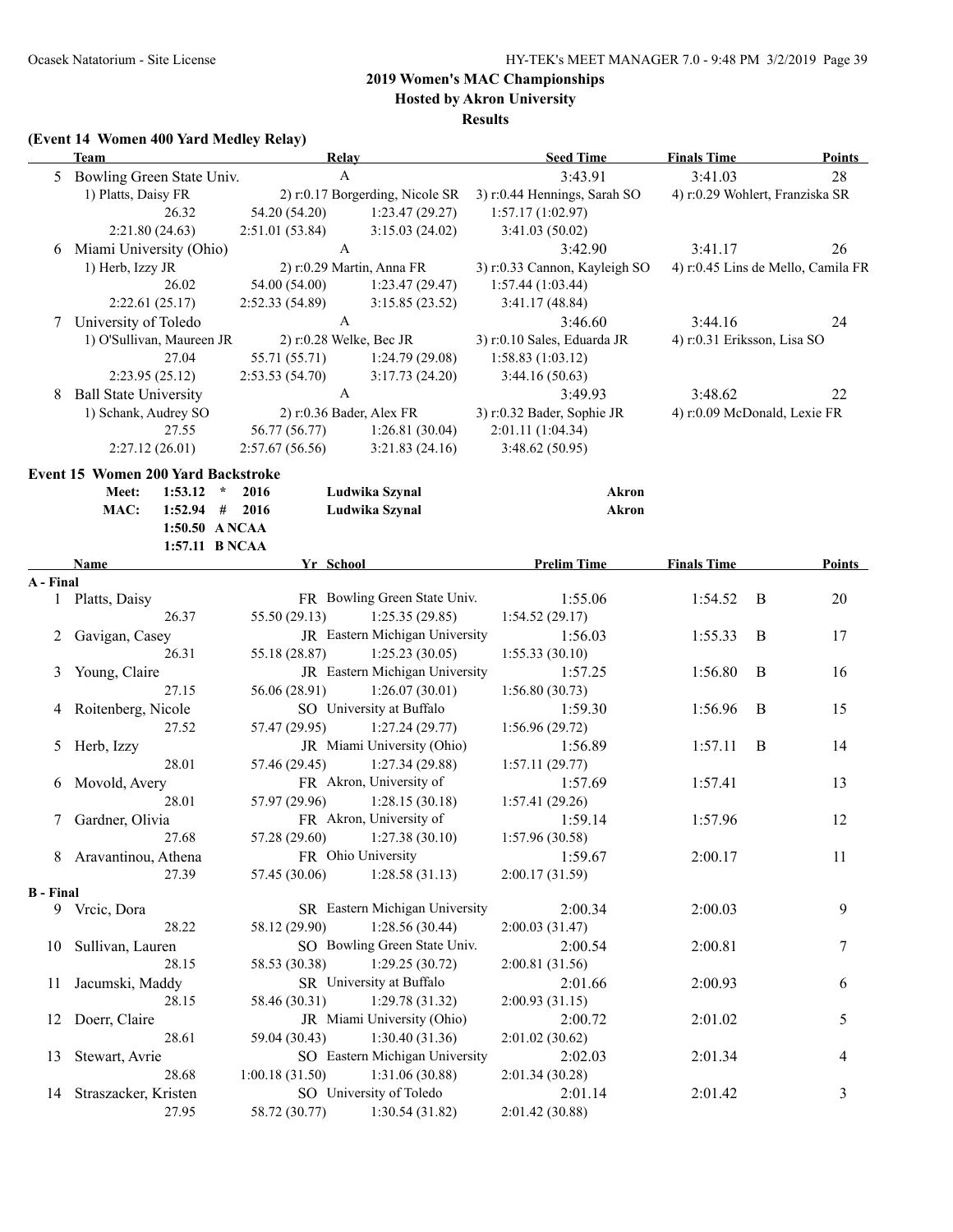**Hosted by Akron University**

#### **Results**

### **B - Final ... (Event 15 Women 200 Yard Backstroke)**

|    | <b>Name</b>            | Yr School      |                                | <b>Prelim Time</b> | <b>Finals Time</b> | <b>Points</b> |
|----|------------------------|----------------|--------------------------------|--------------------|--------------------|---------------|
|    | 15 Storm, Gracie       |                | SO University of Toledo        | 2:02.20            | 2:01.64            | 2             |
|    | 29.05                  | 59.76 (30.71)  | 1:30.82(31.06)                 | 2:01.64(30.82)     |                    |               |
|    | 16 Stone, Abby         |                | SR Miami University (Ohio)     | 2:01.41            | 2:01.96            | 1             |
|    | 28.75                  | 59.37 (30.62)  | 1:30.47(31.10)                 | 2:01.96 (31.49)    |                    |               |
|    | Preliminaries          |                |                                |                    |                    |               |
|    | 17 Jeffreys, Ashley    |                | FR University of Toledo        | 2:02.39            |                    |               |
|    | r:0.00 28.85           | 59.01 (30.16)  | 1:30.53(31.52)                 | 2:02.39(31.86)     |                    |               |
| 18 | Vormohr, Anne          |                | JR Ball State University       | 2:02.56            |                    |               |
|    | $r:0.00$ 28.30         | 58.83 (30.53)  | 1:30.22(31.39)                 | 2:02.56 (32.34)    |                    |               |
| 19 | Fergus, Sarah          |                | JR Bowling Green State Univ.   | 2:02.91            |                    |               |
|    | $r:0.00$ 28.89         | 1:00.09(31.20) | 1:31.55(31.46)                 | 2:02.91 (31.36)    |                    |               |
|    | 20 O'Sullivan, Maureen |                | JR University of Toledo        | 2:03.00            |                    |               |
|    | $r:0.00$ 28.22         | 58.66 (30.44)  | 1:29.90(31.24)                 | 2:03.00(33.10)     |                    |               |
| 21 | Jungers, Carolyn       |                | JR Miami University (Ohio)     | 2:03.19            |                    |               |
|    | $r:0.00$ 28.54         | 59.36 (30.82)  | 1:31.19(31.83)                 | 2:03.19(32.00)     |                    |               |
|    | 22 Haschemeyer, Maddie |                | FR Ohio University             | 2:04.80            |                    |               |
|    | $r:0.00$ 28.31         | 59.30 (30.99)  | 1:31.83(32.53)                 | 2:04.80 (32.97)    |                    |               |
|    | 23 Schank, Audrey      |                | SO Ball State University       | 2:04.85            |                    |               |
|    | $r:0.00$ 28.30         | 59.67 (31.37)  | 1:32.52(32.85)                 | 2:04.85 (32.33)    |                    |               |
|    | 24 Moore, Cecilia      |                | FR Ball State University       | 2:05.13            |                    |               |
|    | $r:0.00$ 29.22         | 1:00.81(31.59) | 1:33.11(32.30)                 | 2:05.13(32.02)     |                    |               |
| 25 | Dostall, Mikayla       |                | SR Ball State University       | 2:06.26            |                    |               |
|    | $r:0.00$ 28.56         | 59.71 (31.15)  | 1:32.89(33.18)                 | 2:06.26(33.37)     |                    |               |
|    | 26 Schreiber, Elodie   |                | SR Bowling Green State Univ.   | 2:06.61            |                    |               |
|    | $r:0.00$ 28.23         | 1:00.18(31.95) | 1:33.40(33.22)                 | 2:06.61(33.21)     |                    |               |
| 27 | Lavigne, Noelle        |                | SO Bowling Green State Univ.   | 2:10.09            |                    |               |
|    | $r:0.00$ 30.08         | 1:02.44(32.36) | 1:36.11(33.67)                 | 2:10.09 (33.98)    |                    |               |
|    | Sampson, Emma          |                | SO University of Toledo        | 2:05.68            | X                  |               |
|    | $r:0.00$ 29.66         | 1:01.79(32.13) | 1:33.98(32.19)                 | 2:05.68(31.70)     |                    |               |
|    | Cooper, Lauren         |                | FR Akron, University of        | 2:05.98            | X                  |               |
|    | $r:0.00$ 28.98         | 1:00.04(31.06) | 1:32.83(32.79)                 | 2:05.98(33.15)     |                    |               |
|    | Mitchell, Michaela     |                | SO Miami University (Ohio)     | 2:01.24            | X                  |               |
|    | $r:0.00$ 28.73         | 58.92 (30.19)  | 1:29.85(30.93)                 | 2:01.24 (31.39)    |                    |               |
|    | Kenyon, Madeline       |                | FR Ohio University             | 2:05.66            | $\mathbf X$        |               |
|    | r:9.79 29.32           | 1:00.65(31.33) | 1:32.94(32.29)                 | 2:05.66 (32.72)    |                    |               |
|    | Knutte, Alex           |                | FR Miami University (Ohio)     | 2:06.29            | X                  |               |
|    | $r:0.00$ 29.21         | 1:00.55(31.34) | 1:32.67(32.12)                 | 2:06.29(33.62)     |                    |               |
|    | Kinnard, Amelia        |                | FR Eastern Michigan University | 2:05.85            | $\mathbf X$        |               |
|    | $r:0.00$ 28.50         | 59.55 (31.05)  | 1:32.28(32.73)                 | 2:05.85(33.57)     |                    |               |
|    |                        |                |                                |                    |                    |               |

#### **Event 15 Women 200 Yard Backstroke**

| $1:53.12$ *<br>Meet:<br>MAC:<br>1:52.94 | # | 2016<br>2016<br>1:50.50 ANCAA<br>1:57.11 B NCAA |           | Ludwika Szynal<br>Ludwika Szynal      | Akron<br>Akron   |                    |    |  |
|-----------------------------------------|---|-------------------------------------------------|-----------|---------------------------------------|------------------|--------------------|----|--|
| <b>Name</b>                             |   |                                                 | Yr School |                                       | <b>Seed Time</b> | <b>Prelim Time</b> |    |  |
| <b>Preliminaries</b>                    |   |                                                 |           |                                       |                  |                    |    |  |
| Platts, Daisy                           |   |                                                 |           | FR Bowling Green State Univ.          | 1:56.24          | 1:55.06            | qВ |  |
| 26.74                                   |   | 55.88 (29.14)                                   |           | 1:25.38(29.50)                        | 1:55.06(29.68)   |                    |    |  |
| 2 Gavigan, Casey                        |   |                                                 |           | <b>JR</b> Eastern Michigan University | 1.5999           | 1:56.03            | qB |  |
| 27.10                                   |   | 56.26 (29.16)                                   |           | 1:26.24 (29.98)                       | 1:56.03(29.79)   |                    |    |  |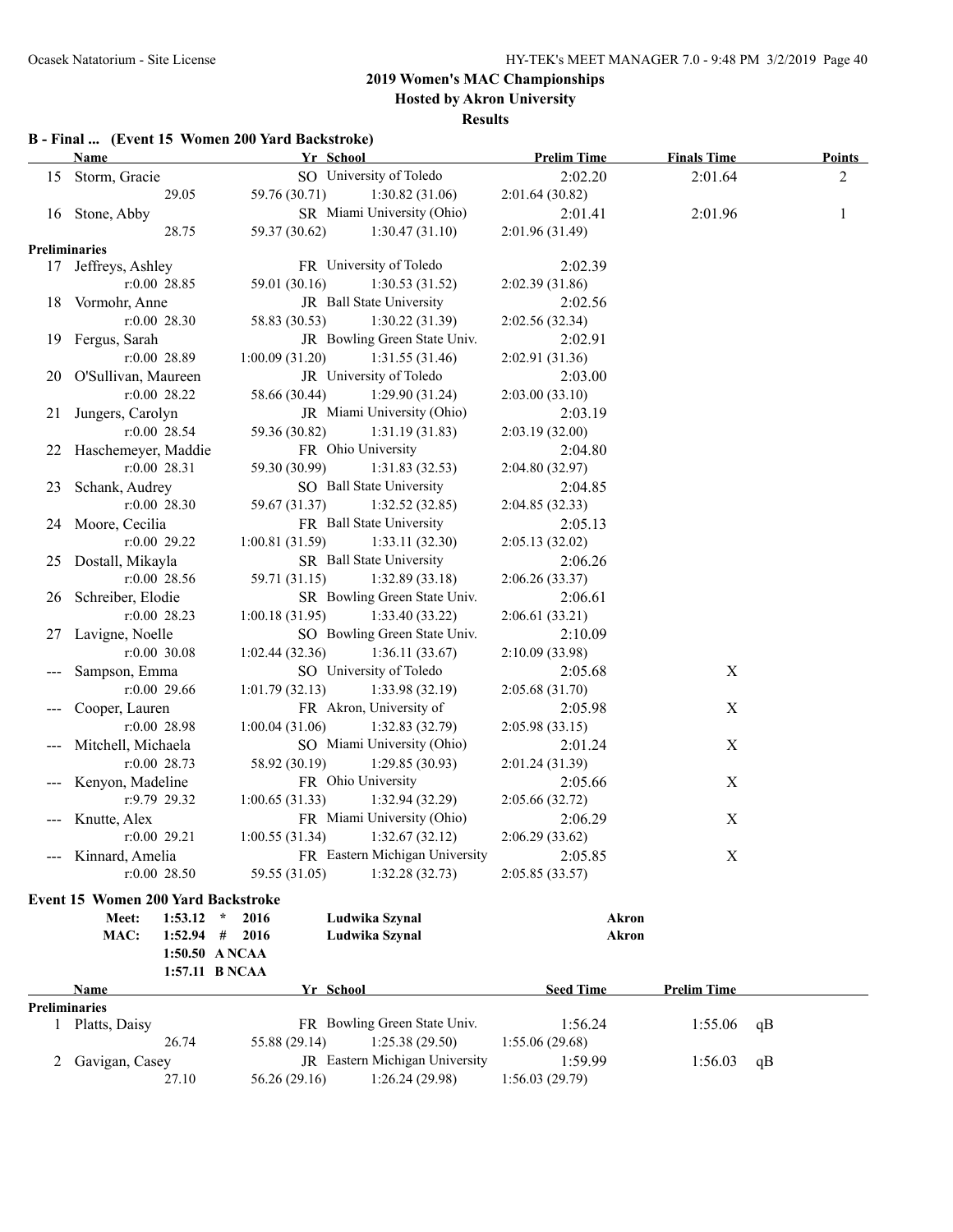### **2019 Women's MAC Championships Hosted by Akron University**

**Results**

#### **Preliminaries ... (Event 15 Women 200 Yard Backstroke)**

|    | <b>Name</b>             | Yr School                        | <b>Seed Time</b> | <b>Prelim Time</b> |              |
|----|-------------------------|----------------------------------|------------------|--------------------|--------------|
|    | 3 Herb, Izzy            | JR Miami University (Ohio)       | 1:58.35          | 1:56.89            | qB           |
|    | 27.82                   | 57.21 (29.39)<br>1:26.81(29.60)  | 1:56.89 (30.08)  |                    |              |
| 4  | Young, Claire           | JR Eastern Michigan University   | 1:58.83          | 1:57.25            | q            |
|    | 27.69                   | 57.86 (30.17)<br>1:28.04(30.18)  | 1:57.25(29.21)   |                    |              |
|    | Movold, Avery           | FR Akron, University of          | 1:56.36          | 1:57.69            | $\mathbf{q}$ |
|    | 28.18                   | 58.29 (30.11)<br>1:28.42(30.13)  | 1:57.69(29.27)   |                    |              |
| 6  | Gardner, Olivia         | FR Akron, University of          | 1:59.66          | 1:59.14            | q            |
|    | 28.13                   | 58.40 (30.27)<br>1:28.84(30.44)  | 1:59.14(30.30)   |                    |              |
| 7  | Roitenberg, Nicole      | SO University at Buffalo         | 1:56.68          | 1:59.30            | q            |
|    | 27.84                   | 58.16 (30.32)<br>1:29.21(31.05)  | 1:59.30(30.09)   |                    |              |
| 8  | Aravantinou, Athena     | FR Ohio University               | 2:03.80          | 1:59.67            | q            |
|    | 27.94                   | 1:29.06(30.59)<br>58.47 (30.53)  | 1:59.67(30.61)   |                    |              |
| 9  | Vrcic, Dora             | SR Eastern Michigan University   | 2:03.21          | 2:00.34            | q            |
|    | 28.36                   | 58.16 (29.80)<br>1:28.70(30.54)  | 2:00.34(31.64)   |                    |              |
| 10 | Sullivan, Lauren        | SO Bowling Green State Univ.     | 2:03.80          | 2:00.54            | q            |
|    | 27.57                   | 57.20 (29.63)<br>1:28.05(30.85)  | 2:00.54(32.49)   |                    |              |
| 11 | Doerr, Claire           | JR Miami University (Ohio)       | 2:03.24          | 2:00.72            | q            |
|    | 28.75                   | 59.36 (30.61)<br>1:30.33(30.97)  | 2:00.72(30.39)   |                    |              |
|    | 12 Straszacker, Kristen | SO University of Toledo          | 2:02.80          | 2:01.14            | q            |
|    | 27.90                   | 58.72 (30.82)<br>1:30.17(31.45)  | 2:01.14(30.97)   |                    |              |
| 13 | Stone, Abby             | SR Miami University (Ohio)       | 2:02.04          | 2:01.41            | q            |
|    | 27.96                   | 58.27 (30.31)<br>1:29.58(31.31)  | 2:01.41(31.83)   |                    |              |
|    | 14 Jacumski, Maddy      | SR University at Buffalo         | 2:04.05          | 2:01.66            | q            |
|    | 28.49                   | 58.86 (30.37)<br>1:30.21(31.35)  | 2:01.66(31.45)   |                    |              |
|    | 15 Stewart, Avrie       | SO Eastern Michigan University   | 2:04.20          | 2:02.03            | q            |
|    | 28.02                   | 58.56 (30.54)<br>1:30.33(31.77)  | 2:02.03(31.70)   |                    |              |
|    | 16 Storm, Gracie        | SO University of Toledo          | 2:02.97          | 2:02.20            | q            |
|    | 29.20                   | 59.74 (30.54)<br>1:30.88(31.14)  | 2:02.20(31.32)   |                    |              |
| 17 | Jeffreys, Ashley        | FR University of Toledo          | 2:00.06          | 2:02.39            |              |
|    | 28.85                   | 59.01 (30.16)<br>1:30.53(31.52)  | 2:02.39 (31.86)  |                    |              |
|    | 18 Vormohr, Anne        | JR Ball State University         | 2:04.81          | 2:02.56            |              |
|    | 28.30                   | 58.83 (30.53)<br>1:30.22(31.39)  | 2:02.56 (32.34)  |                    |              |
|    | 19 Fergus, Sarah        | JR Bowling Green State Univ.     | 2:06.76          | 2:02.91            |              |
|    | 28.89                   | 1:00.09(31.20)<br>1:31.55(31.46) | 2:02.91 (31.36)  |                    |              |
|    | 20 O'Sullivan, Maureen  | JR University of Toledo          | 2:01.80          | 2:03.00            |              |
|    | 28.22                   | 58.66 (30.44)<br>1:29.90(31.24)  | 2:03.00(33.10)   |                    |              |
|    | 21 Jungers, Carolyn     | JR Miami University (Ohio)       | 2:02.14          | 2:03.19            |              |
|    | 28.54                   | 1:31.19(31.83)<br>59.36 (30.82)  | 2:03.19(32.00)   |                    |              |
| 22 | Haschemeyer, Maddie     | FR Ohio University               | 2:07.06          | 2:04.80            |              |
|    | 28.31                   | 59.30 (30.99)<br>1:31.83(32.53)  | 2:04.80(32.97)   |                    |              |
| 23 | Schank, Audrey          | SO Ball State University         | 2:03.52          | 2:04.85            |              |
|    | 28.30                   | 1:32.52 (32.85)<br>59.67 (31.37) | 2:04.85(32.33)   |                    |              |
| 24 | Moore, Cecilia          | FR Ball State University         | 2:07.34          | 2:05.13            |              |
|    | 29.22                   | 1:33.11(32.30)<br>1:00.81(31.59) | 2:05.13(32.02)   |                    |              |
| 25 | Dostall, Mikayla        | SR Ball State University         | 2:11.10          | 2:06.26            |              |
|    | 28.56                   | 1:32.89(33.18)<br>59.71 (31.15)  | 2:06.26 (33.37)  |                    |              |
|    | Schreiber, Elodie       | SR Bowling Green State Univ.     | 2:04.38          | 2:06.61            |              |
| 26 | 28.23                   | 1:00.18(31.95)<br>1:33.40(33.22) | 2:06.61(33.21)   |                    |              |
| 27 | Lavigne, Noelle         | SO Bowling Green State Univ.     | 2:11.82          | 2:10.09            |              |
|    | 30.08                   | 1:36.11(33.67)<br>1:02.44(32.36) | 2:10.09 (33.98)  |                    |              |
|    |                         |                                  |                  |                    |              |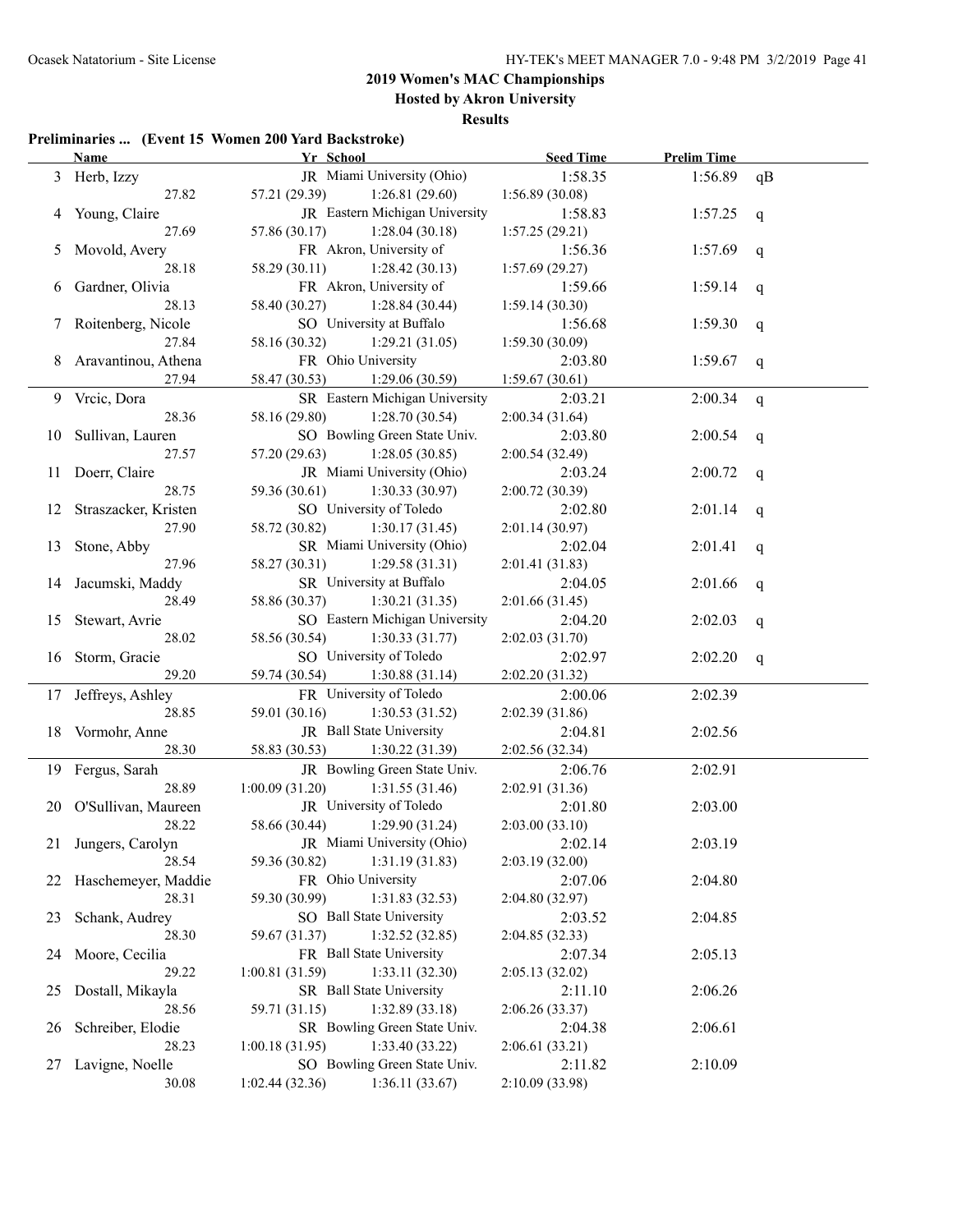**Hosted by Akron University**

#### **Results**

### **Preliminaries ... (Event 15 Women 200 Yard Backstroke)**

|                  | <b>Name</b>                                 | Yr School                                | <b>Seed Time</b>   | <b>Prelim Time</b> |   |               |
|------------------|---------------------------------------------|------------------------------------------|--------------------|--------------------|---|---------------|
|                  | Mitchell, Michaela                          | SO Miami University (Ohio)               | 2:05.06            | X2:01.24           |   |               |
|                  | 28.73                                       | 58.92 (30.19)<br>1:29.85(30.93)          | 2:01.24 (31.39)    |                    |   |               |
| $---$            | Kenyon, Madeline                            | FR Ohio University                       | 2:04.97            | X2:05.66           |   |               |
|                  | $r: +9.79$ 29.32                            | 1:00.65(31.33)<br>1:32.94 (32.29)        | 2:05.66 (32.72)    |                    |   |               |
|                  | Sampson, Emma                               | SO University of Toledo                  | 2:07.94            | X2:05.68           |   |               |
|                  | 29.66                                       | 1:01.79(32.13)<br>1:33.98 (32.19)        | 2:05.68(31.70)     |                    |   |               |
|                  | Kinnard, Amelia                             | FR Eastern Michigan University           | 2:04.10            | X2:05.85           |   |               |
|                  | 28.50                                       | 59.55 (31.05)<br>1:32.28(32.73)          | 2:05.85(33.57)     |                    |   |               |
| $---$            | Cooper, Lauren                              | FR Akron, University of                  | 2:05.67            | X2:05.98           |   |               |
|                  | 28.98                                       | 1:32.83 (32.79)<br>1:00.04(31.06)        | 2:05.98(33.15)     |                    |   |               |
|                  | Knutte, Alex                                | FR Miami University (Ohio)               | 2:06.65            | X2:06.29           |   |               |
| $---$            |                                             |                                          | 2:06.29(33.62)     |                    |   |               |
|                  | 29.21                                       | 1:00.55(31.34)<br>1:32.67(32.12)         |                    |                    |   |               |
|                  | <b>Event 16 Women 100 Yard Freestyle</b>    |                                          |                    |                    |   |               |
|                  | Meet:<br>48.14<br>$\star$                   | <b>Megan Burns</b><br>2017               | <b>Buffalo</b>     |                    |   |               |
|                  | MAC:<br>48.14 # 2017                        | <b>Megan Burns</b>                       | <b>Buffalo</b>     |                    |   |               |
|                  | 47.35 A NCAA                                |                                          |                    |                    |   |               |
|                  | 49.51 B NCAA                                |                                          |                    |                    |   |               |
|                  | Name                                        | Yr School                                | <b>Prelim Time</b> | <b>Finals Time</b> |   | <b>Points</b> |
| A - Final        |                                             |                                          |                    |                    |   |               |
|                  | 1 Watson, Sarah                             | FR Akron, University of                  | 49.18              | 48.93              | B | 20            |
|                  | $r: +0.69$ 23.72                            | 48.93 (25.21)                            |                    |                    |   |               |
| 2                | Waggoner, Morgan                            | JR Akron, University of                  | 49.16              | 48.94              | B | 17            |
|                  | $r$ : +0.68 23.85                           | 48.94 (25.09)                            |                    |                    |   |               |
| 3                | Fazekas, Sadie                              | SR Akron, University of                  | 49.32              | 48.98              | B | 16            |
|                  | $r$ : +0.63 23.56                           | 48.98 (25.42)                            |                    |                    |   |               |
| 4                | Engel, Ragen                                | SR Akron, University of                  | 49.05              | 49.03              | B | 15            |
|                  | $r$ : +0.62 23.05                           | 49.03 (25.98)                            |                    |                    |   |               |
|                  | 5 Nebraska, Ellie                           | JR Akron, University of                  | 49.59              | 49.38              | B | 14            |
|                  | $r$ :+0.67 23.61                            | 49.38 (25.77)                            |                    |                    |   |               |
| 6                | Moynihan, Ella                              | SR Miami University (Ohio)               | 49.36              | 49.43              | B | 13            |
|                  | $r$ : +0.75 24.15                           | 49.43 (25.28)                            |                    |                    |   |               |
|                  | 7 Lins de Mello, Camila                     | FR Miami University (Ohio)               | 49.59              | 49.48              | B | 12            |
|                  | $r$ : +0.75 24.12                           | 49.48 (25.36)                            |                    |                    |   |               |
| 8                | Ernst, Andrea                               | JR University at Buffalo                 | 49.67              | 49.72              |   | 11            |
|                  | $r+0.66$ 23.94                              | 49.72 (25.78)                            |                    |                    |   |               |
| <b>B</b> - Final |                                             |                                          |                    |                    |   |               |
| 9                | Henell, Sofia                               | FR Akron, University of                  | 49.69              | 49.11              | B | 9             |
|                  | $r$ : +0.68 23.76                           | 49.11 (25.35)                            |                    |                    |   |               |
|                  | 10 Van Lanen, Corrin                        | SR Ohio University                       | 49.79              | 49.73              |   | 7             |
|                  | $r$ : +0.62 23.82                           | 49.73 (25.91)                            |                    |                    |   |               |
| 11               | Burns, Katie                                | JR University at Buffalo                 | 50.13              | 50.01              |   | 6             |
|                  | $r: +0.72$ 24.00                            | 50.01 (26.01)                            |                    |                    |   |               |
| 12               | Lawton, Jillian                             | SO University at Buffalo                 | 50.29              | 50.06              |   | 5             |
|                  | $r+0.68$ 23.90                              | 50.06 (26.16)                            |                    |                    |   |               |
| 13               | Schultheis, Cat                             | SR University at Buffalo                 | 50.49              | 50.24              |   | 4             |
|                  | $r: +0.71$ 24.12                            | 50.24 (26.12)                            |                    |                    |   |               |
|                  |                                             | JR Eastern Michigan University           |                    |                    |   |               |
| 14               | Armstrong-Grant, Amelia<br>$r: +0.71$ 24.12 |                                          | 50.10              | 50.27              |   | 3             |
|                  |                                             | 50.27(26.15)<br>FR University at Buffalo |                    |                    |   |               |
| 15               | Naccarella, Toni                            |                                          | 50.31              | 50.47              |   | 2             |
|                  | $r.+0.72$ 24.31                             | 50.47 (26.16)                            |                    |                    |   |               |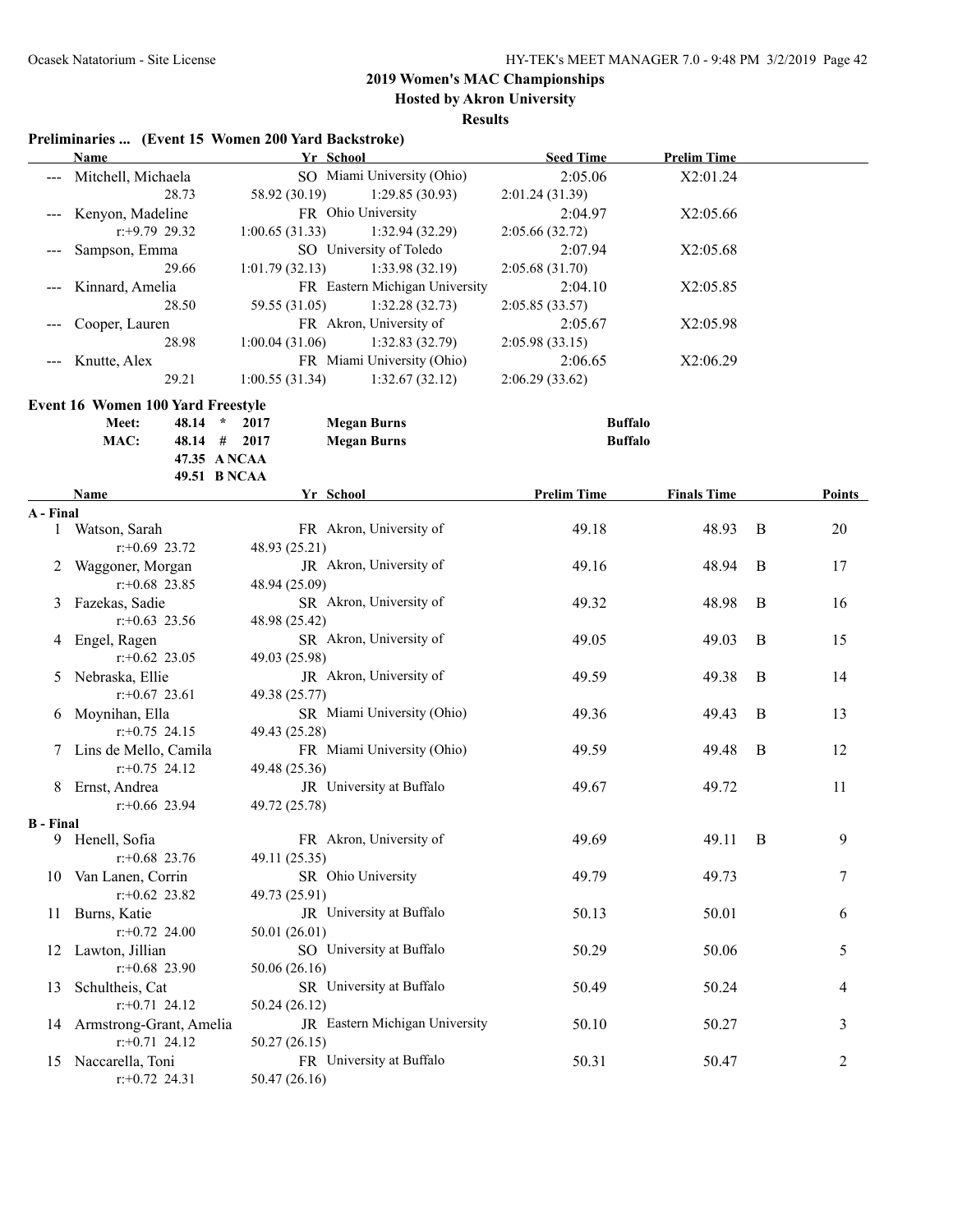**Hosted by Akron University**

#### **Results**

### **B - Final ... (Event 16 Women 100 Yard Freestyle)**

|     | <b>Name</b>                         | Yr School                      | <b>Prelim Time</b> | <b>Finals Time</b> | <b>Points</b> |
|-----|-------------------------------------|--------------------------------|--------------------|--------------------|---------------|
|     | 16 Staffeldt, Meike                 | SO Eastern Michigan University | 50.61              | 50.58              | 1             |
|     | $r + 0.74$ 24.56                    | 50.58 (26.02)                  |                    |                    |               |
|     | <b>Preliminaries</b>                |                                |                    |                    |               |
|     | 17 Johnston, Stephanie              | SR Eastern Michigan University | 50.81              |                    |               |
|     | r:0.74 24.09                        | 50.81 (26.72)                  |                    |                    |               |
|     | 18 Wohlert, Franziska               | SR Bowling Green State Univ.   | 50.86              |                    |               |
|     | $r:0.66$ 24.57                      | 50.86 (26.29)                  |                    |                    |               |
|     | 19 Stark, Rachel                    | JR Eastern Michigan University | 50.94              |                    |               |
|     | $r: 0.70$ 24.27                     | 50.94 (26.67)                  |                    |                    |               |
|     | 20 Ramden, Alida                    | SO University of Toledo        | 51.17              |                    |               |
|     | $r: 0.72$ 24.53                     |                                |                    |                    |               |
|     |                                     | 51.17 (26.64)                  |                    |                    |               |
|     | 21 Eriksson, Lisa                   | SO University of Toledo        | 51.26              |                    |               |
|     | $r: 0.73$ 24.47                     | 51.26 (26.79)                  |                    |                    |               |
|     | 22 Perrett, Courtney                | JR Ohio University             | 51.30              |                    |               |
|     | $r: 0.67$ 24.69                     | 51.30 (26.61)                  |                    |                    |               |
| 23  | Sheehan, Kendra                     | FR Ohio University             | 51.34              |                    |               |
|     | $r: 0.84$ 24.75                     | 51.34 (26.59)                  |                    |                    |               |
|     | *24 McDonald, Lexie                 | FR Ball State University       | 51.39              |                    |               |
|     | $r: 0.72$ 24.63                     | 51.39 (26.76)                  |                    |                    |               |
|     | *24 White, Lexie                    | SR Ohio University             | 51.39              |                    |               |
|     | $r: 0.72$ 24.51                     | 51.39 (26.88)                  |                    |                    |               |
|     | 26 Andrews, Maddy                   | SO Bowling Green State Univ.   | 51.68              |                    |               |
|     | $r:0.78$ 24.96                      | 51.68 (26.72)                  |                    |                    |               |
|     | 27 Franks, Ashleigh                 | SO Bowling Green State Univ.   | 51.71              |                    |               |
|     | $r: 0.74$ 24.68                     | 51.71 (27.03)                  |                    |                    |               |
|     | 28 Justinak, Anna                   | JR Miami University (Ohio)     | 51.72              |                    |               |
|     | $r: 0.72$ 24.43                     | 51.72 (27.29)                  |                    |                    |               |
|     | 29 Gilbert, Peighton                | JR Ball State University       | 51.78              |                    |               |
|     | $r: 0.73$ 24.80                     | 51.78 (26.98)                  |                    |                    |               |
|     |                                     | FR Bowling Green State Univ.   | 51.80              |                    |               |
|     | 30 Eriksson, Anna<br>$r:0.65$ 25.08 |                                |                    |                    |               |
|     |                                     | 51.80 (26.72)                  |                    |                    |               |
|     | 31 Pierce, Allison                  | SR Miami University (Ohio)     | 51.82              |                    |               |
|     | $r: 0.70$ 24.53                     | 51.82 (27.29)                  |                    |                    |               |
|     | 32 Zilch, Molly                     | JR Miami University (Ohio)     | 52.17              |                    |               |
|     | $r:0.69$ 25.01                      | 52.17 (27.16)                  |                    |                    |               |
|     | 33 Polderman, Jordyn                | FR University of Toledo        | 52.25              |                    |               |
|     | $r: 0.74$ 25.23                     | 52.25 (27.02)                  |                    |                    |               |
|     | 34 Bottorff, Makenna                | FR Ball State University       | 52.35              |                    |               |
|     | $r: 0.70$ 24.85                     | 52.35 (27.50)                  |                    |                    |               |
| 35  | Mayer, Audrey                       | SR Ball State University       | 52.81              |                    |               |
|     | $r: 0.77$ 25.17                     | 52.81 (27.64)                  |                    |                    |               |
|     | Bischoff, Carolyn                   | SO Ohio University             | 52.39              | $\boldsymbol{X}$   |               |
|     | r:0.68 24.98                        | 52.39 (27.41)                  |                    |                    |               |
|     | Marion, Marissa                     | SR Eastern Michigan University | 51.77              | X                  |               |
|     | $r: 0.73$ 24.47                     | 51.77 (27.30)                  |                    |                    |               |
|     | Elston, Lauren                      | SR Ball State University       | 53.81              | $\boldsymbol{X}$   |               |
|     | $r:0.70$ 25.68                      | 53.81 (28.13)                  |                    |                    |               |
|     | Christophersen, Emily               | SR Akron, University of        | 51.98              | $\mathbf X$        |               |
|     | $r:0.65$ 25.11                      | 51.98 (26.87)                  |                    |                    |               |
|     | Jones, Shaunna                      | SO Bowling Green State Univ.   | 52.92              | $\mathbf X$        |               |
| --- | r:0.81 25.59                        |                                |                    |                    |               |
|     |                                     | 52.92 (27.33)                  |                    |                    |               |
|     | Mitchell, Michaela                  | SO Miami University (Ohio)     |                    | $\boldsymbol{X}$   |               |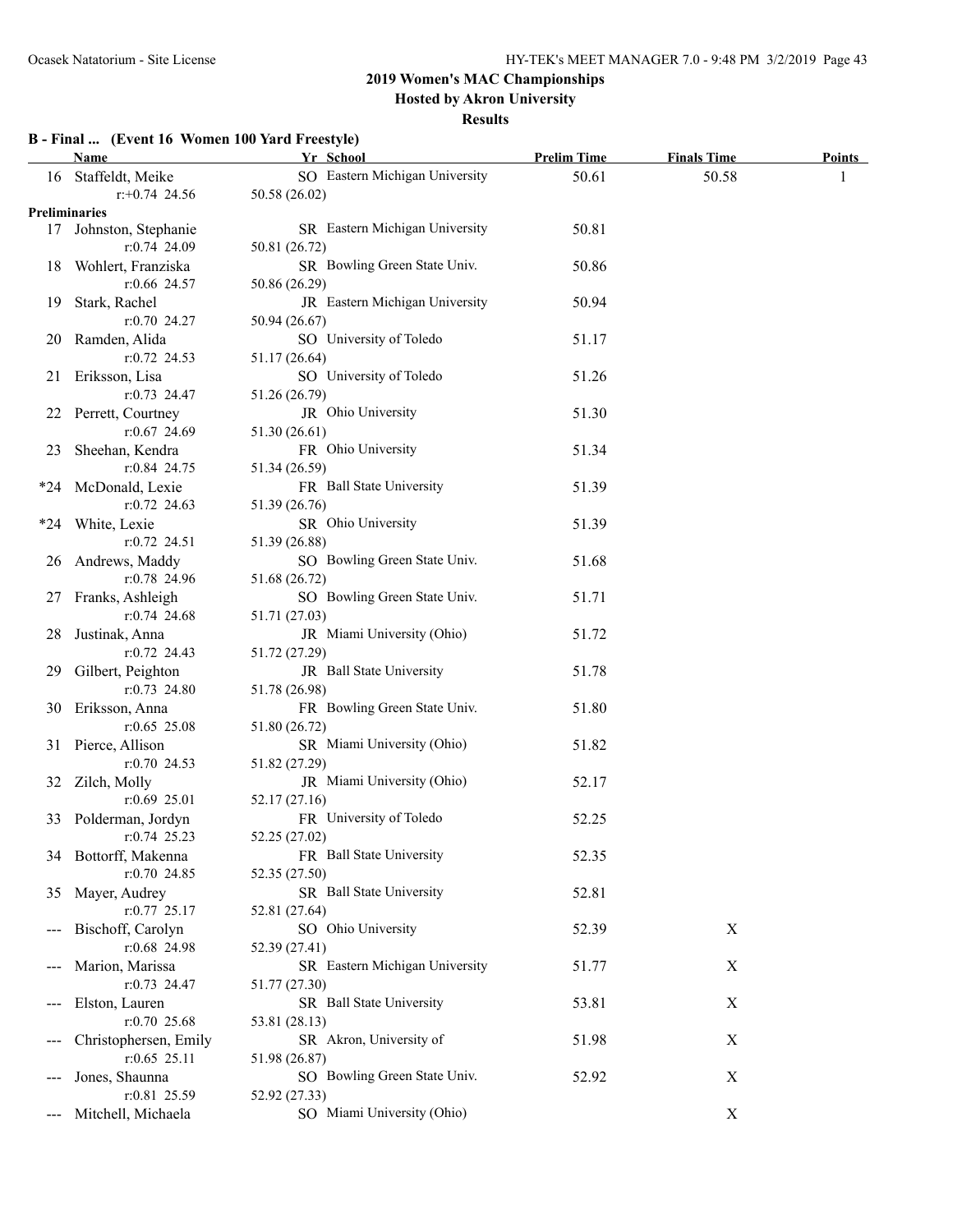**Hosted by Akron University**

|    | Preliminaries  (Event 16 Women 100 Yard Freestyle) |               |                                |                    |                           |        |
|----|----------------------------------------------------|---------------|--------------------------------|--------------------|---------------------------|--------|
|    | Name                                               |               | Yr School                      | <b>Prelim Time</b> | <b>Finals Time</b>        | Points |
|    | Molnar, Kayla                                      |               | SO Ball State University       | 54.05              | X                         |        |
|    | $r: 0.73$ 25.47                                    | 54.05 (28.58) |                                |                    |                           |        |
|    | Cooper, Lauren                                     |               | FR Akron, University of        |                    | X                         |        |
|    | Scott, Hunter                                      |               | FR Miami University (Ohio)     |                    | X                         |        |
|    | Rayburn, Peyton                                    |               | FR Miami University (Ohio)     | 52.76              | $\boldsymbol{\mathrm{X}}$ |        |
|    | $r:0.68$ 24.74                                     | 52.76 (28.02) |                                |                    |                           |        |
|    | <b>Event 16 Women 100 Yard Freestyle</b>           |               |                                |                    |                           |        |
|    | $48.14 *$<br>Meet:                                 | 2017          | <b>Megan Burns</b>             | <b>Buffalo</b>     |                           |        |
|    | MAC:<br>$48.14$ # 2017                             |               | <b>Megan Burns</b>             | <b>Buffalo</b>     |                           |        |
|    | 47.35 A NCAA                                       |               |                                |                    |                           |        |
|    | 49.51 B NCAA                                       |               |                                |                    |                           |        |
|    | Name                                               |               | Yr School                      | <b>Seed Time</b>   | <b>Prelim Time</b>        |        |
|    | <b>Preliminaries</b>                               |               |                                |                    |                           |        |
|    | 1 Engel, Ragen                                     |               | SR Akron, University of        | 50.08              | 49.05                     | qB     |
|    | $r$ : +0.64 24.10                                  | 49.05 (24.95) |                                |                    |                           |        |
|    | Waggoner, Morgan                                   |               | JR Akron, University of        | 49.62              | 49.16                     | qB     |
|    | $r: +0.68$ 24.01                                   | 49.16 (25.15) |                                |                    |                           |        |
| 3  | Watson, Sarah                                      |               | FR Akron, University of        | 49.26              | 49.18                     | qB     |
|    | $r: +0.69$ 23.72                                   | 49.18 (25.46) |                                |                    |                           |        |
|    | Fazekas, Sadie                                     |               | SR Akron, University of        | 49.49              | 49.32                     | qB     |
|    | $r+8.64$ 23.88                                     | 49.32 (25.44) |                                |                    |                           |        |
| 5  | Moynihan, Ella                                     |               | SR Miami University (Ohio)     | 50.69              | 49.36                     | qB     |
|    | $r: +0.71$ 23.98                                   | 49.36 (25.38) |                                |                    |                           |        |
| *6 | Lins de Mello, Camila                              |               | FR Miami University (Ohio)     | 50.48              | 49.59                     | q      |
|    | $r.+7.91$ 24.02                                    | 49.59 (25.57) |                                |                    |                           |        |
| *6 | Nebraska, Ellie                                    |               | JR Akron, University of        | 52.85              | 49.59                     | q      |
|    | $r$ : +0.68 23.79                                  | 49.59 (25.80) |                                |                    |                           |        |
| 8  | Ernst, Andrea                                      |               | JR University at Buffalo       | 50.13              | 49.67                     | q      |
|    | $r+0.67$ 23.99                                     | 49.67 (25.68) |                                |                    |                           |        |
|    | 9 Henell, Sofia                                    |               | FR Akron, University of        | 49.88              | 49.69                     | q      |
|    | $r$ : +0.67 23.95<br>Van Lanen, Corrin             | 49.69 (25.74) | SR Ohio University             | 50.69              |                           |        |
| 10 | $r+0.62$ 23.95                                     | 49.79 (25.84) |                                |                    | 49.79                     | q      |
| 11 | Armstrong-Grant, Amelia                            |               | JR Eastern Michigan University | 52.16              | 50.10                     |        |
|    | $r: +0.75$ 23.94                                   | 50.10(26.16)  |                                |                    |                           | q      |
|    | 12 Burns, Katie                                    |               | JR University at Buffalo       | 49.71              | 50.13 $q$                 |        |
|    | $r.+0.72$ 24.12                                    | 50.13 (26.01) |                                |                    |                           |        |
| 13 | Lawton, Jillian                                    |               | SO University at Buffalo       | 50.86              | 50.29                     | q      |
|    | $r+0.63$ 23.85                                     | 50.29 (26.44) |                                |                    |                           |        |
|    | 14 Naccarella, Toni                                |               | FR University at Buffalo       | 51.25              | 50.31                     | q      |
|    | $r.+0.71$ 24.30                                    | 50.31 (26.01) |                                |                    |                           |        |
| 15 | Schultheis, Cat                                    |               | SR University at Buffalo       | 51.40              | 50.49                     | q      |
|    | $r: +0.72$ 24.13                                   | 50.49 (26.36) |                                |                    |                           |        |
| 16 | Staffeldt, Meike                                   |               | SO Eastern Michigan University | 51.85              | 50.61                     | q      |
|    | $r.+0.80$ 24.33                                    | 50.61 (26.28) |                                |                    |                           |        |
| 17 | Johnston, Stephanie                                |               | SR Eastern Michigan University | 51.10              | 50.81                     |        |
|    | $r.+0.74$ 24.09                                    | 50.81 (26.72) |                                |                    |                           |        |
| 18 | Wohlert, Franziska                                 |               | SR Bowling Green State Univ.   | 50.87              | 50.86                     |        |
|    | $r.+0.66$ 24.57                                    | 50.86 (26.29) |                                |                    |                           |        |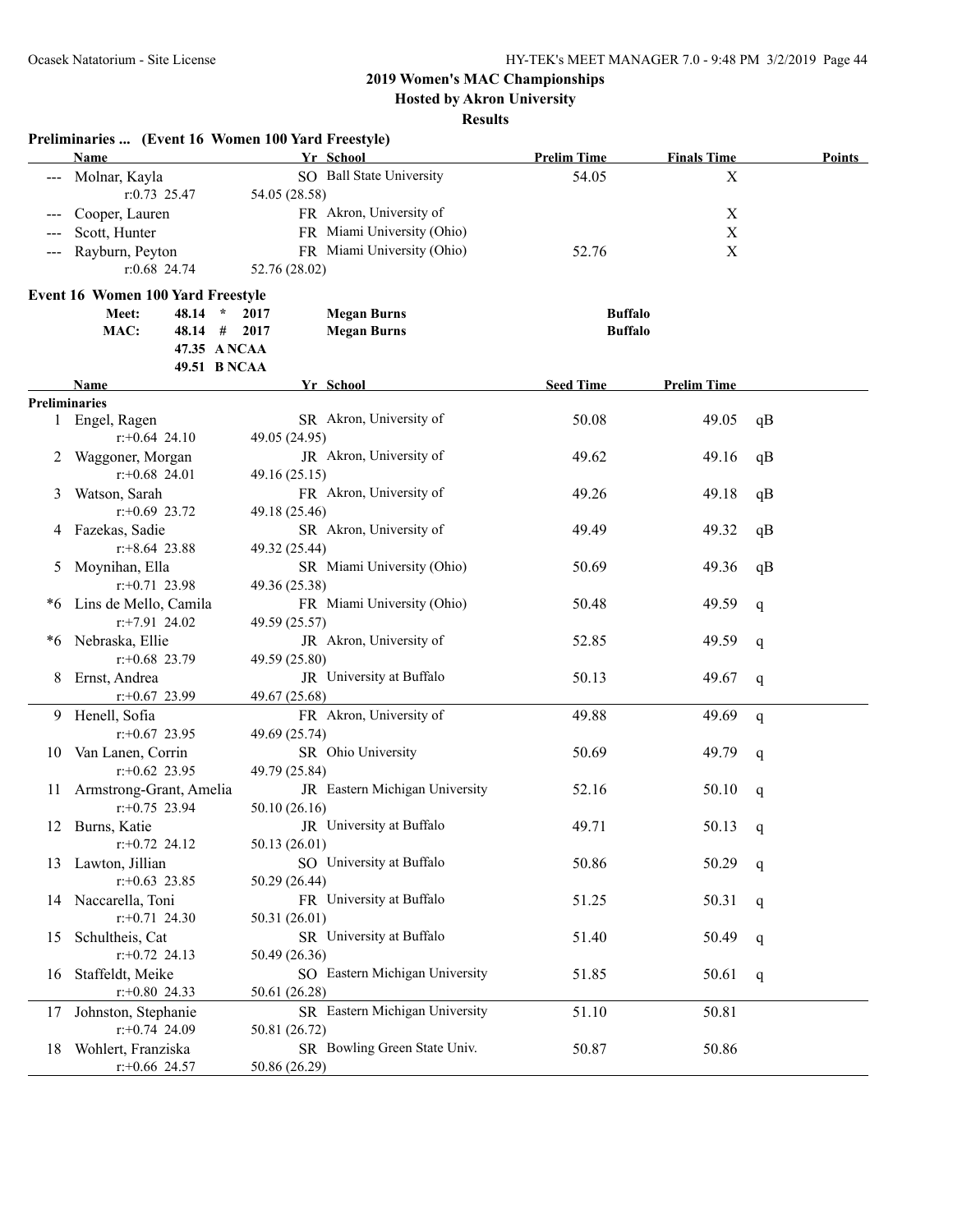**Hosted by Akron University**

#### **Results**

|       | Name and the same state of the state of the state of the state of the state of the state of the state of the state of the state of the state of the state of the state of the state of the state of the state of the state of | Yr School                      | <b>Seed Time</b> | <b>Prelim Time</b> |  |
|-------|-------------------------------------------------------------------------------------------------------------------------------------------------------------------------------------------------------------------------------|--------------------------------|------------------|--------------------|--|
|       | 19 Stark, Rachel                                                                                                                                                                                                              | JR Eastern Michigan University | 52.29            | 50.94              |  |
|       | $r: +0.70$ 24.27                                                                                                                                                                                                              | 50.94 (26.67)                  |                  |                    |  |
|       | 20 Ramden, Alida                                                                                                                                                                                                              | SO University of Toledo        | 54.59            | 51.17              |  |
|       | $r+0.72$ 24.53                                                                                                                                                                                                                | 51.17 (26.64)                  |                  |                    |  |
| 21.   | Eriksson, Lisa                                                                                                                                                                                                                | SO University of Toledo        | 51.20            | 51.26              |  |
|       | $r+0.73$ 24.47                                                                                                                                                                                                                | 51.26 (26.79)                  |                  |                    |  |
| 22    | Perrett, Courtney                                                                                                                                                                                                             | JR Ohio University             | 51.86            | 51.30              |  |
|       | $r: +0.67$ 24.69                                                                                                                                                                                                              | 51.30 (26.61)                  |                  |                    |  |
| 23    | Sheehan, Kendra                                                                                                                                                                                                               | FR Ohio University             | 52.70            | 51.34              |  |
|       | $r+0.84$ 24.75                                                                                                                                                                                                                | 51.34 (26.59)                  |                  |                    |  |
| *24   | McDonald, Lexie                                                                                                                                                                                                               | FR Ball State University       | 52.86            | 51.39              |  |
|       | $r+0.72$ 24.63                                                                                                                                                                                                                | 51.39 (26.76)                  |                  |                    |  |
| $*24$ | White, Lexie                                                                                                                                                                                                                  | SR Ohio University             | 51.57            | 51.39              |  |
|       | $r+0.72$ 24.51                                                                                                                                                                                                                | 51.39 (26.88)                  |                  |                    |  |
|       | 26 Andrews, Maddy                                                                                                                                                                                                             | SO Bowling Green State Univ.   | 52.43            | 51.68              |  |
|       | $r+0.78$ 24.96                                                                                                                                                                                                                | 51.68 (26.72)                  |                  |                    |  |
| 27    | Franks, Ashleigh                                                                                                                                                                                                              | SO Bowling Green State Univ.   | 52.35            | 51.71              |  |
|       | $r+0.74$ 24.68                                                                                                                                                                                                                | 51.71 (27.03)                  |                  |                    |  |
| 28    | Justinak, Anna                                                                                                                                                                                                                | JR Miami University (Ohio)     | 51.16            | 51.72              |  |
|       | $r+0.72$ 24.43                                                                                                                                                                                                                | 51.72 (27.29)                  |                  |                    |  |
| 29.   | Gilbert, Peighton                                                                                                                                                                                                             | JR Ball State University       | 52.29            | 51.78              |  |
|       | $r: +0.73$ 24.80                                                                                                                                                                                                              | 51.78 (26.98)                  |                  |                    |  |
|       | 30 Eriksson, Anna                                                                                                                                                                                                             | FR Bowling Green State Univ.   | 51.83            | 51.80              |  |
|       | $r+0.65$ 25.08                                                                                                                                                                                                                | 51.80 (26.72)                  |                  |                    |  |
|       | 31 Pierce, Allison                                                                                                                                                                                                            | SR Miami University (Ohio)     | 52.28            | 51.82              |  |
|       | $r+0.70$ 24.53                                                                                                                                                                                                                | 51.82 (27.29)                  |                  |                    |  |
| 32    | Zilch, Molly                                                                                                                                                                                                                  | JR Miami University (Ohio)     | 52.56            | 52.17              |  |
|       | $r+0.69$ 25.01                                                                                                                                                                                                                | 52.17 (27.16)                  |                  |                    |  |
|       | 33 Polderman, Jordyn                                                                                                                                                                                                          | FR University of Toledo        | 53.49            | 52.25              |  |
|       | $r+0.74$ 25.23                                                                                                                                                                                                                | 52.25 (27.02)                  |                  |                    |  |
|       | 34 Bottorff, Makenna                                                                                                                                                                                                          | FR Ball State University       | 52.85            | 52.35              |  |
|       | $r: +0.70$ 24.85                                                                                                                                                                                                              | 52.35 (27.50)                  |                  |                    |  |
| 35    | Mayer, Audrey                                                                                                                                                                                                                 | SR Ball State University       | 53.47            | 52.81              |  |
|       | $r: +0.77$ 25.17                                                                                                                                                                                                              | 52.81 (27.64)                  |                  |                    |  |
|       | Cooper, Lauren                                                                                                                                                                                                                | FR Akron, University of        | 52.27            | X                  |  |
|       | Scott, Hunter                                                                                                                                                                                                                 | FR Miami University (Ohio)     | 53.40            | $\mathbf X$        |  |
|       | Mitchell, Michaela                                                                                                                                                                                                            | SO Miami University (Ohio)     | 54.97            | X                  |  |
|       | Marion, Marissa                                                                                                                                                                                                               | SR Eastern Michigan University | 52.40            | X51.77             |  |
|       | $r+0.73$ 24.47                                                                                                                                                                                                                | 51.77 (27.30)                  |                  |                    |  |
|       | Christophersen, Emily                                                                                                                                                                                                         | SR Akron, University of        | 53.06            | X51.98             |  |
|       | $r: +0.65$ 25.11                                                                                                                                                                                                              | 51.98 (26.87)                  |                  |                    |  |
|       | Bischoff, Carolyn                                                                                                                                                                                                             | SO Ohio University             | 54.66            | X52.39             |  |
|       | $r$ : +0.68 24.98                                                                                                                                                                                                             | 52.39 (27.41)                  |                  |                    |  |
|       | Rayburn, Peyton                                                                                                                                                                                                               | FR Miami University (Ohio)     | 52.65            | X52.76             |  |
|       | $r+0.68$ 24.74                                                                                                                                                                                                                | 52.76 (28.02)                  |                  |                    |  |
|       | Jones, Shaunna                                                                                                                                                                                                                | SO Bowling Green State Univ.   | 53.66            | X52.92             |  |
|       | $r+0.81$ 25.59                                                                                                                                                                                                                | 52.92 (27.33)                  |                  |                    |  |
|       | Elston, Lauren                                                                                                                                                                                                                | SR Ball State University       | 54.36            | X53.81             |  |
|       | $r+0.70$ 25.68                                                                                                                                                                                                                | 53.81 (28.13)                  |                  |                    |  |
|       | Molnar, Kayla                                                                                                                                                                                                                 | SO Ball State University       | 56.28            | X54.05             |  |
|       | $r.+0.73$ 25.47                                                                                                                                                                                                               | 54.05 (28.58)                  |                  |                    |  |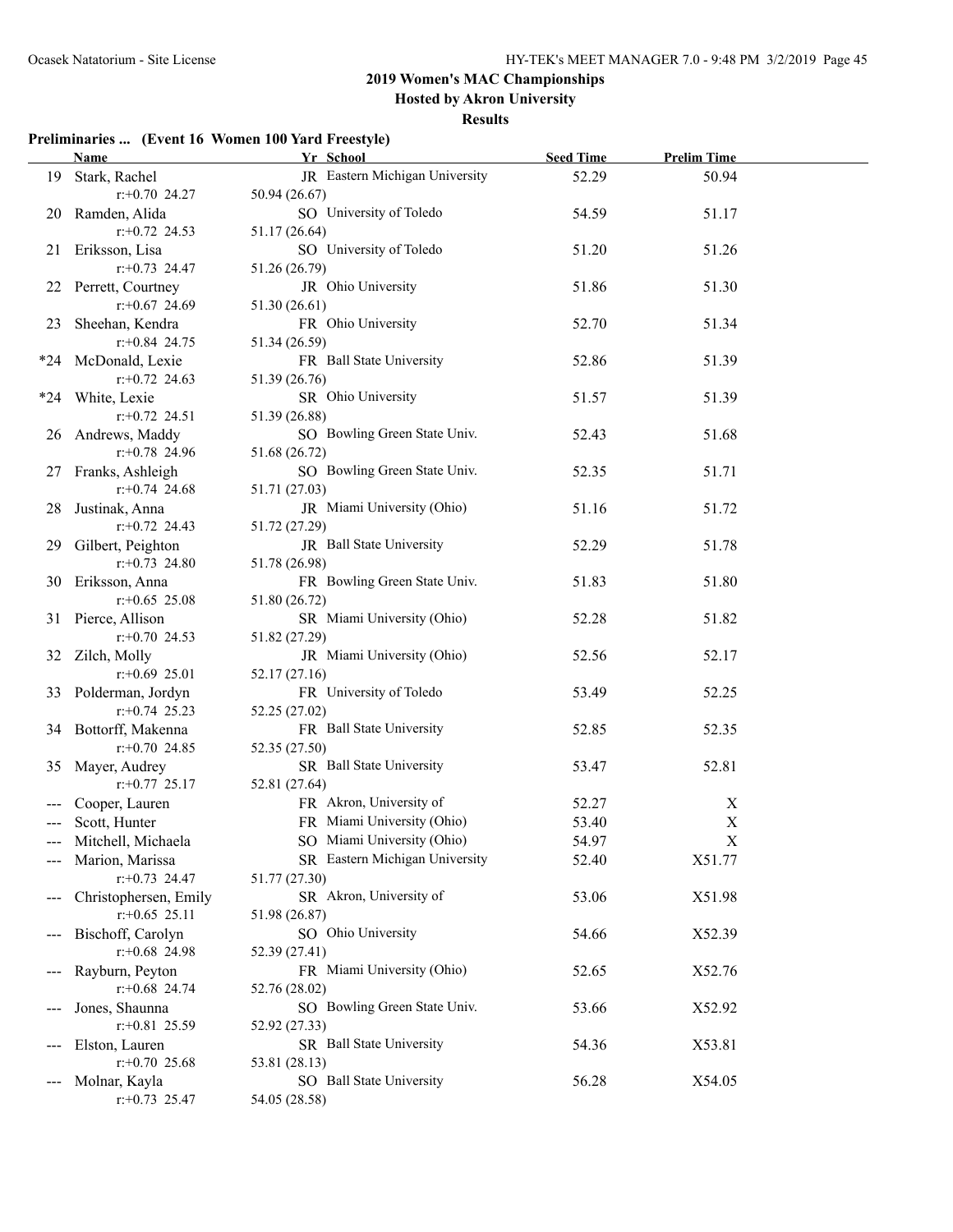**Hosted by Akron University**

|                  | <b>Event 17 Women 200 Yard Breaststroke</b> | $2:09.13$ *                                         |                |                                           |                           |                    |   |        |
|------------------|---------------------------------------------|-----------------------------------------------------|----------------|-------------------------------------------|---------------------------|--------------------|---|--------|
|                  | Meet:<br>MAC:                               | $2:07.91$ # 2018<br>2:06.94 ANCAA<br>2:13.97 B NCAA | 2018           | Paloma Marrero<br>Paloma Marrero          | Akron<br><b>Akron</b>     |                    |   |        |
|                  | <b>Name</b>                                 |                                                     |                | Yr School                                 | <b>Prelim Time</b>        | <b>Finals Time</b> |   | Points |
| A - Final        |                                             |                                                     |                |                                           |                           |                    |   |        |
|                  | 1 Duncan, Delaney                           |                                                     |                | SR Eastern Michigan University            | 2:09.40                   | 2:07.38# B         |   | 20     |
|                  | $r: +0.70$ 28.96                            |                                                     | 1:01.15(32.19) | 1:33.87(32.72)                            | 2:07.38(33.51)            |                    |   |        |
|                  | 2 Garcia, Paula                             |                                                     |                | SO Akron, University of                   | 2:12.38                   | 2:09.82            | B | 17     |
|                  | $r: +0.67$ 29.47                            |                                                     | 1:02.24(32.77) | 1:35.35(33.11)                            | 2:09.82 (34.47)           |                    |   |        |
| 3                | Morgan, Kelsey                              |                                                     |                | FR Ohio University                        | 2:12.10                   | 2:11.43            | B | 16     |
|                  | $r + 0.74$ 29.46                            |                                                     | 1:02.52(33.06) | 1:36.53(34.01)                            | 2:11.43 (34.90)           |                    |   |        |
|                  | 4 Lahtinen, Emilia                          |                                                     |                | JR Ohio University                        | 2:13.97                   | 2:11.51            | B | 15     |
|                  | $r: +0.68$ 30.10                            |                                                     | 1:03.13(33.03) | 1:37.25(34.12)                            | 2:11.51(34.26)            |                    |   |        |
|                  | 5 Fischer, Andrea                           |                                                     |                | FR Akron, University of                   | 2:15.02                   | 2:13.27            | B | 14     |
|                  | $r: +0.70$ 30.30                            |                                                     | 1:04.53(34.23) | 1:39.30(34.77)                            | 2:13.27(33.97)            |                    |   |        |
|                  | 6 Martin, Anna                              |                                                     |                | FR Miami University (Ohio)                | 2:16.25                   | 2:14.64            |   | 13     |
|                  | $r: +0.71$ 29.75                            |                                                     | 1:03.49(33.74) | 1:38.63(35.14)                            | 2:14.64(36.01)            |                    |   |        |
|                  | 7 Fuchs, Hannah                             |                                                     |                | JR Miami University (Ohio)                | 2:14.75                   | 2:14.67            |   | 12     |
|                  | $r: +0.69$ 30.05                            |                                                     | 1:03.62(33.57) | 1:38.13(34.51)                            | 2:14.67(36.54)            |                    |   |        |
|                  | 8 Baumer, Grace                             |                                                     |                | JR University at Buffalo                  | 2:15.99                   | 2:14.86            |   | 11     |
|                  | $r: +0.69$ 30.39                            |                                                     | 1:04.27(33.88) | 1:39.13(34.86)                            | 2:14.86(35.73)            |                    |   |        |
| <b>B</b> - Final |                                             |                                                     |                |                                           |                           |                    |   |        |
|                  | 9 Machado, Eli                              |                                                     |                | FR Eastern Michigan University            | 2:17.09                   | 2:14.64            |   | 9      |
|                  | $r: +0.70$ 30.44                            |                                                     | 1:04.39(33.95) | 1:39.42(35.03)                            | 2:14.64(35.22)            |                    |   |        |
|                  | 10 Vitolins, Anna                           |                                                     |                | JR University at Buffalo                  | 2:17.23                   | 2:15.79            |   | $\tau$ |
|                  | $r: +0.73$ 30.74                            |                                                     | 1:04.93(34.19) | 1:39.86 (34.93)                           | 2:15.79(35.93)            |                    |   |        |
|                  | 11 Avery, Jessica<br>$r: +0.74$ 30.78       |                                                     |                | SR University of Toledo                   | 2:16.36                   | 2:16.08            |   | 6      |
|                  |                                             |                                                     | 1:05.78(35.00) | 1:40.64(34.86)                            | 2:16.08(35.44)            |                    |   |        |
|                  | 12 Tiller, Sharne                           |                                                     |                | SR University at Buffalo                  | 2:16.98                   | 2:16.46            |   | 5      |
|                  | $r: +0.68$ 30.20                            |                                                     | 1:04.57(34.37) | 1:40.11(35.54)<br>JR Akron, University of | 2:16.46(36.35)            |                    |   |        |
|                  | 13 Pash, Jackie<br>$r: +0.80$ 31.49         |                                                     |                |                                           | 2:17.33                   | 2:16.96            |   | 4      |
|                  |                                             |                                                     | 1:05.95(34.46) | 1:41.36(35.41)<br>SO Akron, University of | 2:16.96(35.60)            |                    |   |        |
|                  | 14 Wharton, Ally<br>$r: +0.70$ 30.71        |                                                     |                |                                           | 2:16.99                   | 2:17.29            |   | 3      |
|                  | Ortner, Emily                               |                                                     | 1:05.37(34.66) | 1:41.16(35.79)<br>SR Ohio University      | 2:17.29(36.13)            |                    |   |        |
| 15               | $r: +0.67$ 31.22                            |                                                     | 1:05.84(34.62) | 1:41.63(35.79)                            | 2:16.27<br>2:18.32(36.69) | 2:18.32            |   | 2      |
|                  | 16 Hornstra, Mackenzie                      |                                                     |                | SR Ohio University                        | 2:17.60                   | 2:18.44            |   |        |
|                  | $r: +0.72$ 30.70                            |                                                     | 1:04.78(34.08) | 1:40.97(36.19)                            | 2:18.44(37.47)            |                    |   | 1      |
|                  | <b>Preliminaries</b>                        |                                                     |                |                                           |                           |                    |   |        |
|                  | 17 Verbrugge, Emily                         |                                                     |                | SR Bowling Green State Univ.              | 2:18.02                   |                    |   |        |
|                  | r:0.74 30.98                                |                                                     | 1:05.93(34.95) | 1:41.77(35.84)                            | 2:18.02(36.25)            |                    |   |        |
| 18               | Alexander, Brianna                          |                                                     |                | JR Miami University (Ohio)                | 2:18.08                   |                    |   |        |
|                  | r:0.68 30.99                                |                                                     | 1:05.75(34.76) | 1:41.26(35.51)                            | 2:18.08(36.82)            |                    |   |        |
| 19               | Spaczay, Alexandra                          |                                                     |                | FR Miami University (Ohio)                | 2:18.28                   |                    |   |        |
|                  | $r: 0.74$ 30.87                             |                                                     | 1:06.02(35.15) | 1:41.82(35.80)                            | 2:18.28(36.46)            |                    |   |        |
| 20               | Krull, Jenna                                |                                                     |                | SO University at Buffalo                  | 2:18.90                   |                    |   |        |
|                  | r:0.70 31.95                                |                                                     | 1:06.69(34.74) | 1:43.13(36.44)                            | 2:18.90(35.77)            |                    |   |        |
| 21               | Dahman, Mason                               |                                                     |                | SR Ball State University                  | 2:19.62                   |                    |   |        |
|                  | r:0.82 31.26                                |                                                     | 1:06.53(35.27) | 1:42.66(36.13)                            | 2:19.62(36.96)            |                    |   |        |
| 22               | Welke, Bec                                  |                                                     |                | JR University of Toledo                   | 2:21.16                   |                    |   |        |
|                  | r:0.65 31.32                                |                                                     | 1:07.07(35.75) | 1:43.37(36.30)                            | 2:21.16 (37.79)           |                    |   |        |
|                  |                                             |                                                     |                |                                           |                           |                    |   |        |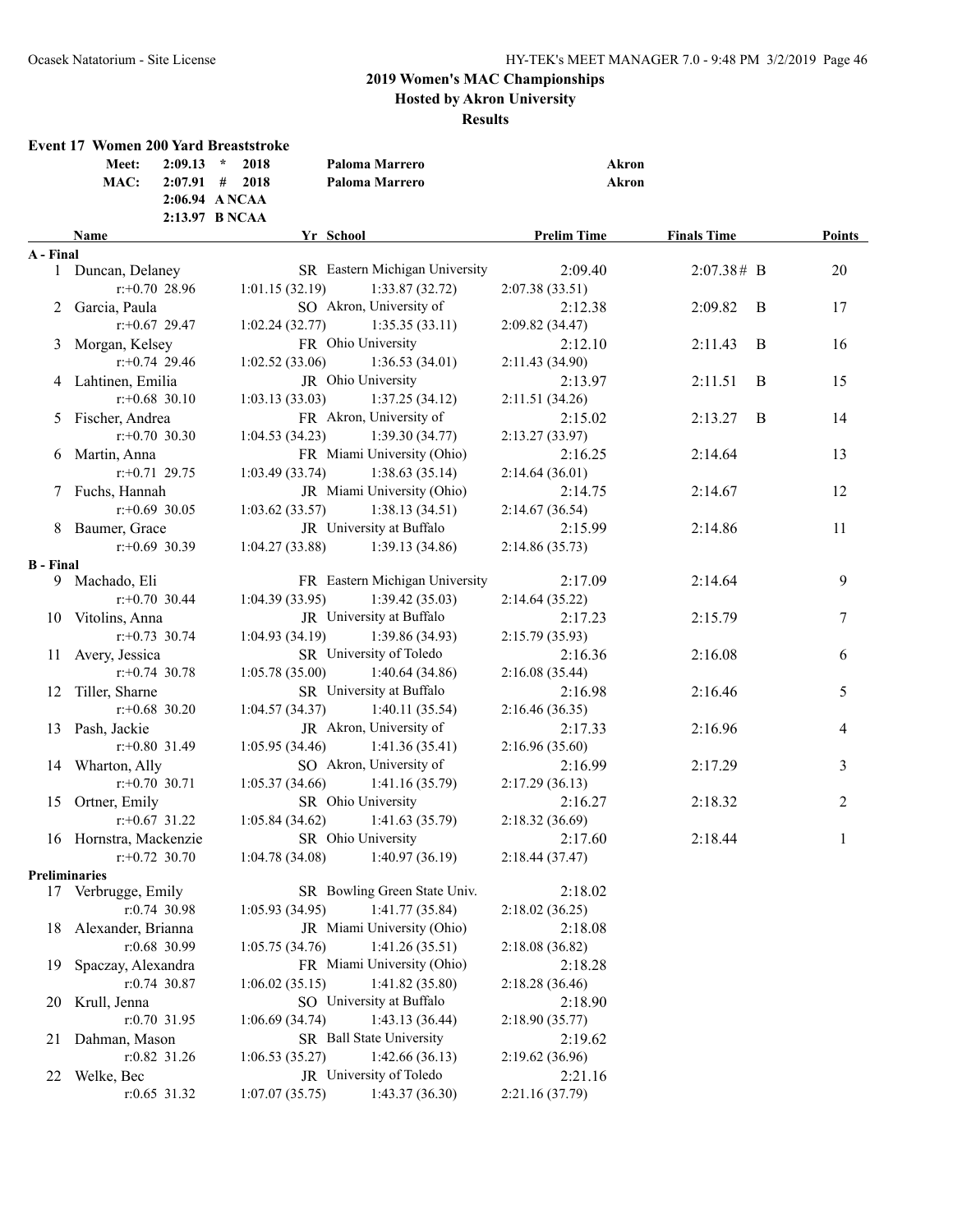**Hosted by Akron University**

### **Results**

#### **Preliminaries ... (Event 17 Women 200 Yard Breaststroke)**

|    | <b>Name</b>                                 | Yr School                          | <b>Prelim Time</b> | <b>Finals Time</b> | <b>Points</b> |
|----|---------------------------------------------|------------------------------------|--------------------|--------------------|---------------|
|    | 23 Madison, Elizabeth                       | SR Ball State University           | 2:21.20            |                    |               |
|    | r:0.69 31.05                                | 1:06.24(35.19)<br>1:43.03 (36.79)  | 2:21.20 (38.17)    |                    |               |
|    | 24 Borgerding, Nicole                       | SR Bowling Green State Univ.       | 2:21.53            |                    |               |
|    | r:0.66 31.56                                | 1:06.99(35.43)<br>1:43.84(36.85)   | 2:21.53(37.69)     |                    |               |
|    | 25 Bader, Alex                              | FR Ball State University           | 2:22.20            |                    |               |
|    | $r: 0.72$ 30.96                             | 1:06.86(35.90)<br>1:44.43(37.57)   | 2:22.20 (37.77)    |                    |               |
| 26 | Sperring, Allison                           | SO University of Toledo            | 2:22.32            |                    |               |
|    | r:0.82 31.85                                | 1:07.37(35.52)<br>1:44.23(36.86)   | 2:22.32 (38.09)    |                    |               |
|    | 27 McCarter, Abbie                          | FR Ball State University           | 2:23.16            |                    |               |
|    | r:0.70 31.70                                | 1:07.76(36.06)<br>1:44.82(37.06)   | 2:23.16(38.34)     |                    |               |
|    | 28 Perretta, Kasie                          | SO Bowling Green State Univ.       | 2:24.34            |                    |               |
|    | $r: 0.70$ 32.02                             | 1:08.27(36.25)<br>1:45.59(37.32)   | 2:24.34(38.75)     |                    |               |
|    | 29 Cahill, Cami                             | JR University of Toledo            | 2:24.95            |                    |               |
|    | $r: 0.75$ 32.91                             | 1:09.91(37.00)<br>1:47.14(37.23)   | 2:24.95 (37.81)    |                    |               |
|    | Lochridge, Annie                            | SO Akron, University of            | 2:17.24            | X                  |               |
|    | $r: 0.73$ 32.25                             | 1:08.08(35.83)<br>1:42.24(34.16)   | 2:17.24(35.00)     |                    |               |
|    | Puthoff, Kristen                            | SO Bowling Green State Univ.       | 2:27.00            | X                  |               |
|    | $r: 0.75$ 32.73                             | 1:10.19(37.46)<br>1:48.10(37.91)   | 2:27.00 (38.90)    |                    |               |
|    | Merck, Cailin                               | SO Ball State University           | 2:28.99            | X                  |               |
|    | $r:0.82$ 32.38                              | 1:09.19(36.81)<br>1:48.19(39.00)   | 2:28.99(40.80)     |                    |               |
|    | O'Brien, Katelyn                            | SO Ohio University                 | 2:24.53            | X                  |               |
|    | r:0.79 32.22                                | 1:08.45(36.23)<br>1:46.16(37.71)   | 2:24.53(38.37)     |                    |               |
|    | Jones, Carlee                               | SO Eastern Michigan University     | 2:20.15            | X                  |               |
|    | $r: 0.67$ 31.10                             | 1:06.10(35.00)<br>1:42.69(36.59)   | 2:20.15(37.46)     |                    |               |
|    | Klem, Rebekah                               | FR Ohio University                 | 2:19.88            | X                  |               |
|    | $r:0.68$ 31.23                              | 1:06.25(35.02)<br>1:42.72(36.47)   | 2:19.88(37.16)     |                    |               |
|    |                                             | FR Miami University (Ohio)         |                    |                    |               |
|    | Renuart, Bryanna                            |                                    | 2:24.95            | X                  |               |
|    | $r: 0.73$ 32.79                             | 1:08.59(35.80)<br>1:46.35(37.76)   | 2:24.95(38.60)     |                    |               |
|    | Wessel, Hannah                              | SO Miami University (Ohio)         | 2:24.35            | $\mathbf X$        |               |
|    | $r:0.66$ 31.88                              | 1:07.82(35.94)<br>1:45.34(37.52)   | 2:24.35(39.01)     |                    |               |
|    | <b>Event 17 Women 200 Yard Breaststroke</b> |                                    |                    |                    |               |
|    | Meet:                                       | $2:09.13$ * 2018<br>Paloma Marrero | <b>Akron</b>       |                    |               |
|    | MAC:                                        | $2:07.91$ # 2018<br>Paloma Marrero | <b>Akron</b>       |                    |               |
|    | 2:06.94 A NCAA                              |                                    |                    |                    |               |
|    | 2:13.97 B NCAA                              |                                    |                    |                    |               |
|    | Name                                        | Yr School                          | <b>Seed Time</b>   | <b>Prelim Time</b> |               |
|    | Preliminaries                               | SR Eastern Michigan University     | 2:15.05            |                    |               |
|    | 1 Duncan, Delaney<br>$r: +0.69$ 28.95       | 1:35.05(33.36)<br>1:01.69(32.74)   | 2:09.40(34.35)     | 2:09.40            | qB            |
|    |                                             | FR Ohio University                 | 2:19.63            |                    |               |
| 2  | Morgan, Kelsey<br>$r: +0.74$ 29.97          | 1:37.79(34.37)                     |                    | 2:12.10            | qB            |
|    |                                             | 1:03.42(33.45)                     | 2:12.10(34.31)     |                    |               |
| 3  | Garcia, Paula                               | SO Akron, University of            | 2:14.64            | 2:12.38            | qB            |
|    | $r: +0.61$ 31.09                            | 1:38.54 (33.60)<br>1:04.94 (33.85) | 2:12.38(33.84)     |                    |               |
| 4  | Lahtinen, Emilia                            | JR Ohio University                 | 2:13.28            | 2:13.97            | qB            |
|    | $r$ : +0.68 30.76                           | 1:39.52 (34.91)<br>1:04.61 (33.85) | 2:13.97(34.45)     |                    |               |
| 5  | Fuchs, Hannah                               | JR Miami University (Ohio)         | 2:16.30            | 2:14.75            | q             |
|    | $r$ : +0.72 30.41                           | 1:38.96 (34.73)<br>1:04.23 (33.82) | 2:14.75(35.79)     |                    |               |
| 6  | Fischer, Andrea                             | FR Akron, University of            | 2:14.33            | 2:15.02            | q             |
|    | $r$ : +0.71 30.33                           | 1:40.05 (34.90)<br>1:05.15 (34.82) | 2:15.02(34.97)     |                    |               |
| 7  | Baumer, Grace                               | JR University at Buffalo           | 2:16.30            | 2:15.99            | q             |
|    | $r$ :+0.69 30.96                            | 1:05.23(34.27)<br>1:40.05(34.82)   | 2:15.99 (35.94)    |                    |               |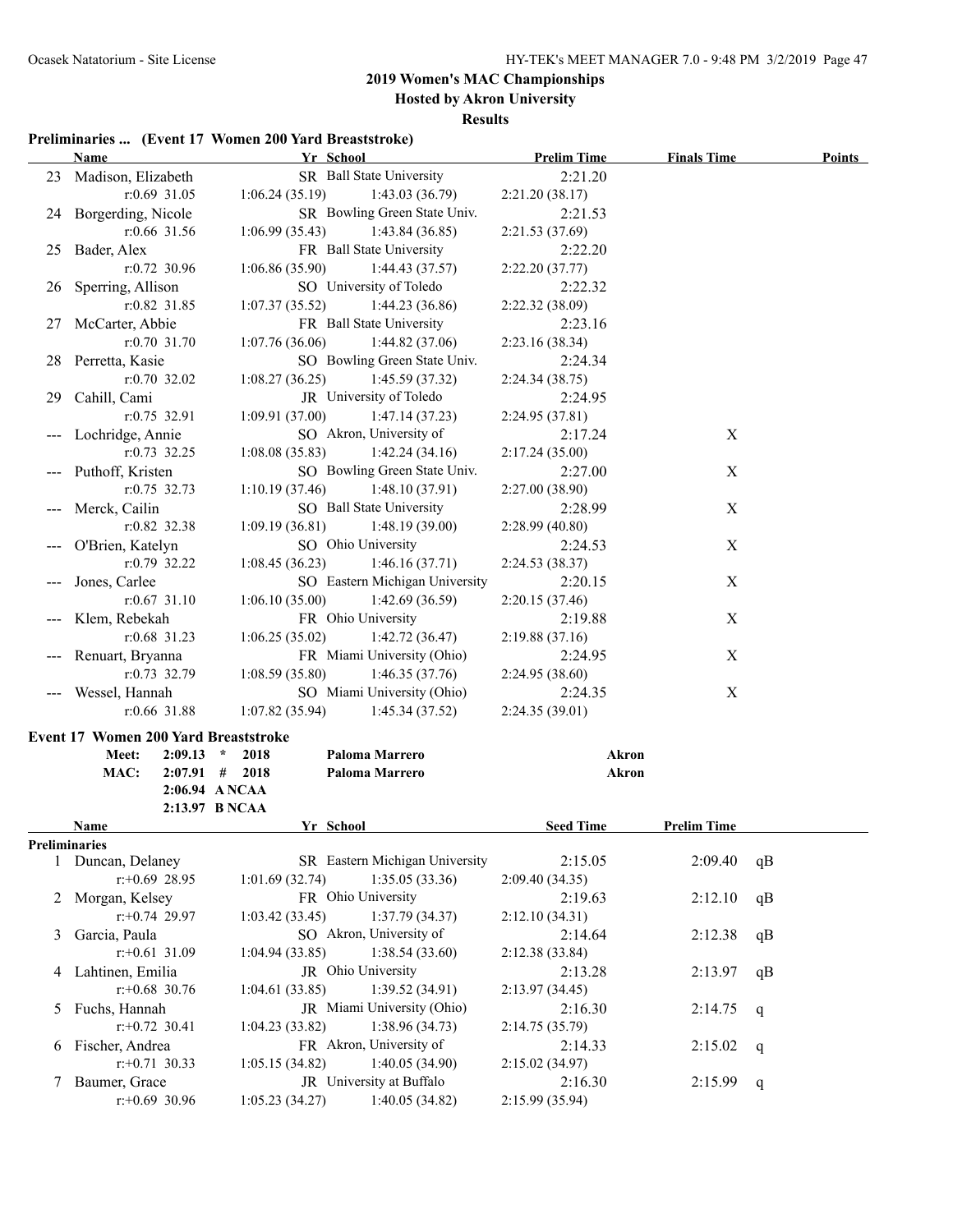**Hosted by Akron University**

**Results**

#### **Preliminaries ... (Event 17 Women 200 Yard Breaststroke)**

|     | <b>Name</b>            | Yr School          | <b>Seed Time</b>               |                 | <b>Prelim Time</b> |   |
|-----|------------------------|--------------------|--------------------------------|-----------------|--------------------|---|
| 8   | Martin, Anna           |                    | FR Miami University (Ohio)     | 2:17.48         | 2:16.25            | q |
|     | $r$ : +0.72 30.05      | 1:04.09(34.04)     | 1:39.21(35.12)                 | 2:16.25(37.04)  |                    |   |
| 9.  | Ortner, Emily          |                    | SR Ohio University             | 2:21.64         | 2:16.27            | q |
|     | $r$ : +0.67 31.14      | 1:05.26(34.12)     | 1:40.27(35.01)                 | 2:16.27(36.00)  |                    |   |
| 10  | Avery, Jessica         |                    | SR University of Toledo        | 2:23.77         | 2:16.36            | q |
|     | $r: +0.73$ 30.87       | 1:05.50(34.63)     | 1:40.86(35.36)                 | 2:16.36(35.50)  |                    |   |
| 11  | Tiller, Sharne         |                    | SR University at Buffalo       | 2:18.04         | 2:16.98            | q |
|     | $r$ :+0.69 30.93       | 1:05.54(34.61)     | 1:41.00(35.46)                 | 2:16.98(35.98)  |                    |   |
|     | 12 Wharton, Ally       |                    | SO Akron, University of        | 2:17.74         | 2:16.99            | q |
|     | $r$ : +0.67 30.55      | 1:05.25(34.70)     | 1:40.71(35.46)                 | 2:16.99(36.28)  |                    |   |
| 13  | Machado, Eli           |                    | FR Eastern Michigan University | 2:18.28         | 2:17.09            | q |
|     | $r+0.69$ 30.17         | 1:04.91(34.74)     | 1:40.96(36.05)                 | 2:17.09(36.13)  |                    |   |
|     | 14 Vitolins, Anna      |                    | JR University at Buffalo       | 2:20.02         | 2:17.23            | q |
|     | $r: +0.72$ 31.37       | 1:06.27(34.90)     | 1:41.66(35.39)                 | 2:17.23(35.57)  |                    |   |
|     | 15 Pash, Jackie        |                    | JR Akron, University of        | 2:16.63         | 2:17.33            | q |
|     | $r: +0.79$ 31.52       | 1:06.20(34.68)     | 1:41.76(35.56)                 | 2:17.33(35.57)  |                    |   |
|     | 16 Hornstra, Mackenzie | SR Ohio University |                                | 2:20.59         | 2:17.60            | q |
|     | $r: +0.74$ 30.62       | 1:05.34(34.72)     | 1:40.92(35.58)                 | 2:17.60(36.68)  |                    |   |
|     | 17 Verbrugge, Emily    |                    | SR Bowling Green State Univ.   | 2:23.08         | 2:18.02            |   |
|     | $r: +0.74$ 30.98       | 1:05.93(34.95)     | 1:41.77(35.84)                 | 2:18.02(36.25)  |                    |   |
| 18  | Alexander, Brianna     |                    | JR Miami University (Ohio)     | 2:21.57         | 2:18.08            |   |
|     | $r$ : +0.68 30.99      | 1:05.75(34.76)     | 1:41.26(35.51)                 | 2:18.08(36.82)  |                    |   |
| 19. | Spaczay, Alexandra     |                    | FR Miami University (Ohio)     | 2:19.79         | 2:18.28            |   |
|     | $r: +0.74$ 30.87       | 1:06.02(35.15)     | 1:41.82(35.80)                 | 2:18.28(36.46)  |                    |   |
|     | 20 Krull, Jenna        |                    | SO University at Buffalo       | 2:21.45         | 2:18.90            |   |
|     | $r: +0.70$ 31.95       | 1:06.69(34.74)     | 1:43.13(36.44)                 | 2:18.90(35.77)  |                    |   |
| 21  | Dahman, Mason          |                    | SR Ball State University       | 2:21.87         | 2:19.62            |   |
|     | $r$ : +0.82 31.26      | 1:06.53(35.27)     | 1:42.66(36.13)                 | 2:19.62(36.96)  |                    |   |
| 22  | Welke, Bec             |                    | JR University of Toledo        | 2:25.74         | 2:21.16            |   |
|     | $r$ : +0.65 31.32      | 1:07.07(35.75)     | 1:43.37(36.30)                 | 2:21.16(37.79)  |                    |   |
| 23  | Madison, Elizabeth     |                    | SR Ball State University       | 2:27.07         | 2:21.20            |   |
|     | $r+0.69$ 31.05         | 1:06.24(35.19)     | 1:43.03(36.79)                 | 2:21.20(38.17)  |                    |   |
|     | 24 Borgerding, Nicole  |                    | SR Bowling Green State Univ.   | 2:21.23         | 2:21.53            |   |
|     | $r$ : +0.66 31.56      | 1:06.99(35.43)     | 1:43.84(36.85)                 | 2:21.53 (37.69) |                    |   |
|     | 25 Bader, Alex         |                    | FR Ball State University       | 2:23.57         | 2:22.20            |   |
|     | $r.+0.72$ 30.96        | 1:06.86(35.90)     | 1:44.43(37.57)                 | 2:22.20(37.77)  |                    |   |
|     | 26 Sperring, Allison   |                    | SO University of Toledo        | 2:23.85         | 2:22.32            |   |
|     | $r$ : +0.82 31.85      | 1:07.37(35.52)     | 1:44.23(36.86)                 | 2:22.32 (38.09) |                    |   |
| 27  | McCarter, Abbie        |                    | FR Ball State University       | 2:27.10         | 2:23.16            |   |
|     | $r: +0.70$ 31.70       | 1:07.76(36.06)     | 1:44.82(37.06)                 | 2:23.16(38.34)  |                    |   |
| 28  | Perretta, Kasie        |                    | SO Bowling Green State Univ.   | 2:26.68         | 2:24.34            |   |
|     | $r.+0.70$ 32.02        | 1:08.27(36.25)     | 1:45.59(37.32)                 | 2:24.34(38.75)  |                    |   |
| 29  | Cahill, Cami           |                    | JR University of Toledo        | 2:26.24         | 2:24.95            |   |
|     | $r: +0.75$ 32.91       | 1:09.91(37.00)     | 1:47.14(37.23)                 | 2:24.95(37.81)  |                    |   |
|     | Lochridge, Annie       |                    | SO Akron, University of        | 2:17.49         | X2:17.24           |   |
|     | $r+0.73$ 32.25         | 1:08.08(35.83)     | 1:42.24(34.16)                 | 2:17.24(35.00)  |                    |   |
|     | Klem, Rebekah          |                    | FR Ohio University             | 2:23.03         | X2:19.88           |   |
|     | $r$ : +0.68 31.23      | 1:06.25(35.02)     | 1:42.72(36.47)                 | 2:19.88(37.16)  |                    |   |
|     | Jones, Carlee          |                    | SO Eastern Michigan University | 2:21.53         | X2:20.15           |   |
|     | $r.+0.67$ 31.10        | 1:06.10(35.00)     | 1:42.69(36.59)                 | 2:20.15(37.46)  |                    |   |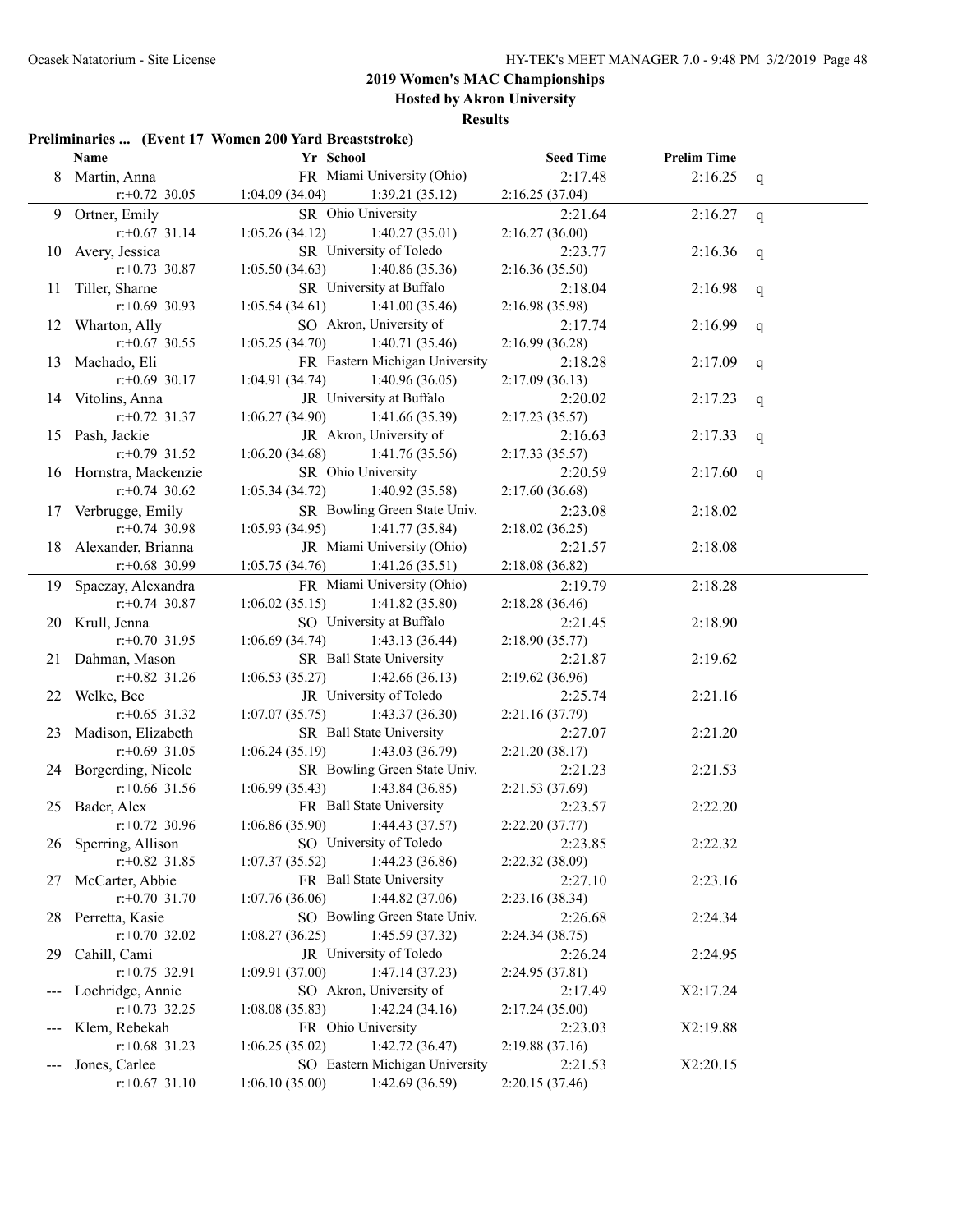**Hosted by Akron University**

**Results**

### **Preliminaries ... (Event 17 Women 200 Yard Breaststroke)**

|                  | <b>Name</b>                              |         |                  | Yr School                      | <b>Seed Time</b>           | <b>Prelim Time</b> |   |        |
|------------------|------------------------------------------|---------|------------------|--------------------------------|----------------------------|--------------------|---|--------|
|                  | --- Wessel, Hannah                       |         |                  | SO Miami University (Ohio)     | 2:22.49                    | X2:24.35           |   |        |
|                  | $r$ :+0.66 31.88                         |         | 1:07.82(35.94)   | 1:45.34(37.52)                 | 2:24.35 (39.01)            |                    |   |        |
|                  | --- O'Brien, Katelyn                     |         |                  | SO Ohio University             | 2:28.86                    | X2:24.53           |   |        |
|                  | $r: +0.79$ 32.22                         |         | 1:08.45(36.23)   | 1:46.16(37.71)                 | 2:24.53 (38.37)            |                    |   |        |
|                  | Renuart, Bryanna                         |         |                  | FR Miami University (Ohio)     | 2:22.55                    | X2:24.95           |   |        |
|                  | $r: +0.73$ 32.79                         |         | 1:08.59(35.80)   | 1:46.35(37.76)                 | 2:24.95 (38.60)            |                    |   |        |
|                  | --- Puthoff, Kristen                     |         |                  | SO Bowling Green State Univ.   | 2:31.59                    | X2:27.00           |   |        |
|                  | $r: +0.75$ 32.73                         |         | 1:10.19(37.46)   | 1:48.10(37.91)                 | 2:27.00 (38.90)            |                    |   |        |
|                  | --- Merck, Cailin                        |         |                  | SO Ball State University       | 2:30.48                    | X2:28.99           |   |        |
|                  | $r: +0.82$ 32.38                         |         | 1:09.19(36.81)   | 1:48.19(39.00)                 | 2:28.99 (40.80)            |                    |   |        |
|                  | <b>Event 18 Women 200 Yard Butterfly</b> |         |                  |                                |                            |                    |   |        |
|                  | Meet:                                    | 1:57.05 | $\star$<br>2018  | <b>Mackenzie Vargas</b>        |                            | Akron              |   |        |
|                  | MAC:                                     |         | $1:57.05$ # 2018 | <b>Mackenzie Vargas</b>        |                            | <b>Akron</b>       |   |        |
|                  |                                          |         | 1:53.48 ANCAA    |                                |                            |                    |   |        |
|                  |                                          |         | 1:59.23 B NCAA   |                                |                            |                    |   |        |
|                  | Name                                     |         |                  | Yr School                      | <b>Prelim Time</b>         | <b>Finals Time</b> |   | Points |
| A - Final        |                                          |         |                  |                                |                            |                    |   |        |
|                  | 1 Vargas, Mackenzie                      |         |                  | JR Akron, University of        | 1:59.33                    | 1:58.06            | B | 20     |
|                  | $r$ : +0.68 26.58                        |         | 56.55 (29.97)    | 1:26.82(30.27)                 | 1:58.06(31.24)             |                    |   |        |
|                  | 2 Nogaj, Paulina                         |         |                  | SO Akron, University of        | 1:58.47                    | 1:58.10            | B | 17     |
|                  | $r+0.73$ 26.38                           |         | 56.44 (30.06)    | 1:27.81(31.37)                 | 1:58.10(30.29)             |                    |   |        |
| 3                | Bonezzi, Jessica                         |         |                  | JR Akron, University of        | 1:59.63                    | 1:58.26            | B | 16     |
|                  | $r$ : +0.69 26.62                        |         | 56.51 (29.89)    | 1:27.35(30.84)                 | 1:58.26(30.91)             |                    |   |        |
| 4                | Sapio, Olivia                            |         |                  | SO University at Buffalo       | 2:00.25                    | 1:58.82            | B | 15     |
|                  | $r: +0.74$ 26.33                         |         | 56.09 (29.76)    | 1:26.93(30.84)                 | 1:58.82 (31.89)            |                    |   |        |
| 5                | Wyke, Madeline                           |         |                  | SR Ohio University             | 2:01.60                    | 2:01.42            |   | 14     |
|                  | $r$ : +0.78 27.44                        |         | 57.87 (30.43)    | 1:29.49(31.62)                 | 2:01.42(31.93)             |                    |   |        |
| 6                | Glass, Sam                               |         |                  | SO Ohio University             | 2:01.06                    | 2:01.69            |   | 13     |
|                  | $r: +0.76$ 27.21                         |         | 57.73 (30.52)    | 1:29.13(31.40)                 | 2:01.69(32.56)             |                    |   |        |
|                  | 7 Desnoyers, Emilie                      |         |                  | SR Eastern Michigan University | 2:01.35                    | 2:02.67            |   | 12     |
|                  | $r$ : +0.67 27.43                        |         | 58.20 (30.77)    | 1:30.22(32.02)                 | 2:02.67(32.45)             |                    |   |        |
|                  | 8 Hennings, Sarah                        |         |                  | SO Bowling Green State Univ.   | 2:01.20                    | 2:03.29            |   | 11     |
|                  | $r: +0.72$ 27.14                         |         | 57.70 (30.56)    | 1:29.74(32.04)                 | 2:03.29(33.55)             |                    |   |        |
| <b>B</b> - Final |                                          |         |                  |                                |                            |                    |   |        |
|                  | 9 Cannon, Kayleigh                       |         |                  | SO Miami University (Ohio)     | 2:02.60                    | 2:01.19            |   | 9      |
|                  | $r: +0.71$ 26.67                         |         | 57.79 (31.12)    | 1:29.41(31.62)                 | 2:01.19 (31.78)            |                    |   |        |
|                  | 10 Herb, Izzy                            |         |                  | JR Miami University (Ohio)     | 2:01.95                    | 2:02.07            |   | $\tau$ |
|                  | $r+0.86$ 27.20                           |         | 57.66 (30.46)    | 1:29.38(31.72)                 | 2:02.07 (32.69)            |                    |   |        |
| 11               | Staver, Ali                              |         |                  | SO Eastern Michigan University | 2:03.14                    | 2:02.36            |   | 6      |
|                  | $r: +0.77$ 27.47                         |         | 58.51 (31.04)    | 1:29.67(31.16)                 | 2:02.36 (32.69)            |                    |   |        |
| 12               | Alexander, Brianna                       |         |                  | JR Miami University (Ohio)     | 2:04.26                    | 2:02.60            |   | 5      |
|                  | $r$ :+0.68 27.19                         |         | 58.05 (30.86)    | 1:30.10(32.05)                 | 2:02.60 (32.50)            |                    |   |        |
| 13               | Sales, Eduarda                           |         |                  | JR University of Toledo        | 2:03.28                    | 2:03.11            |   | 4      |
|                  | $r: +0.68$ 26.76                         |         | 58.38 (31.62)    | 1:29.79(31.41)                 | 2:03.11 (33.32)            |                    |   |        |
| 14               | Sovinsky, Sydnie                         |         |                  | SO University at Buffalo       | 2:02.26                    | 2:03.51            |   | 3      |
|                  | $r+0.74$ 27.08                           |         | 57.93 (30.85)    | 1:29.71(31.78)                 | 2:03.51 (33.80)            |                    |   |        |
|                  | Roitenberg, Nicole                       |         |                  | SO University at Buffalo       |                            |                    |   |        |
| 15               | $r+0.72$ 27.78                           |         | 59.10 (31.32)    | 1:31.36(32.26)                 | 2:03.15<br>2:03.78 (32.42) | 2:03.78            |   | 2      |
|                  |                                          |         |                  | JR Ball State University       |                            |                    |   |        |
|                  | 16 Bader, Sophie                         |         |                  |                                | 2:04.21                    | 2:04.72            |   | 1      |
|                  | $r.+0.78$ 27.25                          |         | 58.63 (31.38)    | 1:31.41 (32.78)                | 2:04.72 (33.31)            |                    |   |        |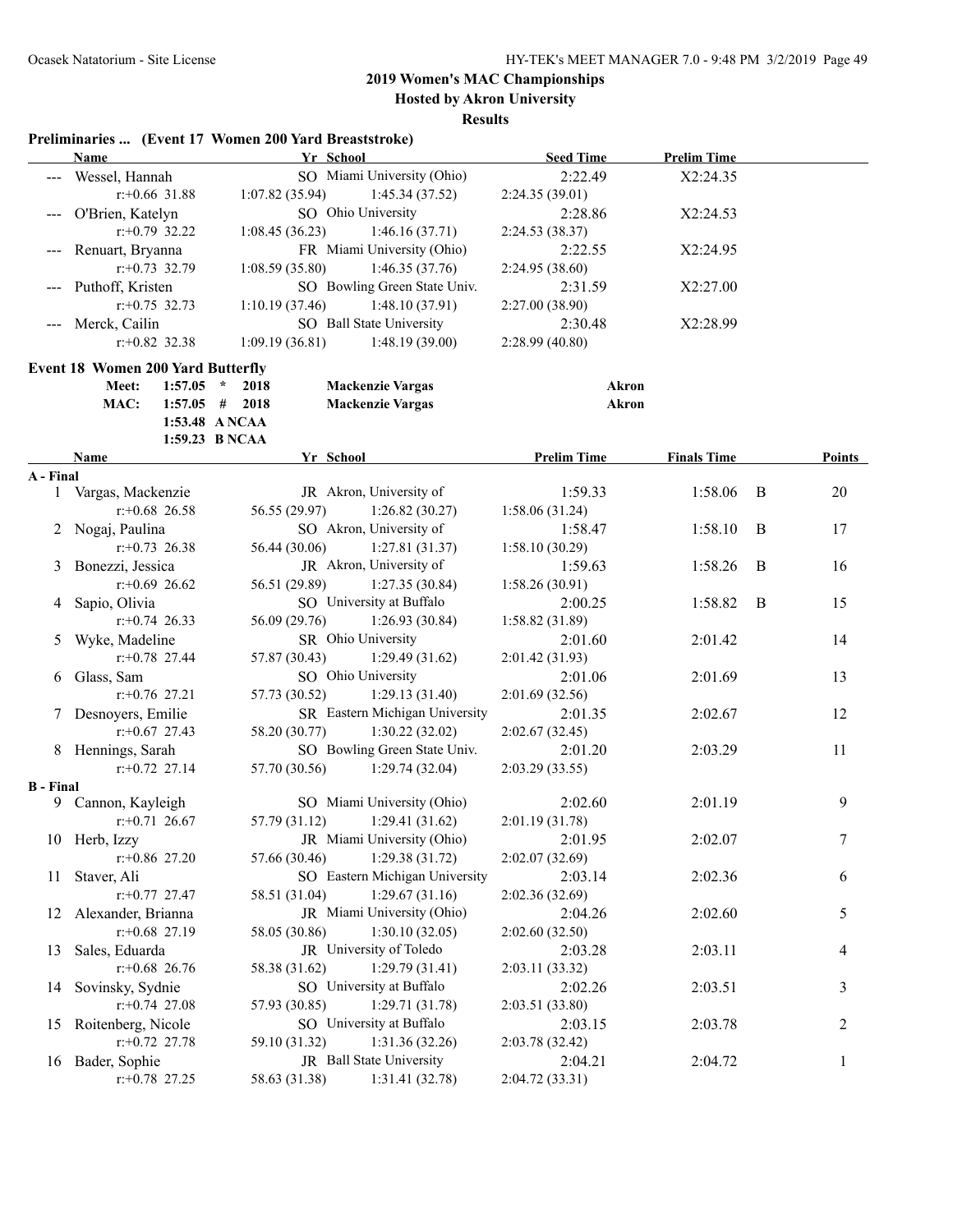**Hosted by Akron University**

#### **Results**

### **Preliminaries ... (Event 18 Women 200 Yard Butterfly)**

| Preliminaries<br>SR Ohio University<br>2:05.05<br>17 Davis, Emily<br>$r: 0.76$ 28.10<br>59.58 (31.48)<br>1:32.01(32.43)<br>2:05.05(33.04)<br>JR Eastern Michigan University<br>18 Sutherlin, Kylie<br>2:05.19<br>58.33 (31.32)<br>1:31.38(33.05)<br>$r: 0.77$ 27.01<br>2:05.19(33.81)<br>JR Bowling Green State Univ.<br>19 Ruddock, Michaela<br>2:06.80<br>$r:0.66$ 28.58<br>1:00.10(31.52)<br>1:32.62(32.52)<br>2:06.80(34.18)<br>FR Ball State University<br>20 Walker, Katie<br>2:07.22<br>$r: 0.72$ 27.50<br>58.70 (31.20)<br>1:31.97(33.27)<br>2:07.22(35.25)<br>SR Ball State University<br>21 Meldrum, Maryn<br>2:07.58<br>$r: 0.70$ 27.80<br>59.76 (31.96)<br>1:33.79(34.03)<br>2:07.58 (33.79)<br>FR University of Toledo<br>Taylor, Sophie<br>22<br>2:07.75<br>$r: 0.67$ 27.30<br>58.85 (31.55)<br>1:32.21(33.36)<br>2:07.75(35.54)<br>SR University of Toledo<br>23 Cahill, Bailey<br>2:10.28<br>$r: 0.75$ 28.28<br>1:34.08(33.95)<br>1:00.13(31.85)<br>2:10.28(36.20)<br>FR University of Toledo<br>24 Wegener, Lauren<br>2:10.29<br>r:0.69 27.79<br>58.71 (30.92)<br>1:31.84(33.13)<br>2:10.29(38.45)<br>SR Akron, University of<br>X<br>Smith, Hannah<br>2:03.35<br>$r: 0.70$ 28.11<br>59.19 (31.08)<br>1:30.92(31.73)<br>2:03.35(32.43)<br>FR Ball State University<br>Ingram, Kayce<br>X<br>2:20.43<br>$r: 0.78$ 30.51<br>1:05.57(35.06)<br>1:42.10(36.53)<br>2:20.43(38.33)<br>FR Eastern Michigan University<br>$\mathbf X$<br>Stephan, Anna<br>2:06.41<br>$r: 0.72$ 28.76<br>1:00.78(32.02)<br>1:33.22(32.44)<br>2:06.41 (33.19)<br><b>Event 18 Women 200 Yard Butterfly</b><br>$1:57.05$ *<br>Meet:<br>2018<br><b>Mackenzie Vargas</b><br>Akron<br><b>Mackenzie Vargas</b><br>MAC:<br>$1:57.05$ # 2018<br>Akron<br>1:53.48 ANCAA<br>1:59.23 B NCAA<br>Yr School<br><b>Seed Time</b><br><b>Prelim Time</b><br>Name<br><b>Preliminaries</b><br>SO Akron, University of<br>1 Nogaj, Paulina<br>1:57.52<br>1:58.47<br>qB<br>$r+0.70$ 26.67<br>56.47 (29.80)<br>1:27.77(31.30)<br>1:58.47(30.70)<br>JR Akron, University of<br>2 Vargas, Mackenzie<br>1:58.99<br>1:59.33<br>q<br>$r$ : +0.68 26.84<br>56.95 (30.11)<br>1:27.88(30.93)<br>1:59.33(31.45)<br>JR Akron, University of<br>3 Bonezzi, Jessica<br>2:01.54<br>1:59.63<br>q<br>$r: +0.70$ 27.04<br>57.29 (30.25)<br>1:28.24(30.95)<br>1:59.63 (31.39)<br>SO University at Buffalo<br>4 Sapio, Olivia<br>2:00.25<br>2:01.11<br>q<br>$r: +0.74$ 26.59<br>56.96 (30.37)<br>1:28.12(31.16)<br>2:00.25(32.13)<br>SO Ohio University<br>5 Glass, Sam<br>2:02.42<br>2:01.06<br>q<br>1:28.82(31.33)<br>$r+0.79$ 27.27<br>57.49 (30.22)<br>2:01.06(32.24)<br>SO Bowling Green State Univ.<br>6 Hennings, Sarah<br>2:01.85<br>2:01.20<br>q<br>1:29.08(30.76)<br>r:11.82 27.57<br>58.32 (30.75)<br>2:01.20(32.12)<br>SR Eastern Michigan University<br>7 Desnoyers, Emilie<br>2:02.44<br>2:01.35<br>q<br>$r$ :+0.66 27.23<br>1:29.53(31.57)<br>57.96 (30.73)<br>2:01.35(31.82)<br>SR Ohio University<br>Wyke, Madeline<br>2:03.73<br>2:01.60<br>8<br>q<br>$r+0.77$ 27.42<br>57.82 (30.40)<br>1:29.31 (31.49)<br>2:01.60 (32.29)<br>JR Miami University (Ohio)<br>9 Herb, Izzy<br>2:00.87<br>2:01.95<br>$\mathbf{q}$<br>$r$ : +0.84 26.96<br>1:28.80(31.62)<br>57.18 (30.22)<br>2:01.95(33.15) | SO University at Buffalo<br>Sovinsky, Sydnie<br>2:02.63<br>2:02.26<br>10<br>q | <b>Name</b>    | Yr School                       | <b>Prelim Time</b> | <b>Finals Time</b> | <b>Points</b> |
|------------------------------------------------------------------------------------------------------------------------------------------------------------------------------------------------------------------------------------------------------------------------------------------------------------------------------------------------------------------------------------------------------------------------------------------------------------------------------------------------------------------------------------------------------------------------------------------------------------------------------------------------------------------------------------------------------------------------------------------------------------------------------------------------------------------------------------------------------------------------------------------------------------------------------------------------------------------------------------------------------------------------------------------------------------------------------------------------------------------------------------------------------------------------------------------------------------------------------------------------------------------------------------------------------------------------------------------------------------------------------------------------------------------------------------------------------------------------------------------------------------------------------------------------------------------------------------------------------------------------------------------------------------------------------------------------------------------------------------------------------------------------------------------------------------------------------------------------------------------------------------------------------------------------------------------------------------------------------------------------------------------------------------------------------------------------------------------------------------------------------------------------------------------------------------------------------------------------------------------------------------------------------------------------------------------------------------------------------------------------------------------------------------------------------------------------------------------------------------------------------------------------------------------------------------------------------------------------------------------------------------------------------------------------------------------------------------------------------------------------------------------------------------------------------------------------------------------------------------------------------------------------------------------------------------------------------------------------------------------------------------------------------------------------------------------------------------------------------------------------------------------------------------------------------------------------------------------------------------------------------------|-------------------------------------------------------------------------------|----------------|---------------------------------|--------------------|--------------------|---------------|
|                                                                                                                                                                                                                                                                                                                                                                                                                                                                                                                                                                                                                                                                                                                                                                                                                                                                                                                                                                                                                                                                                                                                                                                                                                                                                                                                                                                                                                                                                                                                                                                                                                                                                                                                                                                                                                                                                                                                                                                                                                                                                                                                                                                                                                                                                                                                                                                                                                                                                                                                                                                                                                                                                                                                                                                                                                                                                                                                                                                                                                                                                                                                                                                                                                                            |                                                                               |                |                                 |                    |                    |               |
|                                                                                                                                                                                                                                                                                                                                                                                                                                                                                                                                                                                                                                                                                                                                                                                                                                                                                                                                                                                                                                                                                                                                                                                                                                                                                                                                                                                                                                                                                                                                                                                                                                                                                                                                                                                                                                                                                                                                                                                                                                                                                                                                                                                                                                                                                                                                                                                                                                                                                                                                                                                                                                                                                                                                                                                                                                                                                                                                                                                                                                                                                                                                                                                                                                                            |                                                                               |                |                                 |                    |                    |               |
|                                                                                                                                                                                                                                                                                                                                                                                                                                                                                                                                                                                                                                                                                                                                                                                                                                                                                                                                                                                                                                                                                                                                                                                                                                                                                                                                                                                                                                                                                                                                                                                                                                                                                                                                                                                                                                                                                                                                                                                                                                                                                                                                                                                                                                                                                                                                                                                                                                                                                                                                                                                                                                                                                                                                                                                                                                                                                                                                                                                                                                                                                                                                                                                                                                                            |                                                                               |                |                                 |                    |                    |               |
|                                                                                                                                                                                                                                                                                                                                                                                                                                                                                                                                                                                                                                                                                                                                                                                                                                                                                                                                                                                                                                                                                                                                                                                                                                                                                                                                                                                                                                                                                                                                                                                                                                                                                                                                                                                                                                                                                                                                                                                                                                                                                                                                                                                                                                                                                                                                                                                                                                                                                                                                                                                                                                                                                                                                                                                                                                                                                                                                                                                                                                                                                                                                                                                                                                                            |                                                                               |                |                                 |                    |                    |               |
|                                                                                                                                                                                                                                                                                                                                                                                                                                                                                                                                                                                                                                                                                                                                                                                                                                                                                                                                                                                                                                                                                                                                                                                                                                                                                                                                                                                                                                                                                                                                                                                                                                                                                                                                                                                                                                                                                                                                                                                                                                                                                                                                                                                                                                                                                                                                                                                                                                                                                                                                                                                                                                                                                                                                                                                                                                                                                                                                                                                                                                                                                                                                                                                                                                                            |                                                                               |                |                                 |                    |                    |               |
|                                                                                                                                                                                                                                                                                                                                                                                                                                                                                                                                                                                                                                                                                                                                                                                                                                                                                                                                                                                                                                                                                                                                                                                                                                                                                                                                                                                                                                                                                                                                                                                                                                                                                                                                                                                                                                                                                                                                                                                                                                                                                                                                                                                                                                                                                                                                                                                                                                                                                                                                                                                                                                                                                                                                                                                                                                                                                                                                                                                                                                                                                                                                                                                                                                                            |                                                                               |                |                                 |                    |                    |               |
|                                                                                                                                                                                                                                                                                                                                                                                                                                                                                                                                                                                                                                                                                                                                                                                                                                                                                                                                                                                                                                                                                                                                                                                                                                                                                                                                                                                                                                                                                                                                                                                                                                                                                                                                                                                                                                                                                                                                                                                                                                                                                                                                                                                                                                                                                                                                                                                                                                                                                                                                                                                                                                                                                                                                                                                                                                                                                                                                                                                                                                                                                                                                                                                                                                                            |                                                                               |                |                                 |                    |                    |               |
|                                                                                                                                                                                                                                                                                                                                                                                                                                                                                                                                                                                                                                                                                                                                                                                                                                                                                                                                                                                                                                                                                                                                                                                                                                                                                                                                                                                                                                                                                                                                                                                                                                                                                                                                                                                                                                                                                                                                                                                                                                                                                                                                                                                                                                                                                                                                                                                                                                                                                                                                                                                                                                                                                                                                                                                                                                                                                                                                                                                                                                                                                                                                                                                                                                                            |                                                                               |                |                                 |                    |                    |               |
|                                                                                                                                                                                                                                                                                                                                                                                                                                                                                                                                                                                                                                                                                                                                                                                                                                                                                                                                                                                                                                                                                                                                                                                                                                                                                                                                                                                                                                                                                                                                                                                                                                                                                                                                                                                                                                                                                                                                                                                                                                                                                                                                                                                                                                                                                                                                                                                                                                                                                                                                                                                                                                                                                                                                                                                                                                                                                                                                                                                                                                                                                                                                                                                                                                                            |                                                                               |                |                                 |                    |                    |               |
|                                                                                                                                                                                                                                                                                                                                                                                                                                                                                                                                                                                                                                                                                                                                                                                                                                                                                                                                                                                                                                                                                                                                                                                                                                                                                                                                                                                                                                                                                                                                                                                                                                                                                                                                                                                                                                                                                                                                                                                                                                                                                                                                                                                                                                                                                                                                                                                                                                                                                                                                                                                                                                                                                                                                                                                                                                                                                                                                                                                                                                                                                                                                                                                                                                                            |                                                                               |                |                                 |                    |                    |               |
|                                                                                                                                                                                                                                                                                                                                                                                                                                                                                                                                                                                                                                                                                                                                                                                                                                                                                                                                                                                                                                                                                                                                                                                                                                                                                                                                                                                                                                                                                                                                                                                                                                                                                                                                                                                                                                                                                                                                                                                                                                                                                                                                                                                                                                                                                                                                                                                                                                                                                                                                                                                                                                                                                                                                                                                                                                                                                                                                                                                                                                                                                                                                                                                                                                                            |                                                                               |                |                                 |                    |                    |               |
|                                                                                                                                                                                                                                                                                                                                                                                                                                                                                                                                                                                                                                                                                                                                                                                                                                                                                                                                                                                                                                                                                                                                                                                                                                                                                                                                                                                                                                                                                                                                                                                                                                                                                                                                                                                                                                                                                                                                                                                                                                                                                                                                                                                                                                                                                                                                                                                                                                                                                                                                                                                                                                                                                                                                                                                                                                                                                                                                                                                                                                                                                                                                                                                                                                                            |                                                                               |                |                                 |                    |                    |               |
|                                                                                                                                                                                                                                                                                                                                                                                                                                                                                                                                                                                                                                                                                                                                                                                                                                                                                                                                                                                                                                                                                                                                                                                                                                                                                                                                                                                                                                                                                                                                                                                                                                                                                                                                                                                                                                                                                                                                                                                                                                                                                                                                                                                                                                                                                                                                                                                                                                                                                                                                                                                                                                                                                                                                                                                                                                                                                                                                                                                                                                                                                                                                                                                                                                                            |                                                                               |                |                                 |                    |                    |               |
|                                                                                                                                                                                                                                                                                                                                                                                                                                                                                                                                                                                                                                                                                                                                                                                                                                                                                                                                                                                                                                                                                                                                                                                                                                                                                                                                                                                                                                                                                                                                                                                                                                                                                                                                                                                                                                                                                                                                                                                                                                                                                                                                                                                                                                                                                                                                                                                                                                                                                                                                                                                                                                                                                                                                                                                                                                                                                                                                                                                                                                                                                                                                                                                                                                                            |                                                                               |                |                                 |                    |                    |               |
|                                                                                                                                                                                                                                                                                                                                                                                                                                                                                                                                                                                                                                                                                                                                                                                                                                                                                                                                                                                                                                                                                                                                                                                                                                                                                                                                                                                                                                                                                                                                                                                                                                                                                                                                                                                                                                                                                                                                                                                                                                                                                                                                                                                                                                                                                                                                                                                                                                                                                                                                                                                                                                                                                                                                                                                                                                                                                                                                                                                                                                                                                                                                                                                                                                                            |                                                                               |                |                                 |                    |                    |               |
|                                                                                                                                                                                                                                                                                                                                                                                                                                                                                                                                                                                                                                                                                                                                                                                                                                                                                                                                                                                                                                                                                                                                                                                                                                                                                                                                                                                                                                                                                                                                                                                                                                                                                                                                                                                                                                                                                                                                                                                                                                                                                                                                                                                                                                                                                                                                                                                                                                                                                                                                                                                                                                                                                                                                                                                                                                                                                                                                                                                                                                                                                                                                                                                                                                                            |                                                                               |                |                                 |                    |                    |               |
|                                                                                                                                                                                                                                                                                                                                                                                                                                                                                                                                                                                                                                                                                                                                                                                                                                                                                                                                                                                                                                                                                                                                                                                                                                                                                                                                                                                                                                                                                                                                                                                                                                                                                                                                                                                                                                                                                                                                                                                                                                                                                                                                                                                                                                                                                                                                                                                                                                                                                                                                                                                                                                                                                                                                                                                                                                                                                                                                                                                                                                                                                                                                                                                                                                                            |                                                                               |                |                                 |                    |                    |               |
|                                                                                                                                                                                                                                                                                                                                                                                                                                                                                                                                                                                                                                                                                                                                                                                                                                                                                                                                                                                                                                                                                                                                                                                                                                                                                                                                                                                                                                                                                                                                                                                                                                                                                                                                                                                                                                                                                                                                                                                                                                                                                                                                                                                                                                                                                                                                                                                                                                                                                                                                                                                                                                                                                                                                                                                                                                                                                                                                                                                                                                                                                                                                                                                                                                                            |                                                                               |                |                                 |                    |                    |               |
|                                                                                                                                                                                                                                                                                                                                                                                                                                                                                                                                                                                                                                                                                                                                                                                                                                                                                                                                                                                                                                                                                                                                                                                                                                                                                                                                                                                                                                                                                                                                                                                                                                                                                                                                                                                                                                                                                                                                                                                                                                                                                                                                                                                                                                                                                                                                                                                                                                                                                                                                                                                                                                                                                                                                                                                                                                                                                                                                                                                                                                                                                                                                                                                                                                                            |                                                                               |                |                                 |                    |                    |               |
|                                                                                                                                                                                                                                                                                                                                                                                                                                                                                                                                                                                                                                                                                                                                                                                                                                                                                                                                                                                                                                                                                                                                                                                                                                                                                                                                                                                                                                                                                                                                                                                                                                                                                                                                                                                                                                                                                                                                                                                                                                                                                                                                                                                                                                                                                                                                                                                                                                                                                                                                                                                                                                                                                                                                                                                                                                                                                                                                                                                                                                                                                                                                                                                                                                                            |                                                                               |                |                                 |                    |                    |               |
|                                                                                                                                                                                                                                                                                                                                                                                                                                                                                                                                                                                                                                                                                                                                                                                                                                                                                                                                                                                                                                                                                                                                                                                                                                                                                                                                                                                                                                                                                                                                                                                                                                                                                                                                                                                                                                                                                                                                                                                                                                                                                                                                                                                                                                                                                                                                                                                                                                                                                                                                                                                                                                                                                                                                                                                                                                                                                                                                                                                                                                                                                                                                                                                                                                                            |                                                                               |                |                                 |                    |                    |               |
|                                                                                                                                                                                                                                                                                                                                                                                                                                                                                                                                                                                                                                                                                                                                                                                                                                                                                                                                                                                                                                                                                                                                                                                                                                                                                                                                                                                                                                                                                                                                                                                                                                                                                                                                                                                                                                                                                                                                                                                                                                                                                                                                                                                                                                                                                                                                                                                                                                                                                                                                                                                                                                                                                                                                                                                                                                                                                                                                                                                                                                                                                                                                                                                                                                                            |                                                                               |                |                                 |                    |                    |               |
|                                                                                                                                                                                                                                                                                                                                                                                                                                                                                                                                                                                                                                                                                                                                                                                                                                                                                                                                                                                                                                                                                                                                                                                                                                                                                                                                                                                                                                                                                                                                                                                                                                                                                                                                                                                                                                                                                                                                                                                                                                                                                                                                                                                                                                                                                                                                                                                                                                                                                                                                                                                                                                                                                                                                                                                                                                                                                                                                                                                                                                                                                                                                                                                                                                                            |                                                                               |                |                                 |                    |                    |               |
|                                                                                                                                                                                                                                                                                                                                                                                                                                                                                                                                                                                                                                                                                                                                                                                                                                                                                                                                                                                                                                                                                                                                                                                                                                                                                                                                                                                                                                                                                                                                                                                                                                                                                                                                                                                                                                                                                                                                                                                                                                                                                                                                                                                                                                                                                                                                                                                                                                                                                                                                                                                                                                                                                                                                                                                                                                                                                                                                                                                                                                                                                                                                                                                                                                                            |                                                                               |                |                                 |                    |                    |               |
|                                                                                                                                                                                                                                                                                                                                                                                                                                                                                                                                                                                                                                                                                                                                                                                                                                                                                                                                                                                                                                                                                                                                                                                                                                                                                                                                                                                                                                                                                                                                                                                                                                                                                                                                                                                                                                                                                                                                                                                                                                                                                                                                                                                                                                                                                                                                                                                                                                                                                                                                                                                                                                                                                                                                                                                                                                                                                                                                                                                                                                                                                                                                                                                                                                                            |                                                                               |                |                                 |                    |                    |               |
|                                                                                                                                                                                                                                                                                                                                                                                                                                                                                                                                                                                                                                                                                                                                                                                                                                                                                                                                                                                                                                                                                                                                                                                                                                                                                                                                                                                                                                                                                                                                                                                                                                                                                                                                                                                                                                                                                                                                                                                                                                                                                                                                                                                                                                                                                                                                                                                                                                                                                                                                                                                                                                                                                                                                                                                                                                                                                                                                                                                                                                                                                                                                                                                                                                                            |                                                                               |                |                                 |                    |                    |               |
|                                                                                                                                                                                                                                                                                                                                                                                                                                                                                                                                                                                                                                                                                                                                                                                                                                                                                                                                                                                                                                                                                                                                                                                                                                                                                                                                                                                                                                                                                                                                                                                                                                                                                                                                                                                                                                                                                                                                                                                                                                                                                                                                                                                                                                                                                                                                                                                                                                                                                                                                                                                                                                                                                                                                                                                                                                                                                                                                                                                                                                                                                                                                                                                                                                                            |                                                                               |                |                                 |                    |                    |               |
|                                                                                                                                                                                                                                                                                                                                                                                                                                                                                                                                                                                                                                                                                                                                                                                                                                                                                                                                                                                                                                                                                                                                                                                                                                                                                                                                                                                                                                                                                                                                                                                                                                                                                                                                                                                                                                                                                                                                                                                                                                                                                                                                                                                                                                                                                                                                                                                                                                                                                                                                                                                                                                                                                                                                                                                                                                                                                                                                                                                                                                                                                                                                                                                                                                                            |                                                                               |                |                                 |                    |                    |               |
|                                                                                                                                                                                                                                                                                                                                                                                                                                                                                                                                                                                                                                                                                                                                                                                                                                                                                                                                                                                                                                                                                                                                                                                                                                                                                                                                                                                                                                                                                                                                                                                                                                                                                                                                                                                                                                                                                                                                                                                                                                                                                                                                                                                                                                                                                                                                                                                                                                                                                                                                                                                                                                                                                                                                                                                                                                                                                                                                                                                                                                                                                                                                                                                                                                                            |                                                                               |                |                                 |                    |                    |               |
|                                                                                                                                                                                                                                                                                                                                                                                                                                                                                                                                                                                                                                                                                                                                                                                                                                                                                                                                                                                                                                                                                                                                                                                                                                                                                                                                                                                                                                                                                                                                                                                                                                                                                                                                                                                                                                                                                                                                                                                                                                                                                                                                                                                                                                                                                                                                                                                                                                                                                                                                                                                                                                                                                                                                                                                                                                                                                                                                                                                                                                                                                                                                                                                                                                                            |                                                                               |                |                                 |                    |                    |               |
|                                                                                                                                                                                                                                                                                                                                                                                                                                                                                                                                                                                                                                                                                                                                                                                                                                                                                                                                                                                                                                                                                                                                                                                                                                                                                                                                                                                                                                                                                                                                                                                                                                                                                                                                                                                                                                                                                                                                                                                                                                                                                                                                                                                                                                                                                                                                                                                                                                                                                                                                                                                                                                                                                                                                                                                                                                                                                                                                                                                                                                                                                                                                                                                                                                                            |                                                                               |                |                                 |                    |                    |               |
|                                                                                                                                                                                                                                                                                                                                                                                                                                                                                                                                                                                                                                                                                                                                                                                                                                                                                                                                                                                                                                                                                                                                                                                                                                                                                                                                                                                                                                                                                                                                                                                                                                                                                                                                                                                                                                                                                                                                                                                                                                                                                                                                                                                                                                                                                                                                                                                                                                                                                                                                                                                                                                                                                                                                                                                                                                                                                                                                                                                                                                                                                                                                                                                                                                                            |                                                                               |                |                                 |                    |                    |               |
|                                                                                                                                                                                                                                                                                                                                                                                                                                                                                                                                                                                                                                                                                                                                                                                                                                                                                                                                                                                                                                                                                                                                                                                                                                                                                                                                                                                                                                                                                                                                                                                                                                                                                                                                                                                                                                                                                                                                                                                                                                                                                                                                                                                                                                                                                                                                                                                                                                                                                                                                                                                                                                                                                                                                                                                                                                                                                                                                                                                                                                                                                                                                                                                                                                                            |                                                                               |                |                                 |                    |                    |               |
|                                                                                                                                                                                                                                                                                                                                                                                                                                                                                                                                                                                                                                                                                                                                                                                                                                                                                                                                                                                                                                                                                                                                                                                                                                                                                                                                                                                                                                                                                                                                                                                                                                                                                                                                                                                                                                                                                                                                                                                                                                                                                                                                                                                                                                                                                                                                                                                                                                                                                                                                                                                                                                                                                                                                                                                                                                                                                                                                                                                                                                                                                                                                                                                                                                                            |                                                                               |                |                                 |                    |                    |               |
|                                                                                                                                                                                                                                                                                                                                                                                                                                                                                                                                                                                                                                                                                                                                                                                                                                                                                                                                                                                                                                                                                                                                                                                                                                                                                                                                                                                                                                                                                                                                                                                                                                                                                                                                                                                                                                                                                                                                                                                                                                                                                                                                                                                                                                                                                                                                                                                                                                                                                                                                                                                                                                                                                                                                                                                                                                                                                                                                                                                                                                                                                                                                                                                                                                                            |                                                                               |                |                                 |                    |                    |               |
|                                                                                                                                                                                                                                                                                                                                                                                                                                                                                                                                                                                                                                                                                                                                                                                                                                                                                                                                                                                                                                                                                                                                                                                                                                                                                                                                                                                                                                                                                                                                                                                                                                                                                                                                                                                                                                                                                                                                                                                                                                                                                                                                                                                                                                                                                                                                                                                                                                                                                                                                                                                                                                                                                                                                                                                                                                                                                                                                                                                                                                                                                                                                                                                                                                                            |                                                                               |                |                                 |                    |                    |               |
|                                                                                                                                                                                                                                                                                                                                                                                                                                                                                                                                                                                                                                                                                                                                                                                                                                                                                                                                                                                                                                                                                                                                                                                                                                                                                                                                                                                                                                                                                                                                                                                                                                                                                                                                                                                                                                                                                                                                                                                                                                                                                                                                                                                                                                                                                                                                                                                                                                                                                                                                                                                                                                                                                                                                                                                                                                                                                                                                                                                                                                                                                                                                                                                                                                                            |                                                                               |                |                                 |                    |                    |               |
|                                                                                                                                                                                                                                                                                                                                                                                                                                                                                                                                                                                                                                                                                                                                                                                                                                                                                                                                                                                                                                                                                                                                                                                                                                                                                                                                                                                                                                                                                                                                                                                                                                                                                                                                                                                                                                                                                                                                                                                                                                                                                                                                                                                                                                                                                                                                                                                                                                                                                                                                                                                                                                                                                                                                                                                                                                                                                                                                                                                                                                                                                                                                                                                                                                                            |                                                                               |                |                                 |                    |                    |               |
|                                                                                                                                                                                                                                                                                                                                                                                                                                                                                                                                                                                                                                                                                                                                                                                                                                                                                                                                                                                                                                                                                                                                                                                                                                                                                                                                                                                                                                                                                                                                                                                                                                                                                                                                                                                                                                                                                                                                                                                                                                                                                                                                                                                                                                                                                                                                                                                                                                                                                                                                                                                                                                                                                                                                                                                                                                                                                                                                                                                                                                                                                                                                                                                                                                                            |                                                                               |                |                                 |                    |                    |               |
|                                                                                                                                                                                                                                                                                                                                                                                                                                                                                                                                                                                                                                                                                                                                                                                                                                                                                                                                                                                                                                                                                                                                                                                                                                                                                                                                                                                                                                                                                                                                                                                                                                                                                                                                                                                                                                                                                                                                                                                                                                                                                                                                                                                                                                                                                                                                                                                                                                                                                                                                                                                                                                                                                                                                                                                                                                                                                                                                                                                                                                                                                                                                                                                                                                                            |                                                                               |                |                                 |                    |                    |               |
|                                                                                                                                                                                                                                                                                                                                                                                                                                                                                                                                                                                                                                                                                                                                                                                                                                                                                                                                                                                                                                                                                                                                                                                                                                                                                                                                                                                                                                                                                                                                                                                                                                                                                                                                                                                                                                                                                                                                                                                                                                                                                                                                                                                                                                                                                                                                                                                                                                                                                                                                                                                                                                                                                                                                                                                                                                                                                                                                                                                                                                                                                                                                                                                                                                                            |                                                                               |                |                                 |                    |                    |               |
|                                                                                                                                                                                                                                                                                                                                                                                                                                                                                                                                                                                                                                                                                                                                                                                                                                                                                                                                                                                                                                                                                                                                                                                                                                                                                                                                                                                                                                                                                                                                                                                                                                                                                                                                                                                                                                                                                                                                                                                                                                                                                                                                                                                                                                                                                                                                                                                                                                                                                                                                                                                                                                                                                                                                                                                                                                                                                                                                                                                                                                                                                                                                                                                                                                                            |                                                                               |                |                                 |                    |                    |               |
|                                                                                                                                                                                                                                                                                                                                                                                                                                                                                                                                                                                                                                                                                                                                                                                                                                                                                                                                                                                                                                                                                                                                                                                                                                                                                                                                                                                                                                                                                                                                                                                                                                                                                                                                                                                                                                                                                                                                                                                                                                                                                                                                                                                                                                                                                                                                                                                                                                                                                                                                                                                                                                                                                                                                                                                                                                                                                                                                                                                                                                                                                                                                                                                                                                                            |                                                                               |                |                                 |                    |                    |               |
|                                                                                                                                                                                                                                                                                                                                                                                                                                                                                                                                                                                                                                                                                                                                                                                                                                                                                                                                                                                                                                                                                                                                                                                                                                                                                                                                                                                                                                                                                                                                                                                                                                                                                                                                                                                                                                                                                                                                                                                                                                                                                                                                                                                                                                                                                                                                                                                                                                                                                                                                                                                                                                                                                                                                                                                                                                                                                                                                                                                                                                                                                                                                                                                                                                                            |                                                                               |                |                                 |                    |                    |               |
|                                                                                                                                                                                                                                                                                                                                                                                                                                                                                                                                                                                                                                                                                                                                                                                                                                                                                                                                                                                                                                                                                                                                                                                                                                                                                                                                                                                                                                                                                                                                                                                                                                                                                                                                                                                                                                                                                                                                                                                                                                                                                                                                                                                                                                                                                                                                                                                                                                                                                                                                                                                                                                                                                                                                                                                                                                                                                                                                                                                                                                                                                                                                                                                                                                                            |                                                                               |                |                                 |                    |                    |               |
|                                                                                                                                                                                                                                                                                                                                                                                                                                                                                                                                                                                                                                                                                                                                                                                                                                                                                                                                                                                                                                                                                                                                                                                                                                                                                                                                                                                                                                                                                                                                                                                                                                                                                                                                                                                                                                                                                                                                                                                                                                                                                                                                                                                                                                                                                                                                                                                                                                                                                                                                                                                                                                                                                                                                                                                                                                                                                                                                                                                                                                                                                                                                                                                                                                                            |                                                                               |                |                                 |                    |                    |               |
|                                                                                                                                                                                                                                                                                                                                                                                                                                                                                                                                                                                                                                                                                                                                                                                                                                                                                                                                                                                                                                                                                                                                                                                                                                                                                                                                                                                                                                                                                                                                                                                                                                                                                                                                                                                                                                                                                                                                                                                                                                                                                                                                                                                                                                                                                                                                                                                                                                                                                                                                                                                                                                                                                                                                                                                                                                                                                                                                                                                                                                                                                                                                                                                                                                                            |                                                                               |                |                                 |                    |                    |               |
|                                                                                                                                                                                                                                                                                                                                                                                                                                                                                                                                                                                                                                                                                                                                                                                                                                                                                                                                                                                                                                                                                                                                                                                                                                                                                                                                                                                                                                                                                                                                                                                                                                                                                                                                                                                                                                                                                                                                                                                                                                                                                                                                                                                                                                                                                                                                                                                                                                                                                                                                                                                                                                                                                                                                                                                                                                                                                                                                                                                                                                                                                                                                                                                                                                                            |                                                                               |                |                                 |                    |                    |               |
|                                                                                                                                                                                                                                                                                                                                                                                                                                                                                                                                                                                                                                                                                                                                                                                                                                                                                                                                                                                                                                                                                                                                                                                                                                                                                                                                                                                                                                                                                                                                                                                                                                                                                                                                                                                                                                                                                                                                                                                                                                                                                                                                                                                                                                                                                                                                                                                                                                                                                                                                                                                                                                                                                                                                                                                                                                                                                                                                                                                                                                                                                                                                                                                                                                                            |                                                                               |                |                                 |                    |                    |               |
|                                                                                                                                                                                                                                                                                                                                                                                                                                                                                                                                                                                                                                                                                                                                                                                                                                                                                                                                                                                                                                                                                                                                                                                                                                                                                                                                                                                                                                                                                                                                                                                                                                                                                                                                                                                                                                                                                                                                                                                                                                                                                                                                                                                                                                                                                                                                                                                                                                                                                                                                                                                                                                                                                                                                                                                                                                                                                                                                                                                                                                                                                                                                                                                                                                                            |                                                                               |                |                                 |                    |                    |               |
|                                                                                                                                                                                                                                                                                                                                                                                                                                                                                                                                                                                                                                                                                                                                                                                                                                                                                                                                                                                                                                                                                                                                                                                                                                                                                                                                                                                                                                                                                                                                                                                                                                                                                                                                                                                                                                                                                                                                                                                                                                                                                                                                                                                                                                                                                                                                                                                                                                                                                                                                                                                                                                                                                                                                                                                                                                                                                                                                                                                                                                                                                                                                                                                                                                                            |                                                                               | $r+0.74$ 27.13 | 57.97 (30.84)<br>1:29.58(31.61) | 2:02.26 (32.68)    |                    |               |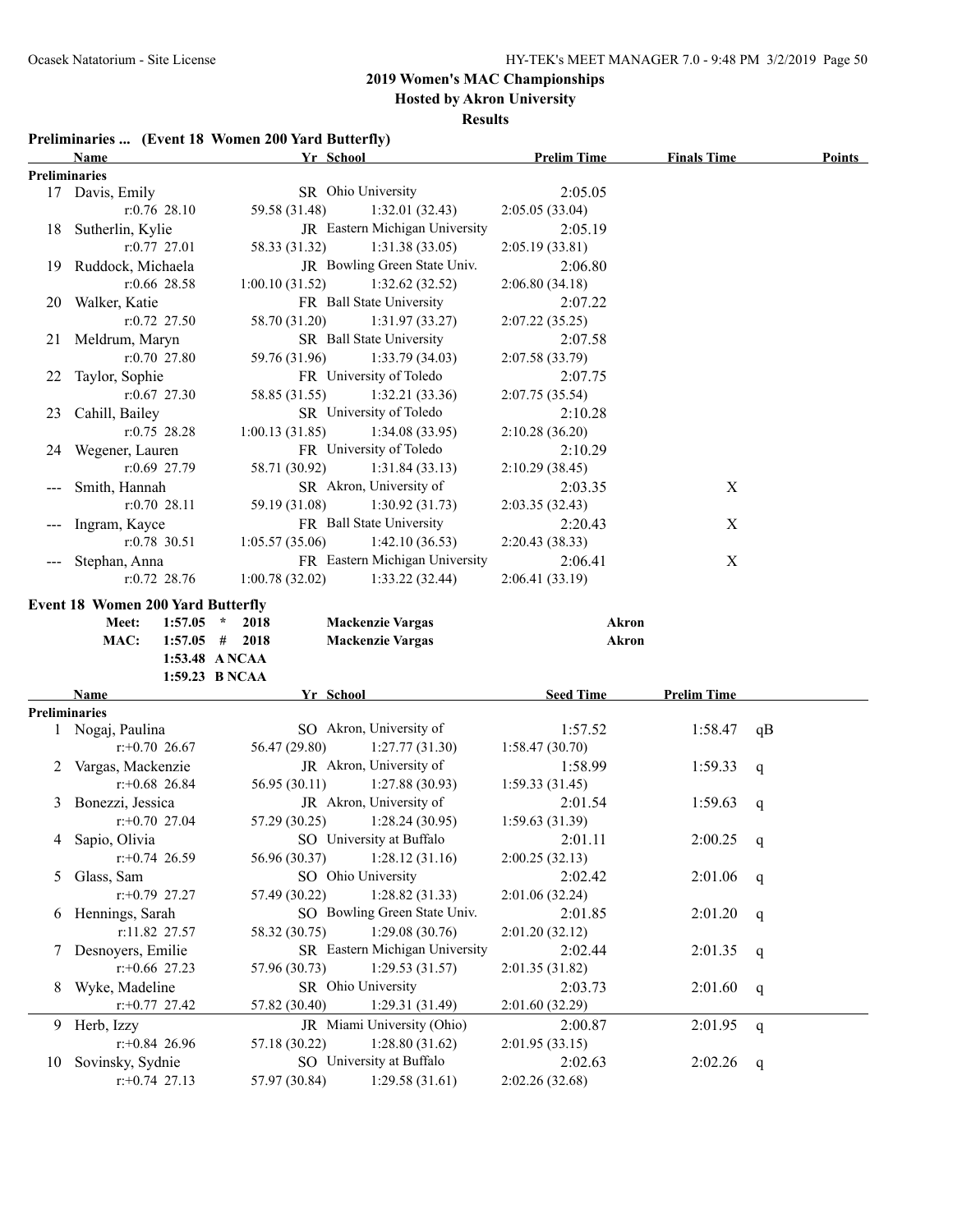**Hosted by Akron University**

#### **Results**

### **Preliminaries ... (Event 18 Women 200 Yard Butterfly)**

|              | $\mathbf{r}$ reminizities  (Event to women 200 faru butterny) |                 |                                   |                  |                         |              |               |
|--------------|---------------------------------------------------------------|-----------------|-----------------------------------|------------------|-------------------------|--------------|---------------|
|              | <b>Name</b>                                                   | Yr School       |                                   | <b>Seed Time</b> | <b>Prelim Time</b>      |              |               |
|              | 11 Cannon, Kayleigh                                           |                 | SO Miami University (Ohio)        | 2:00.14          | 2:02.60                 | q            |               |
|              | $r+0.68$ 26.83                                                | 57.27 (30.44)   | 1:28.87(31.60)                    | 2:02.60(33.73)   |                         |              |               |
|              | 12 Staver, Ali                                                |                 | SO Eastern Michigan University    | 2:05.83          | 2:03.14                 | q            |               |
|              | $r: +0.72$ 26.89                                              | 57.73 (30.84)   | 1:30.08(32.35)                    | 2:03.14(33.06)   |                         |              |               |
|              | 13 Roitenberg, Nicole                                         |                 | SO University at Buffalo          | 2:01.54          | 2:03.15                 | q            |               |
|              | $r+0.68$ 27.65                                                | 59.00 (31.35)   | 1:31.19(32.19)                    | 2:03.15(31.96)   |                         |              |               |
|              | 14 Sales, Eduarda                                             |                 | JR University of Toledo           | 2:05.10          | 2:03.28                 | q            |               |
|              | $r+0.70$ 26.84                                                | 57.66 (30.82)   | 1:30.29(32.63)                    | 2:03.28(32.99)   |                         |              |               |
|              | 15 Bader, Sophie                                              |                 | JR Ball State University          | 2:06.25          | 2:04.21                 | q            |               |
|              | $r$ : +0.77 27.11                                             | 58.20 (31.09)   | 1:30.54(32.34)                    | 2:04.21(33.67)   |                         |              |               |
|              | 16 Alexander, Brianna                                         |                 | JR Miami University (Ohio)        | 2:03.62          | 2:04.26                 | q            |               |
|              | $r+0.66$ 27.20                                                | 57.97 (30.77)   | 1:30.44(32.47)                    | 2:04.26 (33.82)  |                         |              |               |
|              | 17 Davis, Emily                                               |                 | SR Ohio University                | 2:04.83          | 2:05.05                 |              |               |
|              | $r+0.76$ 28.10                                                | 59.58 (31.48)   | 1:32.01(32.43)                    | 2:05.05(33.04)   |                         |              |               |
|              | 18 Sutherlin, Kylie                                           |                 | JR Eastern Michigan University    | 2:10.23          | 2:05.19                 |              |               |
|              | $r+0.77$ 27.01                                                | 58.33 (31.32)   | 1:31.38(33.05)                    | 2:05.19(33.81)   |                         |              |               |
|              | 19 Ruddock, Michaela                                          |                 | JR Bowling Green State Univ.      | 2:08.12          | 2:06.80                 |              |               |
|              | $r+0.66$ 28.58                                                | 1:00.10(31.52)  | 1:32.62(32.52)                    | 2:06.80(34.18)   |                         |              |               |
|              | 20 Walker, Katie                                              |                 | FR Ball State University          | 2:07.31          | 2:07.22                 |              |               |
|              | $r+0.72$ 27.50                                                | 58.70 (31.20)   | 1:31.97(33.27)                    | 2:07.22(35.25)   |                         |              |               |
|              | 21 Meldrum, Maryn                                             |                 | SR Ball State University          | 2:10.09          | 2:07.58                 |              |               |
|              | $r+0.70$ 27.80                                                | 59.76 (31.96)   | 1:33.79(34.03)                    | 2:07.58(33.79)   |                         |              |               |
|              | 22 Taylor, Sophie                                             |                 | FR University of Toledo           | 2:06.06          | 2:07.75                 |              |               |
|              | $r+0.67$ 27.30                                                | 58.85 (31.55)   | 1:32.21(33.36)                    | 2:07.75(35.54)   |                         |              |               |
|              | 23 Cahill, Bailey                                             |                 | SR University of Toledo           | 2:08.78          | 2:10.28                 |              |               |
|              | $r+0.75$ 28.28                                                | 1:00.13(31.85)  | 1:34.08(33.95)                    | 2:10.28(36.20)   |                         |              |               |
|              |                                                               |                 | FR University of Toledo           | 2:09.02          | 2:10.29                 |              |               |
|              | 24 Wegener, Lauren                                            | 58.71 (30.92)   |                                   |                  |                         |              |               |
|              | $r+0.69$ 27.79                                                |                 | 1:31.84(33.13)                    | 2:10.29(38.45)   |                         |              |               |
|              | Smith, Hannah                                                 |                 | SR Akron, University of           | 2:04.25          | X2:03.35                |              |               |
|              | $r+0.70$ 28.11                                                | 59.19 (31.08)   | 1:30.92(31.73)                    | 2:03.35(32.43)   |                         |              |               |
|              | Stephan, Anna                                                 |                 | FR Eastern Michigan University    | 2:07.43          | X2:06.41                |              |               |
|              | $r+0.72$ 28.76                                                | 1:00.78(32.02)  | 1:33.22(32.44)                    | 2:06.41(33.19)   |                         |              |               |
|              | --- Ingram, Kayce                                             |                 | FR Ball State University          | 2:26.88          | X2:20.43                |              |               |
|              | $r: +0.78$ 30.51                                              |                 | $1:05.57(35.06)$ $1:42.10(36.53)$ | 2:20.43(38.33)   |                         |              |               |
|              | <b>Event 19 Women 1650 Yard Freestyle</b>                     |                 |                                   |                  |                         |              |               |
|              | Meet: 16:11.80 * 2012                                         |                 | <b>Claire Lechty</b>              | <b>Toledo</b>    |                         |              |               |
|              | $16:03.51$ # 2011<br>MAC:                                     |                 | <b>Briana Emig</b>                |                  | <b>Eastern Michigan</b> |              |               |
|              | 15:53.50 ANCAA                                                |                 |                                   |                  |                         |              |               |
|              | 16:30.59 B NCAA                                               |                 |                                   |                  |                         |              |               |
|              | Name                                                          | Yr School       |                                   | <b>Seed Time</b> | <b>Finals Time</b>      |              | <b>Points</b> |
| $\mathbf{1}$ | Swartz, Nicole                                                |                 | SR Eastern Michigan University    | 16:41.80         | 16:15.71                | $\mathbf{B}$ | 20            |
|              | $r: +0.73$ 27.06                                              | 55.54 (28.48)   | 1:24.55(29.01)                    | 1:53.84 (29.29)  |                         |              |               |
|              | 2:23.30 (29.46)                                               | 2:52.56(29.26)  | 3:21.70(29.14)                    | 3:50.99 (29.29)  |                         |              |               |
|              | 4:20.33 (29.34)                                               | 4:49.91 (29.58) | 5:19.39 (29.48)                   | 5:48.82(29.43)   |                         |              |               |
|              | 6:18.37(29.55)                                                | 6:48.07(29.70)  | 7:17.77(29.70)                    | 7:47.39(29.62)   |                         |              |               |
|              | 8:17.20 (29.81)                                               | 8:47.04 (29.84) | 9:16.66(29.62)                    | 9:46.26 (29.60)  |                         |              |               |

10:16.10 (29.84) 10:45.86 (29.76) 11:15.78 (29.92) 11:45.70 (29.92) 12:15.76 (30.06) 12:45.76 (30.00) 13:15.85 (30.09) 13:45.79 (29.94)

14:15.82 (30.03) 14:46.12 (30.30) 15:16.50 (30.38) 15:46.58 (30.08) 16:15.71 (29.13)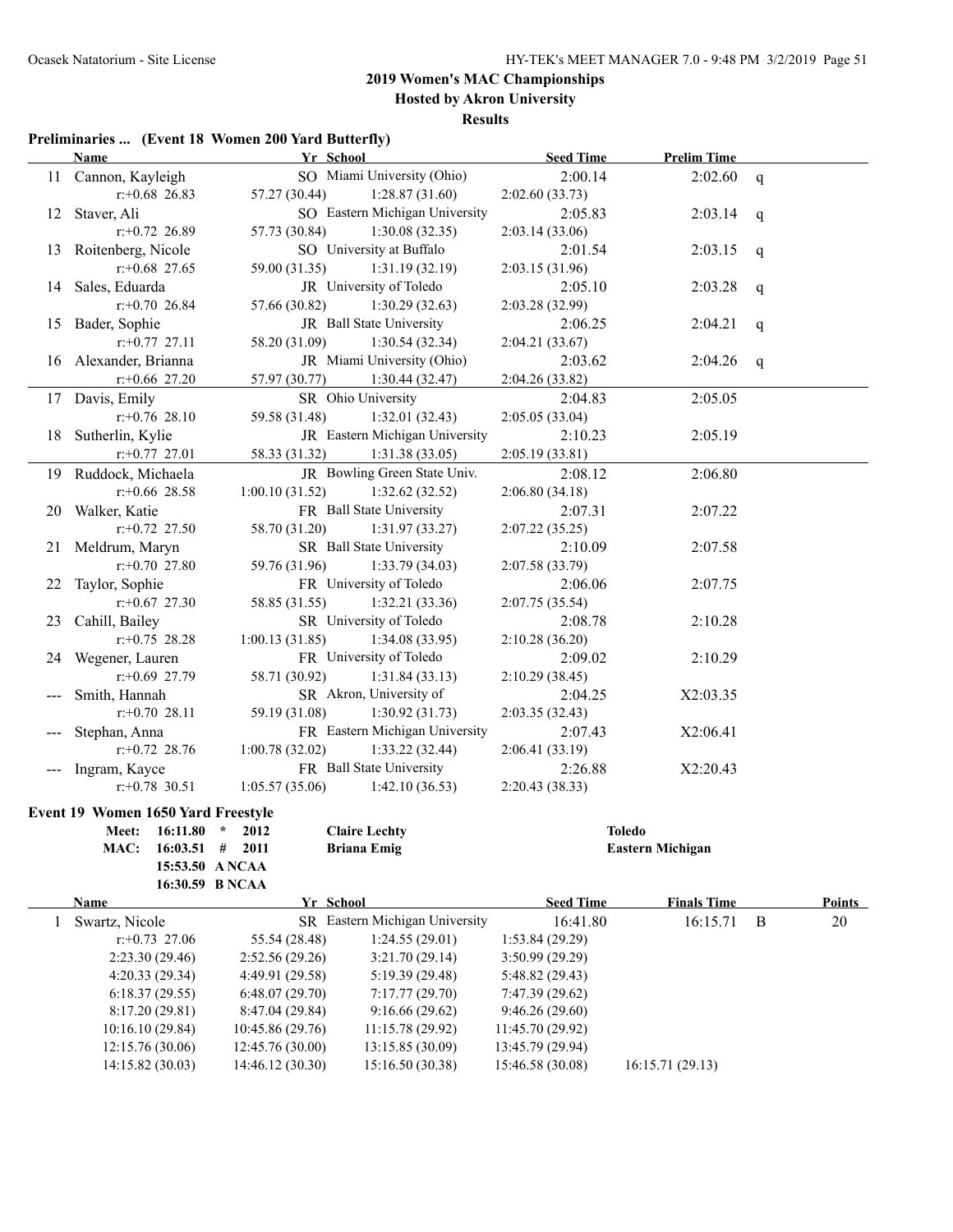**Hosted by Akron University**

**Results**

|        | <b>Name</b>               |                  | Yr School                      | <b>Seed Time</b> | <b>Finals Time</b> |              | <b>Points</b> |
|--------|---------------------------|------------------|--------------------------------|------------------|--------------------|--------------|---------------|
|        | 2 Schlegel, Hannah        |                  | SO Ohio University             | 16:23.80         | 16:19.04           | $\mathbf{B}$ | 17            |
|        | $r.+0.74$ 26.41           | 55.19 (28.78)    | 1:24.46 (29.27)                | 1:53.67(29.21)   |                    |              |               |
|        | 2:22.96 (29.29)           | 2:52.22(29.26)   | 3:21.64(29.42)                 | 3:50.93 (29.29)  |                    |              |               |
|        | 4:20.31 (29.38)           | 4:49.95(29.64)   | 5:19.42 (29.47)                | 5:49.08 (29.66)  |                    |              |               |
|        | 6:18.37(29.29)            | 6:48.14(29.77)   | 7:17.97 (29.83)                | 7:47.84 (29.87)  |                    |              |               |
|        | 8:17.63(29.79)            | 8:47.48 (29.85)  | 9:17.24(29.76)                 | 9:46.98(29.74)   |                    |              |               |
|        | 10:17.12(30.14)           | 10:47.11 (29.99) | 11:17.28(30.17)                | 11:47.71 (30.43) |                    |              |               |
|        | 12:17.91 (30.20)          | 12:48.16 (30.25) | 13:18.56 (30.40)               | 13:48.74 (30.18) |                    |              |               |
|        | 14:19.22 (30.48)          | 14:49.60 (30.38) | 15:19.95 (30.35)               | 15:50.38 (30.43) | 16:19.04 (28.66)   |              |               |
| 3      | Dizotti, Beatriz Pimentel |                  | FR Miami University (Ohio)     | NT               | 16:24.17           | B            | 16            |
|        | $r$ :+0.69 26.99          | 56.25 (29.26)    | 1:25.77(29.52)                 | 1:55.37(29.60)   |                    |              |               |
|        | 2:25.20 (29.83)           | 2:54.98(29.78)   | 3:25.02(30.04)                 | 3:54.76 (29.74)  |                    |              |               |
|        | 4:24.69(29.93)            | 4:54.42 (29.73)  | 5:24.31 (29.89)                | 5:54.27 (29.96)  |                    |              |               |
|        | 6:24.36(30.09)            | 6:54.35 (29.99)  | 7:24.49(30.14)                 | 7:54.71 (30.22)  |                    |              |               |
|        | 8:25.04 (30.33)           | 8:55.68 (30.64)  | 9:25.94 (30.26)                | 9:56.11(30.17)   |                    |              |               |
|        | 10:26.18 (30.07)          | 10:55.82(29.64)  | 11:25.74 (29.92)               | 11:55.66 (29.92) |                    |              |               |
|        | 12:25.90 (30.24)          | 12:56.04(30.14)  | 13:25.99 (29.95)               | 13:56.21 (30.22) |                    |              |               |
|        | 14:26.36 (30.15)          | 14:56.37 (30.01) | 15:26.14 (29.77)               | 15:55.80 (29.66) | 16:24.17(28.37)    |              |               |
|        | 4 Beetcher, Brittney      |                  | SO University at Buffalo       | 16:45.65         | 16:34.99           |              | 15            |
|        | $r.+0.76$ 26.51           | 55.19 (28.68)    | 1:24.27 (29.08)                | 1:53.83(29.56)   |                    |              |               |
|        | 2:23.34 (29.51)           | 2:53.13(29.79)   | 3:22.88(29.75)                 | 3:52.75(29.87)   |                    |              |               |
|        | 4:22.70 (29.95)           | 4:52.83(30.13)   | 5:22.77 (29.94)                | 5:52.92(30.15)   |                    |              |               |
|        | 6:23.07(30.15)            | 6:53.22(30.15)   | 7:23.78 (30.56)                | 7:54.39(30.61)   |                    |              |               |
|        | 8:25.10 (30.71)           | 8:55.99 (30.89)  | 9:26.69(30.70)                 | 9:57.57 (30.88)  |                    |              |               |
|        | 10:28.29 (30.72)          | 10:58.89 (30.60) | 11:29.81 (30.92)               | 12:00.39 (30.58) |                    |              |               |
|        | 12:30.98 (30.59)          | 13:01.54(30.56)  | 13:32.19 (30.65)               | 14:03.25 (31.06) |                    |              |               |
|        | 14:33.72 (30.47)          | 15:04.03(30.31)  | 15:34.39 (30.36)               | 16:04.84 (30.45) | 16:34.99(30.15)    |              |               |
| 5      | Scanlan, Kaitie           |                  | SO Eastern Michigan University | 16:49.91         | 16:38.21           |              | 14            |
|        | $r: +0.73$ 27.47          | 56.82 (29.35)    | 1:26.49(29.67)                 | 1:56.19(29.70)   |                    |              |               |
|        | 2:26.22(30.03)            | 2:56.48(30.26)   | 3:26.68(30.20)                 | 3:57.03(30.35)   |                    |              |               |
|        | 4:27.50 (30.47)           | 4:57.64(30.14)   | 5:28.53 (30.89)                | 5:59.01 (30.48)  |                    |              |               |
|        | 6:29.58(30.57)            | 7:00.01(30.43)   | 7:30.40 (30.39)                | 8:00.99 (30.59)  |                    |              |               |
|        | 8:31.54 (30.55)           | 9:01.86(30.32)   | 9:32.11(30.25)                 | 10:02.49 (30.38) |                    |              |               |
|        | 10:32.79 (30.30)          | 11:03.10(30.31)  | 11:33.65 (30.55)               | 12:04.09 (30.44) |                    |              |               |
|        | 12:34.49 (30.40)          | 13:04.88 (30.39) | 13:35.61 (30.73)               | 14:06.28 (30.67) |                    |              |               |
|        | 14:36.94 (30.66)          | 15:07.56 (30.62) | 15:38.41 (30.85)               | 16:08.93 (30.52) | 16:38.21 (29.28)   |              |               |
| 6      | Seifer, Maria Eduar       |                  | FR Miami University (Ohio)     | NT               | 16:41.19           |              | 13            |
|        | $r+0.74$ 27.35            | 57.18 (29.83)    | 1:27.41(30.23)                 | 1:57.82(30.41)   |                    |              |               |
|        | 2:28.33(30.51)            | 2:58.81 (30.48)  | 3:29.74 (30.93)                | 4:00.09 (30.35)  |                    |              |               |
|        | 4:30.59 (30.50)           | 5:01.01(30.42)   | 5:31.65 (30.64)                | 6:02.15(30.50)   |                    |              |               |
|        | 6:32.34(30.19)            | 7:02.86 (30.52)  | 7:33.39(30.53)                 | 8:04.09 (30.70)  |                    |              |               |
|        | 8:34.68 (30.59)           | 9:05.41(30.73)   | 9:35.77(30.36)                 | 10:06.37(30.60)  |                    |              |               |
|        | 10:36.99 (30.62)          | 11:07.20(30.21)  | 11:37.85(30.65)                | 12:08.51 (30.66) |                    |              |               |
|        | 12:39.09 (30.58)          | 13:09.58 (30.49) | 13:40.73 (31.15)               | 14:11.54 (30.81) |                    |              |               |
|        | 14:41.81 (30.27)          | 15:12.06 (30.25) | 15:42.60 (30.54)               | 16:12.65 (30.05) | 16:41.19 (28.54)   |              |               |
| $\tau$ | Bradley, Emma             |                  | JR Miami University (Ohio)     | 16:33.67         | 16:44.69           |              | 12            |
|        | $r: +0.71$ 27.64          | 57.09 (29.45)    | 1:26.97(29.88)                 | 1:57.16(30.19)   |                    |              |               |
|        | 2:27.22 (30.06)           | 2:57.40 (30.18)  | 3:27.70 (30.30)                | 3:57.90 (30.20)  |                    |              |               |
|        | 4:28.06(30.16)            | 4:58.34(30.28)   | 5:28.57 (30.23)                | 5:59.14(30.57)   |                    |              |               |
|        | 6:29.66 (30.52)           | 7:00.30 (30.64)  | 7:30.88 (30.58)                | 8:01.45 (30.57)  |                    |              |               |
|        | 8:32.22 (30.77)           | 9:02.72(30.50)   | 9:33.29 (30.57)                | 10:03.98 (30.69) |                    |              |               |
|        | 10:34.62 (30.64)          | 11:05.27(30.65)  | 11:35.97 (30.70)               | 12:06.76 (30.79) |                    |              |               |
|        | 12:37.43 (30.67)          | 13:08.31 (30.88) | 13:39.17 (30.86)               | 14:10.21 (31.04) |                    |              |               |
|        | 14:41.10 (30.89)          | 15:12.09 (30.99) | 15:43.30 (31.21)               | 16:14.24 (30.94) | 16:44.69 (30.45)   |              |               |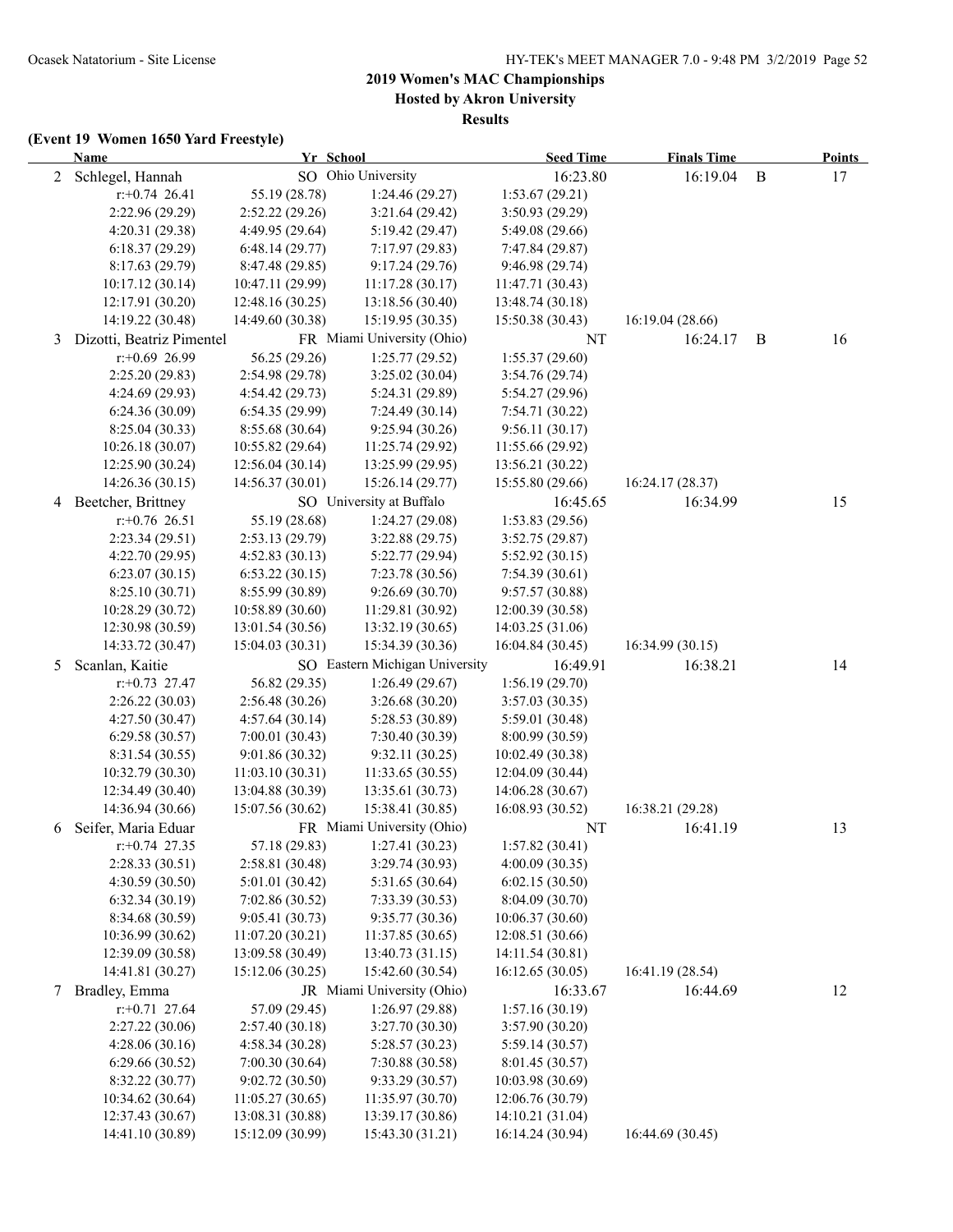**Hosted by Akron University**

**Results**

|    | <b>Name</b>          | Yr School        |                          | <b>Seed Time</b> | <b>Finals Time</b> | <b>Points</b> |
|----|----------------------|------------------|--------------------------|------------------|--------------------|---------------|
| 8  | Garrity, Katie       |                  | SO Ohio University       | 16:59.75         | 16:46.22           | 11            |
|    | $r: +0.75$ 28.01     | 58.34 (30.33)    | 1:28.99(30.65)           | 1:59.62(30.63)   |                    |               |
|    | 2:30.06 (30.44)      | 3:00.67(30.61)   | 3:31.29 (30.62)          | 4:01.99 (30.70)  |                    |               |
|    | 4:32.78 (30.79)      | 5:03.28 (30.50)  | 5:33.70 (30.42)          | 6:04.13(30.43)   |                    |               |
|    | 6:34.56(30.43)       | 7:04.98 (30.42)  | 7:35.54 (30.56)          | 8:06.12 (30.58)  |                    |               |
|    | 8:36.77(30.65)       | 9:07.54(30.77)   | 9:38.29(30.75)           | 10:08.87 (30.58) |                    |               |
|    | 10:39.54(30.67)      | 11:10.07(30.53)  | 11:40.76 (30.69)         | 12:11.51(30.75)  |                    |               |
|    | 12:42.30 (30.79)     | 13:12.96 (30.66) | 13:43.74 (30.78)         | 14:14.36 (30.62) |                    |               |
|    | 14:45.00 (30.64)     | 15:15.96 (30.96) | 15:46.68 (30.72)         | 16:17.23 (30.55) | 16:46.22 (28.99)   |               |
| 9  | Lamoureux, Brooke    |                  | SO Akron, University of  | 16:37.23         | 16:47.04           | 9             |
|    | $r: +0.73$ 27.15     | 56.34 (29.19)    | 1:25.50(29.16)           | 1:55.31(29.81)   |                    |               |
|    | 2:25.30 (29.99)      | 2:55.05(29.75)   | 3:25.44(30.39)           | 3:55.74(30.30)   |                    |               |
|    | 4:26.08(30.34)       | 4:56.17(30.09)   | 5:26.70(30.53)           | 5:57.30 (30.60)  |                    |               |
|    | 6:28.27(30.97)       | 6:58.99(30.72)   | 7:29.76 (30.77)          | 8:00.60(30.84)   |                    |               |
|    | 8:31.56 (30.96)      | 9:02.27(30.71)   | 9:33.30(31.03)           | 10:04.21 (30.91) |                    |               |
|    | 10:35.08 (30.87)     | 11:06.17 (31.09) | 11:37.39(31.22)          | 12:08.48 (31.09) |                    |               |
|    | 12:39.52 (31.04)     | 13:10.74 (31.22) | 13:41.78 (31.04)         | 14:13.04 (31.26) |                    |               |
|    | 14:44.09 (31.05)     | 15:15.36 (31.27) | 15:46.23 (30.87)         | 16:17.33 (31.10) | 16:47.04 (29.71)   |               |
|    | 10 King, Emma        |                  | SR Akron, University of  | 17:01.30         | 16:48.70           | 7             |
|    | $r: +0.77$ 28.03     | 57.94 (29.91)    | 1:28.31(30.37)           | 1:58.60(30.29)   |                    |               |
|    | 2:28.80 (30.20)      | 2:59.20(30.40)   | 3:29.74 (30.54)          | 4:00.28 (30.54)  |                    |               |
|    | 4:30.88(30.60)       | 5:01.65(30.77)   | 5:32.53 (30.88)          | 6:03.41 (30.88)  |                    |               |
|    | 6:34.50(31.09)       | 7:05.04(30.54)   | 7:35.62(30.58)           | 8:06.31 (30.69)  |                    |               |
|    | 8:37.16 (30.85)      | 9:07.73(30.57)   | 9:38.53(30.80)           | 10:09.11 (30.58) |                    |               |
|    | 10:39.80 (30.69)     | 11:10.74(30.94)  | 11:41.71(30.97)          | 12:12.41 (30.70) |                    |               |
|    | 12:43.30 (30.89)     | 13:14.11(30.81)  | 13:45.11 (31.00)         | 14:16.08 (30.97) |                    |               |
|    | 14:47.09 (31.01)     | 15:18.01 (30.92) | 15:48.75 (30.74)         | 16:19.22 (30.47) | 16:48.70 (29.48)   |               |
| 11 | Duric, Jovana        |                  | FR University of Toledo  | 17:10.40         | 16:55.53           | 6             |
|    | $r.+0.84$ 27.66      | 57.16 (29.50)    | 1:26.79(29.63)           | 1:56.45(29.66)   |                    |               |
|    | 2:26.57(30.12)       | 2:56.68(30.11)   | 3:27.24(30.56)           | 3:57.66 (30.42)  |                    |               |
|    | 4:28.09 (30.43)      | 4:58.64(30.55)   | 5:29.35(30.71)           | 6:00.54(31.19)   |                    |               |
|    | 6:31.76 (31.22)      | 7:03.04 (31.28)  | 7:34.06 (31.02)          | 8:05.41 (31.35)  |                    |               |
|    | 8:36.60 (31.19)      | 9:07.78(31.18)   | 9:38.91 (31.13)          | 10:10.07(31.16)  |                    |               |
|    | 10:41.44 (31.37)     | 11:13.13 (31.69) | 11:44.83 (31.70)         | 12:16.53 (31.70) |                    |               |
|    | 12:47.84 (31.31)     | 13:19.35 (31.51) | 13:50.70 (31.35)         | 14:21.91 (31.21) |                    |               |
|    | 14:53.19 (31.28)     | 15:24.41 (31.22) | 15:55.20 (30.79)         | 16:25.98 (30.78) | 16:55.53 (29.55)   |               |
| 12 | Caruthers, Mackenzie |                  | JR Ohio University       | 17:06.88         | 16:57.56           | 5             |
|    | $r.+0.77$ 28.00      | 57.74 (29.74)    | 1:27.74(30.00)           | 1:57.66 (29.92)  |                    |               |
|    | 2:27.69(30.03)       | 2:58.04(30.35)   | 3:28.67(30.63)           | 3:59.07 (30.40)  |                    |               |
|    | 4:29.74 (30.67)      | 5:00.57(30.83)   | 5:31.46 (30.89)          | 6:02.28(30.82)   |                    |               |
|    | 6:33.20(30.92)       | 7:04.22(31.02)   | 7:35.30(31.08)           | 8:06.47(31.17)   |                    |               |
|    | 8:37.58 (31.11)      | 9:08.63(31.05)   | 9:39.66(31.03)           | 10:11.10 (31.44) |                    |               |
|    | 10:42.52 (31.42)     | 11:13.74(31.22)  | 11:45.21(31.47)          | 12:16.61 (31.40) |                    |               |
|    | 12:48.13 (31.52)     | 13:19.52 (31.39) | 13:50.83 (31.31)         | 14:22.32 (31.49) |                    |               |
|    | 14:53.60 (31.28)     | 15:25.18 (31.58) | 15:56.40 (31.22)         | 16:27.75 (31.35) | 16:57.56 (29.81)   |               |
| 13 | Boswell, Julia       |                  | FR University at Buffalo | 17:10.48         | 16:59.70           |               |
|    |                      |                  | 1:29.59(30.97)           | 2:00.55 (30.96)  |                    | 4             |
|    | $r.+0.68$ 28.17      | 58.62 (30.45)    |                          |                  |                    |               |
|    | 2:31.55 (31.00)      | 3:02.57 (31.02)  | 3:33.48 (30.91)          | 4:04.54 (31.06)  |                    |               |
|    | 4:35.68(31.14)       | 5:06.57 (30.89)  | 5:37.74(31.17)           | 6:08.73 (30.99)  |                    |               |
|    | 6:39.78(31.05)       | 7:10.88(31.10)   | 7:42.05(31.17)           | 8:13.09 (31.04)  |                    |               |
|    | 8:44.27 (31.18)      | 9:15.30(31.03)   | 9:46.25(30.95)           | 10:17.47 (31.22) |                    |               |
|    | 10:48.62 (31.15)     | 11:19.65(31.03)  | 11:50.83(31.18)          | 12:21.90 (31.07) |                    |               |
|    | 12:52.94 (31.04)     | 13:24.03 (31.09) | 13:55.21 (31.18)         | 14:26.42 (31.21) |                    |               |
|    | 14:57.59 (31.17)     | 15:28.42 (30.83) | 15:59.35 (30.93)         | 16:30.23 (30.88) | 16:59.70 (29.47)   |               |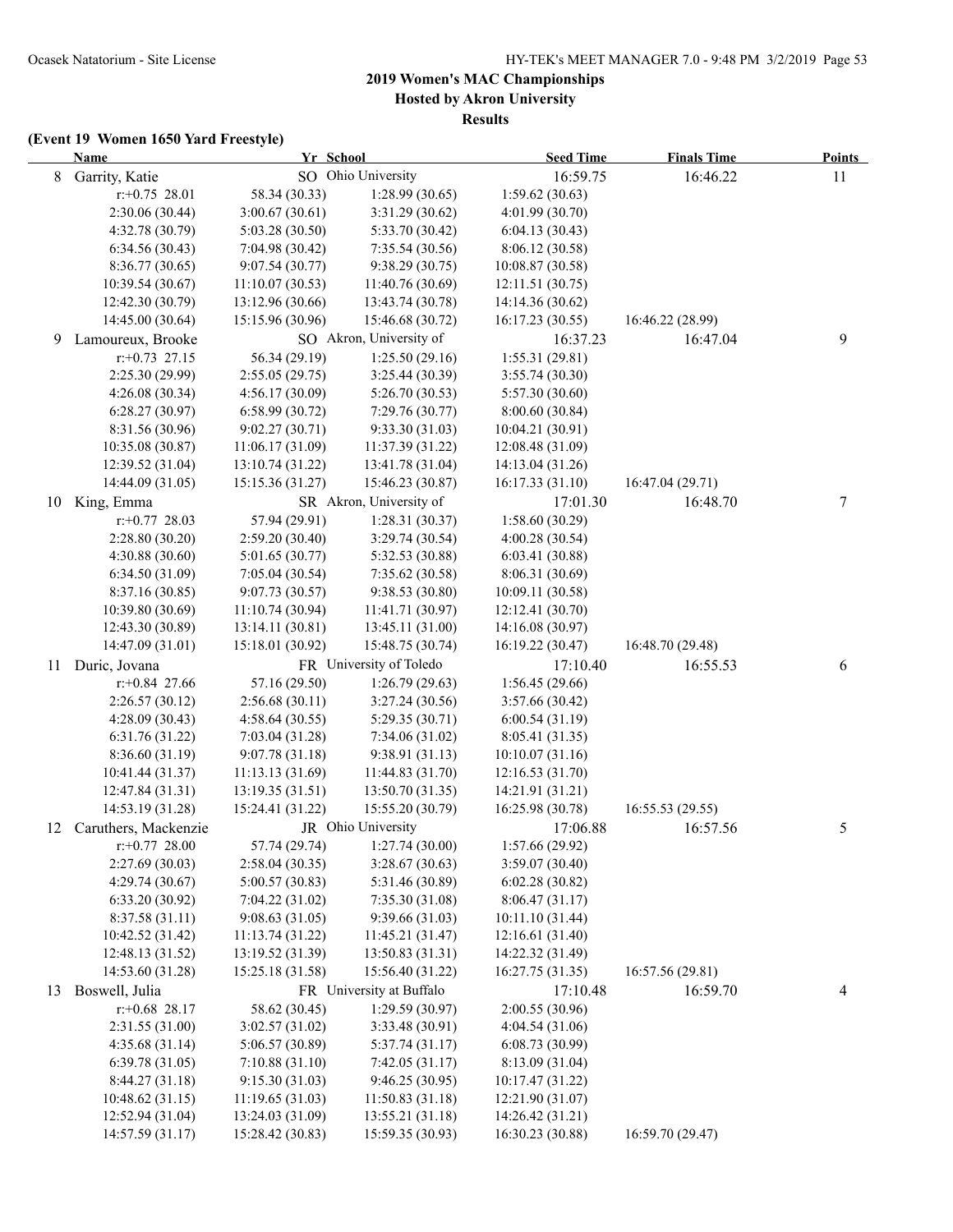**Hosted by Akron University**

**Results**

|    | <b>Name</b>                          | Yr School                            |                                      | <b>Seed Time</b>                     | <b>Finals Time</b> | <b>Points</b> |
|----|--------------------------------------|--------------------------------------|--------------------------------------|--------------------------------------|--------------------|---------------|
|    | 14 Henderson, Anastasia              |                                      | SR Ohio University                   | 16:48.27                             | 16:59.76           | 3             |
|    | $r: +0.73$ 27.25                     | 56.69 (29.44)                        | 1:26.61(29.92)                       | 1:56.99 (30.38)                      |                    |               |
|    | 2:27.49 (30.50)                      | 2:58.05 (30.56)                      | 3:28.73 (30.68)                      | 3:59.31 (30.58)                      |                    |               |
|    | 4:29.91 (30.60)                      | 5:00.73 (30.82)                      | 5:31.60 (30.87)                      | 6:02.46(30.86)                       |                    |               |
|    | 6:33.37(30.91)                       | 7:04.21 (30.84)                      | 7:35.04 (30.83)                      | 8:05.83 (30.79)                      |                    |               |
|    | 8:36.77 (30.94)                      | 9:07.63(30.86)                       | 9:38.45 (30.82)                      | 10:09.27 (30.82)                     |                    |               |
|    | 10:40.26 (30.99)                     | 11:11.06(30.80)                      | 11:42.19(31.13)                      | 12:13.31(31.12)                      |                    |               |
|    | 12:44.64 (31.33)                     | 13:16.21 (31.57)                     | 13:47.80 (31.59)                     | 14:19.50 (31.70)                     |                    |               |
|    | 14:51.27 (31.77)                     | 15:23.19 (31.92)                     | 15:55.45 (32.26)                     | 16:27.75 (32.30)                     | 16:59.76 (32.01)   |               |
| 15 | House, Kellie                        |                                      | FR Bowling Green State Univ.         | 17:36.82                             | 17:04.42           | 2             |
|    | $r$ : +0.77 27.69                    | 58.02 (30.33)                        | 1:28.67(30.65)                       | 1:59.16(30.49)                       |                    |               |
|    | 2:29.87(30.71)                       | 3:00.70(30.83)                       | 3:31.58 (30.88)                      | 4:02.45 (30.87)                      |                    |               |
|    | 4:33.82(31.37)                       | 5:04.75 (30.93)                      | 5:36.04(31.29)                       | 6:07.00(30.96)                       |                    |               |
|    | 6:38.41(31.41)                       | 7:09.55(31.14)                       | 7:41.09(31.54)                       | 8:12.42 (31.33)                      |                    |               |
|    | 8:43.90 (31.48)                      | 9:15.50(31.60)                       | 9:46.91 (31.41)                      | 10:17.90 (30.99)                     |                    |               |
|    | 10:49.18 (31.28)                     | 11:20.52 (31.34)                     | 11:51.99(31.47)                      | 12:23.42 (31.43)                     |                    |               |
|    | 12:54.89 (31.47)                     | 13:26.16 (31.27)                     | 13:57.45 (31.29)                     | 14:28.92 (31.47)                     |                    |               |
|    | 15:00.67 (31.75)                     | 15:32.17 (31.50)                     | 16:03.86 (31.69)                     | 16:34.85 (30.99)                     | 17:04.42 (29.57)   |               |
| 16 | Edwards, Mary                        |                                      | SR Bowling Green State Univ.         | 17:34.17                             | 17:08.97           | 1             |
|    | $r: +0.70$ 27.78                     | 58.15 (30.37)                        | 1:28.88(30.73)                       | 1:59.60(30.72)                       |                    |               |
|    | 2:30.19 (30.59)                      | 3:00.88 (30.69)                      | 3:31.55(30.67)                       | 4:02.37 (30.82)                      |                    |               |
|    | 4:33.40 (31.03)                      | 5:04.44(31.04)                       | 5:35.57 (31.13)                      | 6:06.79(31.22)                       |                    |               |
|    | 6:38.05(31.26)                       | 7:09.53 (31.48)                      | 7:40.89(31.36)                       | 8:12.51(31.62)                       |                    |               |
|    | 8:44.39 (31.88)                      | 9:16.17(31.78)                       | 9:47.74(31.57)                       | 10:19.02 (31.28)                     |                    |               |
|    | 10:50.51 (31.49)                     | 11:22.04(31.53)                      | 11:53.60 (31.56)                     | 12:25.16 (31.56)                     |                    |               |
|    | 12:56.92 (31.76)<br>15:03.69 (31.57) | 13:28.51 (31.59)<br>15:35.66 (31.97) | 14:00.34 (31.83)<br>16:07.35 (31.69) | 14:32.12 (31.78)<br>16:38.84 (31.49) | 17:08.97 (30.13)   |               |
| 17 | Graham, Elizabeth                    |                                      | JR Ball State University             | 17:33.24                             | 17:21.52           |               |
|    | $r+0.74$ 27.99                       | 58.72 (30.73)                        | 1:29.62(30.90)                       | 2:00.68(31.06)                       |                    |               |
|    | 2:31.84(31.16)                       | 3:03.03(31.19)                       | 3:34.39 (31.36)                      | 4:05.87(31.48)                       |                    |               |
|    | 4:37.44 (31.57)                      | 5:08.87(31.43)                       | 5:40.20 (31.33)                      | 6:11.73(31.53)                       |                    |               |
|    | 6:43.32 (31.59)                      | 7:14.89 (31.57)                      | 7:46.66 (31.77)                      | 8:18.42 (31.76)                      |                    |               |
|    | 8:50.36 (31.94)                      | 9:22.24(31.88)                       | 9:54.17(31.93)                       | 10:26.19 (32.02)                     |                    |               |
|    | 10:58.06 (31.87)                     | 11:30.42 (32.36)                     | 12:02.66 (32.24)                     | 12:34.82 (32.16)                     |                    |               |
|    | 13:06.93 (32.11)                     | 13:39.21 (32.28)                     | 14:11.72 (32.51)                     | 14:43.70 (31.98)                     |                    |               |
|    | 15:15.57 (31.87)                     | 15:47.18 (31.61)                     | 16:18.95 (31.77)                     | 16:50.62 (31.67)                     | 17:21.52 (30.90)   |               |
| 18 | Ekleberry, Samantha                  |                                      | FR University of Toledo              | 17:22.95                             | 17:23.76           |               |
|    | $r.+0.85$ 28.37                      | 58.97 (30.60)                        | 1:29.77(30.80)                       | 2:00.75 (30.98)                      |                    |               |
|    | 2:31.69 (30.94)                      | 3:02.96 (31.27)                      | 3:34.54 (31.58)                      | 4:06.11(31.57)                       |                    |               |
|    | 4:37.69 (31.58)                      | 5:09.28 (31.59)                      | 5:40.95 (31.67)                      | 6:12.77(31.82)                       |                    |               |
|    | 6:44.51(31.74)                       | 7:16.36(31.85)                       | 7:48.06 (31.70)                      | 8:19.93 (31.87)                      |                    |               |
|    | 8:51.74 (31.81)                      | 9:23.79(32.05)                       | 9:55.68 (31.89)                      | 10:27.60 (31.92)                     |                    |               |
|    | 10:59.69 (32.09)                     | 11:31.88 (32.19)                     | 12:03.94 (32.06)                     | 12:35.96 (32.02)                     |                    |               |
|    | 13:08.23 (32.27)                     | 13:40.35(32.12)                      | 14:12.46 (32.11)                     | 14:44.50 (32.04)                     |                    |               |
|    | 15:16.54 (32.04)                     | 15:48.70 (32.16)                     | 16:21.00 (32.30)                     | 16:52.95 (31.95)                     | 17:23.76 (30.81)   |               |
| 19 | Giovanniello, Kerry                  |                                      | SR University at Buffalo             | 17:37.80                             | 17:34.38           |               |
|    | $r$ : +0.68 27.77                    | 58.18 (30.41)                        | 1:29.31(31.13)                       | 2:00.75(31.44)                       |                    |               |
|    | 2:32.21 (31.46)                      | 3:03.76(31.55)                       | 3:35.53(31.77)                       | 4:07.23 (31.70)                      |                    |               |
|    | 4:39.26 (32.03)                      | 5:11.34(32.08)                       | 5:43.27 (31.93)                      | 6:15.35(32.08)                       |                    |               |
|    | 6:47.45(32.10)                       | 7:19.75 (32.30)                      | 7:51.93(32.18)                       | 8:24.18 (32.25)                      |                    |               |
|    | 8:56.44 (32.26)                      | 9:28.78 (32.34)                      | 10:00.93(32.15)                      | 10:33.31 (32.38)                     |                    |               |
|    | 11:05.41 (32.10)                     | 11:37.83 (32.42)                     | 12:10.64 (32.81)                     | 12:43.03 (32.39)                     |                    |               |
|    | 13:15.28 (32.25)                     | 13:48.01 (32.73)                     | 14:20.90 (32.89)                     | 14:53.64 (32.74)                     |                    |               |
|    | 15:26.28 (32.64)                     | 15:58.58 (32.30)                     | 16:30.78 (32.20)                     | 17:02.92 (32.14)                     | 17:34.38 (31.46)   |               |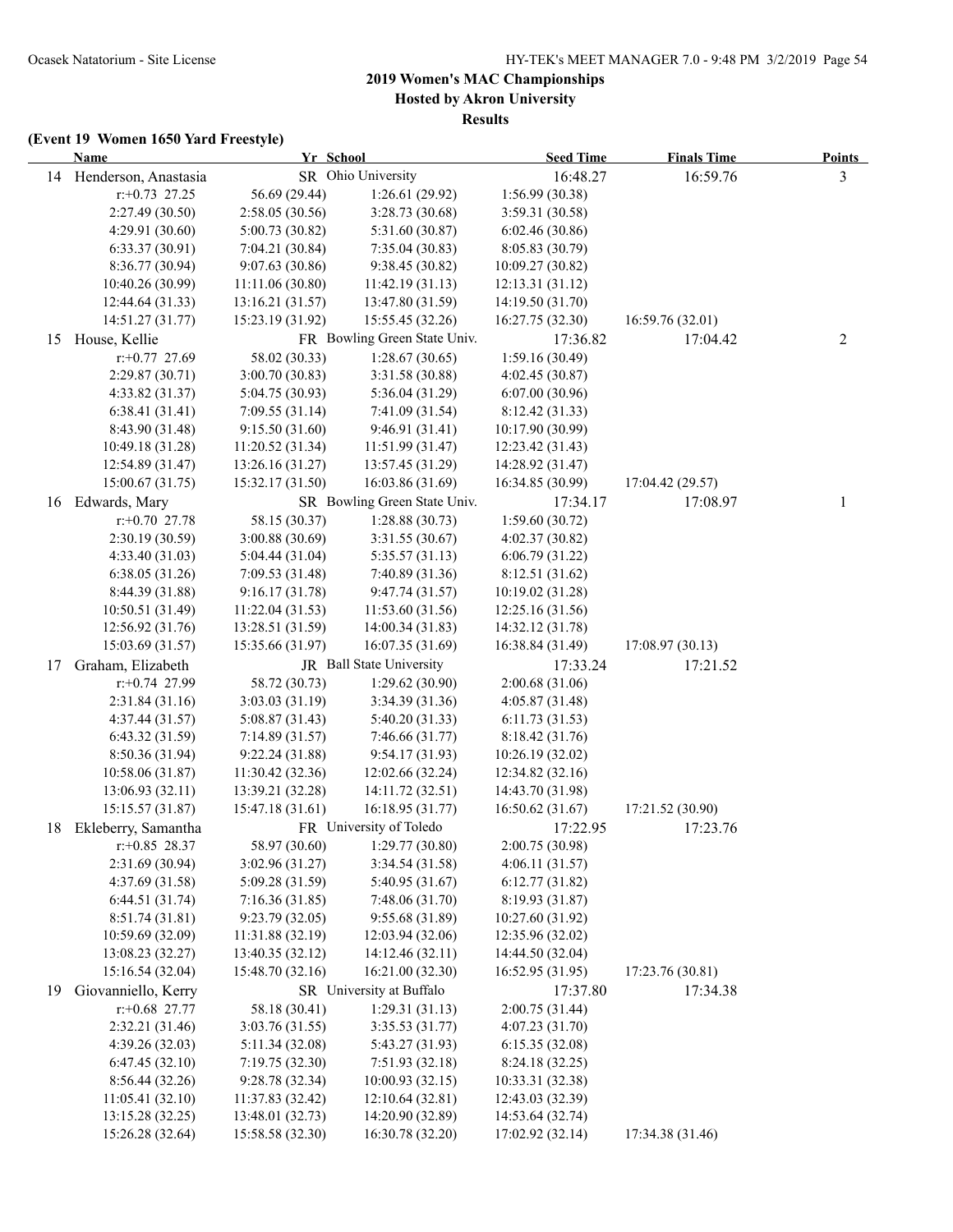**Hosted by Akron University**

**Results**

|                   | Name                              | Yr School                           |                                      | <b>Seed Time</b>                    | <b>Finals Time</b> | <b>Points</b> |
|-------------------|-----------------------------------|-------------------------------------|--------------------------------------|-------------------------------------|--------------------|---------------|
| 20                | Blackwin, Cassidy                 |                                     | JR Ball State University             | 17:54.75                            | 17:41.88           |               |
|                   | $r: +0.86$ 28.39                  | 58.86 (30.47)                       | 1:29.67(30.81)                       | 2:00.76 (31.09)                     |                    |               |
|                   | 2:32.08 (31.32)                   | 3:03.55(31.47)                      | 3:35.03 (31.48)                      | 4:06.59 (31.56)                     |                    |               |
|                   | 4:38.29 (31.70)                   | 5:10.17(31.88)                      | 5:42.08 (31.91)                      | 6:13.97(31.89)                      |                    |               |
|                   | 6:46.04(32.07)                    | 7:18.45(32.41)                      | 7:50.78 (32.33)                      | 8:23.29 (32.51)                     |                    |               |
|                   | 8:56.08 (32.79)                   | 9:28.66(32.58)                      | 10:01.43 (32.77)                     | 10:33.99 (32.56)                    |                    |               |
|                   | 11:06.81(32.82)                   | 11:39.59 (32.78)                    | 12:12.57 (32.98)                     | 12:45.33 (32.76)                    |                    |               |
|                   | 13:18.42 (33.09)                  | 13:51.34 (32.92)                    | 14:24.33 (32.99)                     | 14:57.39 (33.06)                    |                    |               |
|                   | 15:30.91 (33.52)                  | 16:03.99 (33.08)                    | 16:37.36 (33.37)                     | 17:10.47(33.11)                     | 17:41.88 (31.41)   |               |
|                   | Rice, Mckenzie                    |                                     | FR Akron, University of              | 16:55.07                            | X16:46.22          |               |
|                   | $r: +0.74$ 27.89                  | 58.21 (30.32)                       | 1:28.49 (30.28)                      | 1:58.99(30.50)                      |                    |               |
|                   | 2:29.58 (30.59)                   | 3:00.04(30.46)                      | 3:30.54(30.50)                       | 4:01.03(30.49)                      |                    |               |
|                   | 4:31.52(30.49)                    | 5:02.07(30.55)                      | 5:32.66 (30.59)                      | 6:03.40(30.74)                      |                    |               |
|                   | 6:34.08(30.68)                    | 7:04.91(30.83)                      | 7:35.59 (30.68)                      | 8:06.21(30.62)                      |                    |               |
|                   | 8:36.99 (30.78)                   | 9:07.71 (30.72)                     | 9:38.50 (30.79)                      | 10:09.13 (30.63)                    |                    |               |
|                   | 10:39.85 (30.72)                  | 11:10.58(30.73)                     | 11:41.55 (30.97)                     | 12:12.42 (30.87)                    |                    |               |
|                   | 12:43.36 (30.94)                  | 13:14.18(30.82)                     | 13:44.83 (30.65)                     | 14:15.77 (30.94)                    |                    |               |
|                   | 14:46.60 (30.83)                  | 15:17.25 (30.65)                    | 15:47.79 (30.54)                     | 16:17.67 (29.88)                    | 16:46.22 (28.55)   |               |
|                   | Redden, Katherine                 |                                     | JR Ohio University                   | 17:40.39                            | X17:24.76          |               |
|                   | $r+0.73$ 28.68                    | 59.67 (30.99)                       | 1:31.27(31.60)                       | 2:03.16 (31.89)                     |                    |               |
|                   | 2:34.94 (31.78)                   | 3:06.70(31.76)                      | 3:38.50 (31.80)                      | 4:10.50(32.00)                      |                    |               |
|                   | 4:42.13(31.63)                    | 5:14.10 (31.97)                     | 5:45.74 (31.64)                      | 6:17.53(31.79)                      |                    |               |
|                   | 6:49.37(31.84)                    | 7:21.06(31.69)                      | 7:53.02(31.96)                       | 8:24.94 (31.92)                     |                    |               |
|                   | 8:56.91(31.97)                    | 9:28.65(31.74)                      | 10:00.35 (31.70)                     | 10:32.34 (31.99)                    |                    |               |
|                   | 11:04.03 (31.69)                  | 11:36.04(32.01)                     | 12:07.82 (31.78)                     | 12:39.76 (31.94)                    |                    |               |
|                   | 13:11.53(31.77)                   | 13:43.26 (31.73)                    | 14:15.04 (31.78)                     | 14:46.83 (31.79)                    |                    |               |
|                   | 15:18.43 (31.60)                  | 15:50.33 (31.90)                    | 16:22.23 (31.90)                     | 16:53.94(31.71)                     | 17:24.76 (30.82)   |               |
|                   | Scott, Hunter                     |                                     | FR Miami University (Ohio)           | 17:26.14                            | X17:34.33          |               |
|                   | $r.+0.81$ 28.17                   | 58.77 (30.60)                       | 1:29.79(31.02)                       | 2:01.40(31.61)                      |                    |               |
|                   | 2:32.78 (31.38)                   | 3:04.20(31.42)                      | 3:35.51 (31.31)                      | 4:07.03(31.52)                      |                    |               |
|                   | 4:38.80(31.77)                    | 5:10.54(31.74)                      | 5:42.51 (31.97)                      | 6:14.48(31.97)                      |                    |               |
|                   | 6:46.63(32.15)                    | 7:18.73(32.10)                      | 7:51.33 (32.60)                      | 8:24.12 (32.79)                     |                    |               |
|                   | 8:56.71 (32.59)                   | 9:29.20 (32.49)                     | 10:01.74 (32.54)                     | 10:34.18 (32.44)                    |                    |               |
|                   | 11:06.66 (32.48)                  | 11:39.23 (32.57)                    | 12:11.79 (32.56)                     | 12:44.41 (32.62)                    |                    |               |
|                   | 13:16.97 (32.56)                  | 13:49.57 (32.60)                    | 14:22.16 (32.59)                     | 14:54.50 (32.34)                    |                    |               |
|                   | 15:26.97 (32.47)                  | 15:59.39 (32.42)                    | 16:31.61 (32.22)                     | 17:03.46 (31.85)                    | 17:34.33 (30.87)   |               |
|                   | Burnard, Meghan                   |                                     | JR Bowling Green State Univ.         | 18:00.51                            | X17:38.09          |               |
|                   | $r.+0.73$ 28.52                   | 59.15 (30.63)                       | 1:30.68(31.53)                       | 2:02.46 (31.78)                     |                    |               |
|                   | 2:34.00(31.54)                    | 3:06.11(32.11)                      | 3:37.64 (31.53)                      | 4:09.24(31.60)                      |                    |               |
|                   | 4:41.33 (32.09)                   | 5:13.04(31.71)                      | 5:44.94 (31.90)                      | 6:17.14(32.20)                      |                    |               |
|                   | 6:49.22(32.08)                    | 7:21.36(32.14)<br>9:31.10(32.50)    | 7:53.77(32.41)<br>10:03.48 (32.38)   | 8:26.19 (32.42)<br>10:35.90 (32.42) |                    |               |
|                   | 8:58.60(32.41)<br>11:08.51(32.61) |                                     |                                      |                                     |                    |               |
|                   | 13:19.33 (32.68)                  | 11:41.36(32.85)<br>13:52.02 (32.69) | 12:14.05 (32.69)<br>14:24.47 (32.45) | 12:46.65(32.60)<br>14:57.23 (32.76) |                    |               |
|                   | 15:29.95 (32.72)                  | 16:02.74 (32.79)                    | 16:35.62 (32.88)                     | 17:07.83 (32.21)                    | 17:38.09 (30.26)   |               |
|                   | Molnar, Kayla                     |                                     | SO Ball State University             | 19:04.24                            |                    |               |
| $\qquad \qquad -$ |                                   | 59.52 (31.31)                       | 1:32.06(32.54)                       |                                     | X18:19.14          |               |
|                   | $r+0.73$ 28.21                    | 3:10.64(32.96)                      | 3:43.66 (33.02)                      | 2:04.78 (32.72)                     |                    |               |
|                   | 2:37.68 (32.90)<br>4:50.06(33.36) | 5:23.54 (33.48)                     | 5:56.74 (33.20)                      | 4:16.70(33.04)<br>6:30.16(33.42)    |                    |               |
|                   | 7:03.60(33.44)                    | 7:37.00 (33.40)                     | 8:10.32 (33.32)                      | 8:43.79 (33.47)                     |                    |               |
|                   | 9:17.40(33.61)                    | 9:51.17(33.77)                      | 10:24.95 (33.78)                     | 10:58.76 (33.81)                    |                    |               |
|                   | 11:32.49 (33.73)                  | 12:06.36 (33.87)                    | 12:40.20 (33.84)                     | 13:14.02 (33.82)                    |                    |               |
|                   | 13:47.84 (33.82)                  | 14:21.67 (33.83)                    | 14:55.80 (34.13)                     | 15:29.94 (34.14)                    |                    |               |
|                   | 16:04.06 (34.12)                  | 16:38.19 (34.13)                    | 17:12.06 (33.87)                     | 17:46.13 (34.07)                    | 18:19.14 (33.01)   |               |
|                   |                                   |                                     |                                      |                                     |                    |               |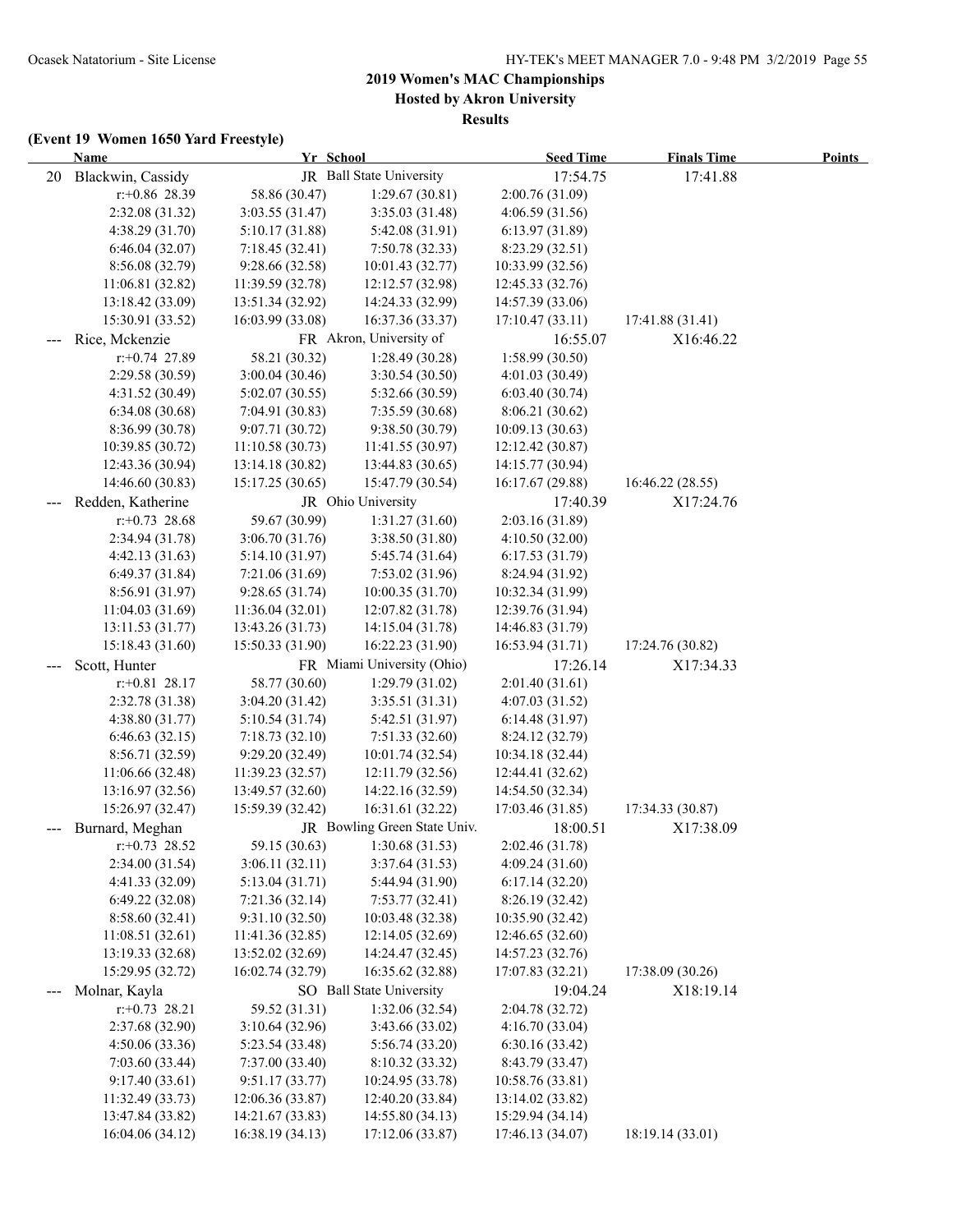r:+0.65 26.15 57.05 (30.90)

r:+0.69 26.43 57.69 (31.26)

### **2019 Women's MAC Championships**

**Hosted by Akron University**

#### **Results**

|              | (Event 19 Women 1650 Yard Freestyle)<br><b>Name</b> |                 | Yr School                       | <b>Seed Time</b>                                                | <b>Finals Time</b>          | Points |
|--------------|-----------------------------------------------------|-----------------|---------------------------------|-----------------------------------------------------------------|-----------------------------|--------|
|              | Shugarman, Alyssa<br>Declared false start           |                 | SO Eastern Michigan University  | 16:52.33                                                        | <b>DFS</b>                  |        |
|              | Event 20 Women 400 Yard Freestyle Relay             |                 |                                 |                                                                 |                             |        |
|              | $3:17.17$ *<br>Meet:                                | 2017            | Akron                           |                                                                 |                             |        |
|              |                                                     |                 | Fazekas, Engel, Waggoner, Myers |                                                                 |                             |        |
|              | MAC:<br>3:16.44                                     | 2019<br>#       | Akron                           |                                                                 |                             |        |
|              |                                                     |                 | Watson, Enel, Fazekas, Henell   |                                                                 |                             |        |
|              |                                                     | 3:14.97 A NCAA  |                                 |                                                                 |                             |        |
|              |                                                     | 3:16.82 B NCAA  |                                 |                                                                 |                             |        |
|              | <b>Team</b>                                         |                 | Relay                           | <b>Seed Time</b>                                                | <b>Finals Time</b>          | Points |
|              | Akron, University of                                |                 | A                               | 3:16.44                                                         | 3:14.42# A                  | 40     |
|              | 1) Engel, Ragen SR                                  |                 | 2) r:0.24 Watson, Sarah FR      | 3) r:0.23 Fazekas, Sadie SR                                     | 4) r:0.20 Henell, Sofia FR  |        |
|              | $r$ : +0.65 23.82                                   | 49.02 (49.02)   | 1:12.05(23.03)                  | 1:37.53(48.51)                                                  |                             |        |
|              | 2:00.92 (23.39)                                     | 2:26.11(48.58)  | 2:49.00 (22.89)                 | 3:14.42(48.31)                                                  |                             |        |
|              | 2 Miami University (Ohio)                           |                 | $\mathbf{A}$                    | 3:23.10                                                         | 3:18.49                     | 34     |
|              | 1) Lins de Mello, Camila FR                         |                 | 2) r:0.70 Stone, Abby SR        | 3) r:0.31 Herb, Izzy JR                                         | 4) r:0.27 Moynihan, Ella SR |        |
|              | $r.+0.75$ 24.10                                     | 49.69 (49.69)   | 1:13.31(23.62)                  | 1:40.15(50.46)                                                  |                             |        |
|              | 2:03.54(23.39)                                      | 2:29.74 (49.59) | 2:53.13(23.39)                  | 3:18.49(48.75)                                                  |                             |        |
| 3            | University at Buffalo                               |                 | $\mathbf{A}$                    | 3:21.86                                                         | 3:19.91                     | 32     |
|              | 1) Burns, Katie JR                                  |                 | 2) r:0.33 Lawton, Jillian SO    | 3) r:0.28 Schultheis, Cat SR                                    | 4) r:0.32 Ernst, Andrea JR  |        |
|              | $r: +0.73$ 23.97                                    | 50.61(50.61)    | 1:14.01(23.40)                  | 1:40.61(50.00)                                                  |                             |        |
|              | 2:04.22(23.61)                                      | 2:30.61(50.00)  | 2:54.09(23.48)                  | 3:19.91(49.30)                                                  |                             |        |
| 4            | Eastern Michigan University                         |                 | $\mathbf{A}$                    | 3:25.86                                                         | 3:21.52                     | 30     |
|              | 1) Johnston, Stephanie SR                           |                 |                                 | 2) r:0.32 Armstrong-Grant, Amelia 3) r:0.32 Staffeldt, Meike SO | 4) r:-0.29 Stark, Rachel JR |        |
|              | $r: +5.38$ 24.03                                    | 50.95 (50.95)   | 1:14.63(23.68)                  | 1:41.12(50.17)                                                  |                             |        |
|              | 2:04.96 (23.84)                                     | 2:31.16(50.04)  | 2:55.34(24.18)                  | 3:21.52 (50.36)                                                 |                             |        |
| 5            | Bowling Green State Univ.                           |                 | $\mathbf{A}$                    | 3:25.15                                                         | 3:24.12                     | 28     |
|              | 1) Wohlert, Franziska SR                            |                 | 2) r:0.20 Andrews, Maddy SO     | 3) r:0.30 Franks, Ashleigh SO                                   | 4) r:0.49 Platts, Daisy FR  |        |
|              | $r+0.66$ 24.34                                      | 51.15(51.15)    | 1:15.29(24.14)                  | 1:42.10(50.95)                                                  |                             |        |
|              | 2:06.33(24.23)                                      | 2:33.75(51.65)  | 2:57.78(24.03)                  | 3:24.12(50.37)                                                  |                             |        |
| 6            | Ohio University                                     |                 | $\mathbf{A}$                    | 3:26.27                                                         | 3:24.31                     | 26     |
|              | 1) Van Lanen, Corrin SR                             |                 | 2) r:0.64 Sheehan, Kendra FR    | 3) r:0.62 Perrett, Courtney JR                                  | 4) r:0.37 White, Lexie SR   |        |
|              | $r.+0.62$ 24.08                                     | 50.31 (50.31)   | 1:14.98(24.67)                  | 1:42.04(51.73)                                                  |                             |        |
|              | 2:06.57(24.53)                                      | 2:33.38(51.34)  | 2:57.53(24.15)                  | 3:24.31 (50.93)                                                 |                             |        |
| 7            | <b>Ball State University</b>                        |                 | $\mathbf{A}$                    | 3:29.69                                                         | 3:25.32                     | 24     |
|              | 1) McDonald, Lexie FR                               |                 | 2) r:0.30 Gilbert, Peighton JR  | 3) r:0.10 Bottorff, Makenna FR                                  | 4) r:0.20 Vormohr, Anne JR  |        |
|              | $r: +0.71$ 24.75                                    | 51.79 (51.79)   | 1:15.62(23.83)                  | 1:42.55(50.76)                                                  |                             |        |
|              | 2:06.45(23.90)                                      | 2:33.98 (51.43) | 2:58.05(24.07)                  | 3:25.32(51.34)                                                  |                             |        |
| 8            | University of Toledo                                |                 | $\mathbf{A}$                    | 3:29.09                                                         | 3:26.23                     | 22     |
|              | 1) Taylor, Sophie FR                                |                 | 2) r:0.34 Polderman, Jordyn FR  | 3) r:0.49 Eriksson, Lisa SO                                     | 4) r:0.49 Ramden, Alida SO  |        |
|              | $r.+0.68$ 24.74                                     | 52.76 (52.76)   | 1:17.05(24.29)                  | 1:44.16(51.40)                                                  |                             |        |
|              | 2:08.49 (24.33)                                     | 2:34.71 (50.55) | 2:59.01(24.30)                  | 3:26.23(51.52)                                                  |                             |        |
|              | Event 51 Women 100 Yard Butterfly Time Trial        |                 |                                 |                                                                 |                             |        |
|              |                                                     | 51.03 A NCAA    |                                 |                                                                 |                             |        |
|              |                                                     | 53.76 B NCAA    |                                 |                                                                 |                             |        |
|              | <b>Name</b>                                         |                 | Yr School                       | <b>Seed Time</b>                                                | <b>Finals Time</b>          |        |
|              | - Time Trial                                        |                 |                                 |                                                                 |                             |        |
| $\mathbf{1}$ | Wegener, Lauren                                     |                 | FR University of Toledo         | NT                                                              | 57.05                       |        |

--- Sampson, Emma SO University of Toledo NT X57.69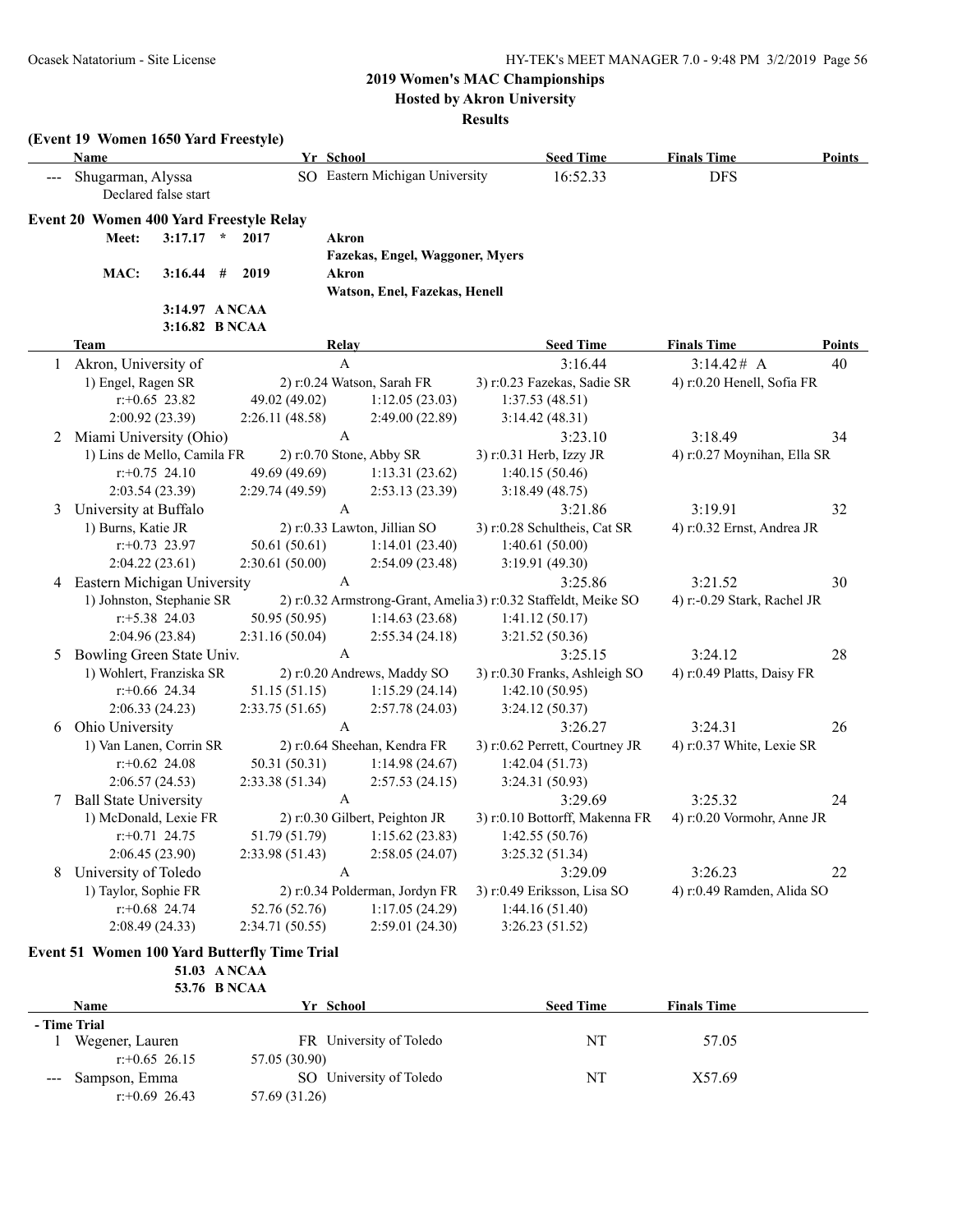**Hosted by Akron University**

| Event 52 Women 100 Yard Breaststroke Time Trial     |                |                                |                  |                    |  |
|-----------------------------------------------------|----------------|--------------------------------|------------------|--------------------|--|
|                                                     | 58.79 A NCAA   |                                |                  |                    |  |
|                                                     | 1:01.84 B NCAA |                                |                  |                    |  |
| Name                                                |                | Yr School                      | <b>Seed Time</b> | <b>Finals Time</b> |  |
| - Time Trial                                        |                |                                |                  |                    |  |
| 1 Sperring, Allison                                 |                | SO University of Toledo        | NT               | 1:06.27            |  |
| $r: +0.76$ 31.34                                    | 1:06.27(34.93) |                                |                  |                    |  |
| <b>Event 53 Women 200 Yard Freestyle Time Trial</b> |                |                                |                  |                    |  |
|                                                     | 1:43.17 A NCAA |                                |                  |                    |  |
|                                                     | 1:47.12 B NCAA |                                |                  |                    |  |
| Name                                                |                | Yr School                      | <b>Seed Time</b> | <b>Finals Time</b> |  |
| - Time Trial                                        |                |                                |                  |                    |  |
| 1 Storm, Gracie                                     |                | SO University of Toledo        | NT               | 1:55.90            |  |
| $r$ : +0.67 26.94                                   | 56.12 (29.18)  | 1:25.80(29.68)                 | 1:55.90(30.10)   |                    |  |
| --- Rice, Mckenzie                                  |                | FR Akron, University of        | NT               | X1:50.02           |  |
| $r: +0.73$ 26.12                                    | 53.95 (27.83)  | 1:22.28(28.33)                 | 1:50.02(27.74)   |                    |  |
| <b>Event 54 Women 50 Yard Freestyle Time Trial</b>  |                |                                |                  |                    |  |
|                                                     | 21.74 ANCAA    |                                |                  |                    |  |
|                                                     | 22.76 B NCAA   |                                |                  |                    |  |
| Name                                                |                | Yr School                      | <b>Seed Time</b> | <b>Finals Time</b> |  |
| - Time Trial                                        |                |                                |                  |                    |  |
| --- Christophersen, Emily                           |                | SR Akron, University of        | NT               | X24.05             |  |
| $r: +0.71$                                          |                |                                |                  |                    |  |
|                                                     |                |                                |                  |                    |  |
| <b>Event 55 Women 50 Yard Butterfly Time Trial</b>  |                |                                |                  |                    |  |
| <b>Name</b>                                         |                | Yr School                      | <b>Seed Time</b> | <b>Finals Time</b> |  |
| - Time Trial                                        |                |                                | NT               |                    |  |
| --- Smith, Hannah                                   |                | SR Akron, University of        |                  | X26.57             |  |
| $r: +0.66$                                          |                |                                |                  |                    |  |
| Event 56 Women 100 Yard Freestyle Time Trial        |                |                                |                  |                    |  |
|                                                     | 47.35 ANCAA    |                                |                  |                    |  |
|                                                     | 49.51 B NCAA   |                                |                  |                    |  |
| Name                                                |                | Yr School                      | <b>Seed Time</b> | <b>Finals Time</b> |  |
| - Time Trial                                        |                |                                |                  |                    |  |
| 1 Sullivan, Lauren                                  |                | SO Bowling Green State Univ.   | NT               | 51.50              |  |
| $r: +0.70$ 24.62                                    | 51.50 (26.88)  |                                |                  |                    |  |
| Event 101 Women 50 Yard Freestyle Time Trial        |                |                                |                  |                    |  |
|                                                     | 21.74 A NCAA   |                                |                  |                    |  |
|                                                     | 22.76 B NCAA   |                                |                  |                    |  |
| Name                                                |                | Yr School                      | <b>Seed Time</b> | <b>Finals Time</b> |  |
| - Time Trial                                        |                |                                |                  |                    |  |
| 1 Staver, Ali                                       |                | SO Eastern Michigan University | NT               | 25.33              |  |
| $r: +0.71$                                          |                |                                |                  |                    |  |
|                                                     |                |                                |                  |                    |  |
| Event 102 Women 50 Yard Breaststroke Time Trial     |                |                                |                  |                    |  |
| Name                                                |                | Yr School                      | <b>Seed Time</b> | <b>Finals Time</b> |  |
| - Time Trial                                        |                | SR University at Buffalo       |                  |                    |  |
| 1 Tiller, Sharne                                    |                |                                | NT               | 29.40              |  |
| $r: +0.67$                                          |                |                                |                  |                    |  |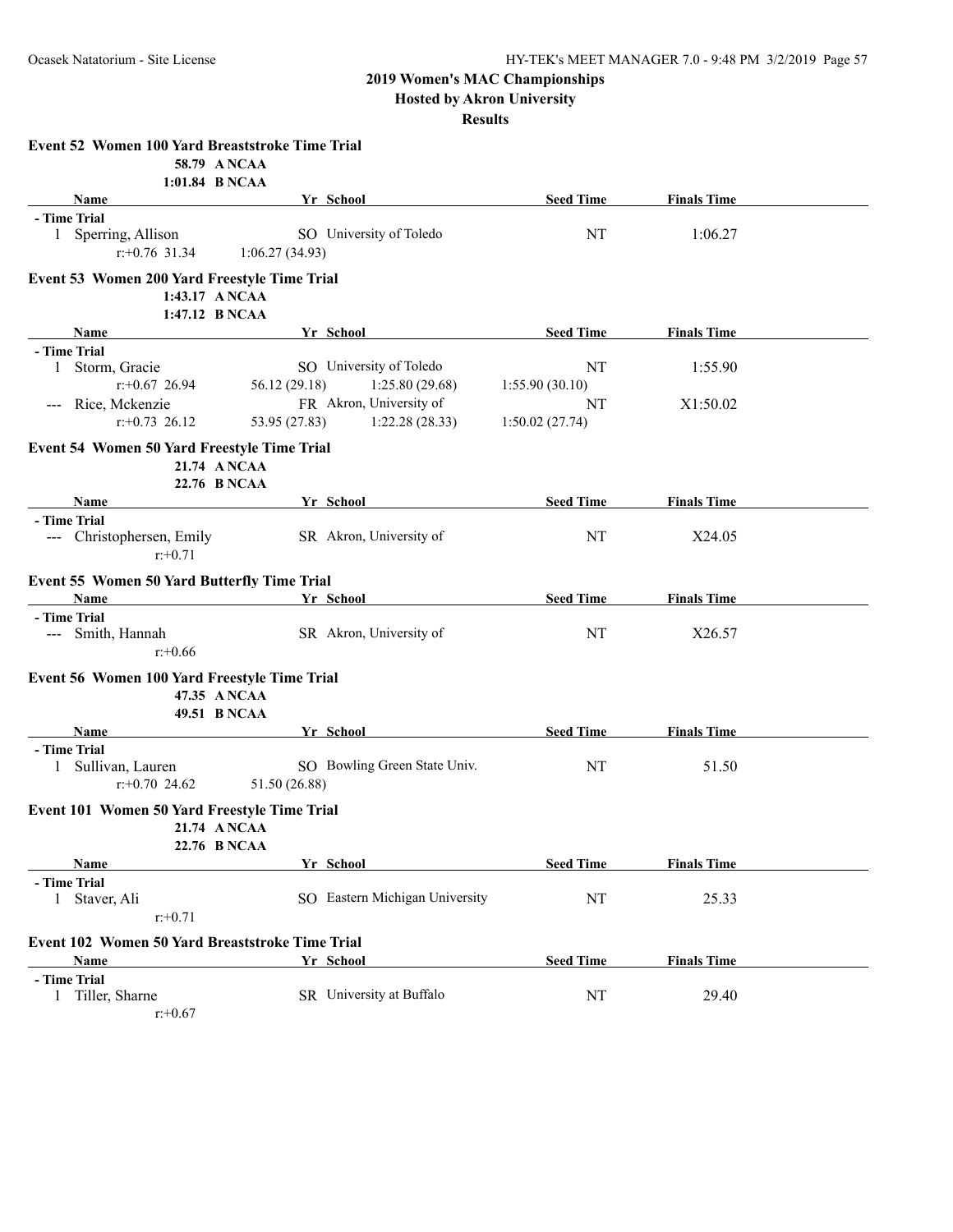**Hosted by Akron University**

#### **Results**

**Event 103 Women 100 Yard Freestyle Time Trial**

|                                                | 47.35 ANCAA                                      |                                    |                    |  |
|------------------------------------------------|--------------------------------------------------|------------------------------------|--------------------|--|
|                                                | 49.51 B NCAA                                     |                                    |                    |  |
| Name                                           | Yr School                                        | <b>Seed Time</b>                   | <b>Finals Time</b> |  |
| - Time Trial<br>--- Mitchell, Michaela         | SO Miami University (Ohio)                       | NT                                 | X52.71             |  |
| $r: +0.65$ 25.62                               | 52.71 (27.09)                                    |                                    |                    |  |
| Knutte, Alex<br>$\qquad \qquad - -$            | FR Miami University (Ohio)                       | NT                                 | X52.72             |  |
| $r: +0.65$ 25.20                               | 52.72 (27.52)                                    |                                    |                    |  |
| Renuart, Bryanna<br>$\qquad \qquad - -$        | FR Miami University (Ohio)                       | NT                                 | X53.04             |  |
| $r: +0.68$ 25.41                               | 53.04 (27.63)                                    |                                    |                    |  |
| Event 104 Women 50 Yard Freestyle Time Trial   |                                                  |                                    |                    |  |
|                                                | 21.74 A NCAA                                     |                                    |                    |  |
|                                                | 22.76 B NCAA                                     |                                    |                    |  |
| Name                                           | Yr School                                        | <b>Seed Time</b>                   | <b>Finals Time</b> |  |
| - Time Trial                                   |                                                  |                                    |                    |  |
| 1 Bader, Alex                                  | FR Ball State University                         | NT                                 | 24.11              |  |
| $r: +0.68$                                     |                                                  |                                    |                    |  |
|                                                | Event 105 Women 200 Yard Breaststroke Time Trial |                                    |                    |  |
|                                                | 2:06.94 ANCAA                                    |                                    |                    |  |
|                                                | 2:13.97 B NCAA                                   |                                    |                    |  |
| Name                                           | Yr School                                        | <b>Seed Time</b>                   | <b>Finals Time</b> |  |
| - Time Trial<br>1 McDonald, Lexie              | FR Ball State University                         | NT                                 | 2:21.47            |  |
| $r: +0.70$ 30.99                               | 1:06.53(35.54)                                   | 1:43.58(37.05)<br>2:21.47 (37.89)  |                    |  |
|                                                |                                                  |                                    |                    |  |
| Event 151 Women 50 Yard Freestyle Time Trial   |                                                  |                                    |                    |  |
|                                                | 21.74 ANCAA<br>22.76 B NCAA                      |                                    |                    |  |
| Name                                           | Yr_School                                        | <b>Seed Time</b>                   | <b>Finals Time</b> |  |
| - Time Trial                                   |                                                  |                                    |                    |  |
| --- Bischoff, Carolyn                          | SO Ohio University                               | NT                                 | X24.02             |  |
| $r: +0.64$                                     |                                                  |                                    |                    |  |
| Event 152 Women 100 Yard Backstroke Time Trial |                                                  |                                    |                    |  |
|                                                | 50.99 A NCAA                                     |                                    |                    |  |
|                                                | <b>53.94 B NCAA</b>                              |                                    |                    |  |
| Name                                           | Yr School                                        | <b>Seed Time</b>                   | <b>Finals Time</b> |  |
| - Time Trial                                   |                                                  |                                    |                    |  |
| 1 Movold, Avery                                | FR Akron, University of                          | NT                                 | 54.32              |  |
| 26.40                                          | 54.32 (27.92)                                    |                                    |                    |  |
| Event 153 Women 200 Yard Backstroke Time Trial |                                                  |                                    |                    |  |
|                                                | 1:50.50 ANCAA                                    |                                    |                    |  |
|                                                | 1:57.11 B NCAA                                   |                                    |                    |  |
| Name                                           | Yr School                                        | <b>Seed Time</b>                   | <b>Finals Time</b> |  |
| - Time Trial                                   |                                                  |                                    |                    |  |
| --- Knutte, Alex                               | FR Miami University (Ohio)                       | NT                                 | X2:04.67           |  |
| 28.64                                          | 59.67 (31.03)                                    | 1:31.88 (32.21)<br>2:04.67 (32.79) |                    |  |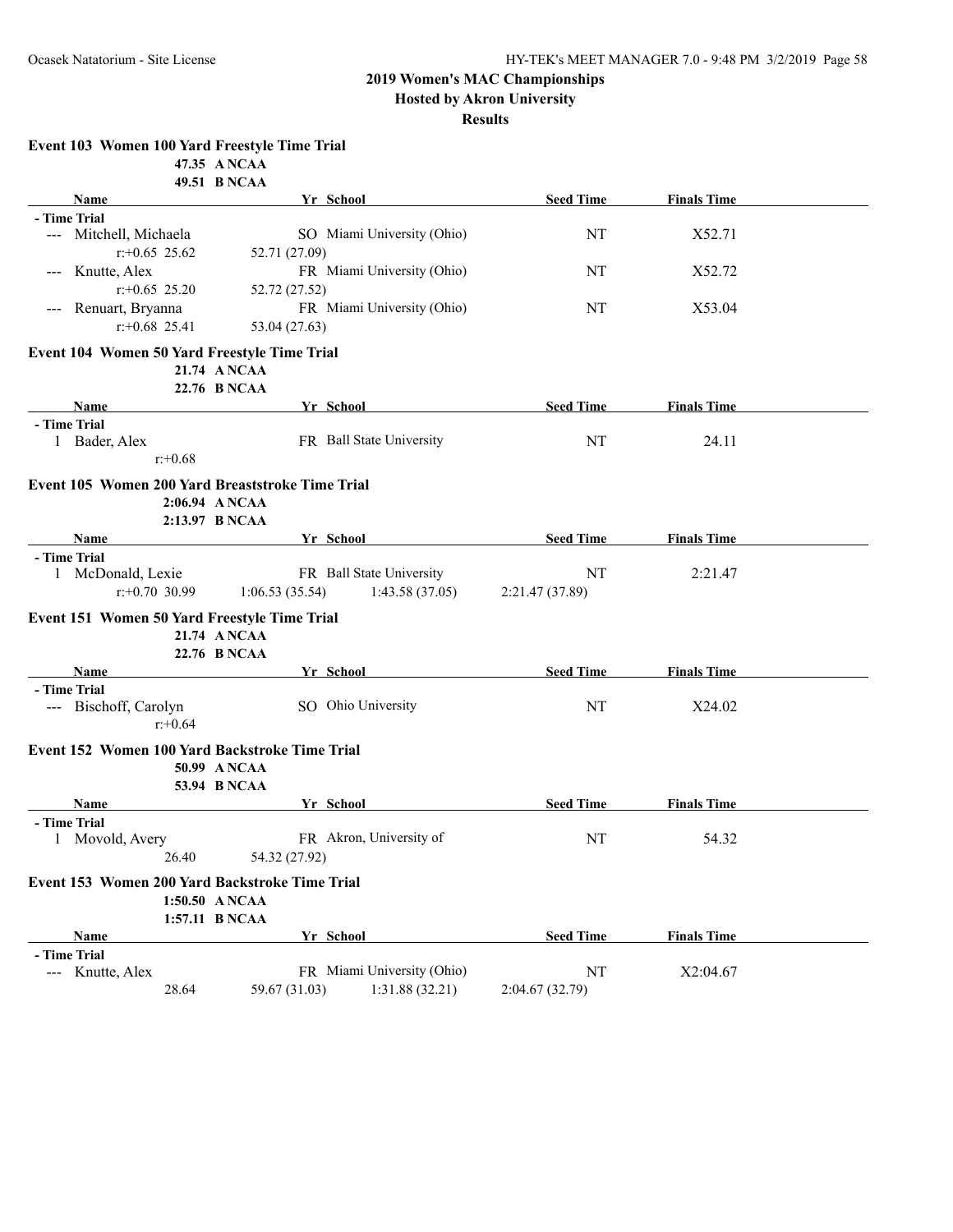**Hosted by Akron University**

| Event 154 Women 200 Yard IM Time Trial                                            |                                                              |                       |                    |  |
|-----------------------------------------------------------------------------------|--------------------------------------------------------------|-----------------------|--------------------|--|
| 1:54.31 ANCAA<br>1:59.94 B NCAA                                                   |                                                              |                       |                    |  |
| <b>Name</b>                                                                       | Yr School                                                    | <b>Seed Time</b>      | <b>Finals Time</b> |  |
| - Time Trial                                                                      |                                                              |                       |                    |  |
| --- Renuart, Bryanna                                                              | FR Miami University (Ohio)                                   | NT                    | X2:10.83           |  |
| $r: +0.72$ 27.21                                                                  | 59.81 (32.60)<br>1:38.36 (38.55)                             | 2:10.83(32.47)        |                    |  |
| Event 201 Women 50 Yard Freestyle Time Trial                                      | 21.74 ANCAA<br>22.76 B NCAA                                  |                       |                    |  |
| <b>Name</b>                                                                       | Yr School                                                    | <b>Seed Time</b>      | <b>Finals Time</b> |  |
| - Time Trial                                                                      |                                                              |                       |                    |  |
| --- Rayburn, Peyton<br>$r: +0.65$                                                 | FR Miami University (Ohio)                                   | NT                    | X24.21             |  |
| Event 202 Women 100 Yard Freestyle Time Trial                                     | 47.35 ANCAA<br>49.51 B NCAA                                  |                       |                    |  |
| Name                                                                              | Yr School                                                    | <b>Seed Time</b>      | <b>Finals Time</b> |  |
| - Time Trial                                                                      |                                                              |                       |                    |  |
| --- Scott, Hunter                                                                 | FR Miami University (Ohio)                                   | NT                    | X53.46             |  |
| $r: +0.74$ 25.82                                                                  | 53.46 (27.64)                                                |                       |                    |  |
| Event 203 Women 100 Yard Breaststroke Time Trial<br>1:01.84 B NCAA                | 58.79 A NCAA                                                 |                       |                    |  |
| Name                                                                              | Yr School                                                    | <b>Seed Time</b>      | <b>Finals Time</b> |  |
| - Time Trial                                                                      |                                                              |                       |                    |  |
| --- Ingram, Kayce                                                                 | FR Ball State University                                     | NT                    | X1:11.74           |  |
| $r: +0.75$ 34.17                                                                  | 1:11.74(37.57)                                               |                       |                    |  |
| Event 204 Women 100 Yard Butterfly Time Trial                                     | 51.03 A NCAA<br>53.76 B NCAA                                 |                       |                    |  |
| Name                                                                              | Yr School                                                    | <b>Seed Time</b>      | <b>Finals Time</b> |  |
| - Time Trial                                                                      |                                                              |                       |                    |  |
| 1 Bader, Sophie<br>$r: +0.74$ 26.13                                               | JR Ball State University<br>56.06 (29.93)                    | NT                    | 56.06              |  |
| Elston, Lauren<br>$---$<br>$r: +0.73$ 27.38                                       | SR Ball State University<br>59.05 (31.67)                    | NT                    | X59.05             |  |
|                                                                                   |                                                              |                       |                    |  |
| Event 205 Women 200 Yard Freestyle Time Trial<br>1:43.17 A NCAA<br>1:47.12 B NCAA |                                                              |                       |                    |  |
| Name                                                                              | Yr School                                                    | <b>Seed Time</b>      | <b>Finals Time</b> |  |
| - Time Trial                                                                      |                                                              |                       |                    |  |
| 1 Mayer, Audrey<br>$r.+0.72$ 26.07                                                | SR Ball State University<br>1:24.57 (29.97)<br>54.60 (28.53) | NT<br>1:54.76 (30.19) | 1:54.76            |  |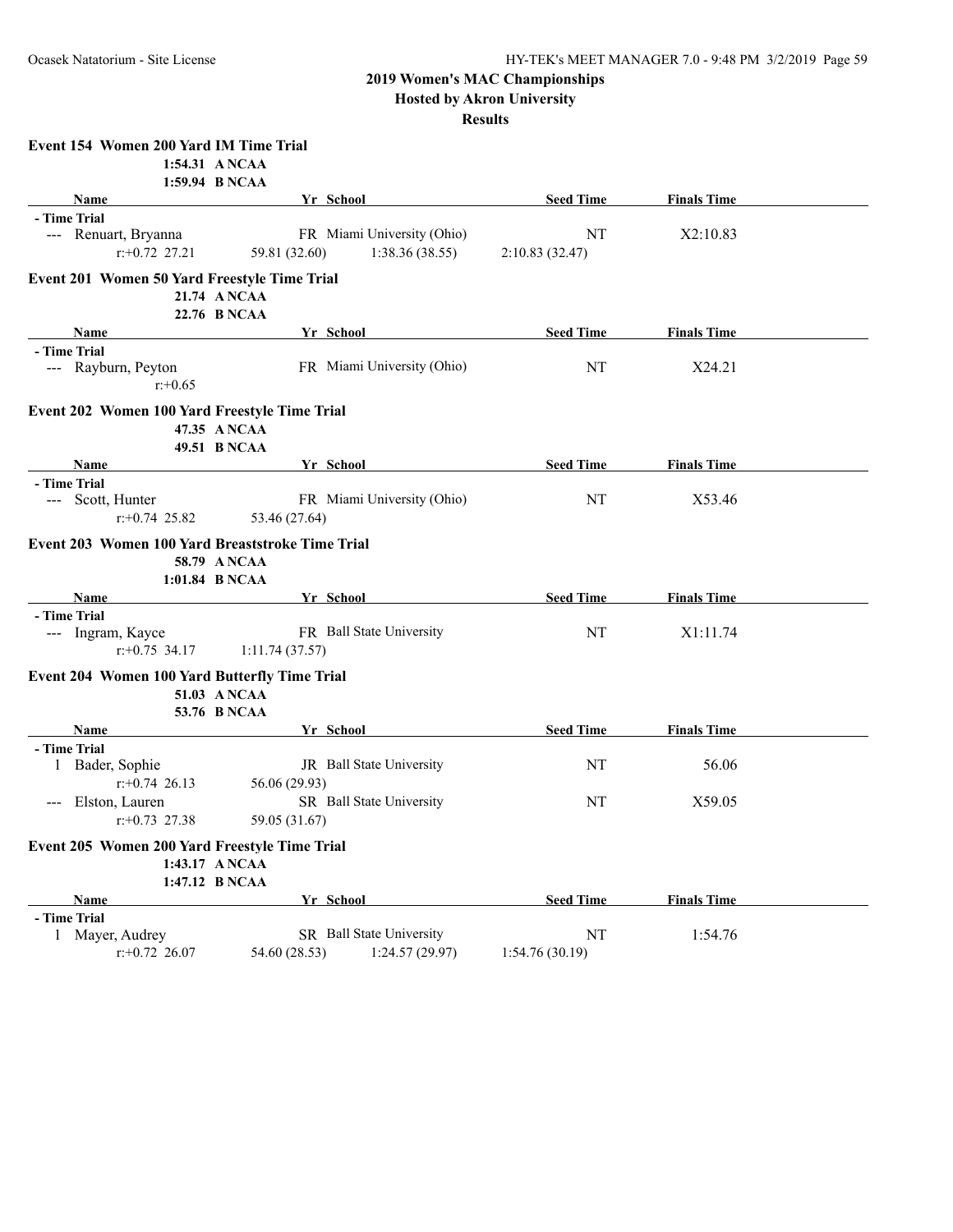**Hosted by Akron University**

|     | <b>Event 252 Women 100 Yard Butterfly Time Trial</b> | 51.03 A NCAA                                                                         |                  |                    |  |
|-----|------------------------------------------------------|--------------------------------------------------------------------------------------|------------------|--------------------|--|
|     |                                                      | 53.76 B NCAA                                                                         |                  |                    |  |
|     | Name                                                 | Yr School                                                                            | <b>Seed Time</b> | <b>Finals Time</b> |  |
|     | - Time Trial                                         |                                                                                      |                  |                    |  |
|     | 1 Bottorff, Makenna<br>$r: +0.73$ 25.53              | FR Ball State University<br>55.72 (30.19)                                            | NT               | 55.72              |  |
|     | 2 Cahill, Bailey<br>$r: +0.74$ 26.05                 | SR University of Toledo<br>57.22 (31.17)                                             | NT               | 57.22              |  |
|     |                                                      | Event 253 Women 100 Yard Breaststroke Time Trial                                     |                  |                    |  |
|     |                                                      | 58.79 A NCAA                                                                         |                  |                    |  |
|     |                                                      | 1:01.84 B NCAA                                                                       |                  |                    |  |
|     | Name                                                 | Yr School                                                                            | <b>Seed Time</b> | <b>Finals Time</b> |  |
|     | - Time Trial                                         |                                                                                      |                  |                    |  |
|     | 1 Perrett, Courtney<br>$r: +0.67$ 29.33              | JR Ohio University<br>1:04.13(34.80)                                                 | NT               | 1:04.13            |  |
|     | 2 McCarter, Abbie<br>$r: +0.67$ 30.33                | FR Ball State University<br>1:05.18(34.85)                                           | NT               | 1:05.18            |  |
|     | Klem, Rebekah<br>$r: +0.64$ 30.14                    | FR Ohio University<br>1:04.43 (34.29)                                                | NT               | X1:04.43           |  |
|     | Wessel, Hannah<br>$r: +0.67$ 30.64                   | SO Miami University (Ohio)                                                           | NT               | X1:05.36           |  |
|     | O'Brien, Katelyn                                     | 1:05.36 (34.72)<br>SO Ohio University                                                | NT               | X1:06.10           |  |
| --- | $r: +0.77$ 31.22<br>Merck, Cailin                    | 1:06.10 (34.88)<br>SO Ball State University                                          | NT               | X1:06.98           |  |
|     | $r: +0.79$ 30.59                                     | 1:06.98(36.39)                                                                       |                  |                    |  |
|     |                                                      | Event 254 Women 100 Yard Backstroke Time Trial<br>50.99 ANCAA<br><b>53.94 B NCAA</b> |                  |                    |  |
|     | <b>Name</b>                                          | Yr School                                                                            | <b>Seed Time</b> | <b>Finals Time</b> |  |
|     | - Time Trial                                         |                                                                                      |                  |                    |  |
|     | --- Rayburn, Peyton<br>27.74                         | FR Miami University (Ohio)<br>57.20 (29.46)                                          | NT               | X57.20             |  |
|     | Knutte, Alex<br>27.61                                | FR Miami University (Ohio)<br>57.44 (29.83)                                          | NT               | X57.44             |  |
|     | Kenyon, Madeline                                     | FR Ohio University                                                                   | NT               | X58.13             |  |
|     | 27.89                                                | 58.13 (30.24)                                                                        |                  |                    |  |
|     |                                                      | Event 255 Women 50 Yard Breaststroke Time Trial                                      |                  |                    |  |
|     | Name                                                 | Yr School                                                                            | <b>Seed Time</b> | <b>Finals Time</b> |  |
|     | - Time Trial                                         |                                                                                      |                  |                    |  |
|     | 1 McDonald, Lexie<br>$r + 0.67$                      | FR Ball State University                                                             | NT               | 29.86              |  |
|     | <b>Event 301 Women 50 Yard Freestyle Time Trial</b>  | 21.74 ANCAA<br>22.76 B NCAA                                                          |                  |                    |  |
|     | Name                                                 | Yr School                                                                            | <b>Seed Time</b> | <b>Finals Time</b> |  |
|     | - Time Trial                                         |                                                                                      |                  |                    |  |
|     | --- Renuart, Bryanna<br>$r: +0.68$                   | FR Miami University (Ohio)                                                           | NT               | X24.65             |  |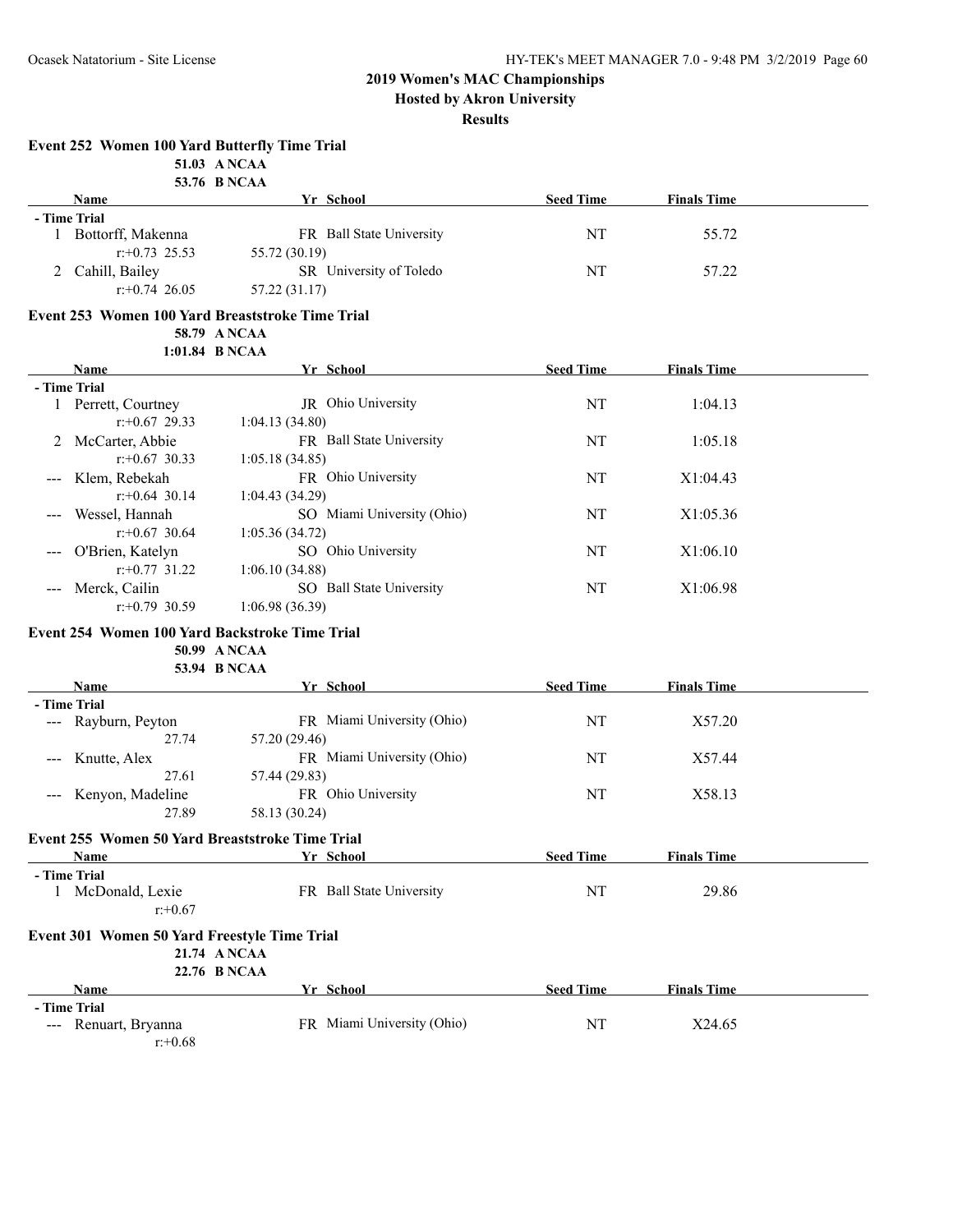**Hosted by Akron University**

|                                                  | Event 302 Women 100 Yard IM Time Trial                 |                |                              |                  |                    |  |  |  |  |  |
|--------------------------------------------------|--------------------------------------------------------|----------------|------------------------------|------------------|--------------------|--|--|--|--|--|
|                                                  | <b>Name</b>                                            |                | Yr School                    | <b>Seed Time</b> | <b>Finals Time</b> |  |  |  |  |  |
|                                                  | - Time Trial                                           |                |                              |                  |                    |  |  |  |  |  |
|                                                  | --- Sampson, Emma                                      |                | SO University of Toledo      | NT               | X58.88             |  |  |  |  |  |
|                                                  | $r: +0.69$ 26.85                                       | 58.88 (32.03)  |                              |                  |                    |  |  |  |  |  |
|                                                  | <b>Event 303 Women 100 Yard Butterfly Time Trial</b>   |                |                              |                  |                    |  |  |  |  |  |
|                                                  |                                                        | 51.03 ANCAA    |                              |                  |                    |  |  |  |  |  |
|                                                  |                                                        | 53.76 B NCAA   |                              |                  |                    |  |  |  |  |  |
|                                                  | Name                                                   |                | Yr School                    | <b>Seed Time</b> | <b>Finals Time</b> |  |  |  |  |  |
|                                                  | - Time Trial                                           |                |                              |                  |                    |  |  |  |  |  |
|                                                  | 1 McCarter, Abbie                                      |                | FR Ball State University     | NT               | 59.84              |  |  |  |  |  |
|                                                  | $r: +0.70$ 27.45                                       | 59.84 (32.39)  |                              |                  |                    |  |  |  |  |  |
|                                                  | <b>Event 304 Women 400 Yard IM Time Trial</b>          |                |                              |                  |                    |  |  |  |  |  |
|                                                  | 4:04.16 ANCAA                                          |                |                              |                  |                    |  |  |  |  |  |
|                                                  | 4:17.30 B NCAA                                         |                |                              |                  |                    |  |  |  |  |  |
|                                                  | Name                                                   |                | Yr School                    | <b>Seed Time</b> | <b>Finals Time</b> |  |  |  |  |  |
|                                                  | - Time Trial                                           |                |                              |                  |                    |  |  |  |  |  |
|                                                  | --- Merck, Cailin                                      |                | SO Ball State University     | NT               | X4:58.69           |  |  |  |  |  |
|                                                  | $r$ :+0.90 33.41                                       | 1:12.12(38.71) | 1:52.42(40.30)               | 2:31.91 (39.49)  |                    |  |  |  |  |  |
|                                                  | 3:11.39(39.48)                                         | 3:51.00(39.61) | 4:25.58 (34.58)              | 4:58.69(33.11)   |                    |  |  |  |  |  |
|                                                  | Event 305 Women 100 Yard Freestyle Time Trial          |                |                              |                  |                    |  |  |  |  |  |
|                                                  |                                                        | 47.35 ANCAA    |                              |                  |                    |  |  |  |  |  |
|                                                  |                                                        | 49.51 B NCAA   |                              |                  |                    |  |  |  |  |  |
|                                                  | Name                                                   |                | Yr School                    | <b>Seed Time</b> | <b>Finals Time</b> |  |  |  |  |  |
|                                                  | - Time Trial                                           |                |                              |                  |                    |  |  |  |  |  |
|                                                  | --- Rayburn, Peyton                                    |                | FR Miami University (Ohio)   | NT               | X53.41             |  |  |  |  |  |
|                                                  | $r + 0.66$ 25.50                                       | 53.41 (27.91)  |                              |                  |                    |  |  |  |  |  |
|                                                  | <b>Event 351 Women 50 Yard Breaststroke Time Trial</b> |                |                              |                  |                    |  |  |  |  |  |
|                                                  | Name                                                   |                | Yr School                    | <b>Seed Time</b> | <b>Finals Time</b> |  |  |  |  |  |
|                                                  | - Time Trial                                           |                |                              |                  |                    |  |  |  |  |  |
|                                                  | 1 Vitolins, Anna                                       |                | JR University at Buffalo     | NT               | 29.40              |  |  |  |  |  |
|                                                  | $r: +0.70$                                             |                |                              |                  |                    |  |  |  |  |  |
|                                                  | 2 Krull, Jenna                                         |                | SO University at Buffalo     | NT               | 29.78              |  |  |  |  |  |
|                                                  | $r: +0.69$                                             |                |                              |                  |                    |  |  |  |  |  |
|                                                  |                                                        |                |                              |                  |                    |  |  |  |  |  |
|                                                  | Event 352 Women 100 Yard Backstroke Time Trial         |                |                              |                  |                    |  |  |  |  |  |
|                                                  |                                                        | 50.99 ANCAA    |                              |                  |                    |  |  |  |  |  |
|                                                  |                                                        | 53.94 B NCAA   |                              |                  |                    |  |  |  |  |  |
|                                                  | Name<br>- Time Trial                                   |                | Yr School                    | <b>Seed Time</b> | <b>Finals Time</b> |  |  |  |  |  |
|                                                  |                                                        |                | FR Ball State University     | NT               | 58.21              |  |  |  |  |  |
|                                                  | 1 McCarter, Abbie<br>27.66                             |                |                              |                  |                    |  |  |  |  |  |
|                                                  |                                                        | 58.21 (30.55)  |                              |                  |                    |  |  |  |  |  |
| Event 353 Women 100 Yard Breaststroke Time Trial |                                                        |                |                              |                  |                    |  |  |  |  |  |
|                                                  |                                                        | 58.79 A NCAA   |                              |                  |                    |  |  |  |  |  |
|                                                  |                                                        | 1:01.84 B NCAA |                              |                  |                    |  |  |  |  |  |
|                                                  | <b>Name</b>                                            |                | Yr School                    | <b>Seed Time</b> | <b>Finals Time</b> |  |  |  |  |  |
|                                                  | - Time Trial                                           |                |                              |                  |                    |  |  |  |  |  |
|                                                  | 1 Perretta, Kasie                                      |                | SO Bowling Green State Univ. | NT               | 1:06.67            |  |  |  |  |  |
|                                                  | $r$ : +0.68 31.20                                      | 1:06.67(35.47) |                              |                  |                    |  |  |  |  |  |